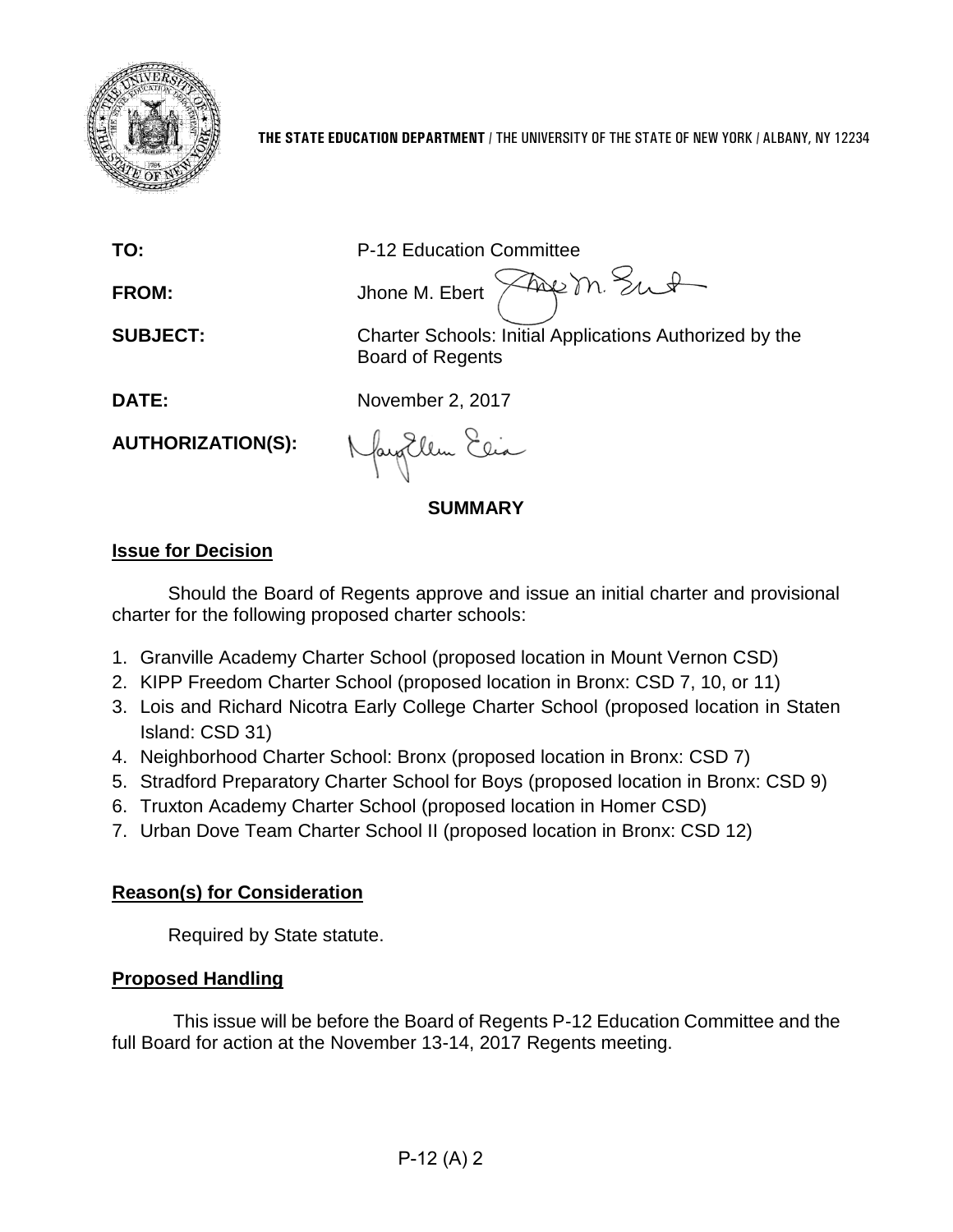#### **Procedural History**

Under the New York Charter Schools Act of 1998, the Board of Regents is authorized to approve applications for initial charters.

#### **Background Information**

#### *The Charter Cap*

Education law §2852(9) sets forth the number of charters issued. The numerical limit for charter schools is currently 460 charters in New York State. New charters may be issued on the recommendation of the State University of New York (SUNY) or the Board of Regents (BOR); however, no more than 50 charters can be issued in NYC on or after July 1, 2015. A Charter School Fact Sheet outlining the number of charters issued and those currently remaining can be found at:

[http://www.p12.nysed.gov/psc/facts/csfacts.html.](http://www.p12.nysed.gov/psc/facts/csfacts.html)

#### *The Board of Regents Charter Process*

A Summary of the 2010-2017 charter school application cycles is included below as **Attachment A.** The 2017 RFP timeline for applicants seeking to establish new charter schools authorized by the Board of Regents is as follows:

| <b>2017 Application Cycles</b> |                  |                         |                  |  |
|--------------------------------|------------------|-------------------------|------------------|--|
| <b>Submission Rounds</b>       | Letter of Intent | <b>Full Application</b> | Regents Action*  |  |
| Round 1                        | February 15      | March 17                | June 12-13       |  |
| Round 2                        | July 7           | August 18               | November 13-14** |  |

\*This timeline is subject to change at the discretion of NYSED and/or the Board of Regents.

\*\*The current items are being presented at the November 13-14, 2017 Regents meeting.

#### Phase I – Letter of Intent:

Each applicant group must submit a letter of intent that provides a brief description of the school mission and design; the proposed student population (including plans to meet enrollment and retention targets); evidence of community outreach efforts and community support; a proposed school district and/or proposed facility; information about the founding group; and anticipated members of the initial board of trustees.

#### Phase II – Full Application:

Each applicant group must submit a written application that provides the full design of the proposed school including instructional model and approach; targeted student population; organizational structure; and financial plan. The Full Application is structured to objectively evaluate the proposed school's educational alignment and operational compliance to the requirements and educational priorities of the Charter Schools Act.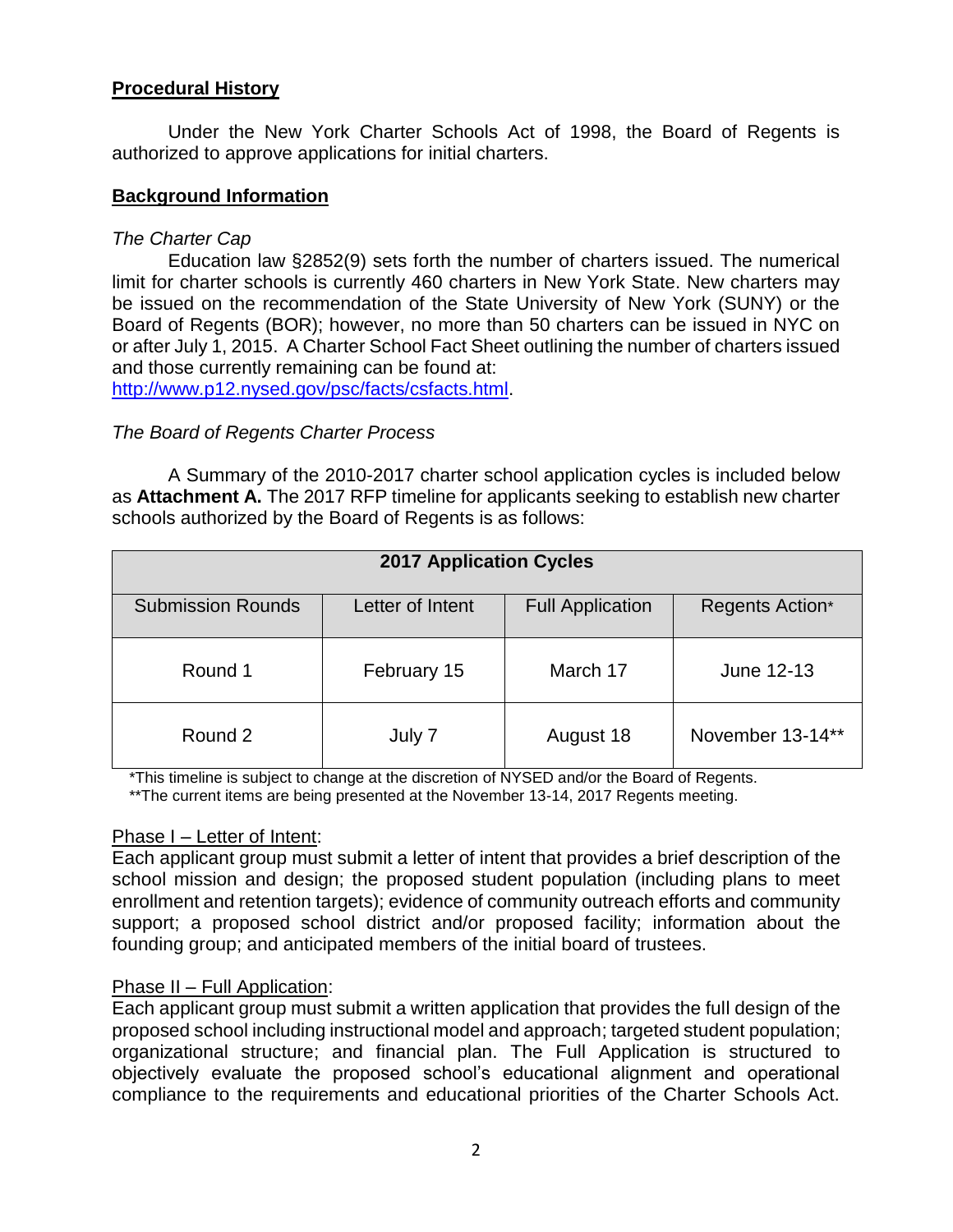Each accepted application is rigorously evaluated through a peer-review process by a three-member expert panel including national consultants, reviewers who are current educators in public schools or universities within New York State and across the nation, and experienced Department staff.

#### Phase III – Capacity Interviews:

Each applicant group attends an interview to discuss the application and to demonstrate that they have the will, skill, knowledge, and capacity to successfully launch and operate the proposed school.

#### Phase IV – Request for Modifications:

Each applicant group makes technical modifications to their applications, as necessary, and requested by the Department.

In addition to the above, throughout the chartering process, the Department reviews public comments provided through formal public hearings (required to be conducted by the school district of location for the proposed school) and through direct communication with the Department's Charter School Office. Recommendations to award new charters are made to the Board of Regents by the Commissioner. These recommendations are given to groups with a strong educational plan and a presentation that demonstrate their readiness to launch and operate a highly effective public school. Based on a synthesis of information gathered throughout all stages of the process, the Department presents its recommendations to the Board.

The Commissioner and Department staff recommend that the Board of Regents issue an initial charter and provisional charter for the above listed new charter schools, which will add 2,989 high quality seats for families in New York when the proposed schools are fully expanded. The Charter School Application Summary, Findings, and Recommendation for the proposed new schools are included below as Attachments B, C, D, E, F, G, and H. The applications for these schools are available electronically at [Starting A Charter School](http://www.p12.nysed.gov/psc/startcharter.html) on the Department's website.

#### *The 2017 Board of Regents Application Process: Round 2*

In Round 2 of the 2017 application and review process:

- 28 applicant groups submitted Letters of Intent by July 7, 2017 to the NYSED Charter School Office;
- 21 applicant groups were invited to submit full applications by August 18, 2017;
- 10 applicant groups were invited to Capacity Interviews, which were held in Albany and New York City; and
- 7 applicant groups are being recommended to the Board of Regents for approval at the November 2017 meeting.

## **Related Regents Items**: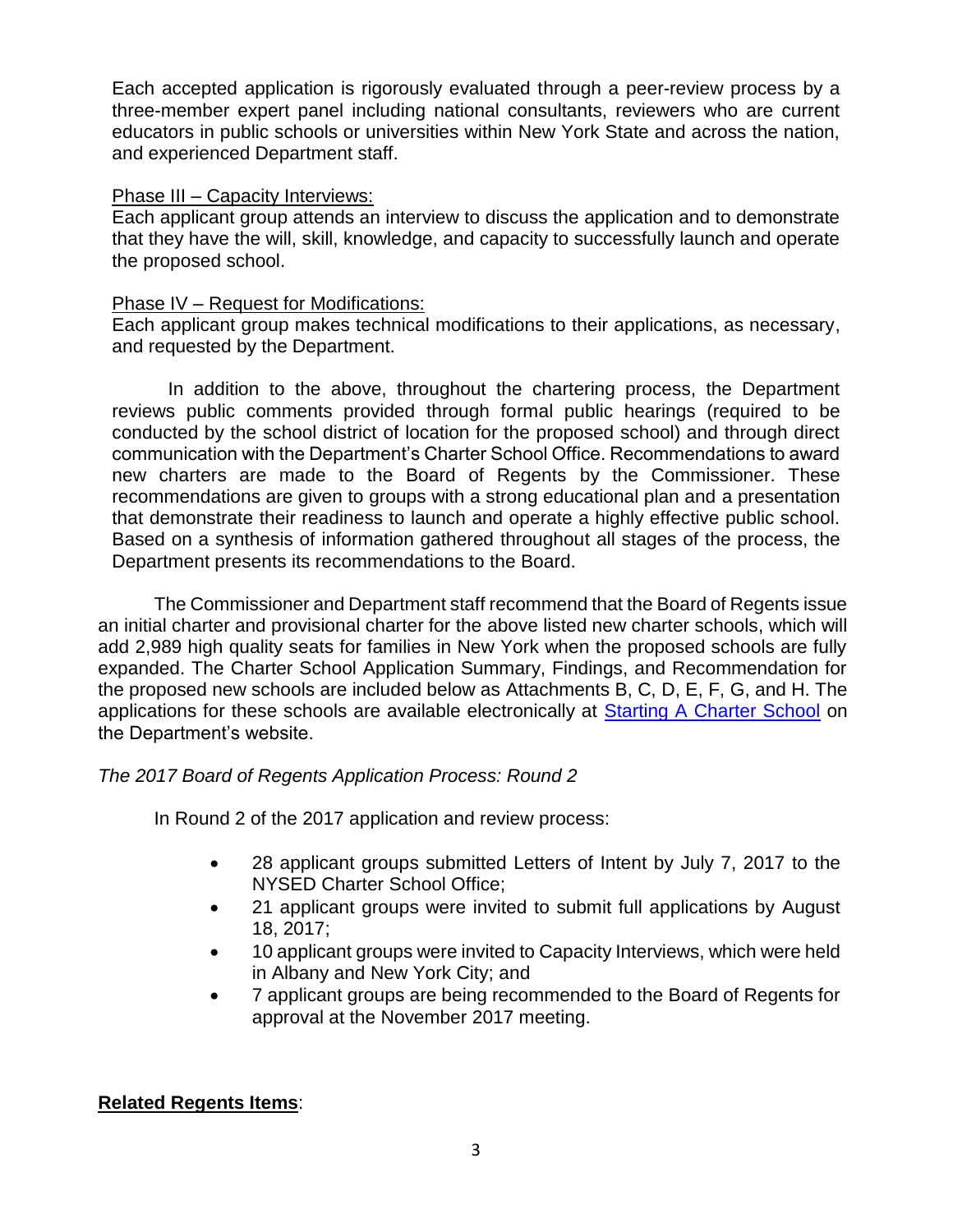#### [2017 Round 1 Regents Items](http://www.regents.nysed.gov/common/regents/files/617p12a5.pdf)

#### **Recommendation**

VOTED: That the Regents find that: (1) the proposed charter school meets the requirements set out in Article 56 of the Education Law, and all other applicable laws, rules and regulations; (2) the applicant can demonstrate the ability to operate the school in an educationally and fiscally sound manner; (3) granting the application is likely to improve student learning and achievement and materially further the purposes set out in subdivision two of section twenty-eight hundred fifty of Article 56 of the Education Law; and (4) granting the application will have a significant educational benefit to the students expected to attend the charter school, and the Board of Regents therefore approves and issues a charter and provisional charter to **Granville Academy Charter School**, for a term of five years in accordance with §2851(2)(p) of the Education Law.

VOTED: That the Regents find that: (1) the proposed charter school meets the requirements set out in Article 56 of the Education Law, and all other applicable laws, rules and regulations; (2) the applicant can demonstrate the ability to operate the school in an educationally and fiscally sound manner; (3) granting the application is likely to improve student learning and achievement and materially further the purposes set out in subdivision two of section twenty-eight hundred fifty of Article 56 of the Education Law; and (4) granting the application will have a significant educational benefit to the students expected to attend the charter school, and the Board of Regents approves and issues a charter to **KIPP Freedom Charter School**, and amends the provisional charter of the education corporation **KIPP NYC Public Charter Schools** to permit the operation of such school, for a term of five years in accordance with §2851(2)(p) of the Education Law.

VOTED: That the Regents find that: (1) the proposed charter school meets the requirements set out in Article 56 of the Education Law, and all other applicable laws, rules and regulations; (2) the applicant can demonstrate the ability to operate the school in an educationally and fiscally sound manner; (3) granting the application is likely to improve student learning and achievement and materially further the purposes set out in subdivision two of section twenty-eight hundred fifty of Article 56 of the Education Law; and (4) granting the application will have a significant educational benefit to the students expected to attend the charter school, and the Board of Regents approves and issues a charter to **Lois and Richard Nicotra Early College Charter School**, and amends the provisional charter of the education corporation **Integration Charter Schools** to permit the operation of such school, for a term of five years in accordance with §2851(2)(p) of the Education Law.

VOTED: That the Regents find that: (1) the proposed charter school meets the requirements set out in Article 56 of the Education Law, and all other applicable laws, rules and regulations; (2) the applicant can demonstrate the ability to operate the school in an educationally and fiscally sound manner; (3) granting the application is likely to improve student learning and achievement and materially further the purposes set out in subdivision two of section twenty-eight hundred fifty of Article 56 of the Education Law; and (4) granting the application will have a significant educational benefit to the students expected to attend the charter school, and the Board of Regents approves and issues a charter to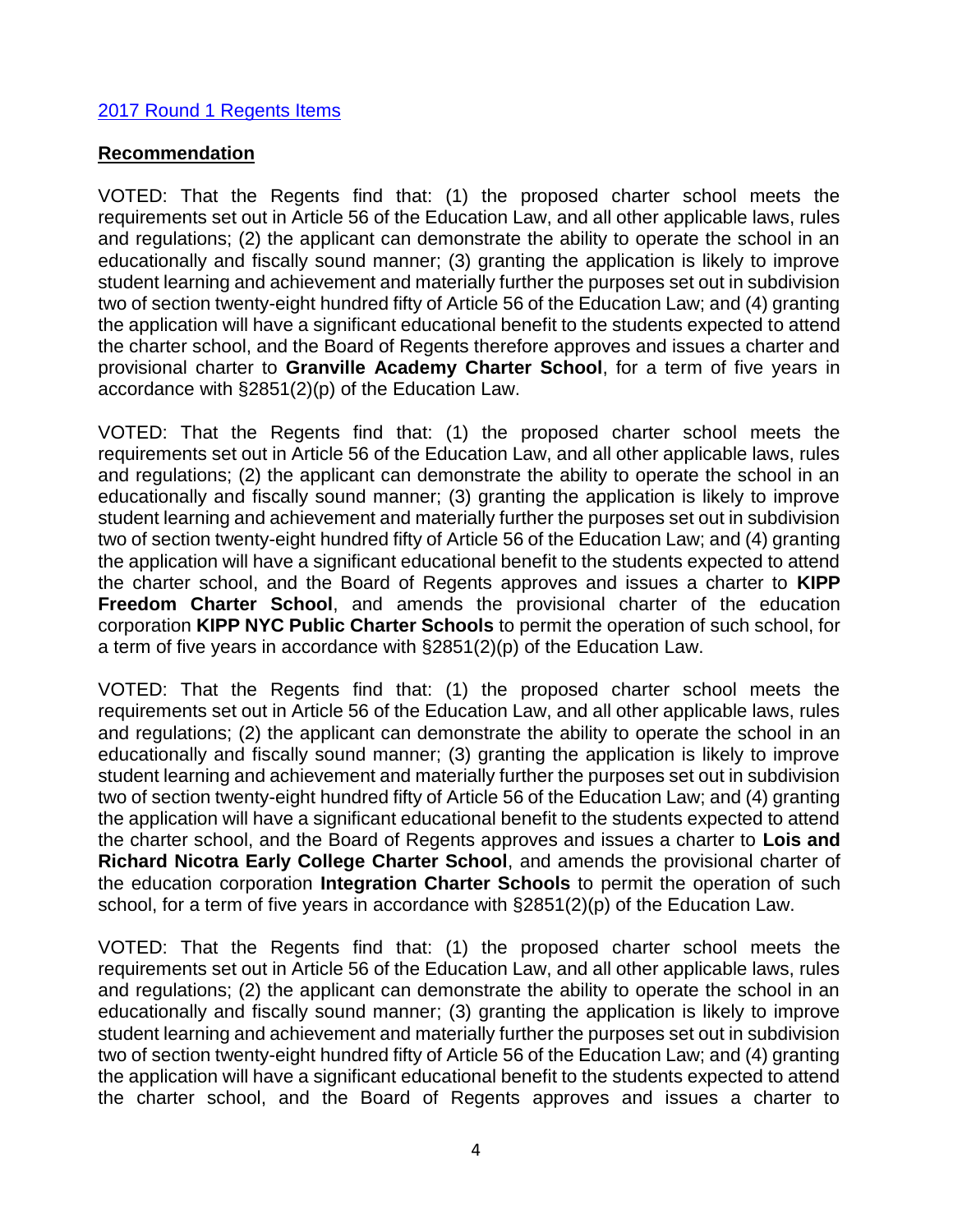**Neighborhood Charter School: Bronx**, and amends the provisional charter of the education corporation **Neighborhood Charter School of Harlem** under the amended corporate name **Neighborhood Charter Schools**, to permit the operation of such school, for a term of five years in accordance with §2851(2)(p) of the Education Law.

VOTED: That the Regents find that: (1) the proposed charter school meets the requirements set out in Article 56 of the Education Law, and all other applicable laws, rules and regulations; (2) the applicant can demonstrate the ability to operate the school in an educationally and fiscally sound manner; (3) granting the application is likely to improve student learning and achievement and materially further the purposes set out in subdivision two of section twenty-eight hundred fifty of Article 56 of the Education Law; and (4) granting the application will have a significant educational benefit to the students expected to attend the charter school, and the Board of Regents therefore approves and issues a charter and provisional charter to **Stradford Preparatory Charter School for Boys**, for a term of five years in accordance with §2851(2)(p) of the Education Law.

VOTED: That the Regents find that: (1) the proposed charter school meets the requirements set out in Article 56 of the Education Law, and all other applicable laws, rules and regulations; (2) the applicant can demonstrate the ability to operate the school in an educationally and fiscally sound manner; (3) granting the application is likely to improve student learning and achievement and materially further the purposes set out in subdivision two of section twenty-eight hundred fifty of Article 56 of the Education Law; and (4) granting the application will have a significant educational benefit to the students expected to attend the charter school, and the Board of Regents therefore approves and issues a charter and provisional charter to **Truxton Academy Charter School**, for a term of five years in accordance with §2851(2)(p) of the Education Law.

VOTED: That the Regents find that: (1) the proposed charter school meets the requirements set out in Article 56 of the Education Law, and all other applicable laws, rules and regulations; (2) the applicant can demonstrate the ability to operate the school in an educationally and fiscally sound manner; (3) granting the application is likely to improve student learning and achievement and materially further the purposes set out in subdivision two of section twenty-eight hundred fifty of Article 56 of the Education Law; and (4) granting the application will have a significant educational benefit to the students expected to attend the charter school, and the Board of Regents approves and issues a charter to **Urban Dove Team Charter School II**, and amends the provisional charter of the education corporation **Urban Dove Team Charter School** under the amended corporate name **Urban Dove Team Charter Schools**, to permit the operation of such school, for a term of five years in accordance with §2851(2)(p) of the Education Law.

#### **Timetable for Implementation**

The Regents action is effective immediately.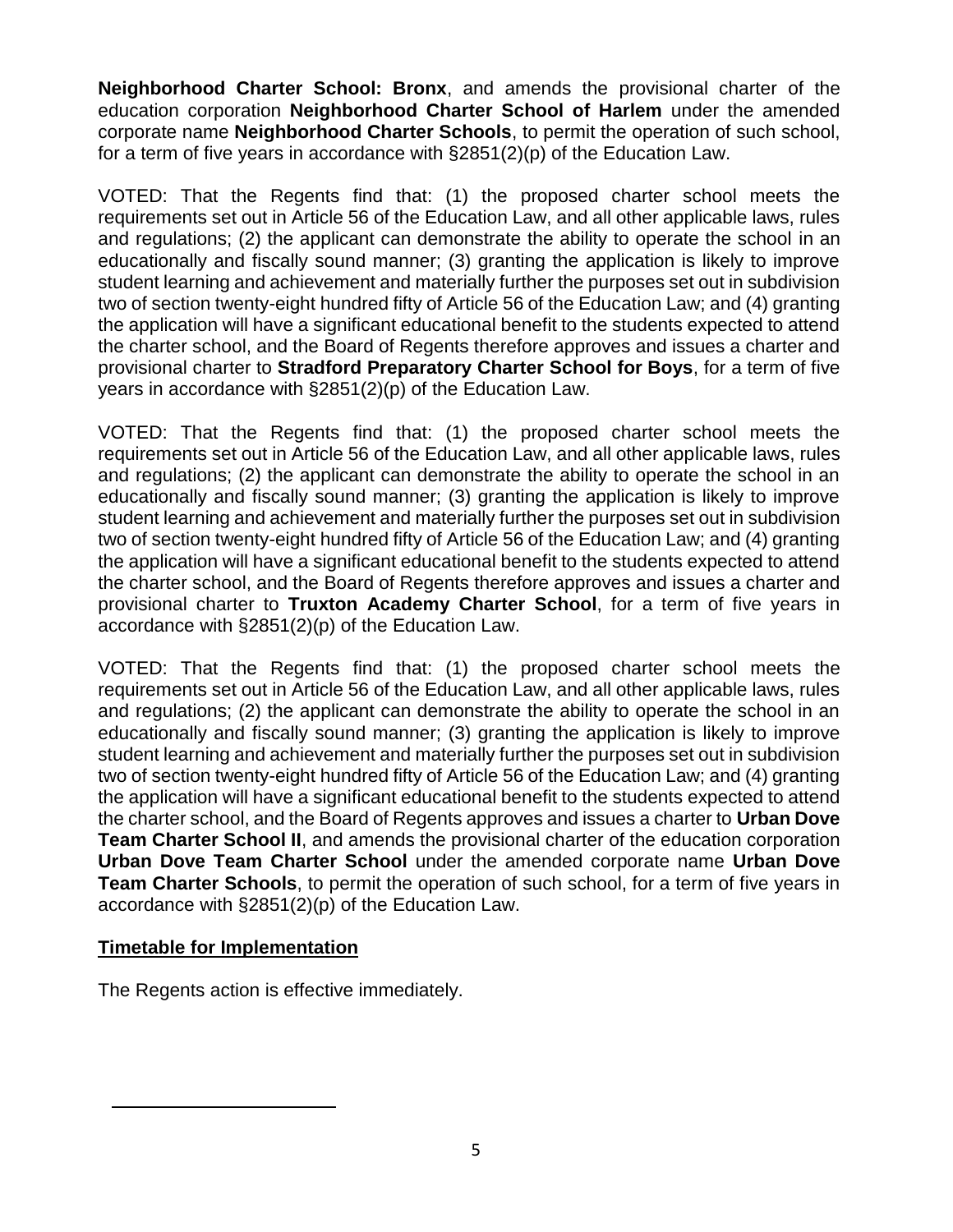# **SUMMARY OF 2010-2017 CHARTER SCHOOL APPLICATION CYCLES**

| <b>Regents</b><br><b>RFP Cycle</b> | <b>Letters of</b><br><b>Intent</b><br><b>Submitted</b> | <b>Full Applications Submitted</b>                                                                                                                | <b>Charters Issued By</b><br><b>BOR</b><br>( <i>#</i> in NYC) <sup>1</sup> |
|------------------------------------|--------------------------------------------------------|---------------------------------------------------------------------------------------------------------------------------------------------------|----------------------------------------------------------------------------|
| 2010                               | 39                                                     | 35 prospectuses were<br>submitted; 16 applicants were<br>invited to submit full<br>applications;<br><b>15 full applications were</b><br>submitted | Regents: 7(5)                                                              |
| 2011                               | 100                                                    | 80 prospectuses were<br>submitted; 37 applicants were<br>invited to submit full<br>applications;<br>36 full applications were<br>submitted        | Regents: 9(7)                                                              |
| 2012 Round                         | 30                                                     | 20 applicants were invited to<br>submit full applications;<br>14 full applications were<br>submitted                                              | Regents: 3(3)                                                              |
| 2012 Round<br>2                    | 54                                                     | 37 applicants were invited to<br>submit full applications;<br>25 full applications were<br>submitted                                              | Regents: 10(8)                                                             |
| 2012 Round<br>3                    | 24                                                     | 24 applicants were invited to<br>submit full applications;<br>12 full applications were<br>submitted                                              | Regents: 0(0)                                                              |
| 2013                               | 99                                                     | 60 applicants were invited to<br>submit full applications;<br>55 full applications were<br>submitted                                              | Regents: 8(6)                                                              |
| 2014<br>Round 1                    | 31                                                     | 15 applicants were invited to<br>submit full applications in either<br>Round 1 or Round 2;<br>11 full applications were<br>submitted for review   | Regents: $2(1)$                                                            |

<sup>&</sup>lt;sup>1</sup> The 2015 legislative amendments to the Charter Schools Act takes the cap remaining under the 2007 and 2010 legislation (159) and provides for the reissuance of 22 charters, for a total of 181 charters to be used by either the Regents or SUNY. Chapter 20 of the Laws of 2015 imposed a limit of 50 new charters in New York City with the addition of the 22 additional charters.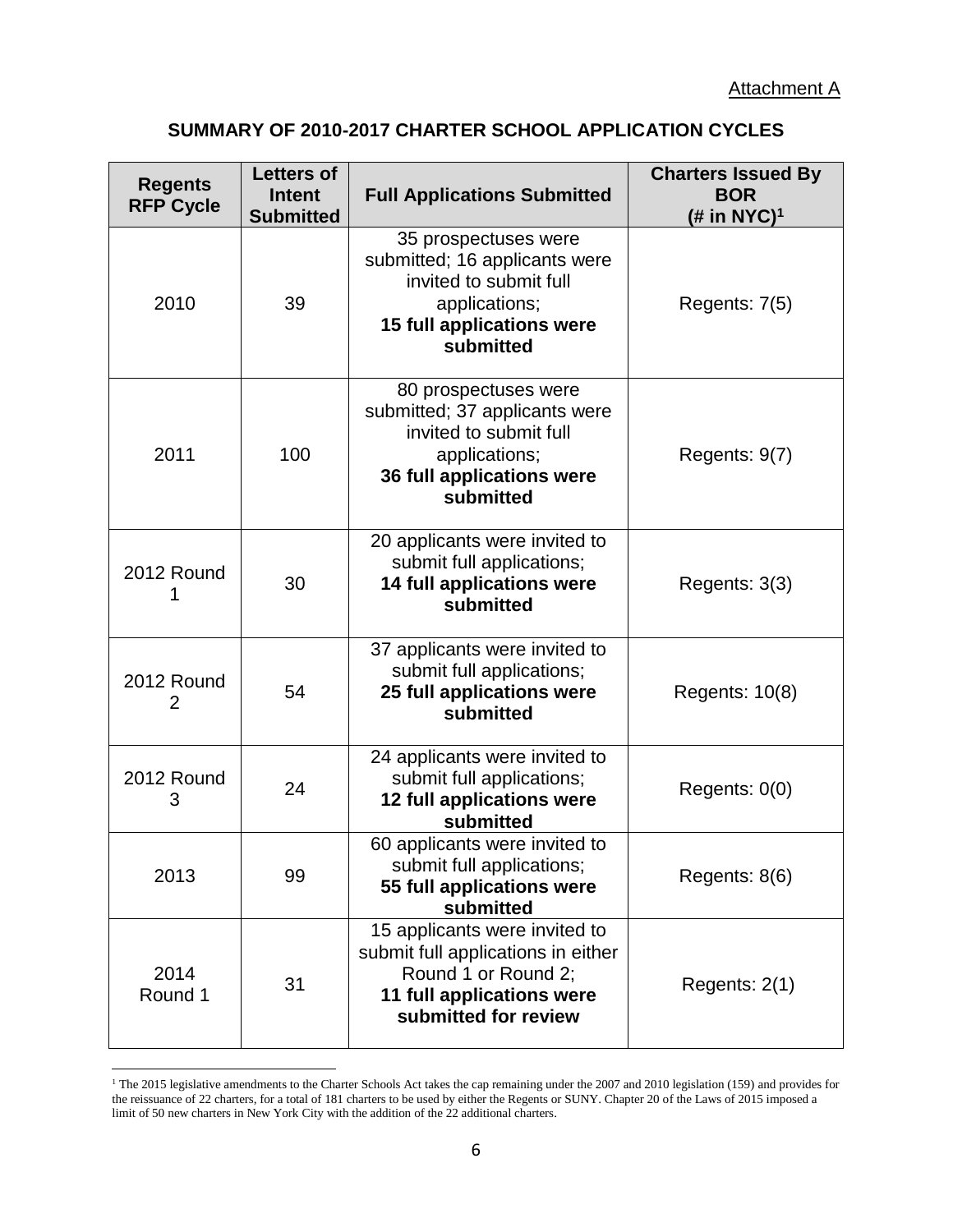| <b>Regents</b><br><b>RFP Cycle</b>      | <b>Letters of</b><br><b>Intent</b><br><b>Submitted</b> | <b>Full Applications Submitted</b>                                                                             | <b>Charters issued by</b><br><b>BOR</b><br>$#$ in NYC)   |
|-----------------------------------------|--------------------------------------------------------|----------------------------------------------------------------------------------------------------------------|----------------------------------------------------------|
| 2014<br>Round 2                         | 51                                                     | 18 applicants were invited to<br>submit full applications<br>15 full applications were<br>submitted for review | Regents: $3(3)$                                          |
| 2015<br>Round 1                         | 38                                                     | 15 applicants were invited to<br>submit full applications<br>15 full applications were<br>submitted for review | Regents: $0(0)$                                          |
| 2015 Round<br>2                         | 51                                                     | 17 applicants were invited to<br>submit full applications<br>11 full applications were<br>submitted for review | Regents: $3(2)$                                          |
| 2015<br>Round 3                         | N/A                                                    | Letters of Intent Waived<br>15 full applications were<br>submitted for review                                  | Regents: 1(1)                                            |
| 2016 Round<br>(June)                    | 11                                                     | 11 applicants were invited to<br>submit full applications<br>11 full applications were<br>submitted for review | Regents: 3(2)                                            |
| 2016 Round<br>(November)                | 25                                                     | 15 applicants were invited to<br>submit full applications<br>14 full applications were<br>submitted for review | Regents: 3(2)                                            |
| 2016 Round<br>2 Continued<br>(December) | 25                                                     | 15 applicants were invited to<br>submit full applications<br>14 full applications were<br>submitted for review | Regents: 1(0)                                            |
| 2017 Round<br>(June)                    | 17                                                     | 13 applicants were invited to<br>submit full applications<br>9 full applications were<br>submitted for review  | Regents: 3(3)                                            |
| 2017 Round<br>2<br>(November)           | 28                                                     | 21 applicants were invited to<br>submit full applications<br>18 full applications were<br>submitted for review | 7 applications pending<br>Regents approval (5 in<br>NYC) |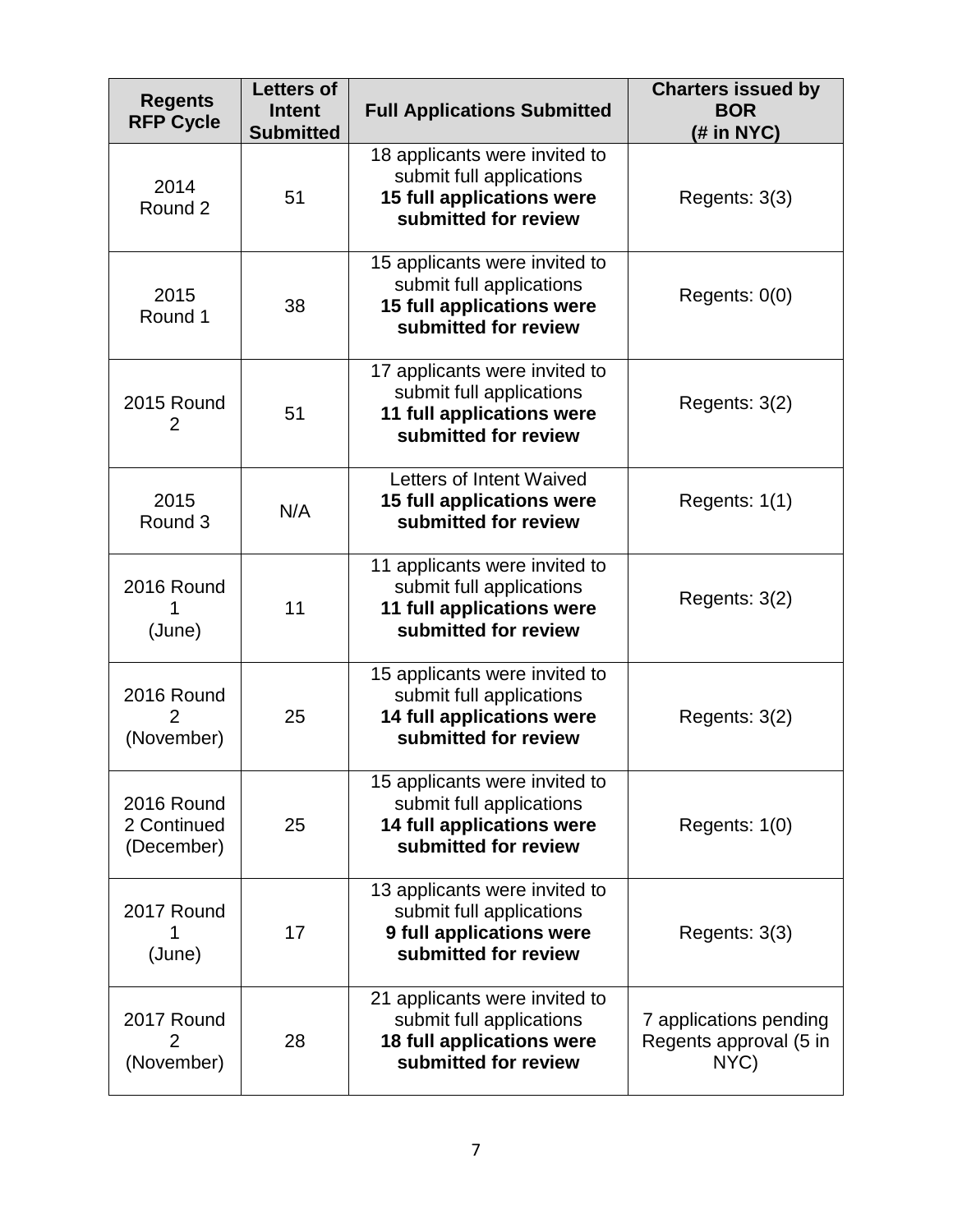Attachment B



# New York State Education **Department** Charter School Office

Charter School Application Summary, Findings and Recommendation

**Application in response to the New York State Education Department 2017 Round 2 Request for Proposals to Establish Charter Schools Authorized by the Board of Regents to establish the proposed:**

**GRANVILLE ACADEMY CHARTER SCHOOL**

November 2017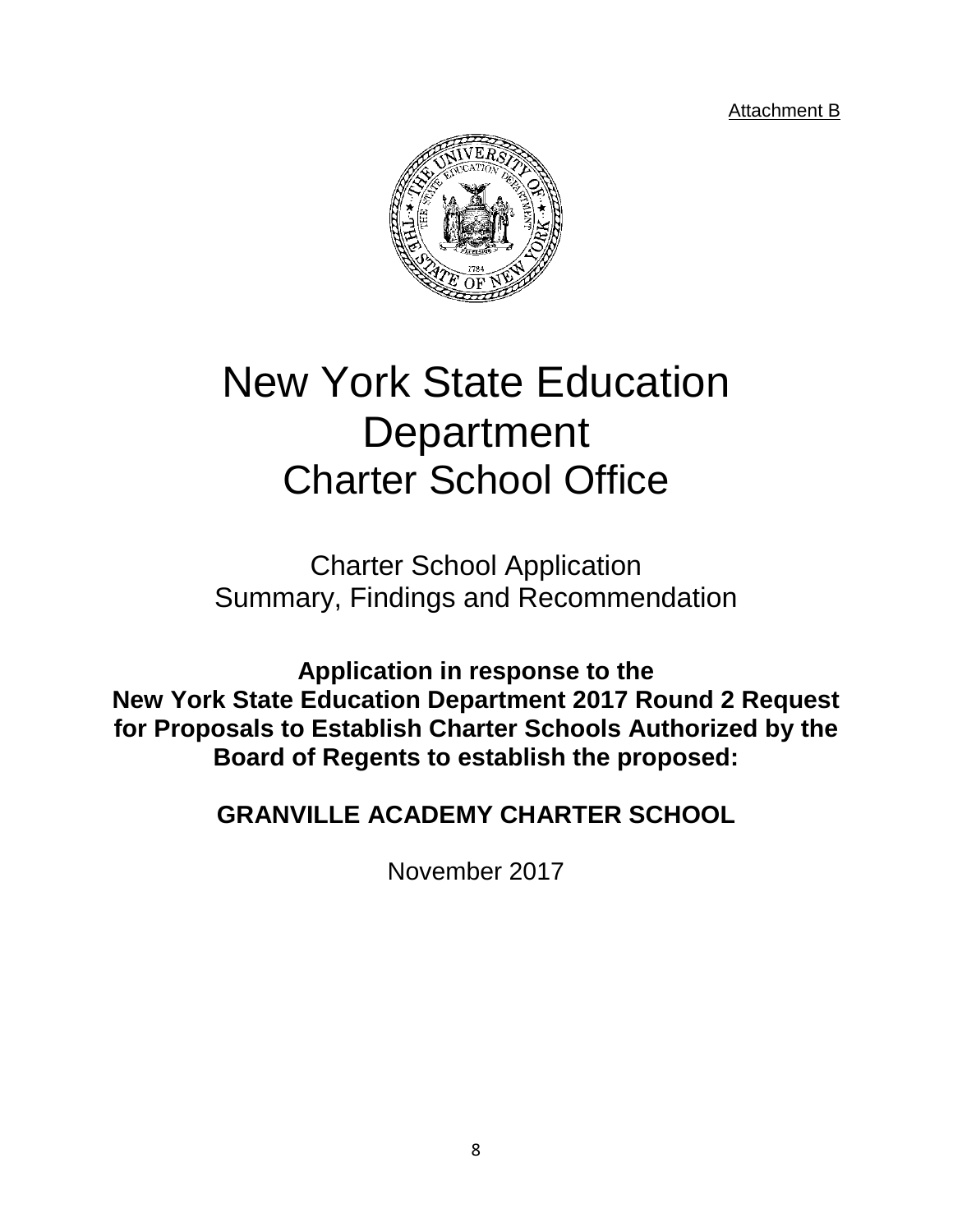| <b>Name of Charter School</b>                                                          | <b>Granville Academy Charter School</b>                                                                                                                                         |
|----------------------------------------------------------------------------------------|---------------------------------------------------------------------------------------------------------------------------------------------------------------------------------|
| <b>Lead Applicant(s)</b>                                                               | <b>Monique Carswell</b>                                                                                                                                                         |
| <b>District of Location</b>                                                            | Mount Vernon, NY                                                                                                                                                                |
| <b>Opening Date</b>                                                                    | August 2018                                                                                                                                                                     |
| <b>Projected Charter Term</b>                                                          | August 2018 through June 20, 2023                                                                                                                                               |
| <b>Management Company</b>                                                              | N/A                                                                                                                                                                             |
| <b>Partners</b>                                                                        | N/A                                                                                                                                                                             |
| <b>Facility</b>                                                                        | <b>Private Facilities</b>                                                                                                                                                       |
| <b>Projected Grade</b><br><b>Span/Enrollment during</b><br><b>Initial Charter Term</b> | Year 1 (SY 2018-19 to 2022-23): 6 / 100<br>Year 2 (SY 2018-19): 6-7 / 200<br>Year 3 (SY 2019-20): 6-8 / 300<br>Year 4 (SY 2020-21): 6-8 / 300<br>Year 5 (SY 2021-22): 6-8 / 300 |
| <b>Planned Grade Span</b><br><b>(beyond Initial Charter</b><br>Term)                   | N/A                                                                                                                                                                             |
| <b>Mission Statement</b>                                                               | Granville Academy Charter School prepares scholars in<br>grades 6 through 8 to succeed in high school and college in<br>order to lead a life of achievement and contribution.   |

#### **Table 1: Summary of the Proposed School**

The Granville Academy Charter School (GACS) is a proposed middle school in Mount Vernon, New York. The school model is built on the best practices of high-performing charter schools, including Uncommon Schools, Democracy Prep Public Schools, Endeavor College Prep, Boston Collegiate and Excel Academies of Boston, which have proven that students can achieve regardless of circumstance or background, and students can grow exponentially with the correct supports in place.

The focus of this charter school is to enable students to attain academic achievement through preparation to enter and succeed in rigorous courses in high school and are on a trajectory for college acceptance and graduation. Preparing students for academic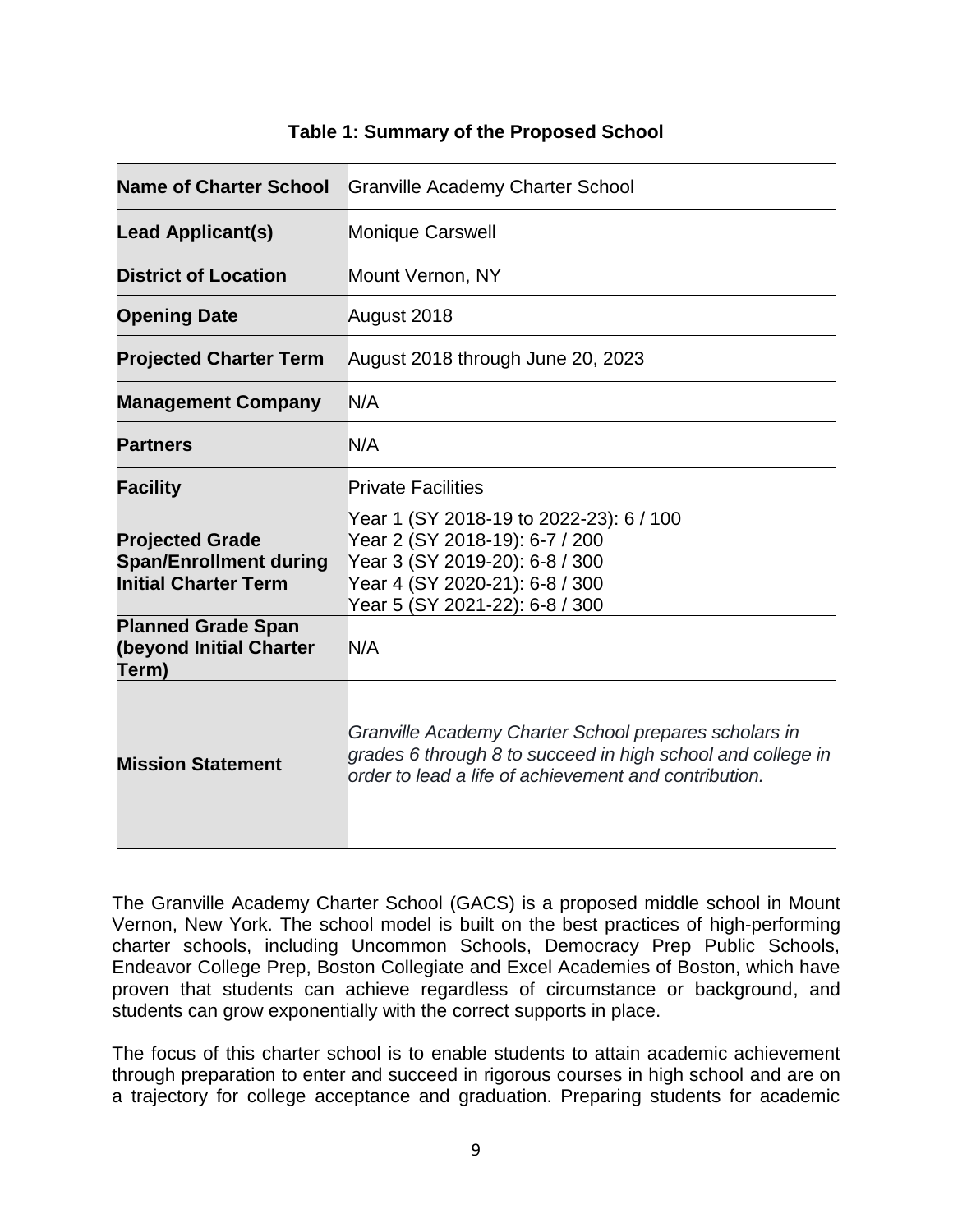achievement must operate in tandem with supporting students' social-emotional growth during the middle school years. The charter school will implement a rigorous curriculum aligned to the New York State Learning Standards and students' needs. The curriculum and needs of students will be assessed, recognized and acted upon responsively on an ongoing basis. Instructional models and groupings will vary regularly to ensure students are developing as learners, teammates and contributors to the community. Families and staff will work together in planning, service delivery and evaluation with the ultimate goal of continuous improvement and academic achievement for all students.

#### **Key Design Elements**

The key design elements for Granville Academy Charter School are:

- Rigorous college-prep academics: The school will be an academically rigorous, college preparatory middle school with a curriculum based on an accelerated introduction to the New York State Learning Standards that will utilize a combination of direct instruction, inquiry, 21st Century skills, and individualized intervention.
- More time to learn: The school will adopt a longer day and year calendar for instruction. The school year will include approximately 188 days of instruction, and students in need of additional individual support or required remediation will be invited to attend an after-dismissal tutoring block and Saturday enrichment programs.
- Data-driven decision-making: The school will use frequent data collection and analysis, including interim assessments, to drive effective instruction at the student, class, teacher, grade, and school levels. GACS assessments will include multiple measures and internally-developed trimester exams. Data will be shared with families and students weekly.
- Structured, supportive and engaging school culture: The school will build a strong school culture through clear, structured systems for students and high expectations for rigor and joy, as per the school's motto "The hope to believe. The grit to achieve."
- Exemplary talent: GACS is thinking strategically about how to recruit, train, support and grow, evaluate, compensate, and promote its staff. GACS teachers will be paid a competitive base salary with benefits. All staff members will undergo extensive performance review, be observed weekly, and receive weekly professional development during the school year and three weeks of intensive PD in the summer.
- Contribution to the Community: GACS will offer opportunities for students to interact with the world beyond the classroom. To build character, research suggests schools provide opportunities for students to practice their positive character traits through community service. Through a weekly Contribution Class,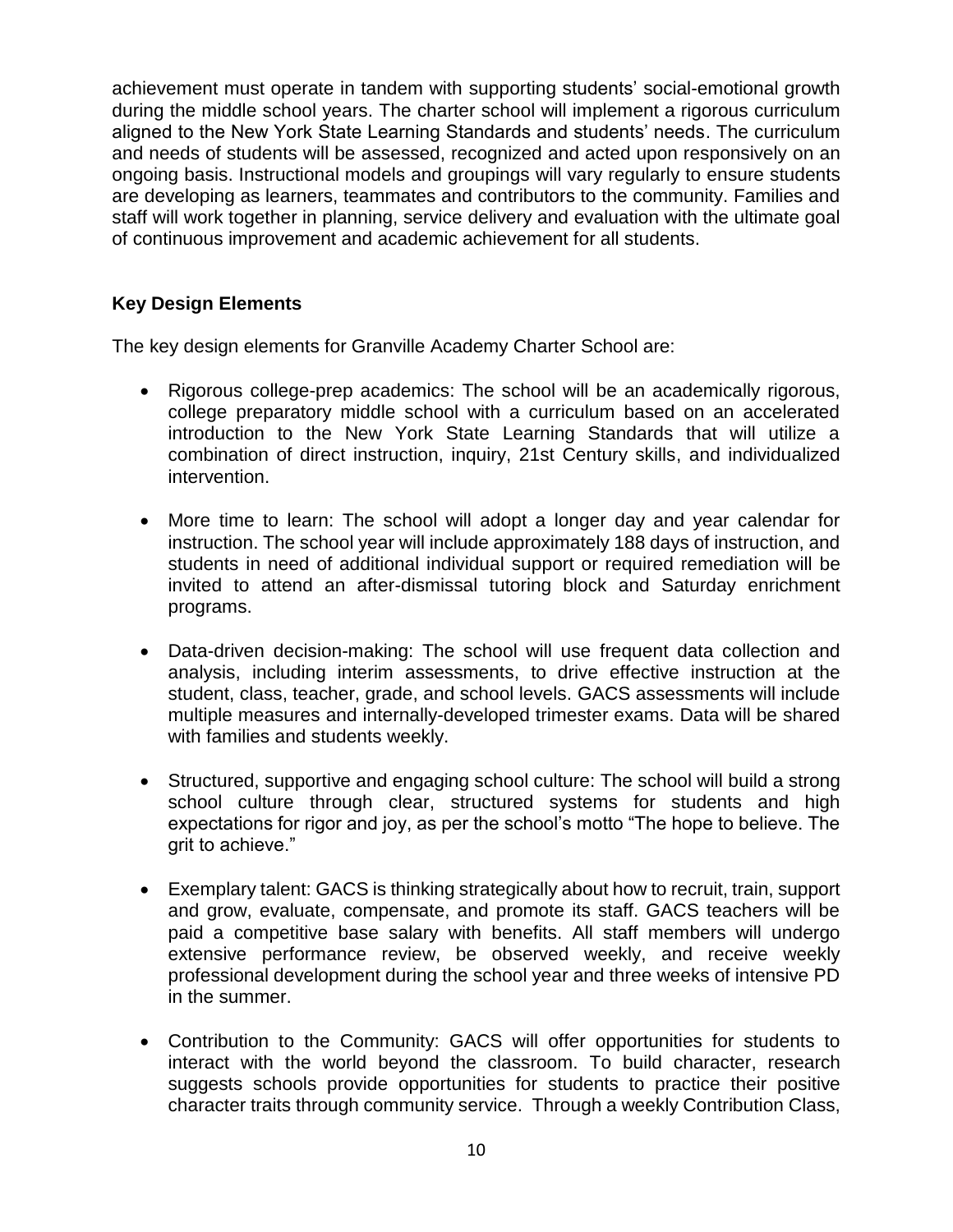students will be introduced to various needs of the community and will complete different service projects.

#### **Education Plan**

Two guiding philosophies will drive the mission and work of the school—a sense of urgency and no excuses for not reaching academic excellence for students. As a result, the school's teacher-developed curriculum is designed to rapidly increase grade-level proficiency with an emphasis on math and literacy. The curriculum will allow teachers to adapt instruction and lesson structure using a variety and diversity of instructional methods to achieve sustained and substantial growth based on the data collected regularly from student assessments.

The school's teachers will explicitly teach reading strategies that students can apply independently and will use partner work as a key strategy during guided practice. These practices are reflected in the GACS academic program with 2.5 hours of each day dedicated to literacy instruction and monthly reading incentives that contribute to a culture of reading. The school will have one ELA course combining both reading and writing so that students are writing about the literature they are reading on a regular basis. Having one ELA class, designed as a literature-based curriculum, will allow students to build up their knowledge through non-fiction text analysis, apply that knowledge to a novel study, and synthesize that knowledge into written analysis. A literature-based curriculum is also intended to have positive effects on GACS's ELL population.

GACS will use a systematic approach to math fluency and computational skills coupled with a teacher-created curriculum to develop higher-level problem-solving skills. GACS teachers will integrate basic math skills and problem solving, emphasize teaching for meaning, and ensure that students work together to build their understandings of math concepts. The curriculum is designed to help students recognize that they need basic factual knowledge and "automaticity" with procedural computation coupled with a deep conceptual understanding of mathematics in order to solve complex mathematical application problems. The first twenty minutes of class and all homework assignments will include spiral review, an instructional strategy adopted from other high performing charter schools. There will also be a daily section for fluency review and problem solving. Concepts will be introduced in a set sequence, emphasizing both step-by-step approaches and explanations for all mathematical processes. Traditional math class will end with an exit ticket that will be used to create the "Do Now" for the following day. The last thirty minutes of class will be an intervention block where students will work independently with technology or receive targeted intervention with the general education or special education teacher.

"To lead a life of achievement and contribution" is a thread throughout the instructional and cultural program. A specific year-long contribution course will occur once per week for about an hour. For sixth grade, contribution will focus on needs of the immediate Mount Vernon community. For seventh grade, the course will focus on needs of the nation. For eighth grade, the course will focus on global needs. The course will follow a four-week unit structure. During Week 1, students are introduced to a challenge in the community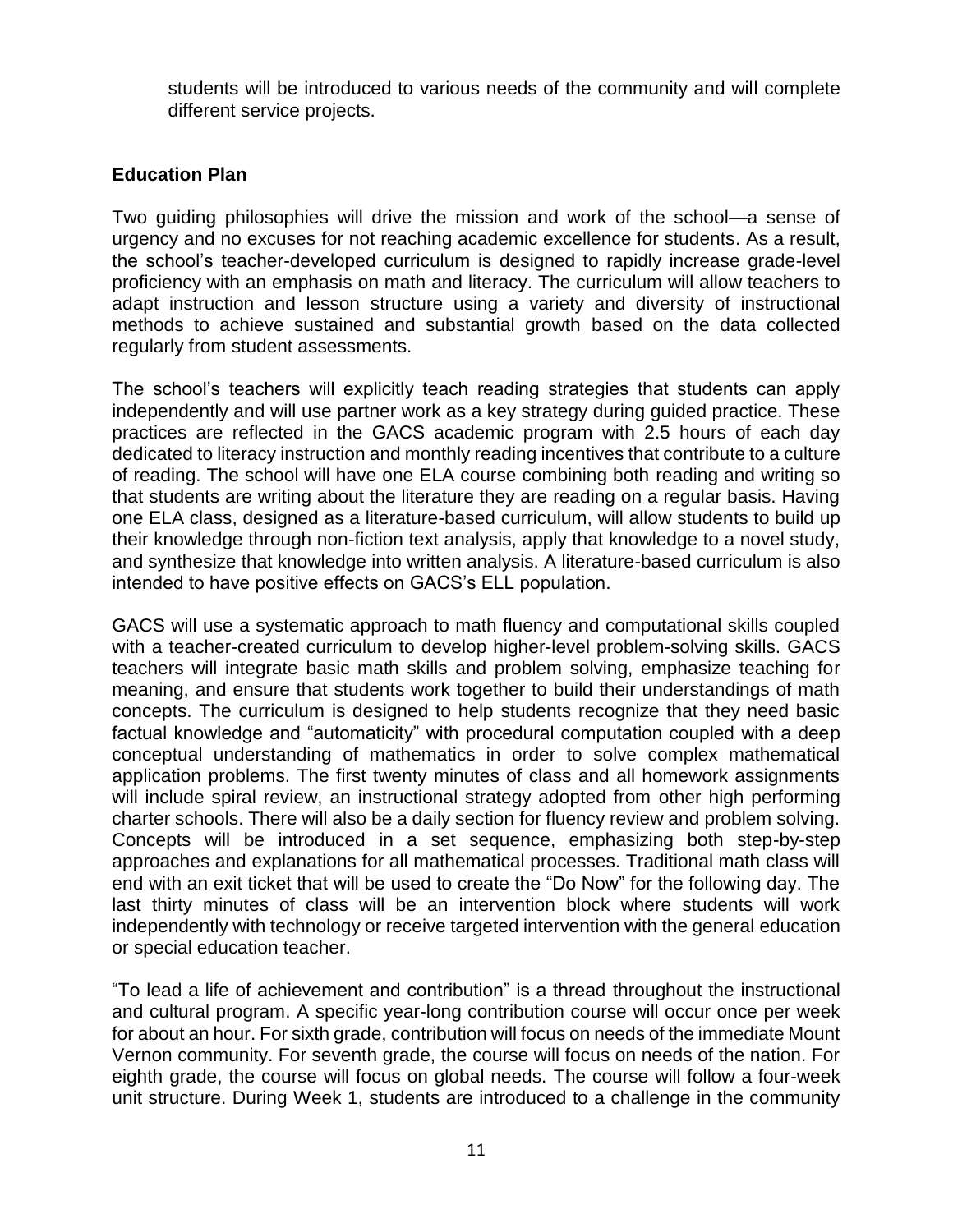and during Weeks 2 and 3 students work in collaborative groups to create a realistic action plan for addressing the need. During Week 4, students present their action plan to the rest of the class, which includes their commitment to contribution for this particular need.

# **School culture**

The GACS approach to school culture will be accomplished through deliberate design of a rigorous and engaging instructional program and specific structures in place to develop and uphold a strong school culture. Although there will be clear, strict consequences for poor behavior at GACS, positive recognition of good behavior is most essential to fundamentally improving student behavior. Preparing students for academic achievement runs parallel to promoting social-emotional growth, and our school culture ensures that both happen consistently for students. One of our objectives is that all students' academic and social needs are met through balancing joy and rigor, discipline and enthusiasm, and collaboration and independence. The foundation of character development is the school motto, "The hope to believe. The grit to achieve." By intentionally developing optimism, or hope, student will have greater chances for success. Grit will be developed through an emerging set of evidence-based techniques to give students powerful tools for success.

Values of leadership, integrity, focus and enthusiasm, will be explicitly taught to students and families in orientation meetings and used on a daily basis as reference points in all coaching conversations with students. Students will receive frequent, positive feedback on their demonstration of the values.

# **Special Populations and Related Services**

GACS intends to enroll special population students at a rate equivalent to the district and provide a continuum of services available through the charter school. GACS anticipates and expects the vast majority of its incoming students to be struggling in one or more academic areas or with one or more academic skills. The curriculum selection process resulted in curricula to support the various needs of students through technology, small group instruction, and frequent assessment.

GACS is adopting a Response to Intervention (RTI) system to ensure all students are prepared for success in high school and college by the time they graduate from GACS. GACS's RTI program will be used to monitor and support students' progress for all students with an emphasis on those that are at risk of academic failure. To help students realize their full potential, GACS will utilize a variety of research-based strategies, programs, and resources aligned with the school's Response to Intervention (RTI) system.

## *Special Education*:

GACS will hire experienced and certified special education staff to meet the needs of all students with disabilities. The charter school will use an integrated co-teaching (ICT) model to allow all students to access the general education curriculum while receiving the services and supports they need. Teachers will be trained in effective co-teaching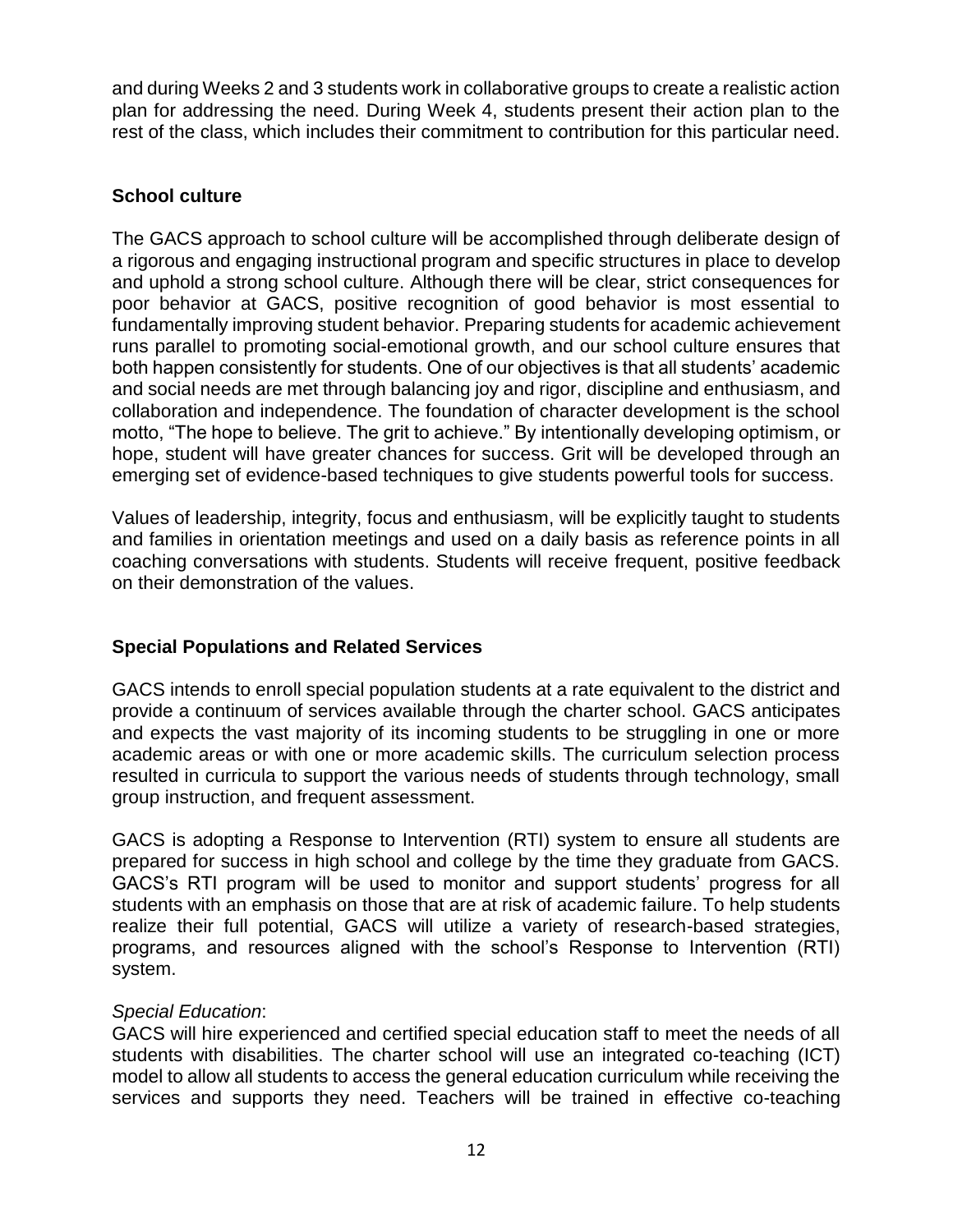strategies and provided with ongoing feedback and support to implement the IEPs, improve practice, and ensure that students with disabilities make progress. GACS will formally evaluate the effectiveness of its special education programming every spring.

*English Language Learners*: GACS will use Sheltered Instruction Observation Protocol (SIOP) as this model provides a strong foundation of teaching strategies that support ELLs as well as all students. GACS will initially hire a part-time New York State Certified ESL Teacher in Year 1 and a full-time ESL teacher in subsequent years. GACS will formally evaluate the effectiveness of its ELL programming every spring.

*Gifted and Advanced Students*: GACS believes that all students should have the opportunity to be challenged academically, regardless of academic abilities. GACS also believes that students often excel in one area, despite a deficiency in another. Because of this, the school will not have a separate gifted and advanced program, but will offer advanced options for students that excel in their core classes. GACS will use student performance as a qualifier for the advanced curriculum options that will be offered, putting some students on the path to taking one or more AP courses in high school.

#### **Recruitment and Retention**

GACS will actively recruit and retain students that are most at-risk and anticipates and expects most of its incoming students to be struggling in one or more academic areas or with one or more academic skills.

*Economically Disadvantaged*: GACS seeks to meet or exceed the enrollment of Economically Disadvantaged students by targeting areas of Mt. Vernon with the highest concentrations of poverty. The enrollment strategy is to continue to connect recruitment efforts with families who reside in housing complexes by going door to door, through mailings, or letters. Community-style open house meetings were held in a community center and local churches. The applicant group plans to host at least five more of these at the largest churches in Mount Vernon, Mount Vernon Public Library and Mount Vernon Family YMCA. GACS's small school environment will be an attractive feature and impact the retention of these students. GACS believes the contribution component is key to student engagement as well as student and family investment in school.

*Students with Disabilities*: GACS will recruit students with disabilities through the use of newspaper advertisements and radio stations to get information about the school's special education program into the community. Information sessions will be held throughout the Mount Vernon community with organizations that serve students with disabilities and their families such as Family Ties, the District's Special Education PTA, Westchester Jewish Community Services, and Student Advocacy. The Integrated Co-Teaching Model and staffing structure, structured services, and a supportive curriculum will support students with special needs, accelerate their learning and ultimately contribute to their retention at the school.

*English Language Learners*: One of the focal points for the Latino community in Mt. Vernon centers on several churches, all of which hold native language services. The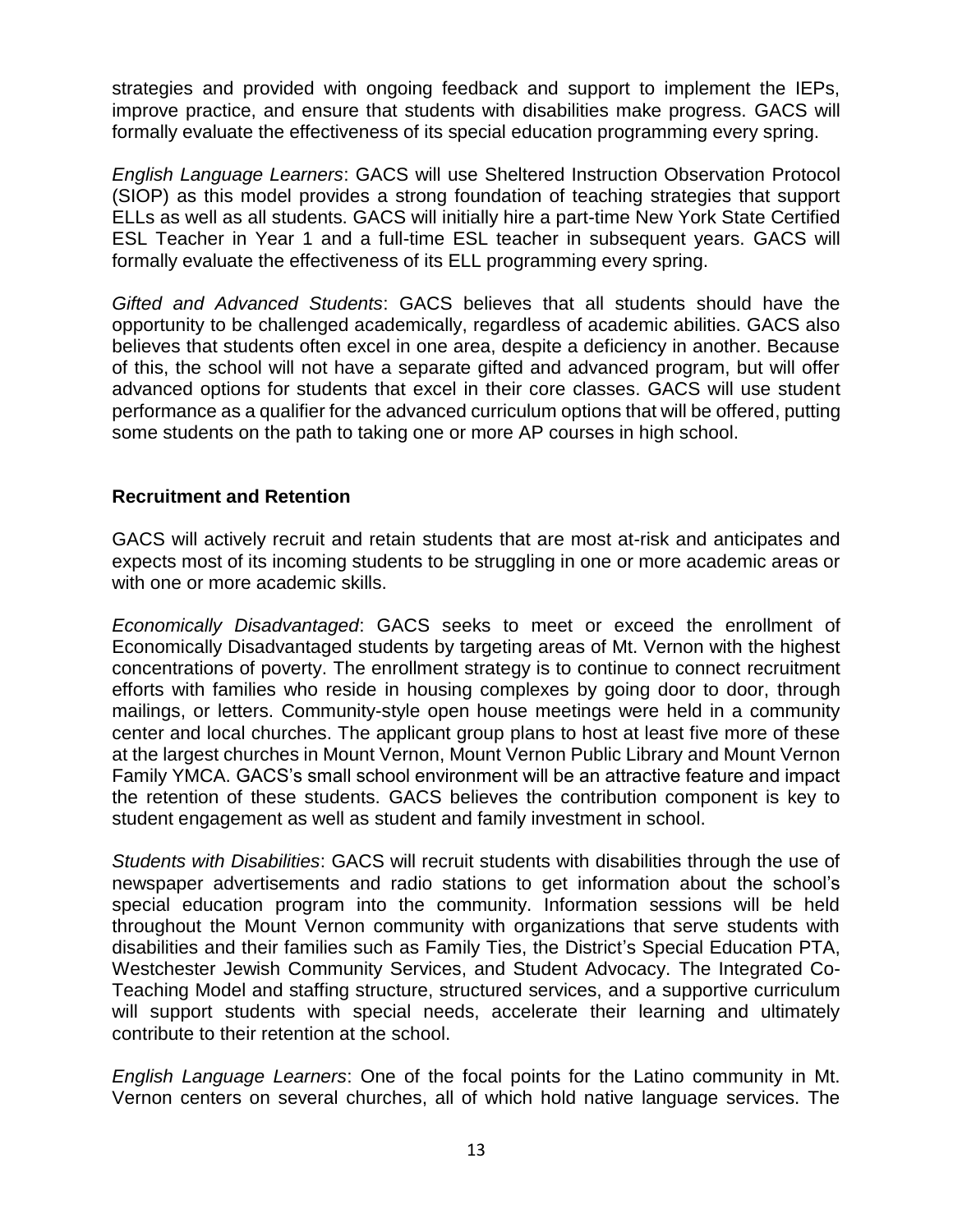founding team will contact each of these churches and plans to hold community-style open houses with the support of Spanish and Portuguese translators. All promotional materials will be translated into Spanish and Portuguese, and the website will be accessible in Spanish. A chief aim of the proposed charter school is to work with identified ELL students in an inclusive program that provides them with the challenge and extra supports needed to rapidly achieve English language proficiency. GACS seeks to recruit and hire staff who are native Spanish or Portuguese speakers. Additionally, GACS believes the contribution component will also be key to engagement, and student and family investment in school.

## **Community Outreach**

The applicant group carried out extensive outreach to the community, directly communicating with parents and citizens at multiple public meetings and in community parks, grocery stores, shopping centers and community fairs in the proposed district. At all events, the applicant group distributed flyers and fact sheets about the proposed charter school. Social media and the school website were used to reach a larger number of residents and to solicit community input via a survey. Ads about the proposed charter school were printed in the local newspaper, *The Mount Vernon Inquirer*. The applicant group received useful insight and input from the community and found that feedback useful to support elements of its school model and/or to make some adjustments.

#### **Facility**

The applicant group intends to locate the proposed charter school in private space within the zip code area 10550 in Mount Vernon, an area with the highest density of at-risk students. The applicant group has identified at least two private former school facilities that satisfy the long-term needs of the school and has identified a private facility that is ideal for incubation space if so needed.

#### **Technical Modification**

For applicant groups recommended to the Board of Regents for authorization, NYSED may require that applicant groups make technical modifications to their applications following the Capacity Interviews. Such requests are made to technically align the information contained in the Full Application with the NYSED initial charter agreement template and/or comply with relevant laws and regulations. Other than modifications of a technical nature as determined by the Department, applicants are not given the opportunity to substantially revise or augment their application once it has been submitted.

NYSED has determined that the applicant group is not required to make technical modifications to the GACS application.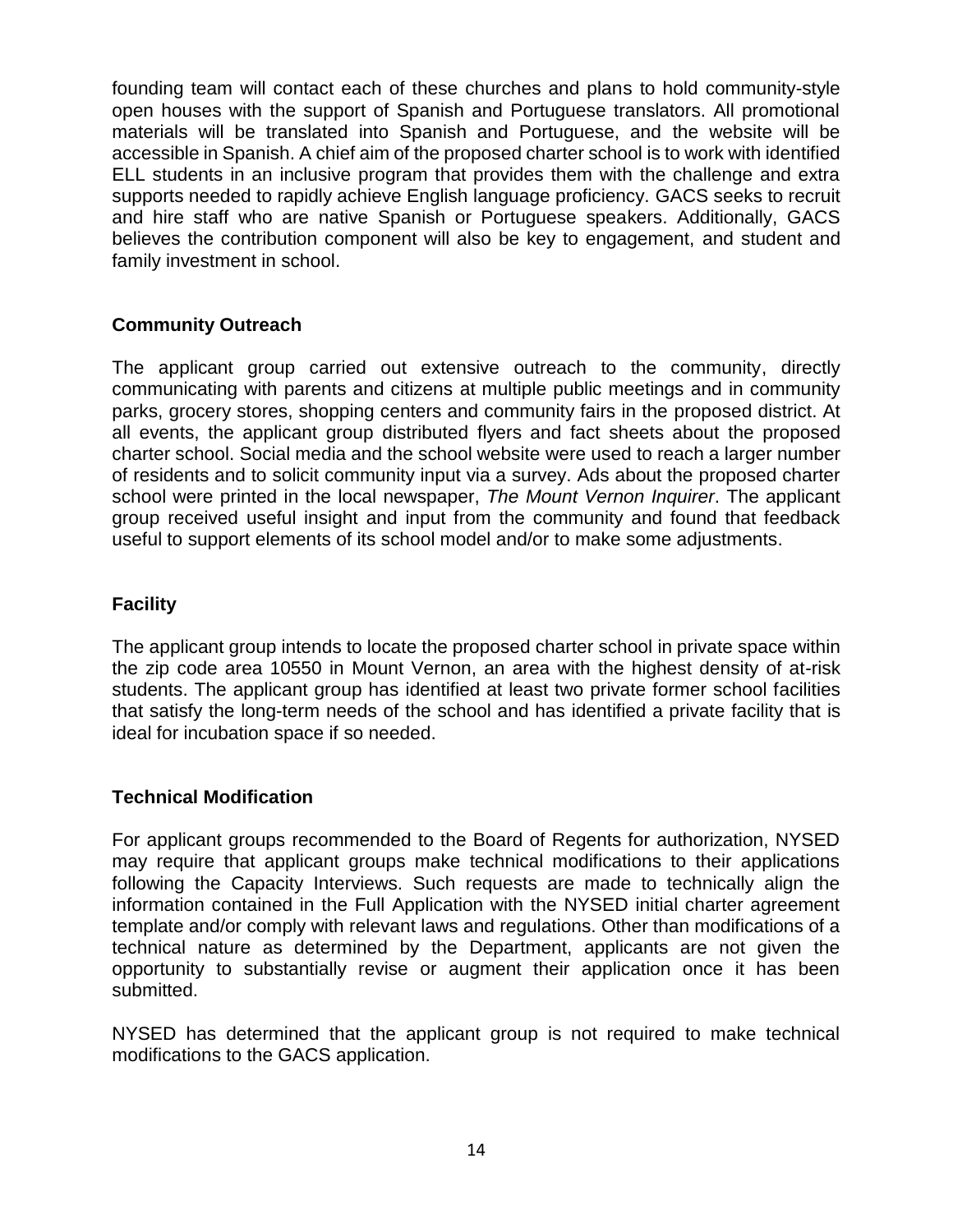During the start-up (or pre-opening) phase of the school, NYSED will work closely with the charter school's proposed board and school leaders to establish key policies and ready the school program and facility to serve students. This work is guided by the terms of the charter agreement and the Opening Procedures for New York State Charter Schools Authorized by the Board of Regents. New charter schools will be authorized to open for instruction only upon the issuance of a letter of Consent to Commence Instruction issued by NYSED.

#### **Projected Fiscal and Programmatic Impact on District of Location**

The applicant group provided an analysis of the fiscal and programmatic impact of the proposed school on public and non-public schools in the Mount Vernon City School District, indicating that the fiscal impact of the Granville Academy Charter School on the district of location is expected to be nominal as summarized in Table 2 below.

| Year     | <b>Number of</b><br><b>Students</b><br><b>Enrolled in</b><br><b>Charter School</b><br>Per Year <sup>3</sup> | <b>Charter</b><br><b>School</b><br><b>Basic</b><br>Tuition<br>Rate <sup>4</sup> | <b>Total</b><br><b>Charter</b><br><b>School</b><br><b>Basic</b><br><b>Tuition</b> | <b>Estimated</b><br><b>District</b><br><b>Special</b><br><b>Education</b><br>Payment <sup>5</sup> | <b>Total</b><br><b>District</b><br><b>General</b><br><b>Fund</b><br>Budget <sup>6</sup> | <b>Percent of</b><br><b>District</b><br><b>Budget</b> |
|----------|-------------------------------------------------------------------------------------------------------------|---------------------------------------------------------------------------------|-----------------------------------------------------------------------------------|---------------------------------------------------------------------------------------------------|-----------------------------------------------------------------------------------------|-------------------------------------------------------|
| 2017-18  | 100                                                                                                         | \$17,794                                                                        | \$1,779,400                                                                       | \$211,229                                                                                         | \$246,169,123                                                                           | 0.8%                                                  |
| 2018-19  | 200                                                                                                         | \$17,794                                                                        | \$3,558,800                                                                       | \$406,059                                                                                         | \$246,169,123                                                                           | $1.6\%$                                               |
| 2019-20  | 300                                                                                                         | \$17,794                                                                        | \$5,338,200                                                                       | \$599,891                                                                                         | \$246,169,123                                                                           | 2.4%                                                  |
| 2020-21  | 300                                                                                                         | \$17,794                                                                        | \$5,338,200                                                                       | \$599,891                                                                                         | \$246,169,123                                                                           | 2.4%                                                  |
| $2021 -$ | 300                                                                                                         | \$17,794                                                                        | \$5,338,200                                                                       | \$599,891                                                                                         | \$246,169,123                                                                           | 2.4%                                                  |

#### **Table 2: Projected Fiscal Impact Upon District of Location, 2018-19 to 2022-23<sup>2</sup>**

It should be noted that, given the nature of district-based per-pupil funding, the estimates made in conducting this analysis are subject to unpredictable financial fluctuations. For forecasting purposes, the fiscal impact of this charter school on the district in which it will be located assumes that:

- The charter school basic tuition rates are based on a trend analysis using a methodology approved by the Department's State Aid Office;
- There will be no growth in the district's budget during the school's 5-year charter term;
- There will be no fluctuation in the grade levels served by existing charter schools over the course of the charter term;
- The charter school will be able to meet its projected maximum enrollment;

<sup>&</sup>lt;sup>2</sup> To conservatively estimate the fiscal impact upon the district of location, maximum enrollment figures for each year were used.

<sup>3</sup> Source: Granville Academy CS Application

<sup>4</sup> Source: Education Law §2856(1)(a)(iii) and NYS Education Department Office of State Aid Charter School Basic Tuition Rate Analysis

<sup>5</sup> Based on 2013-14 calculated special education classification rate for the district of location, as collected by NYSED

Information and Report Services

<sup>6</sup> Source: Mount Vernon 2017 Executive Budget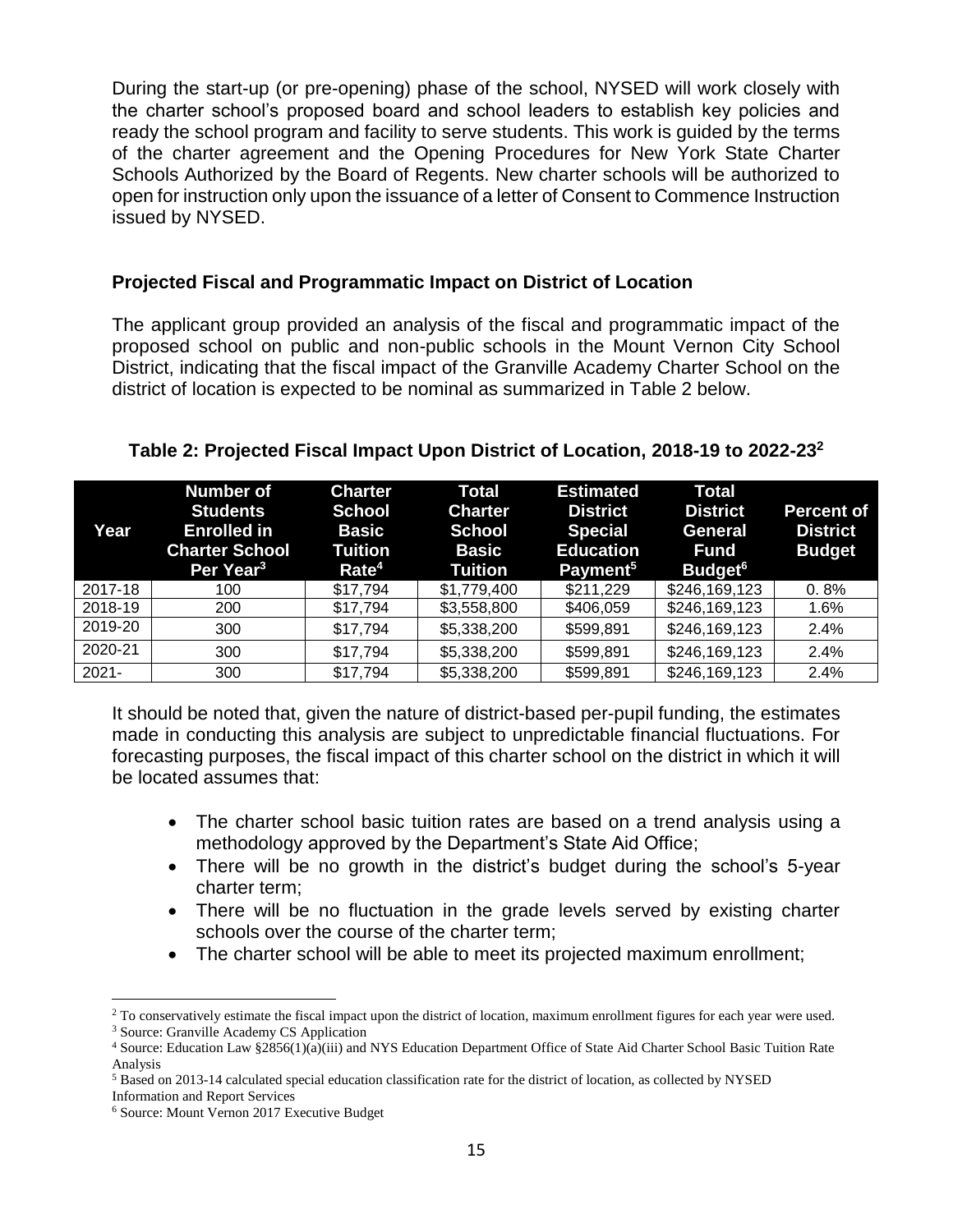- All students will come from the district of location; and
- All students will attend every day for a 1.0 FTE.

The specifics of the school's enrollment composition are still unavailable; however, the Department acknowledges that the programmatic and fiscal impact of the proposed charter school on other public and private schools in the same area will also be influenced by the proportion of charter school enrollees that would have attended a same-district public or private school had it not been for the presence of this charter school.

#### **Table 3: 2015-16 Demographic Detail for Proposed District of Location: Mount Vernon City School District<sup>7</sup>**

|                                   | <b>Total District</b> |     |  |
|-----------------------------------|-----------------------|-----|--|
|                                   | Enrollment: 8,096     |     |  |
| <b>All Students</b>               | 8,096                 |     |  |
| <b>Economically Disadvantaged</b> | 5,992                 | 74% |  |
| English Language Learners         | 669                   | 8%  |  |
| <b>Students with Disabilities</b> | 1,482                 | 18% |  |

#### **Table 4: 2016-17 Elementary/Middle School Academic Proficiency Rates on NYS Assessments Based on Grade Configurations for Proposed School<sup>8</sup>**

| <b>Assessments</b>        | <b>Mount Vernon</b><br><b>CSD</b><br>Proficiency | <b>NYS</b><br>Proficiency |
|---------------------------|--------------------------------------------------|---------------------------|
| ELA Grades 6-8 Aggregate  | 24%                                              | 40%                       |
| Math Grades 6-8 Aggregate | 14%                                              | 34%                       |

#### **Public Hearing and Public Comment**

As required by the Charter Schools Act, the Mount Vernon CSD conducted a public hearing on October 3, 2017, to solicit comments from the community concerning the proposed Granville Academy Charter School. In response to the hearing notice, twelve community members submitted of letters of support and twenty-three community members submitted letters opposing the application submitted to the Hearing Officer. At the public hearing, thirteen members of the community were present, and seven members of which spoke in favor of the proposed application. Five members of the community spoke in opposition to the proposed application.

 $\overline{a}$ <sup>7</sup> Source: Student Information Repository System (SIRS) 2015-16 Report 303 BEDS Day Enrollment Verification Report by Location of Enrollment & Student Subgroup

<sup>8</sup> Source: Student Information Repository System (SIRS) 2016-17 Report 102 Elementary/Middle-Level Accountability Data Verification Report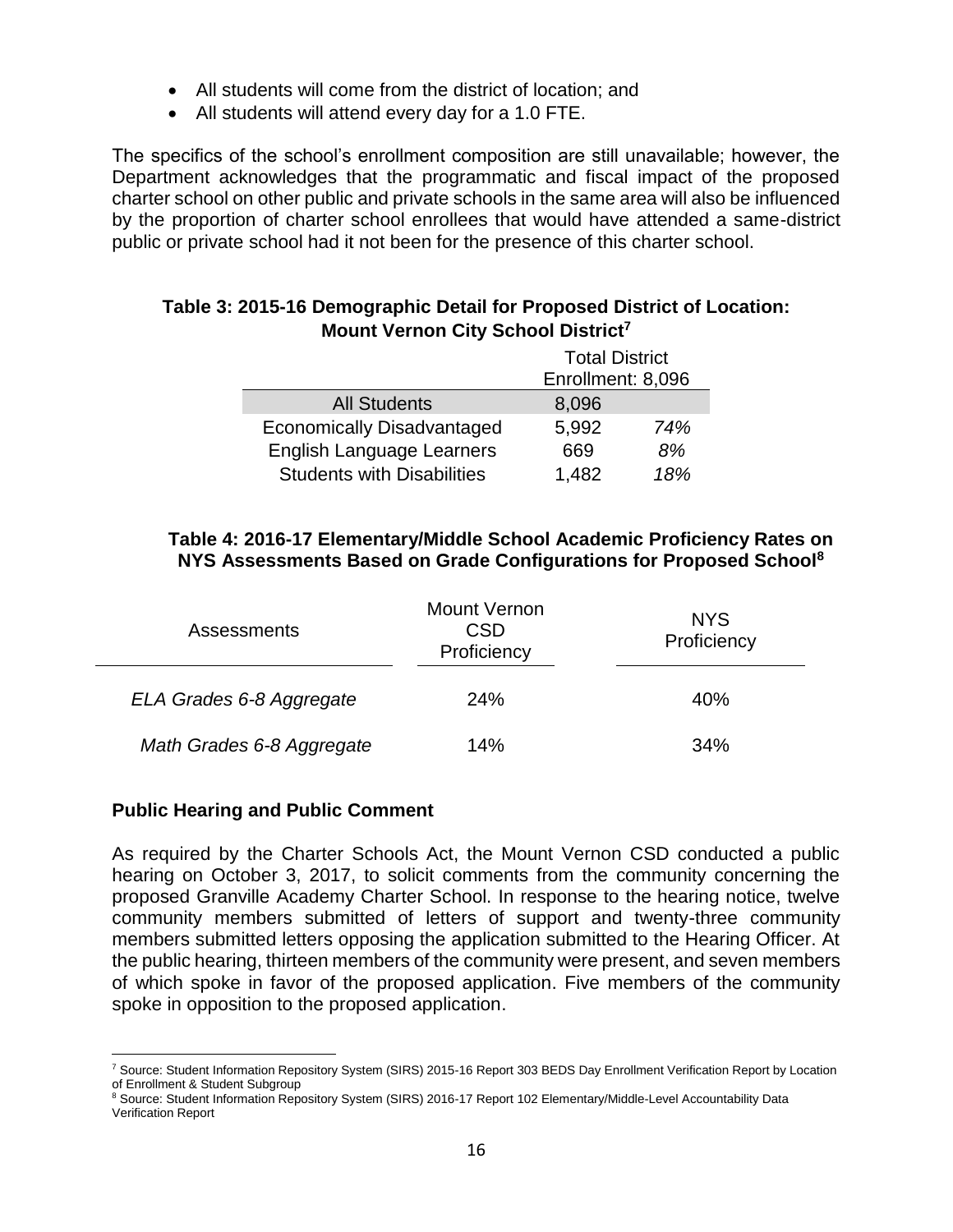# **Findings**

Based on the comprehensive review of the application and of the applicant, founding group, and proposed board of trustees, the Department makes the following findings:

- 1. The charter school described in the application meets the requirements of Article 56 of the Education Law (as amended) and other applicable laws, rules, and regulations. $9$  This finding is based on the following, among other things:
	- The applicant has included in the application the information required by Education Law §2851(2).
	- The proposed charter school would meet or exceed enrollment and retention targets, as prescribed by the NYS Board of Regents,<sup>10</sup> for students with disabilities, English language learners, and students who are eligible applicants for the federal free and reduced-price lunch program as required by Education Law §2852(9-a)(b)(i).
	- The applicant has conducted public outreach to solicit community input regarding the proposed charter school and to address comments received from the impacted community concerning the educational and programmatic needs of students in conformity with Education Law § 2852(9-a)(b)(ii).
- 2. The applicant has demonstrated the ability to operate the proposed charter school in an educationally and fiscally sound manner.<sup>11</sup> This finding is based on the following, among other things:
	- i. The presentation in the application of a sound description of key features that are core to the school's overall design, and which rigorously addresses the criteria outlined in the Department's RFP in the areas of mission; key design elements; enrollment, recruitment and retention; and community to be served.
	- ii. The presentation in the application of a sound educational plan, which rigorously addresses the criteria outlined in the Department's RFP in the areas of achievement goals; school schedule and calendar; curriculum and instruction; assessment; school culture and climate; and special student populations and related services.
	- iii. The presentation in the application of a sound organizational and fiscal plan, which rigorously addresses the criteria outlined in the Department's RFP in the areas of founding group capacity; board of trustees and governance; management and staffing; evaluation; professional development; facilities; insurance; health, food and transportation services; family and community

 $9$  Education Law  $$2852(2)(a)$ .

<sup>&</sup>lt;sup>10</sup> Note, the data upon which to base the enrollment and retention targets mandated by the amendments to the Act was not available at the time the statute mandated the RFP be issued. As a result, the Department evaluated the plans for student enrollment, recruitment, and retention plans of each class of student referenced in the amendments to the Act such that the Department could make the determination that the applicant would meet or exceed the enrollment and retention targets when developed. During the first year of the charter term, the Department will develop such targets and incorporate these targets into the school's charter agreement performance expectations.

<sup>&</sup>lt;sup>11</sup> Education Law  $\S 2852(2)(b)$ .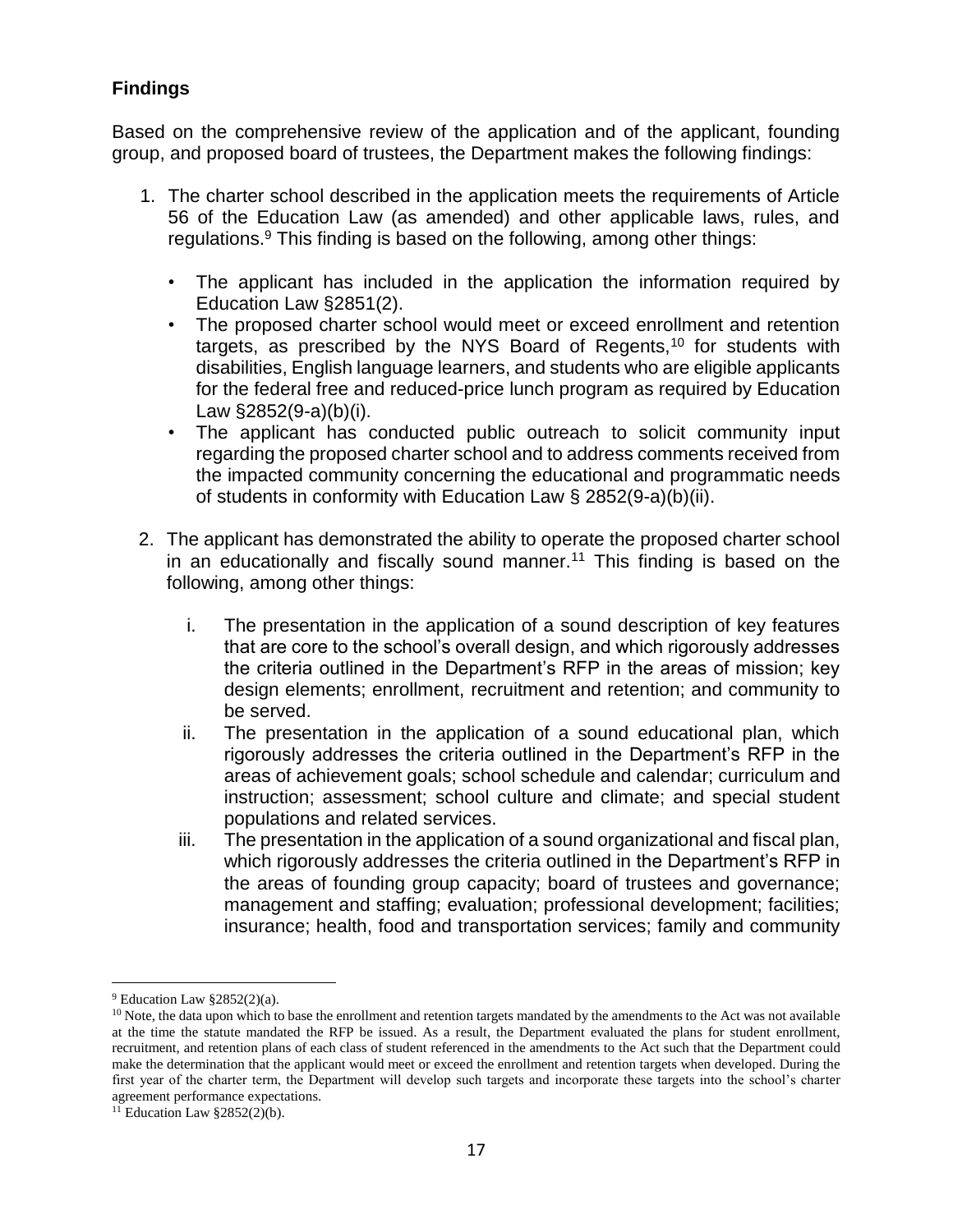involvement; financial management; budget and cash flow; pre-opening plan; and dissolution plan.

- iv. An understanding of the New York State Charter Schools Act, and the skill, will and capacity to successfully launch and operate a high quality public charter school.
- 3. Granting the proposed charter is likely to improve student learning and achievement, will materially further the purposes of the  $Act^{12}$  and will have a significant educational benefit to the students expected to attend the charter school.<sup>13</sup> This finding is based on the totality of the information presented in the application and during the application review process, as summarized in this document.

#### **Recommendation**

Based on the Department's review and findings, the New York State Education Department recommends that the New York State Board of Regents approve the proposal to establish the Granville Academy Charter School to open in 2018 in Mount Vernon, New York.

<sup>&</sup>lt;sup>12</sup> Education Law  $\S 2852(2)(c)$ .

<sup>13</sup> As applicable pursuant to Education Law §2852(2)(d).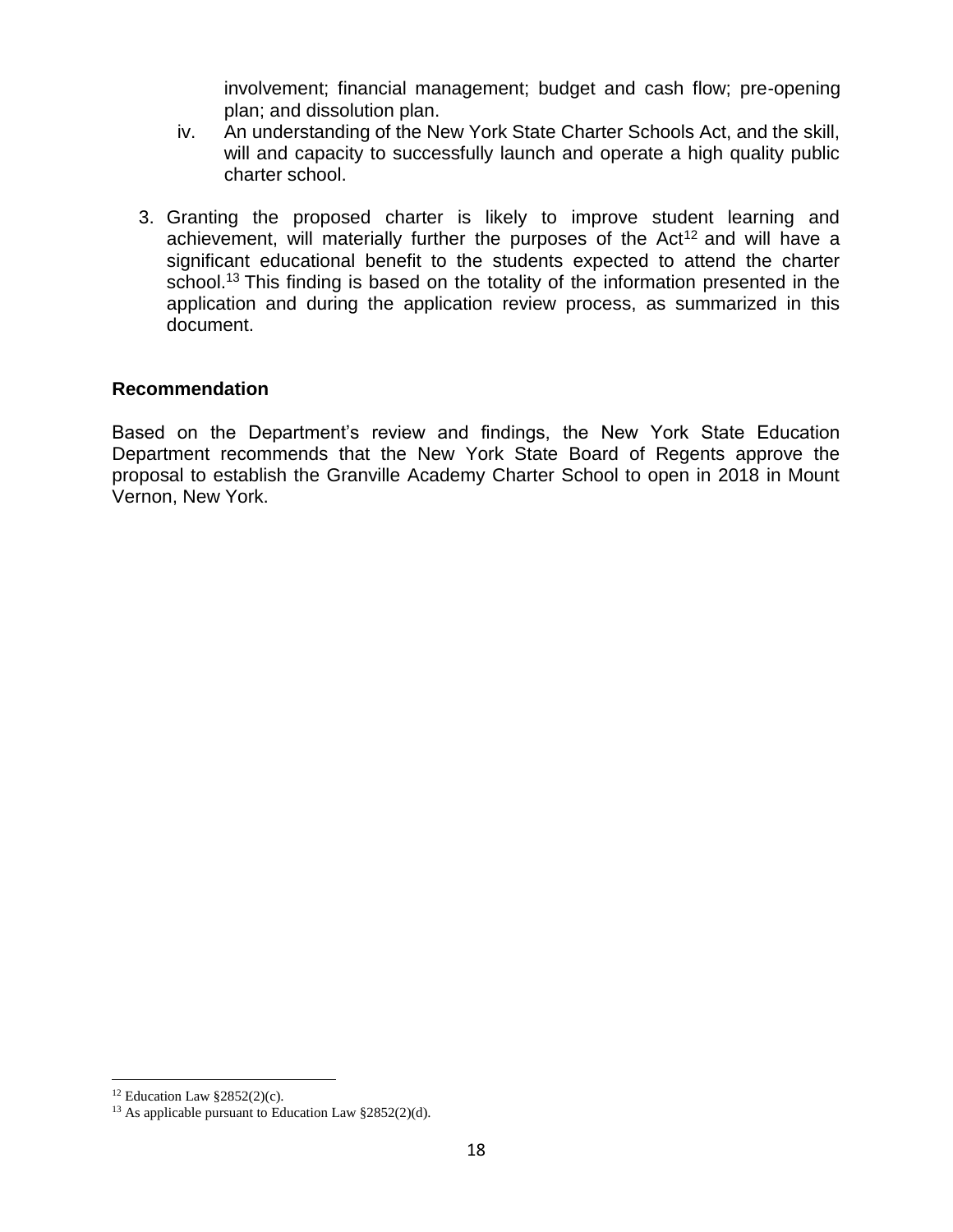Attachment C



# New York State Education **Department** Charter School Office

Charter School Application Summary, Findings and Recommendation

**Application in response to the New York State Education Department 2017 Round 2 Request for Proposals to Establish Charter Schools Authorized by the Board of Regents to establish the proposed:**

**KIPP Freedom Charter School**

November 2017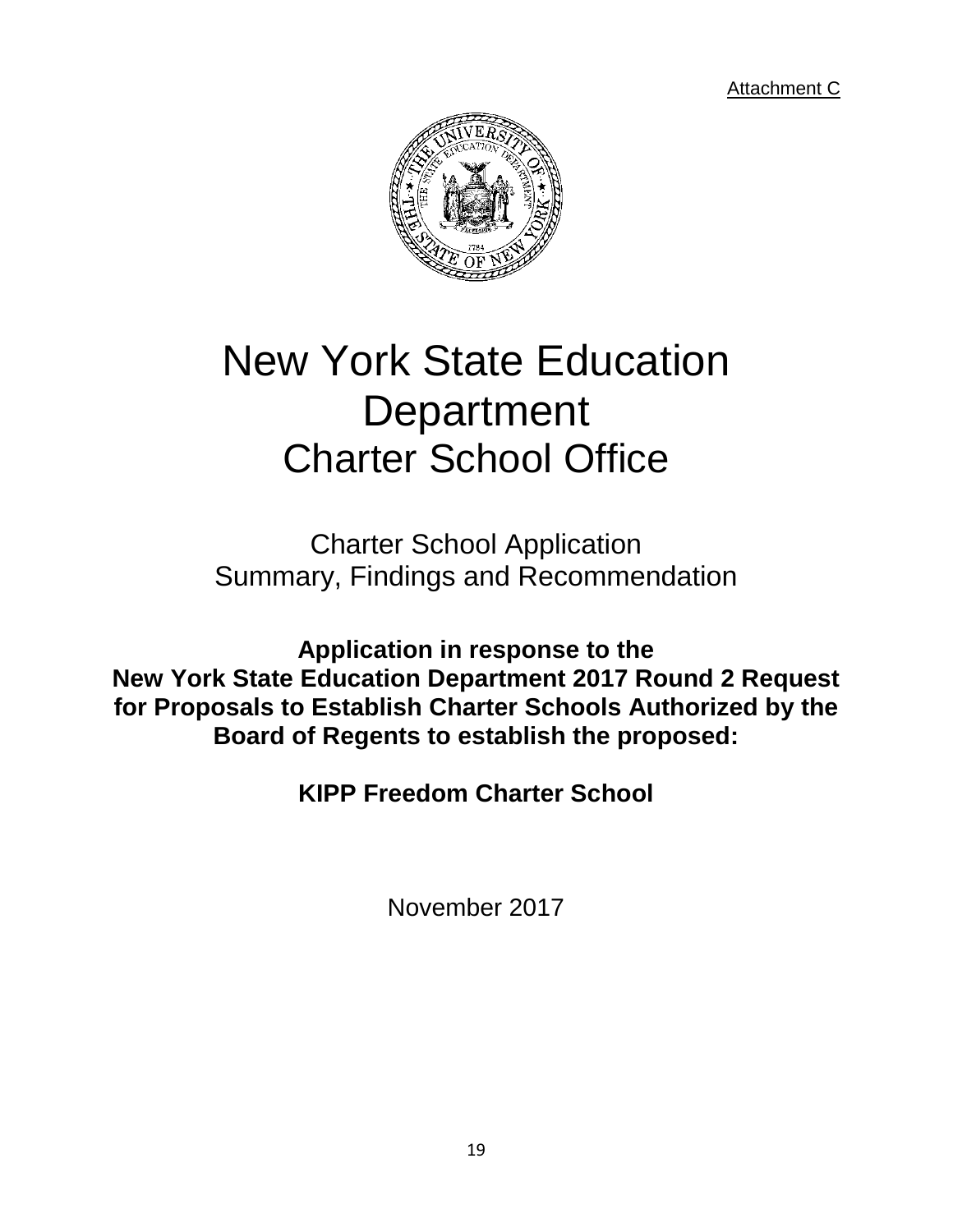|  |  | Table 1: Summary of the Proposed School |  |
|--|--|-----------------------------------------|--|
|--|--|-----------------------------------------|--|

| <b>Name of Charter School</b>                                                          | <b>KIPP Freedom Charter School</b>                                                                                                                                                                                                                                                                                                                                                               |  |
|----------------------------------------------------------------------------------------|--------------------------------------------------------------------------------------------------------------------------------------------------------------------------------------------------------------------------------------------------------------------------------------------------------------------------------------------------------------------------------------------------|--|
| <b>Existing Education Corp</b>                                                         | <b>KIPP NYC Public Charter Schools</b>                                                                                                                                                                                                                                                                                                                                                           |  |
| <b>Lead Applicant(s)</b>                                                               | Rafael Mayer                                                                                                                                                                                                                                                                                                                                                                                     |  |
| <b>District of Location</b>                                                            | New York City CSD 7,10,11 - The Bronx                                                                                                                                                                                                                                                                                                                                                            |  |
| <b>Opening Date</b>                                                                    | 2018                                                                                                                                                                                                                                                                                                                                                                                             |  |
| <b>Projected Charter Term</b>                                                          | <b>July 2018-June 2023</b>                                                                                                                                                                                                                                                                                                                                                                       |  |
| <b>Management Company</b>                                                              | <b>KIPP NYC Public Charter Schools</b>                                                                                                                                                                                                                                                                                                                                                           |  |
| <b>Partners</b>                                                                        | N/A                                                                                                                                                                                                                                                                                                                                                                                              |  |
| <b>Facility</b>                                                                        | Public space preferable; private space option                                                                                                                                                                                                                                                                                                                                                    |  |
| <b>Projected Grade</b><br><b>Span/Enrollment during</b><br><b>Initial Charter Term</b> | Year 1 (SY 2018-19): K-1 and 5-6 / 367<br>Year 2 (SY 2019-20): K-2 and 5-7 / 546<br>Year 3 (SY 2020-21): K-3 and 5-8 / 717<br>Year 4 (SY 2021-22): K-9 / 877<br>Year 5 (SY 2022-23): K-10 / 947                                                                                                                                                                                                  |  |
| <b>Planned Grade Span</b><br><b>(beyond Initial Charter</b><br>Term) <sup>14</sup>     | $K-12$                                                                                                                                                                                                                                                                                                                                                                                           |  |
| <b>Mission Statement</b>                                                               | As part of the national KIPP network of schools, the<br>mission of all KIPP NYC schools, including the proposed<br>KIPP Freedom Charter School is to help our students<br>develop the academic and character skills necessary to<br>achieve success in high school and college, be self-<br>sufficient in the competitive world beyond and build a<br>better tomorrow for themselves and us all. |  |

KIPP Freedom Charter School (KFCS) will closely resemble the school models of other KIPP NYC Public Schools, while creating its own school culture and unique qualities reflective of the needs of the community served. Network schools share common objectives of enabling students to develop the academic and character skills necessary to achieve success on the continuum of elementary school through college. Students develop the skills necessary to be self-sufficient in the competitive world, and build a better life for themselves and others. An underlying component of the model is the

<sup>&</sup>lt;sup>14</sup> The charter school will need to request a subsequent material charter revision in order to serve grade levels beyond those authorized during their initial charter term.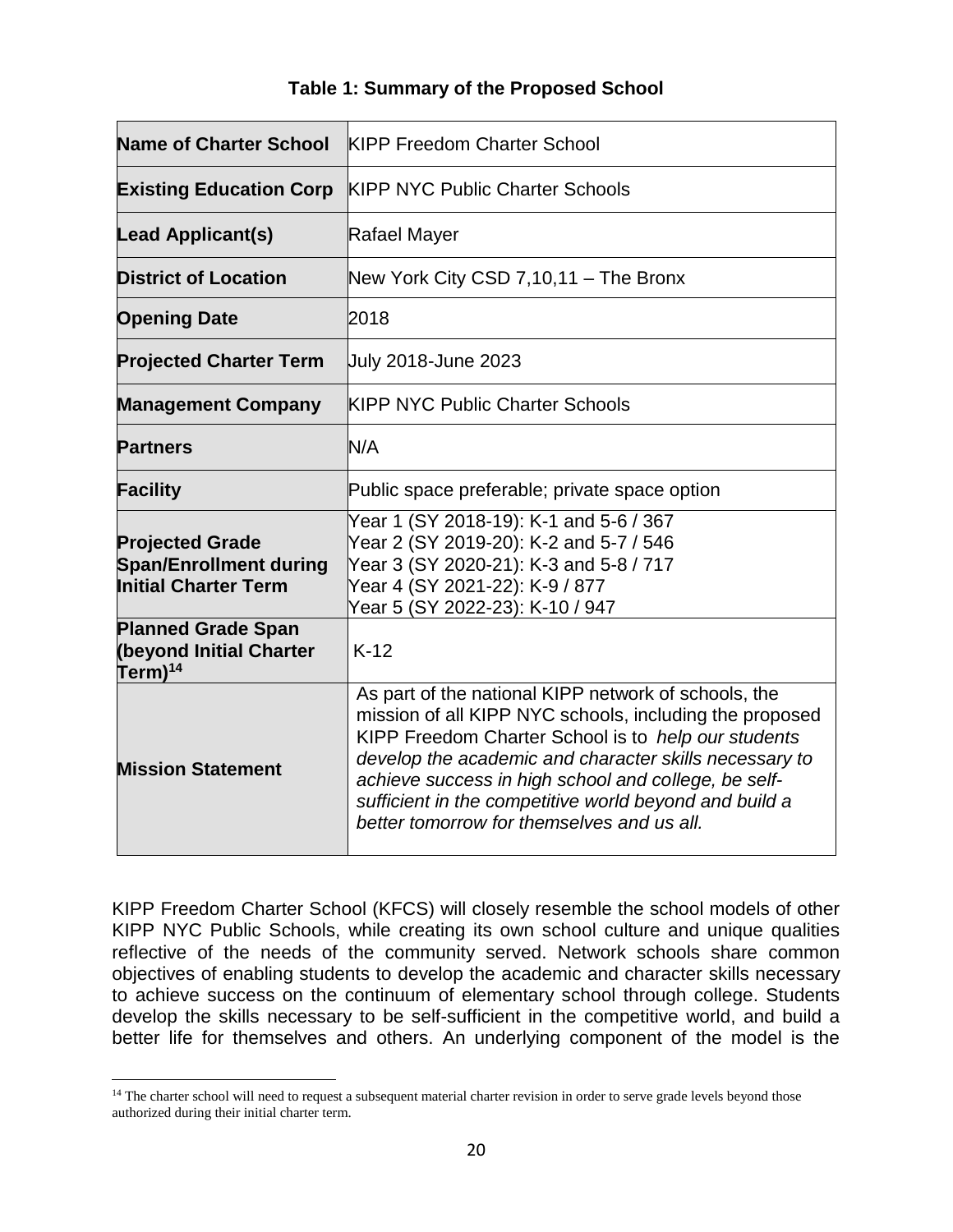commitment to students and families that stretches from K-16, from the elementary schools to the KIPP Through College (KTC) Program.

### **Key Design Elements**

Like all KIPP NYC schools, the key design elements of KIPP Freedom consist of three central components: KIPP's "Five Pillars," High Quality Instruction, and Character Development.

• KIPP's Five Pillars

(1) High expectations - In our college prep model, students are taught that high achievement and a college education are an expected reality. KIPP exposes students to this, even in elementary school, by bringing the "spirit" of college into our buildings through college-named classrooms and décor. Middle school students take trips to visit colleges and gain exposure to collegiate environments. Also, middle school students are exposed to college access work being done through KIPP High Schools where they will continue to be developed and prepared for college.

(2) More time on task – KIPP students participate in an extended school day, week and year. Schedules vary by grade level, but students gain more time on task through a longer school day. In addition to the regular school day, the middle school also hosts a daily afterschool program (until 6:00 pm) for participating students that strives to integrate relevant academic components into its curriculum.

(3) Focus on results – KIPP maintains a high-performance culture that is focused on results. Student data is reviewed on a routine basis through grade level/content team meetings and weekly academic progress team meetings, which allows the school to learn what is really working for students. From that, best practices are developed and replicated.

(4) Power to lead – The principals of KIPP generally maintain control over the essential elements of their respective budgets, curriculum, teachers and staff. KIPP principals have been, and continue to be, a critical voice in aligning these areas at the school level.

(5) Choice and commitment – Parents, students, and teachers affirm their choice to be a part of the KIPP team and family by signing the Commitment to Excellence, which articulates the expectations and responsibilities we share as members of our community.

• High Quality Instruction

KIPP has invested deeply in high quality instruction, which includes what curriculum is taught and how it is taught to our students. The KIPP curriculum, aligned to the New York State Learning Standards, is becoming more horizontally and vertically aligned, allowing the school to better ensure that students are able to learn and retain concepts. Further, KIPP teachers receive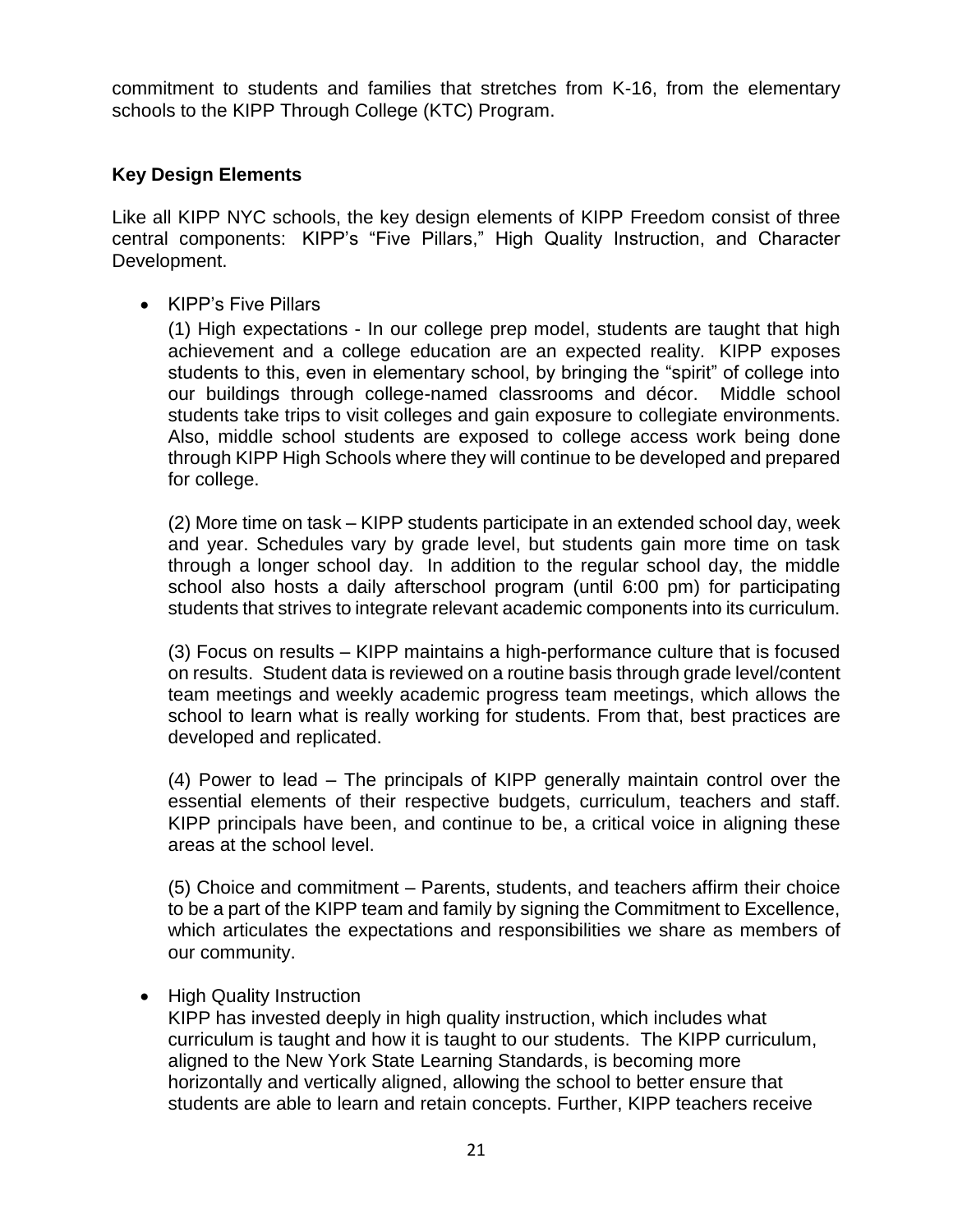better training in how to deliver more effective and rigorous instruction. This training starts in the summer and continues throughout the year with a weekly professional development series that includes examining student work, devoting time to deepening content knowledge, and using data to inform instruction.

• Character Development

Academics without character development is insufficient for comprehensive success in life. KIPP believes that its work is 51% character development and 49% academics. KIPP uses a character framework that focuses on eight character traits; students' incorporation of these traits is acknowledged through the use of Character Growth Report Cards (elementary school) and weekly Paycheck Reports (middle school).

#### **Education Plan**

KIPP Freedom Charter School will follow the educational philosophy and approach of the existing 11 KIPP NYC schools. Every KIPP NYC school is a college preparatory school program that emphasizes its students' time on-task and encourages students and their families to view an intense academic commitment as the key to their futures. All KIPP NYC schools follow the KIPP national organization's approach to school design, which focuses on high expectations, character development, teacher and school leader development, and supporting students on the journey to and through college.

The curriculum implemented at KFCS will be standard, based on the KIPP NYC Model, with a focus on developing students' basic skills along with their higher order critical thinking and literacy skills across all subject areas.

Language arts instruction will include the core reading program (KIPP Wheatley), Guided Reading, and explicit phonics instruction. KIPP Wheatley is a comprehensive, New York State Learning Standard-aligned K-8 Reading program that was developed by the KIPP Foundation in partnership with Great Minds. Great Minds worked with KIPP to create this customized version of their Wheatley Curriculum that is now used at KIPP schools across the country. The curriculum includes both fiction and nonfiction units of study. Although KIPP Wheatley is now standard across KIPP NYC, modifications have been made to adapt the national curriculum to the needs of students in New York City.

The school plans to use a combination of the Eureka Math and Cognitively Guided Instruction (CGI) at the elementary level. Middle school teachers will implement the KIPP NYC Math Curriculum and Eureka Math. This approach to teaching math, and the performance of complex problem solving, utilizes children's natural problem-solving skills. Each day, as part of the math block, students are exposed to direct modeling and story problems. Eureka, the core Math curriculum, was also developed by Great Minds as a common-core-aligned curriculum and is being supported by KIPP nationally. Like KIPP Wheatley, KIPP's implementation of Eureka was developed in consultation with the internal team at KIPP NYC and the KIPP Foundation.

The elementary school's science program takes an interdisciplinary approach, with a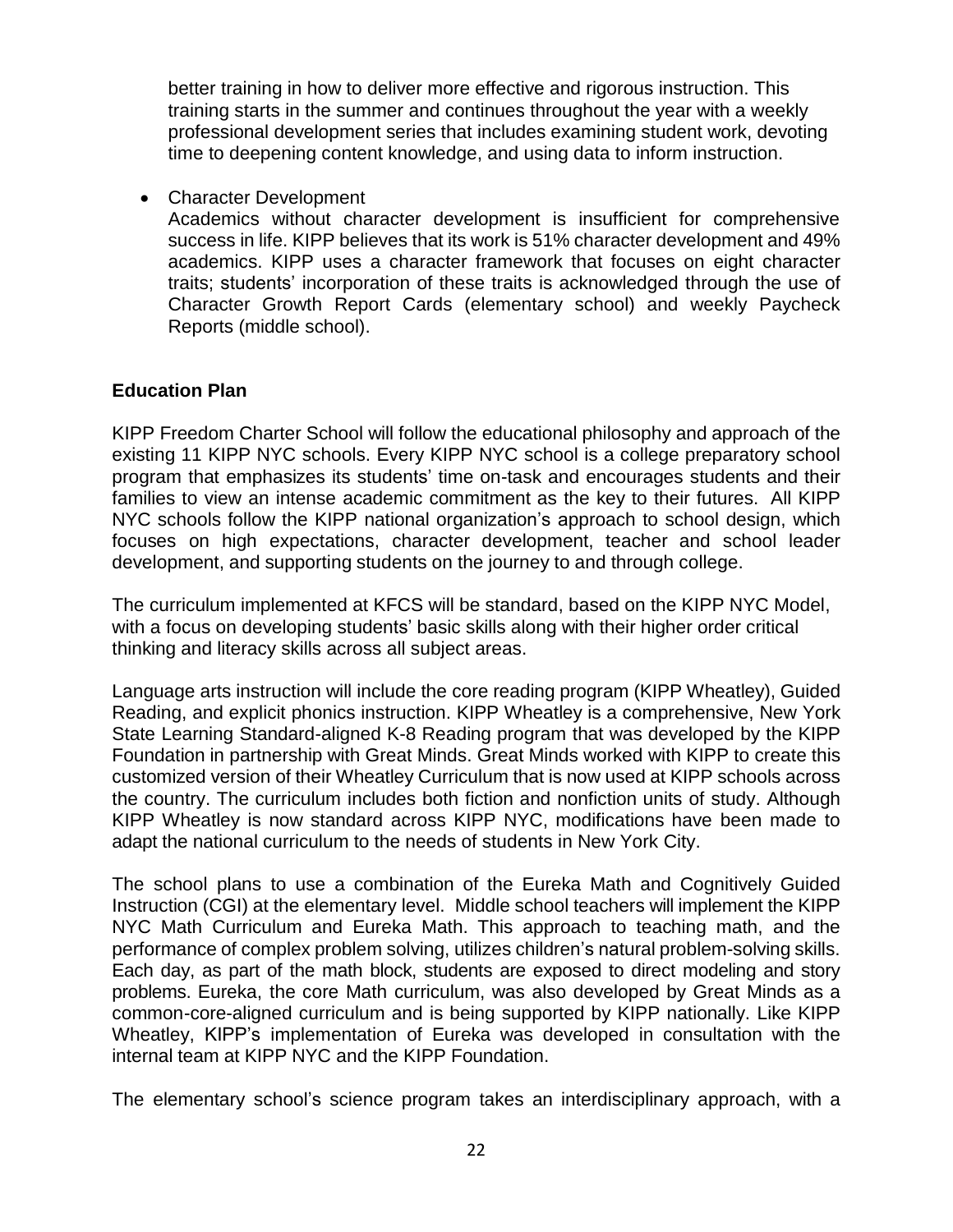science teacher teaching one to two times per week for lower grades, increasing to four or five days a week by grade 4. Teachers will use FOSS kits to frame their units and write their own lesson plans to fit the needs of their students. In grades 4-6 Activate Learning's IQWST program will be implemented, which builds student understanding around a phenomenon to answer the overarching question of the unit. Teachers are provided with a storyline, which acts as a lesson plan with scripts they can choose to follow or adapt. Grade 7 through 8 teachers largely use KIPP unit plans, which use Lab-Aids kits to provide constructed hand-on lab experiences.

The school has developed a comprehensive system of formative, interim, diagnostic, and summative assessments designed to provide quick, actionable data on student progress in order to drive instruction. The data also informs decisions on staffing, professional development, individual teacher coaching, and curricular changes.

#### **School culture**

KFCS's principal will be the driver of the school's culture and will be held accountable for fostering a strong culture of academic achievement, character-building and family engagement. Building on the philosophy of KIPP NYC, the school leader will be responsible for involving families in all aspects of the school. A KIPP Parent Association (KPA) will provide a vehicle for direct engagement of parents.

Building the foundation of this relationship begins immediately once a family enrolls a student in the school. School staff conduct home visits and discuss with all incoming families and students the components of the KIPP NYC Commitment to Excellence, outlining the behaviors vital to individual student success and the school's overall success.

The school will have an open-door policy for parents and encourage them to visit the school and interact with leadership and teachers. The principal will make herself available to meet with parents before and after school, or via other scheduled appointments during the day. The principal and teachers will maintain open channels of communication via email and phone.

The school's approach to behavior management will begin with setting clear behavioral expectations for students and reinforcing the importance of student character in meeting those expectations. The KIPP NYC character traits framework will guide student behavior and growth. These traits include grit, self-control, zest, and gratitude. Staff and families will use a common language to reinforce positive behaviors.

#### **Special Populations and Related Services**

The founders of KIPP NYC share one vital common belief that guides all schools: all students, regardless of family background, income, race, religion, sex, or health, can, and will, learn. This core belief also includes the realm of students with disabilities.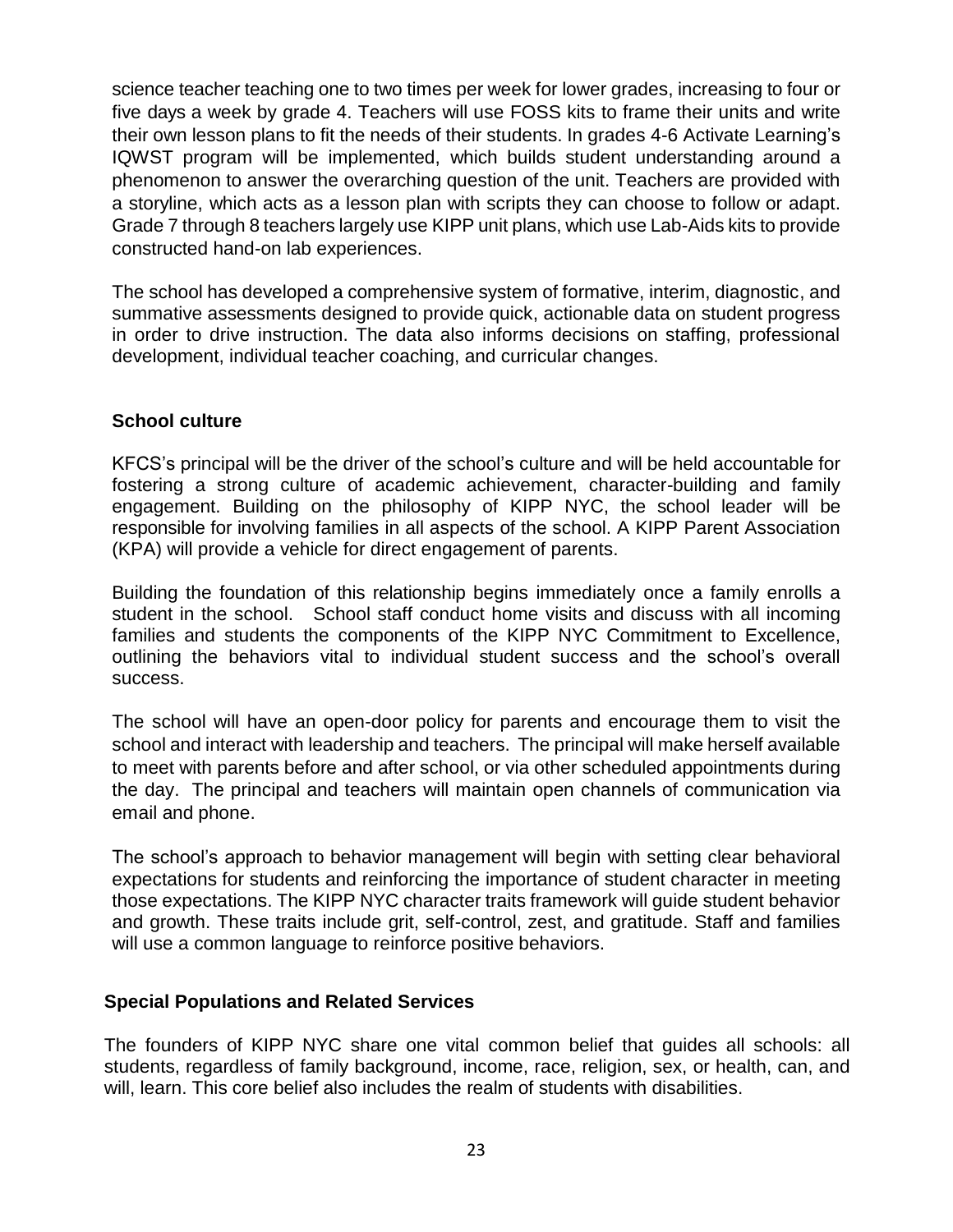The school will use a Child Study Team (CST) model to implement the academic Response to Intervention Program (RTI). Timely assessments are administered and evaluated to provide accurate data to inform instruction and create appropriate groupings and interventions.

KFCS expects to provide the following support services:

- Counseling
- Integrated Co-Teaching (ICT)
- SETTS
- Speech and Language Pathology (sometimes with bi-lingual specifications)
- Physical and Occupational Therapy
- Resource Room
- Testing Accommodations
- 15:1 Core-Content Courses (High School)
- Self-contained Courses (High School)

#### **Recruitment and Retention**

KIPP NYC has created an enrollment and recruitment plan for KFCS based on their experiences at their other schools in the Bronx. Lessons learned have led to a better understanding of attrition patterns and have informed the creation of a policy to allow for backfilling students, all of which aid in more effective recruitment and retention. The school anticipates that the student population will be reflective of the district demographics.

KFCS plans to actively recruit and publicize its program by employing strategies to specifically target priority groups. Outreach to English language learners (ELLs) will include working with community-based organizations that serve the various communities represented in the Bronx. Recruitment materials have been published in the dominant language, Spanish, which is spoken in the community. Spanish-speaking staff members are also available to help with translating.

Outreach in the community includes word of mouth, enlisting families of current students to reach out, canvassing and targeted outreach to local community-based organizations, hosting open houses, mailers and follow-up phone calls to parents who have shown interest.

#### **Community Outreach**

KIPP NYC has developed a positive relationship in the Bronx community. This is evident by the large number of applications received for the limited number of openings in their Bronx schools, as well as the substantial waiting list that includes several thousand students.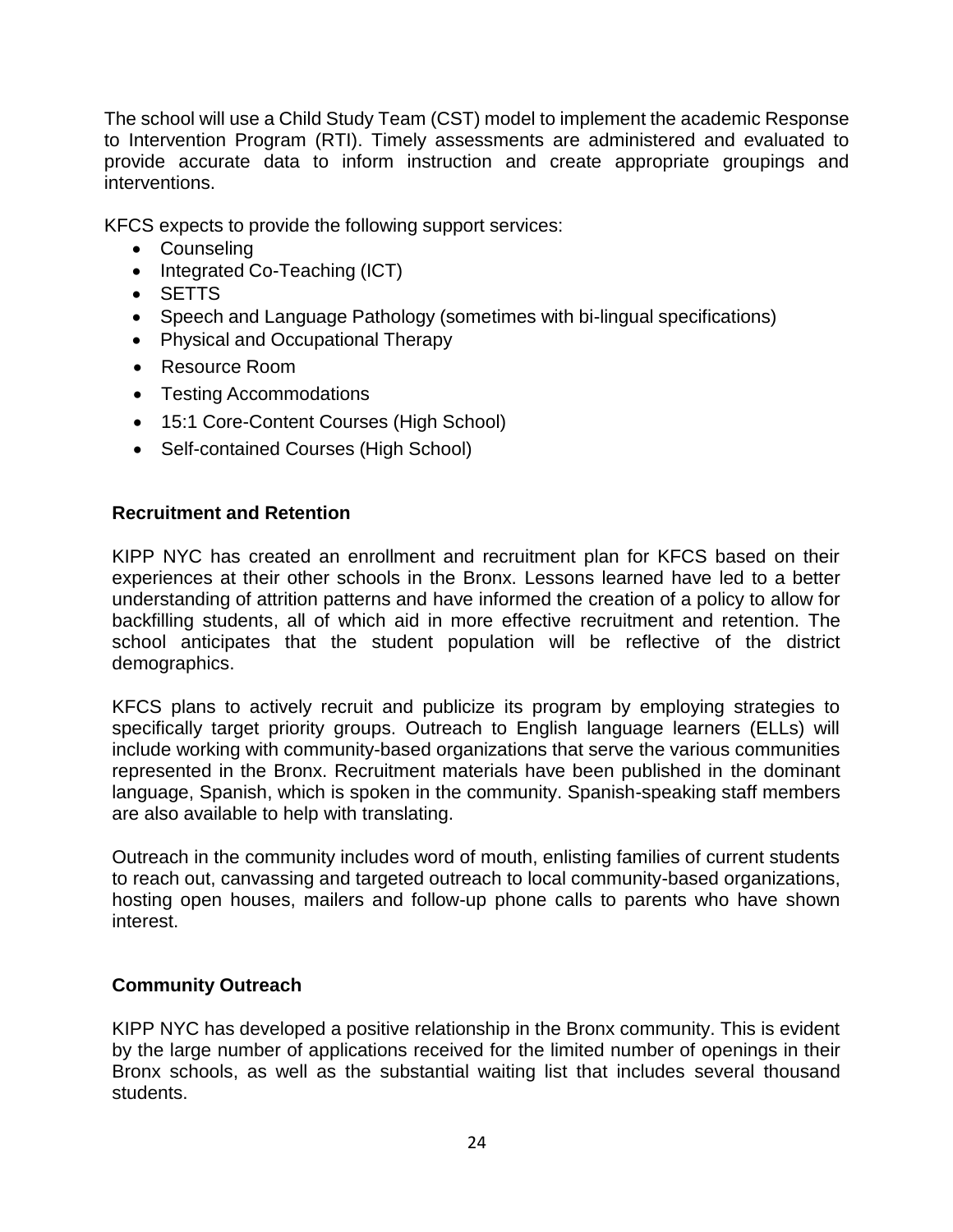The founders, staff and parents have engaged in public outreach with community stakeholder groups. Outreach activities have included public meetings, neighborhood meet-and-greets, street canvassing, presentations to community-based organizations, attendance at community events and engagement with local officials.

# **Facility**

The founders have a track record of success collaborating with the NYCDOE to co-locate schools, as well as working in the private sector to acquire funding in order to lease and construct facilities appropriate for their school model. The founders have begun initial conversations with the NYCDOE to request co-location space.

The team is also working with real estate developers, brokers, and business leaders to identify potential private spaces that meet the needs of the school design and budget.

#### **Technical Modification**

For applicant groups recommended to the Board of Regents for authorization, NYSED may require that applicant groups make technical modifications to their applications following the Capacity Interviews. Such requests are made to technically align the information contained in the Full Application with the NYSED initial charter agreement template and/or comply with relevant laws and regulations. Other than modifications of a technical nature as determined by the Department, applicants are not given the opportunity to substantially revise or augment their application once it has been submitted.

NYSED has determined that the applicant group is not required to make technical modifications to the KIPP Freedom application.

During the start-up (or pre-opening) phase of the school, NYSED will work closely with the charter school's proposed board and school leaders to establish key policies and ready the school program and facility to serve students. This work is guided by the terms of the charter agreement and the Opening Procedures for New York State Charter Schools Authorized by the Board of Regents. New charter schools will be authorized to open for instruction only upon the issuance of a letter of Consent to Commence Instruction issued by NYSED.

#### **Projected Fiscal and Programmatic Impact on District of Location**

The applicant group provided an analysis of the fiscal and programmatic impact of the proposed school on public and non-public schools in The Bronx CSD 7 indicating that the fiscal impact of KIPP Freedom Charter School on the district of location is expected to be nominal, as summarized in Table 2 below.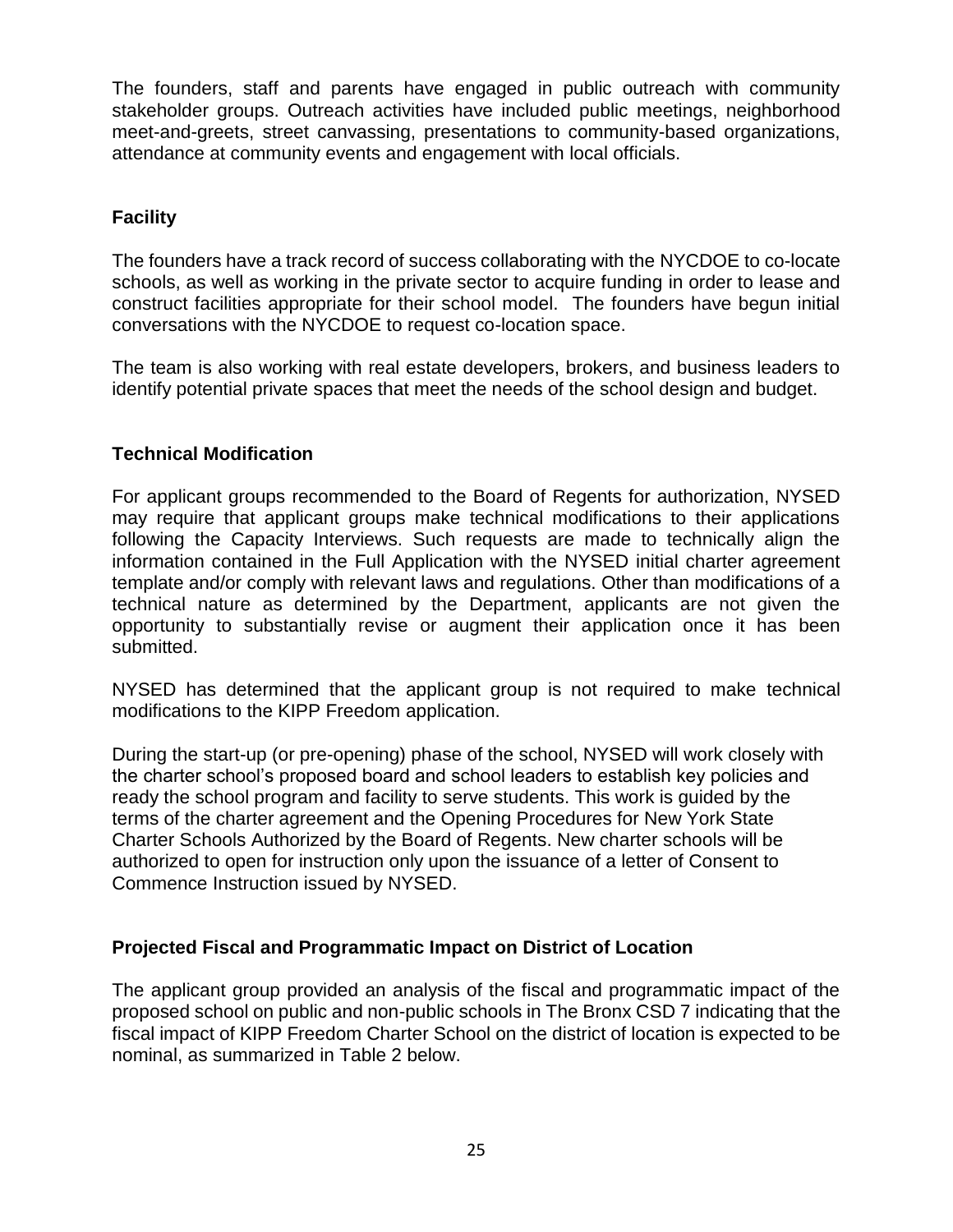#### **Table 2: Projected Fiscal Impact Upon District of Location, 2018-19 to 2022-23<sup>15</sup> The Bronx: CSD 7**

| Year    | <b>Number of</b><br><b>Students</b><br><b>Enrolled in</b><br><b>Charter</b><br><b>School</b><br>Per Year <sup>16</sup> | <b>Charter</b><br><b>School</b><br><b>Basic</b><br><b>Tuition</b><br>Rate <sup>17</sup> | <b>Total</b><br><b>Charter</b><br><b>School</b><br><b>Basic</b><br>Tuition | <b>Estimated</b><br><b>District</b><br><b>Special</b><br><b>Education</b><br>Payment <sup>18</sup> | <b>Total District</b><br><b>General Fund</b><br>Budget <sup>19</sup> | <b>Percent</b><br>Οf<br><b>District</b><br><b>Budget</b> |
|---------|------------------------------------------------------------------------------------------------------------------------|-----------------------------------------------------------------------------------------|----------------------------------------------------------------------------|----------------------------------------------------------------------------------------------------|----------------------------------------------------------------------|----------------------------------------------------------|
| 2018-19 | 367                                                                                                                    | \$15,298                                                                                | \$5,614,472                                                                | \$579,896                                                                                          | \$30,800,000,000                                                     | 0.02%                                                    |
| 2019-20 | 546                                                                                                                    | \$15,604                                                                                | \$8,519,924                                                                | \$810,555                                                                                          | \$30,800,000,000                                                     | 0.03%                                                    |
| 2020-21 | 717                                                                                                                    | \$15,916                                                                                | \$11,412,016                                                               | \$1,089,875                                                                                        | \$30,800,000,000                                                     | 0.04%                                                    |
| 2021-22 | 877                                                                                                                    | \$16,235                                                                                | \$14,237,803                                                               | \$1,349,274                                                                                        | \$30,800,000,000                                                     | 0.05%                                                    |
| 2022-23 | 947                                                                                                                    | \$16,559                                                                                | \$15,681,715                                                               | \$1,490,517                                                                                        | \$30,800,000,000                                                     | 0.06%                                                    |

It should be noted that, given the nature of district-based per-pupil funding, the estimates made in conducting this analysis are subject to unpredictable financial fluctuations. For forecasting purposes, the fiscal impact of this charter school on the district in which it will be located assumes that:

- The charter school basic tuition rates are based on a trend analysis using methodology approved by the Department's State Aid Office;
- There will be no growth in the district's budget during school's 5-year charter term;
- There will be no fluctuation in the grade levels served by existing charter schools over the course of the charter term;
- The charter school will be able to meet its projected maximum enrollment;
- All students will come from the district of location; and
- All students will attend every day for a 1.0 FTE.

The specifics of the school's enrollment composition are still unavailable; however, the Department acknowledges that the programmatic and fiscal impact of the proposed charter school on other public and private schools in the same area will also be influenced by the proportion of charter school enrollees that would have attended a same-district public or private school had it not been for the presence of this charter school.

 $\overline{a}$ <sup>15</sup> In order to conservatively estimate the fiscal impact upon the district of location, maximum enrollment figures for each year were used.

<sup>16</sup> Source: KIPP Freedom CS Application

<sup>&</sup>lt;sup>17</sup> Source: Education Law §2856(1)(a)(iii) and NYS Education Department Office of State Aid Charter School Basic Tuition Rate Analysis

<sup>&</sup>lt;sup>18</sup> Based on 2013-14 calculated special education classification rate for the district of location, as collected by NYSED Information and Report Services

<sup>&</sup>lt;sup>19</sup> Source: New York City Department of Education 2016 Executive Budget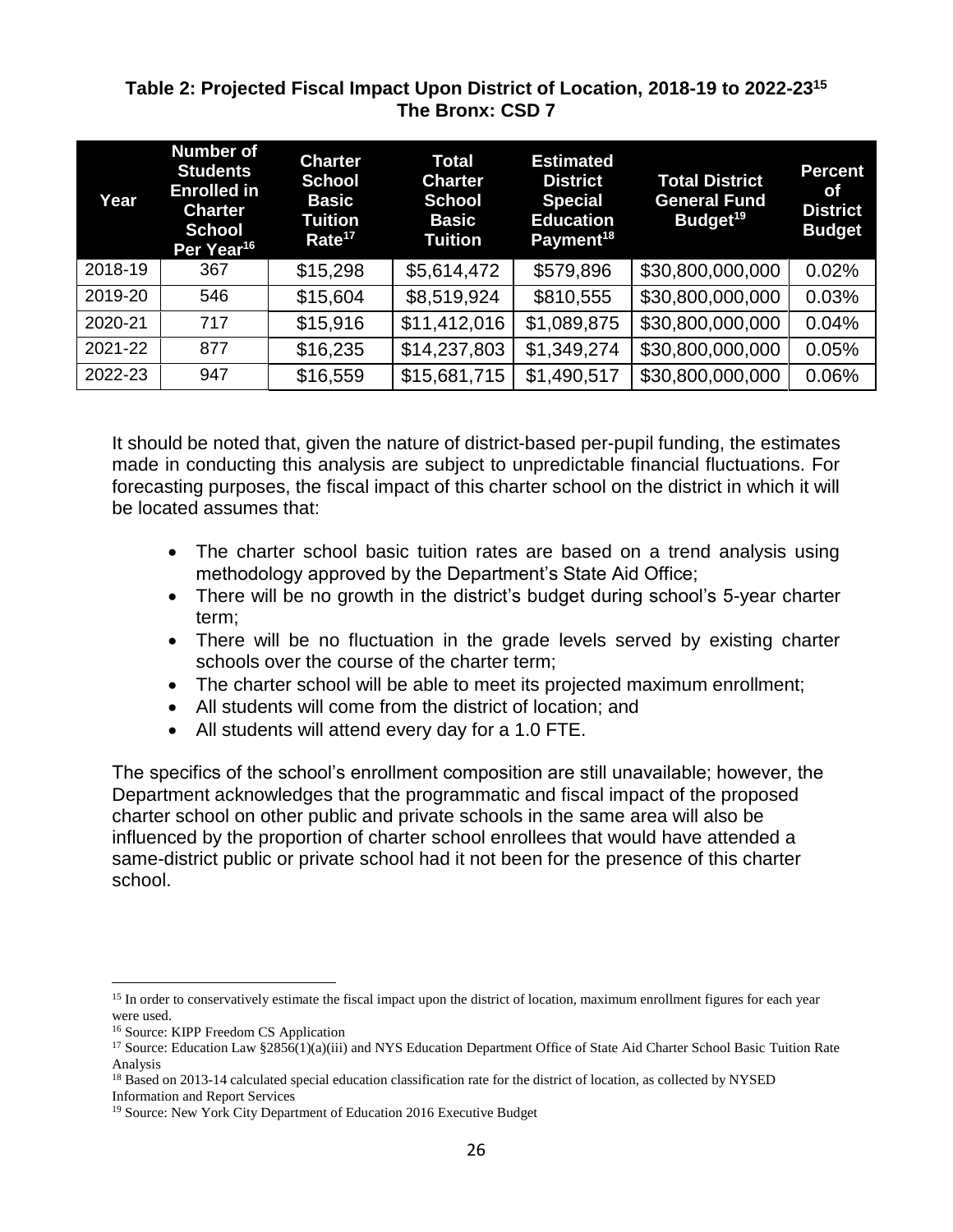## **Table 3: 2015-16 Demographic Detail for Proposed District of Location: The Bronx: CSD 7<sup>20</sup>**

|                                   | <b>Total District</b> |     |  |
|-----------------------------------|-----------------------|-----|--|
|                                   | Enrollment: 18,749    |     |  |
| <b>All Students</b>               | 18,749                |     |  |
| <b>Economically Disadvantaged</b> | 17,319                | 92% |  |
| English Language Learners         | 3,222                 | 17% |  |
| <b>Students with Disabilities</b> | 4,775                 | 25% |  |

#### **Table 4: 2016-17 Elementary/Middle School Academic Proficiency Rates on NYS Assessments Based on Grade Configurations for Proposed School<sup>21</sup>**

| <b>Assessments</b>        | Bronx: CSD 7<br>Proficiency | <b>NYS</b><br>Proficiency |
|---------------------------|-----------------------------|---------------------------|
| ELA Grades 3-8 Aggregate  | 22%                         | 40%                       |
| Math Grades 3-8 Aggregate | 18%                         | 40%                       |

#### **Public Hearing and Public Comment**

 $\overline{a}$ 

As required by the Charter Schools Act, the New York City Department of Education conducted a public hearing on October 5, 2017 to solicit comments from the community concerning the proposed KIPP Freedom Charter School. Forty-five members of the community were present, and thirty-five individuals commented at the hearing or wrote letters in support of the proposed application. No comments in opposition were received.

 $20$  Source: Student Information Repository System (SIRS) 2015-16 Report 303 BEDS Day Enrollment Verification Report by Location of Enrollment & Student Subgroup

<sup>21</sup> Source: Student Information Repository System (SIRS) 2016-17 Report 102 Elementary/Middle-Level Accountability Data Verification Report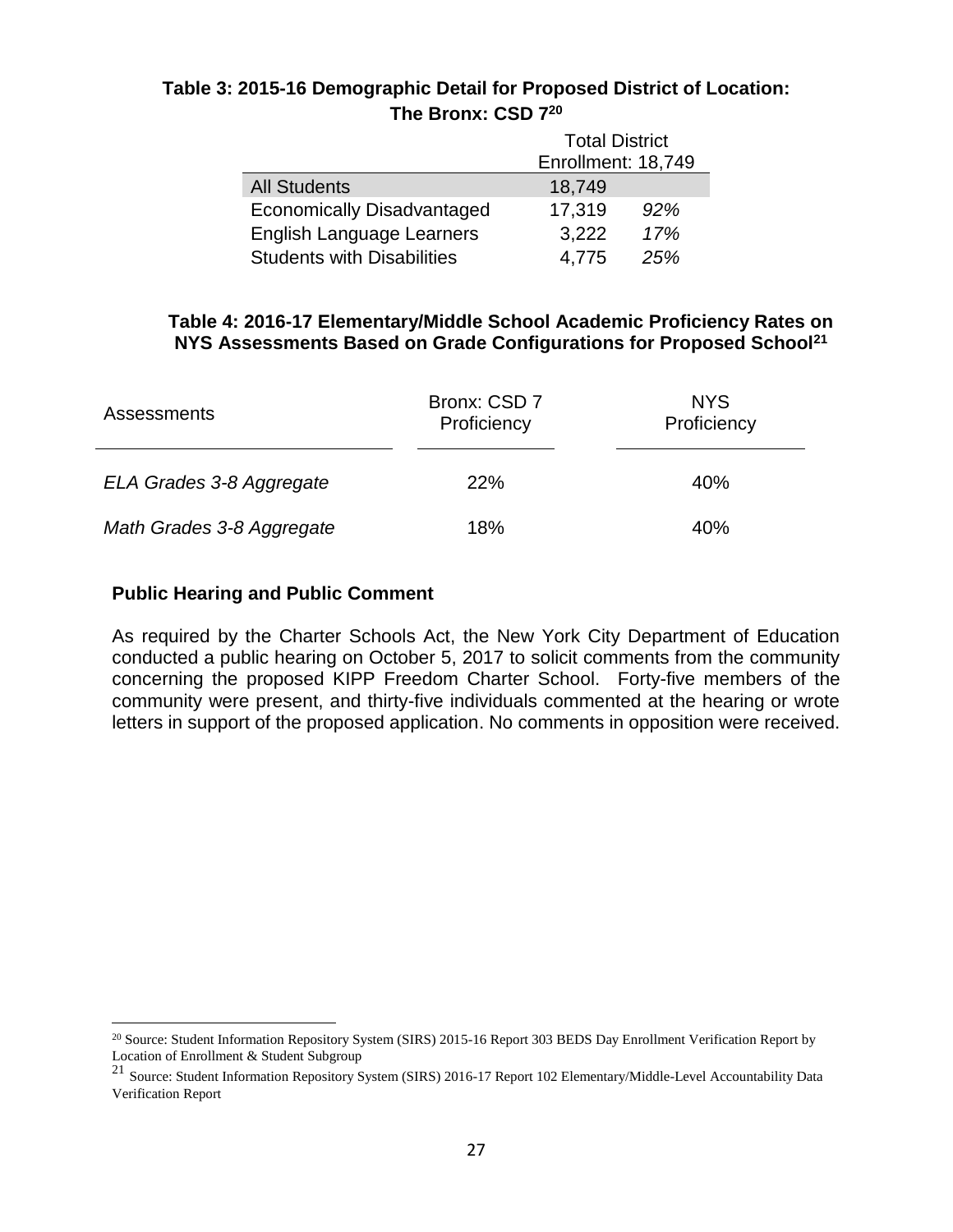# **Findings**

Based on the comprehensive review of the application and of the applicant, founding group, and proposed board of trustees, the Department makes the following findings:

1. The charter school described in the application meets the requirements of Article 56 of the Education Law (as amended) and other applicable laws, rules, and regulations.<sup>22</sup> This finding is based on the following, among other things:

- The applicant has included in the application the information required by Education Law §2851(2).
- The proposed charter school would meet or exceed enrollment and retention targets, as prescribed by the NYS Board of Regents,<sup>23</sup> of students with disabilities, English language learners, and students who are eligible applicants for the federal free and reduced-price lunch program as required by Education Law §2852(9-a)(b)(i).
- The applicant has conducted public outreach to solicit community input regarding the proposed charter school and to address comments received from the impacted community concerning the educational and programmatic needs of students in conformity with Education Law § 2852(9-a)(b)(ii).
- 2. The applicant has demonstrated the ability to operate the proposed charter school in an educationally and fiscally sound manner.<sup>24</sup> This finding is based on the following, among other things:
	- i. The presentation in the application of a sound description of key features that are core to the school's overall design, and which rigorously addresses the criteria outlined in the Department's RFP in the areas of mission; key design elements; enrollment, recruitment and retention; and community to be served.
	- ii. The presentation in the application of a sound educational plan, which rigorously addresses the criteria outlined in the Department's RFP in the areas of achievement goals; school schedule and calendar; curriculum and instruction; assessment; school culture and climate; and special student populations and related services.
	- iii. The presentation in the application of a sound organizational and fiscal plan, which rigorously addresses the criteria outlined in the Department's RFP in the areas of founding group capacity; board of trustees and governance; management and staffing; evaluation; professional development; facilities; insurance; health, food and transportation services; family and community

<sup>&</sup>lt;sup>22</sup> Education Law  $§2852(2)(a)$ .

<sup>&</sup>lt;sup>23</sup> Note, the data upon which to base the enrollment and retention targets mandated by the amendments to the Act was not available at the time the statute mandated the RFP be issued. As a result, the Department evaluated the plans for student enrollment, recruitment, and retention plans of each class of student referenced in the amendments to the Act such that the Department could make the determination that the applicant would meet or exceed the enrollment and retention targets when developed. During the first year of the charter term, the Department will develop such targets and incorporate these targets into the school's charter agreement performance expectations.

 $24$  Education Law §2852(2)(b).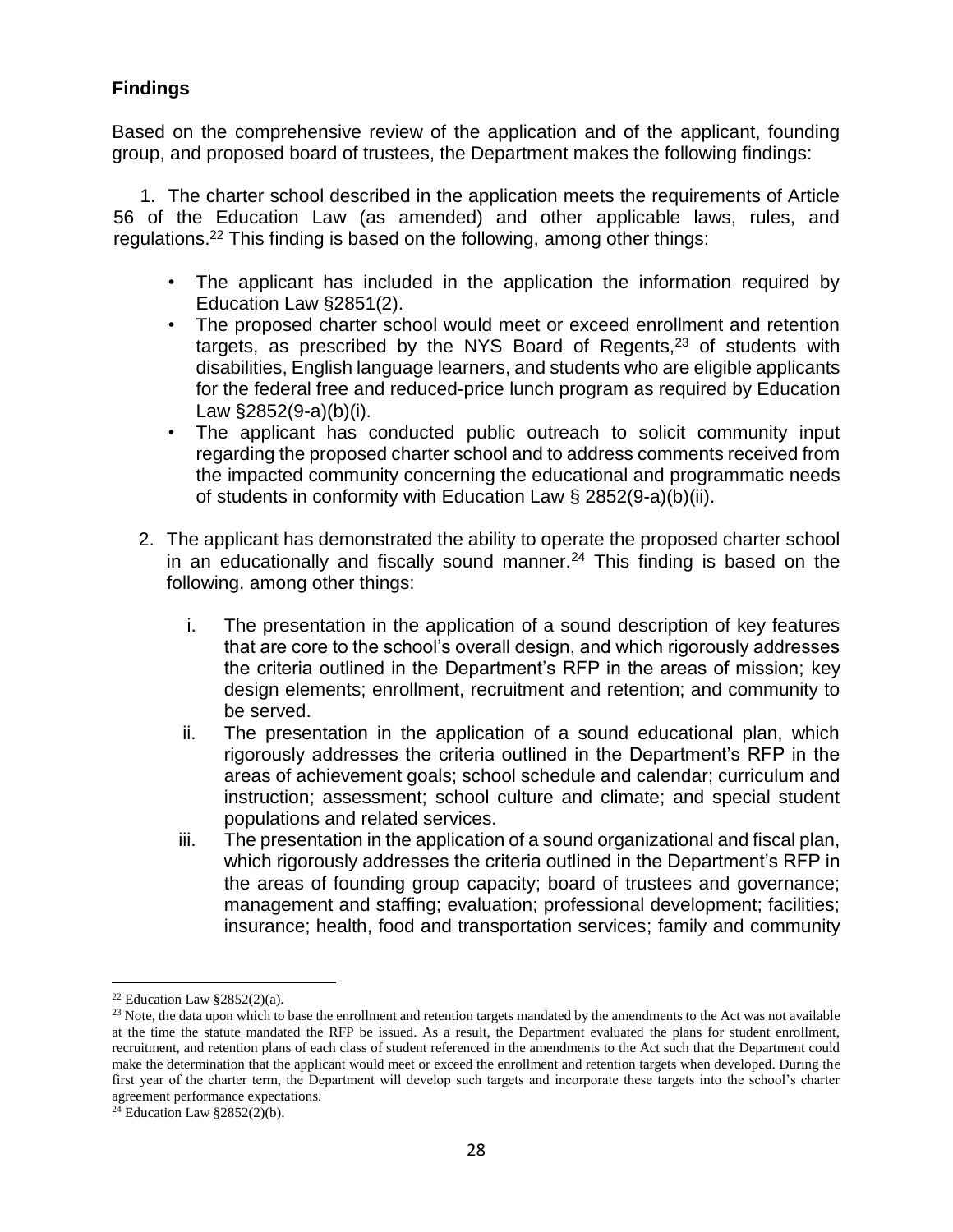involvement; financial management; budget and cash flow; pre-opening plan; and dissolution plan.

- iv. An understanding of the New York State Charter Schools Act, and the skill, will and capacity to successfully launch and operate a high quality public charter school.
- 3. Granting the proposed charter is likely to improve student learning and achievement, will materially further the purposes of the  $Act^{25}$  and will have a significant educational benefit to the students expected to attend the charter school.<sup>26</sup> This finding is based on the totality of the information presented in the application and during the application review process, as summarized in this document.

#### **Recommendation**

Based on the Department's review and findings, the New York State Education Department recommends that the New York State Board of Regents approve the proposal to establish the KIPP Freedom Charter School to open in 2018 in The Bronx, New York.

<sup>&</sup>lt;sup>25</sup> Education Law  $\S 2852(2)(c)$ .

<sup>26</sup> As applicable pursuant to Education Law §2852(2)(d).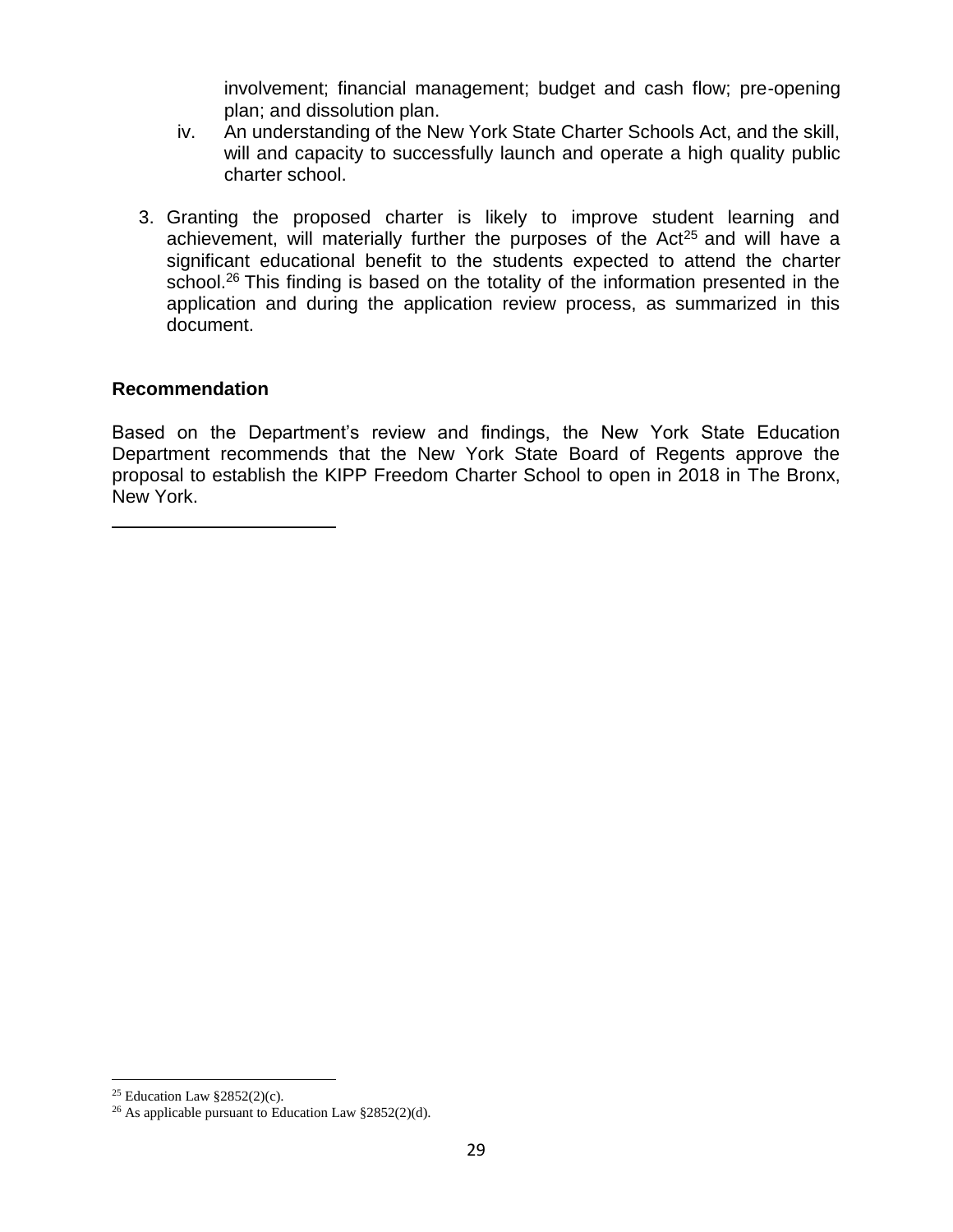Attachment D



# New York State Education **Department** Charter School Office

Charter School Application Summary, Findings and Recommendation

**Application in response to the New York State Education Department 2017 Round 2 Request for Proposals to Establish Charter Schools Authorized by the Board of Regents to establish the proposed:**

# **LOIS & RICHARD NICOTRA EARLY COLLEGE CHARTER SCHOOL**

November 2017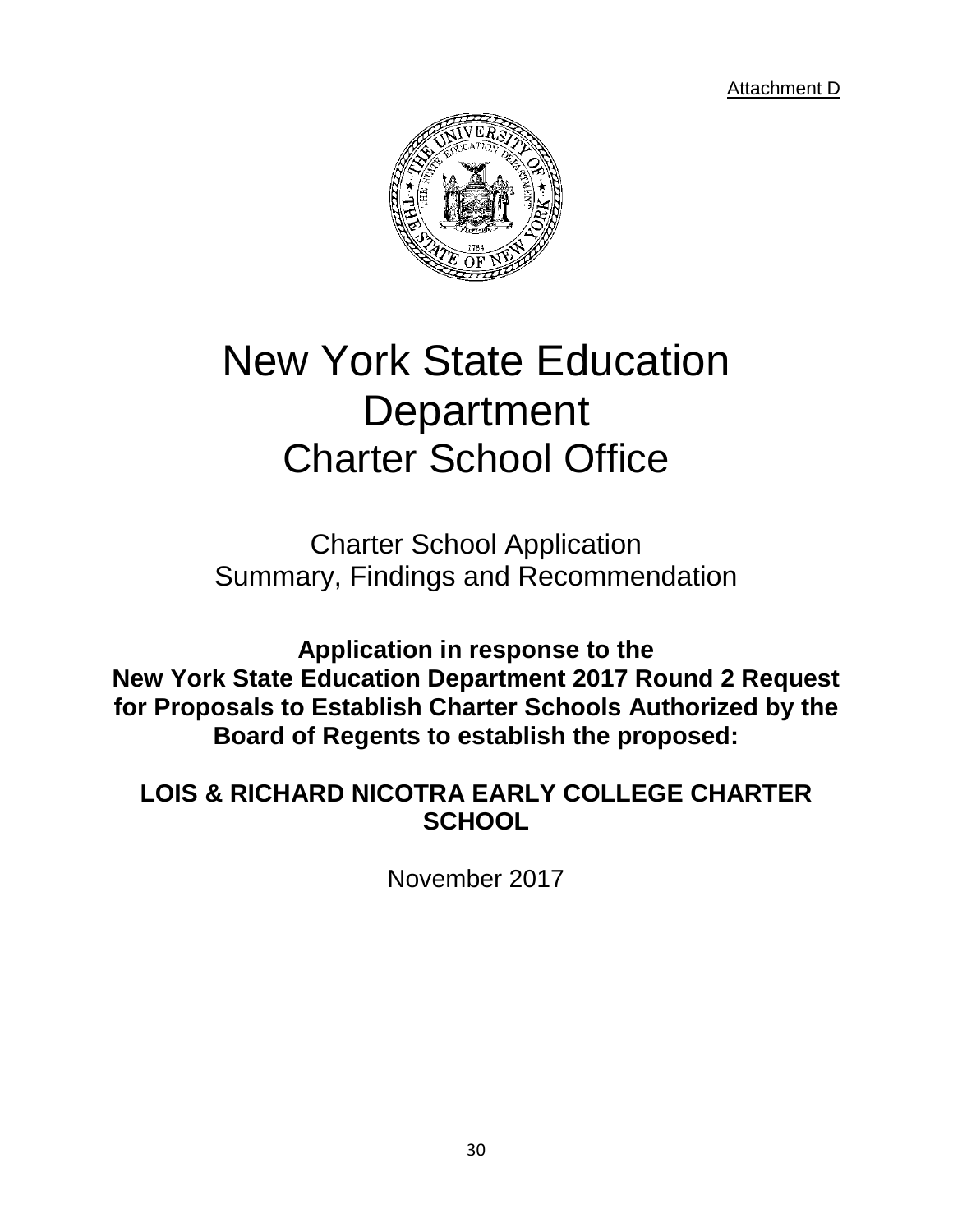# **Table 1: Summary of the Proposed School**

| <b>Name of Charter School</b>                                                          | Lois and Richard Nicotra Early College Charter School                                                                                                                                                                                                                                                                                                                                                                                                                                                                                                                                                                                                                                                                                                                                                                                                                                                                                                                                           |
|----------------------------------------------------------------------------------------|-------------------------------------------------------------------------------------------------------------------------------------------------------------------------------------------------------------------------------------------------------------------------------------------------------------------------------------------------------------------------------------------------------------------------------------------------------------------------------------------------------------------------------------------------------------------------------------------------------------------------------------------------------------------------------------------------------------------------------------------------------------------------------------------------------------------------------------------------------------------------------------------------------------------------------------------------------------------------------------------------|
| <b>Existing Education Corp</b>                                                         | <b>Integration Charter Schools</b>                                                                                                                                                                                                                                                                                                                                                                                                                                                                                                                                                                                                                                                                                                                                                                                                                                                                                                                                                              |
| <b>Lead Applicant(s)</b>                                                               | Jonathan Lipschitz and Deborah Miller                                                                                                                                                                                                                                                                                                                                                                                                                                                                                                                                                                                                                                                                                                                                                                                                                                                                                                                                                           |
| <b>District of Location</b>                                                            | New York City CSD 31 - Staten Island                                                                                                                                                                                                                                                                                                                                                                                                                                                                                                                                                                                                                                                                                                                                                                                                                                                                                                                                                            |
| <b>Opening Date</b>                                                                    | August 2018                                                                                                                                                                                                                                                                                                                                                                                                                                                                                                                                                                                                                                                                                                                                                                                                                                                                                                                                                                                     |
| <b>Projected Charter Term</b>                                                          | August 2018 through June 20, 2023                                                                                                                                                                                                                                                                                                                                                                                                                                                                                                                                                                                                                                                                                                                                                                                                                                                                                                                                                               |
| <b>Management Company</b>                                                              | N/A                                                                                                                                                                                                                                                                                                                                                                                                                                                                                                                                                                                                                                                                                                                                                                                                                                                                                                                                                                                             |
| <b>Partners</b>                                                                        | N/A                                                                                                                                                                                                                                                                                                                                                                                                                                                                                                                                                                                                                                                                                                                                                                                                                                                                                                                                                                                             |
| <b>Facility</b>                                                                        | Public space; alternative shared private space                                                                                                                                                                                                                                                                                                                                                                                                                                                                                                                                                                                                                                                                                                                                                                                                                                                                                                                                                  |
| <b>Projected Grade</b><br><b>Span/Enrollment during</b><br><b>Initial Charter Term</b> | Year 1 (SY 2018-19): 8-9 /144<br>Year 2 (SY 2019-20): 8-10 / 241<br>Year 3 (SY 2020-21): 8-11 / 315<br>Year 4 (SY 2021-22): 8-12 / 373<br>Year 5 (SY 2022-23): 8-12 / 403                                                                                                                                                                                                                                                                                                                                                                                                                                                                                                                                                                                                                                                                                                                                                                                                                       |
| <b>Planned Grade Span</b><br>(beyond Initial Charter<br>Term)                          | <b>NA</b>                                                                                                                                                                                                                                                                                                                                                                                                                                                                                                                                                                                                                                                                                                                                                                                                                                                                                                                                                                                       |
| <b>Mission Statement</b>                                                               | The Lois and Richard Nicotra Early College Charter School<br>(NECCS) is designed to provide an innovative pathway to<br>college graduation for all students, including those with<br>special needs or who are economically disadvantaged, that<br>is both academically accelerated and more economically<br>feasible than a traditional pathway to college graduation.<br>NECCS is designed to fully integrate students living with<br>emotional challenges as well as those with other disabilities<br>in all classes and activities. Full integration of students<br>empowers them to break down barriers through the power<br>of their daily academic and social experience, enabling them<br>to develop the academic skills, emotional fluency, and<br>confidence required to be successful students today and<br>thoughtful, open-minded leaders tomorrow. In fostering both<br>the academic and emotional growth of all students, NECCS<br>will serve as an innovative educational model. |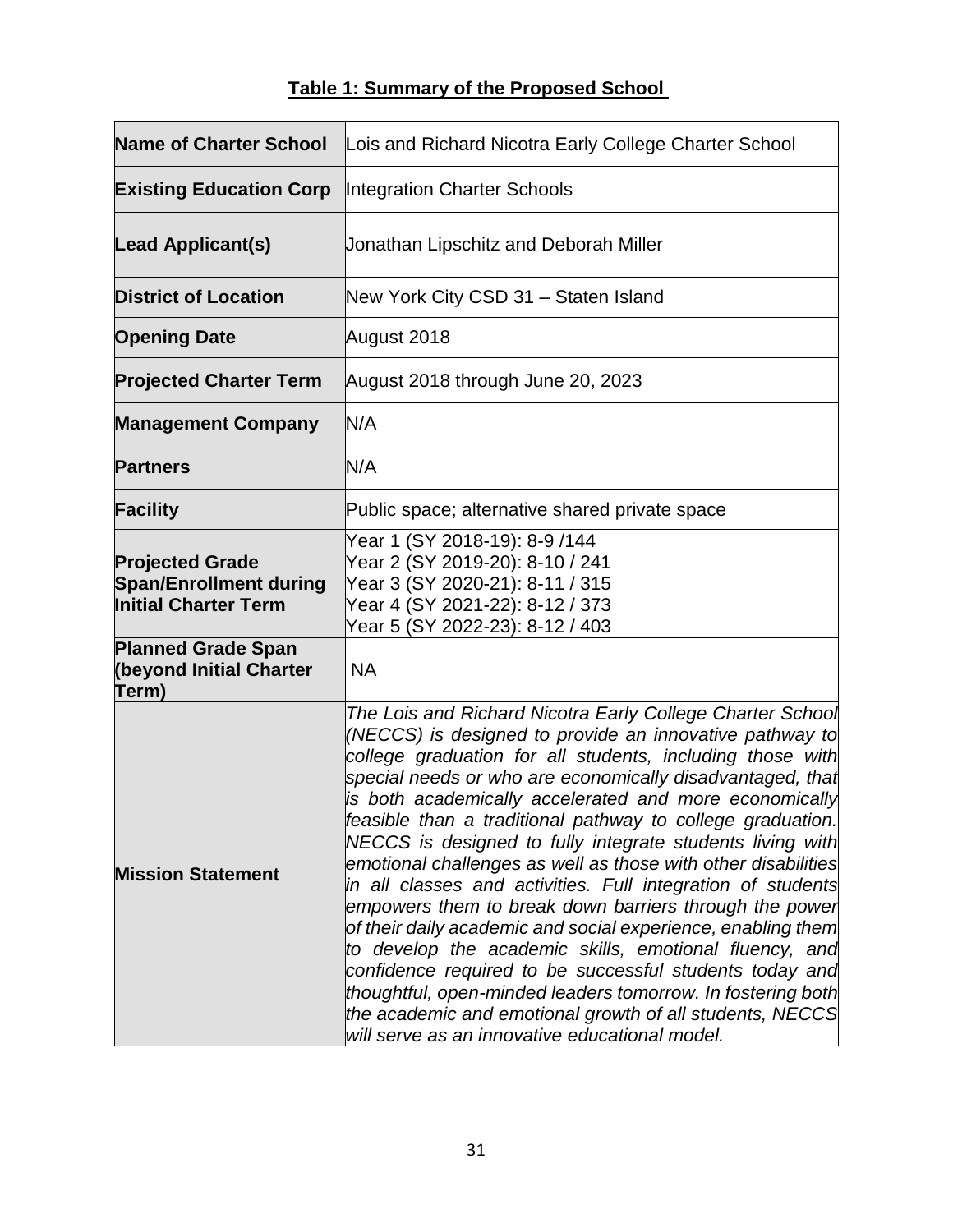The Lois and Richard Nicotra Early College Charter School's (NECCS) mission is to promote an accelerated pathway to higher education, enabling students to graduate from high school with a Regents Diploma and as many as 60 college credits from St. John's University, thus greatly increasing the likelihood of college graduation. Students will be admitted in 8th and 9th grade and the school will welcome all students, including those living with emotional challenges. NECCS is designed to provide an accelerated pathway to college graduation for students whose special needs, prior academic achievement, or economic disadvantage might prevent them from otherwise enrolling and/or succeeding in college.

The key design elements of NECCS draw upon the successful implementation of design elements similar to the ones used at Integration Charter Schools (ICS). ICS operates two schools on Staten Island: John W. Lavelle Preparatory Charter School (LPCS), serving 653 in grades 3-12, and New Ventures Charter School (NVCS), serving 100 transfer students in grades 10-12.

## **Key Design Elements**

The key design elements for Lois and Richard Nicotra Early College Charter School are:

- Admission by lottery NECCS intends to utilize a weighted lottery with the goal of serving a student population in which at least 35% of its incoming students have Individualized Education Plans.
- Enrollment NECCS will provide an opportunity for students to begin high school in 8th grade to ensure they are prepared to enter SJU with a "B" average. Rising 9th grade students may also apply. Students will also have an optional fifth year of high school.
- Multiple Summer Sessions Entering students will participate in a Summer Writing Intensive Program, enabling them to fulfill the four-year English Language Arts graduation requirement in three years. All rising 4th year students will participate in a Summer Language Immersion Program that will fulfill the Language Other Than English requirement for the Regent's Diploma. All rising 5th Year students will participate in the Summer Internship or another educational learning opportunity. In addition, more traditional summer school options will be available to students struggling to meet graduation or college readiness requirements.
- College Learning Environment NECCS students will spend three years in a high school setting preparing for college by taking Regents level courses that satisfy the New York State diploma requirements. Students will have the opportunity to spend the following two years participating in an Early College program in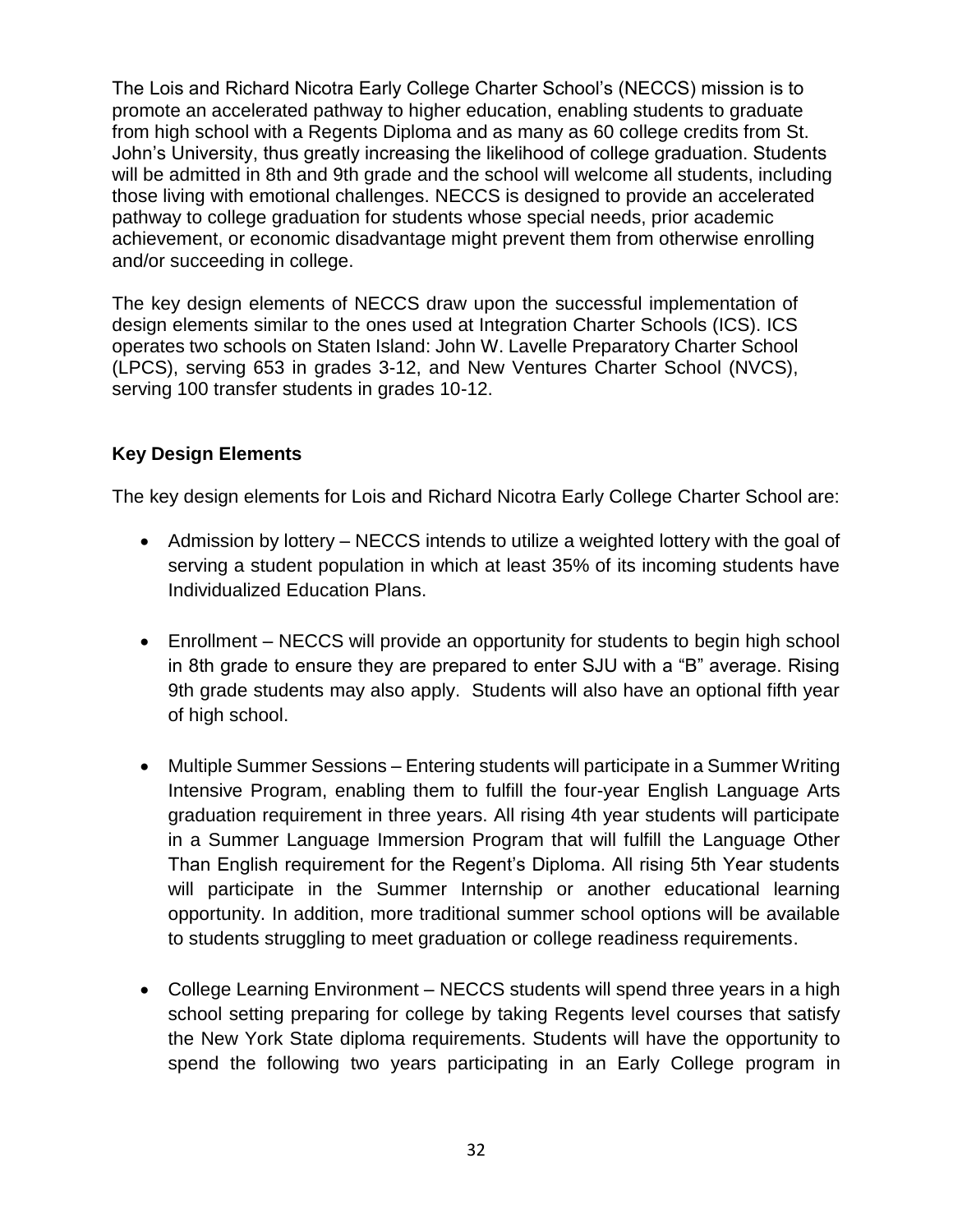conjunction with Saint John's University (SJU). Students may earn up to 60 college credits over two years while earning a Regents Diploma.

- A Career-Focused Curriculum Students have the opportunity to choose between two career pathways: Business and Finance or Law Enforcement and Criminal Justice. Small classes will be maintained, capped at seventeen students.
- Wellness Program In the first year, students will be oriented into the school using a Wellness curriculum tailored to team building, executive functioning, school culture, and academic strategies for success. In their second year, students will build their social emotional and problem-solving skills using the Dialectical Behavioral Therapy (DBT) STEPS–A curriculum. This curriculum includes support in four sets of skills: Mindfulness, Distress Tolerance, Interpersonal Effectiveness, and Emotion Regulation. In the third year, students will focus primarily on developing the skills needed to succeed in college and career (e.g., resume writing, entrance essay workshops, professionalism, interview skills, and executive functioning in the work place,).

#### **Education Plan**

At NECCS, all students can learn and achieve at high levels regardless of prior academic achievement, economic disadvantage, or presence of special needs when provided with academic and social emotional supports that enable them to access a rigorous and viable curriculum. Anchored in the New York Next Generation English Language Arts and Mathematics Learning Standards, the students' first three years constitute the College Preparation Phase and will be spent on the high school campus. Students will be required to pass 8 credits in English Language Arts, 8 credits in Social Studies, 6 credits in both science and mathematics, 1 credit of art and music, 7 terms of physical education, 1 term of health, 1 year of foreign language, and 7 elective classes. Tying these courses together is the NECCS Pathway. Rather than learn about the pathways in isolation, students will understand how concepts in the pathway they choose (i.e., Business and Finance or Law Enforcement and Criminal Justice) are applicable to the core subject areas.

At NECCS, teacher teams will create their own units and lessons by identifying focus and priority standards. Teachers are better able to align what they teach to specific student needs and decide which standards are most important. Moreover, NECCS teachers will develop units, lessons, activities, and performance tasks that make real world connections to the pathways of business and criminal justice and focus on the most critical material at each grade to allow for depth in learning. Teachers will not ignore standards; rather, teachers will develop lessons that prioritize standards that will assist students to master math skills.

Instruction will be rigorous and aimed at promoting high levels of critical thinking and enabling students to demonstrate awareness, while inspiring them to be creative and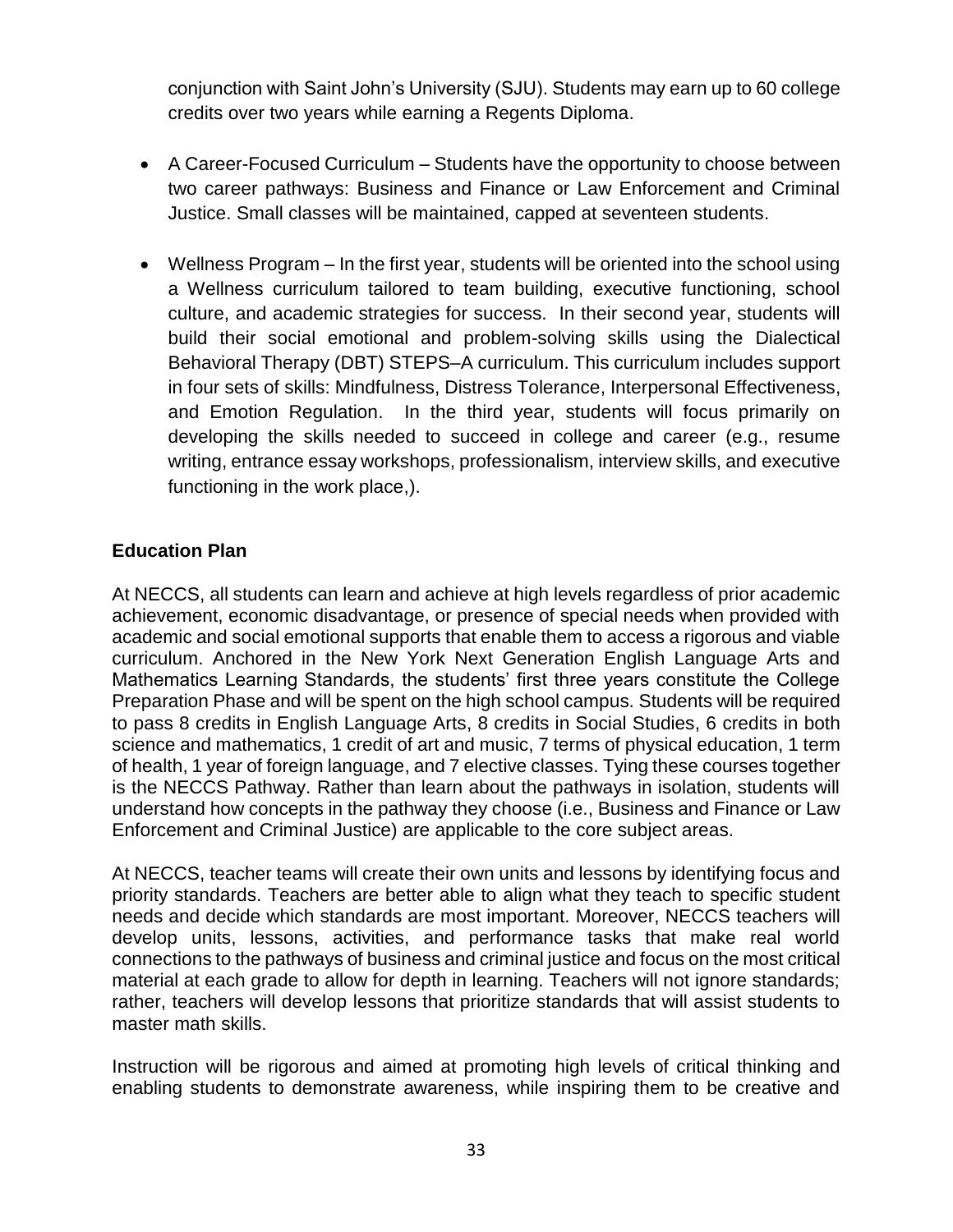innovative. Teachers will use flexible grouping, student engagement strategies, and teacher designed assessments to drive learning and predict success.

To meet the accelerated demands of college readiness, incoming NECCS students will start in the summer session prior to their first year. In this summer school session, students will take an intensive writing workshop with a focus on non-fiction content and research skills as well as pre-algebra to ensure they are ready for the academic writing and mathematical demands that await them. Student success in the initial summer program will generate data to guide individualized academic planning and initial instructional expectations while orienting students to NECCS culture. For NECCS students' second and third summers, flexible and individualized programming will be available. During their second and third summers, all students will participate in a Language Immersion Institute in order to fulfill their Language Other Than English requirement.

NECCS will offer Targeted Intervention Electives (TIE) to all students each year. TIE courses are interest- and skill-based elective courses offered in core areas, including ELA, Algebra, and U.S. History in 10-week cycles. TIE courses will be scheduled on the basis of academic performance and interest. For example, a student who is deficient in introductory Algebra skills will have the opportunity to take up to three 10-week cycles targeting those specific deficient skills in a systematic manner which differs from their core Algebra course. Another student who excels in Algebraic thinking will be able to take other TIES more suitable to his/her specific needs and interest. Credit-bearing, individualized TIE offerings will enable NECCS to maintain an intensive and fast-paced learning environment.

The Early College Phase follows completion of the three-year College Preparation Phase and may comprise the student's final two years at NECCS. Students in the St. John's Early College Phase will participate each year in a 6-week summer session (semester 1) held at the NECCS site and two fifteen-week semesters (semester 2 and semester 3) in conjunction with the SJU Staten Island Campus. With SJU, all students will take appropriate general study courses in the University Core, College of Liberal Arts, and/or College of Professional Studies in consultation with the NECCS counselor and SJU Academic Advisor. Students will also take courses related to the pathway in which they wish to concentrate: Business and Finance or Law Enforcement and Criminal Justice. Students may enroll in up to 15 credits per semester and earn a total of 60 credits within two years. While at SJU, all students will spend at least one hour a day at the NECCS Posse Headquarters, where a NECCS faculty team composed of counselors and teachers will provide individualized counseling and tutoring as well the continuing twoperiod/week NECCS Wellness Curriculum. During the 6-week summer session, students may take immersion courses in languages other than English, work in a small group with a member of the faculty on an in-depth research project, or engage in a community service project.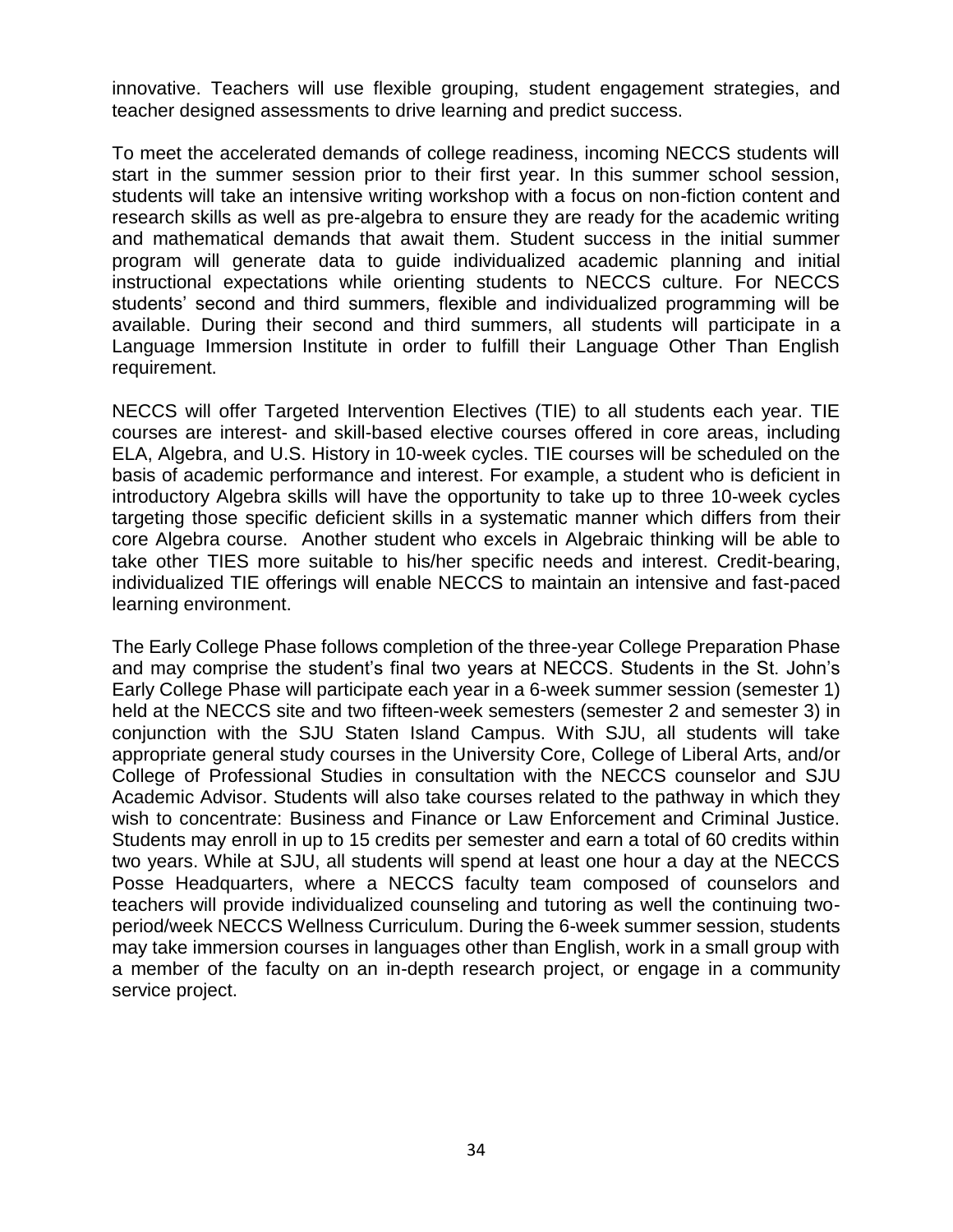### **School culture**

The school will provide an environment of positive rewards and encouragement, where students will feel they belong to a cohesive learning community. The school will implement a Positive Behavior Supports practice which has been consistently and successfully applied in other schools.

Through school-wide positive language, reinforcement, and opportunities to earn incentives via positive behavior the school will foster a positive learning environment for all students. Communication and family involvement are at the heart of a positive and collaborative learning environment for the school. Parents will be consistently welcomed to the school and encouraged to become active participants in school endeavors.

#### **Special Populations and Related Services**

The school curriculum and the design will be geared to fully integrate students with special needs and to enhance the education of all students regardless of background, disability or income. During the College Preparation Phase, all students will experience learning in small classes with a teacher and a teacher assistant for at least 60% of the normal school week. During the Early College Phase, all students will receive individualized tutoring, instruction, and counseling, including the two-period-per-week Wellness course from Special Education certified teachers and counselors for at least 20% of the normal school week. Students who are not yet ready for integration within a college setting will receive support and accommodations from NECCS.

The classroom environment will be responsive to the individual needs of all students, including students with disabilities. Curriculum adaptation will be guided by individualized accommodations, student needs, and learning styles, including repetition and clarification of directions, extended time for classwork and assessments, preferential seating, behavior intervention plans, and any other necessary accommodations. Supplemental computer assisted instruction will also be used as a response to skill deficits and areas in need of improvement. Therapies such as speech-language therapy and occupational therapy will be provided within the general education classroom whenever appropriate, and in accordance with their IEP, compliant with governing laws and regulations.

#### **Recruitment and Retention**

The school will rely on community-based organizations as well as Saint John University, and a broad range of organizations, including the Staten Island Historical Society, the Staten Island JCC, and Snug Harbor Cultural Center to expand its recruitment effort. The school will utilize direct mail as well as social media to reach all eligible public-school families on Staten Island with a special effort to reach the following groups that are historically underserved in higher education by attending fairs, community events, and visiting schools.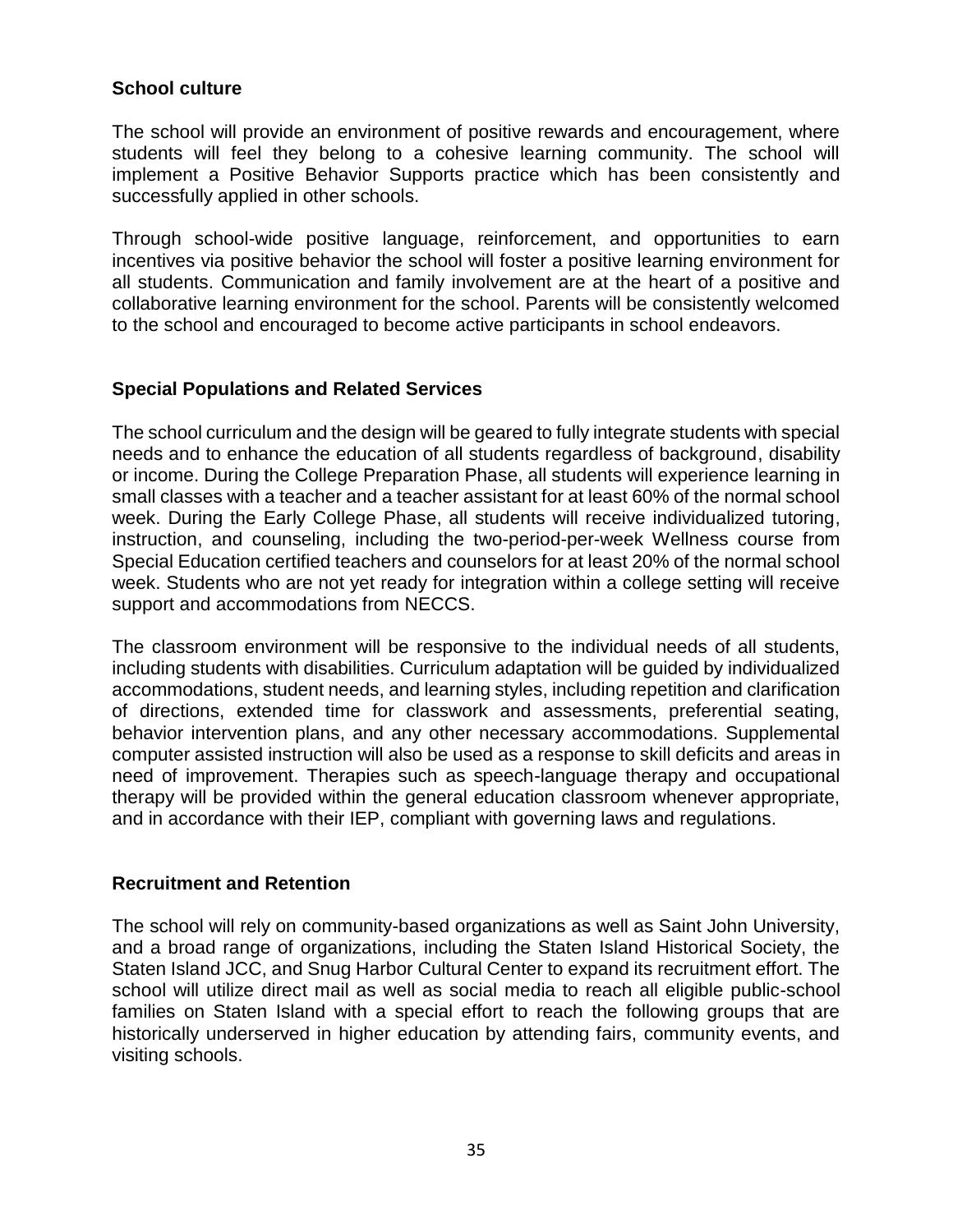*Students with disabilities:* The school seeks to utilize a weighted lottery with the goal of serving a student population in which many of their incoming students have Individualized Education Plans. The school will work with the NYDOE and with a variety of local organizations serving students with disabilities, including Staten Island YMCA Counseling Service, Camelot, Jewish Board of Family Services Center, and the Staten Island Mental Health Society to reach this population. If this target goal is not reached, the school will seek to amend the charter to institute a tiered lottery to reach the proposed target.

*English Language Learners*: the school will reach out to the segments of the Staten Island community with significant populations of English Language Learners. The school will work with the following community based organizations to assist in the recruitment of students in this subgroup: El Centro, Project Hospitality, Make the Road New York, and Noor Al-Islam Sunday School. Applications and information material will be made available in print and online in multiple languages.

*Economically Disadvantaged Students*: The opportunity to earn college credits while in high school at no cost for families should help the school recruit ED students. The school will target the most disadvantaged groups providing information material in multiple languages, and promoting its inclusive, caring setting designed to meet the needs of all learners with the goal of providing students with rigorous instruction and access to a college education at no cost.

## **Community Outreach**

The school has provided ample evidence that significant outreach was performed throughout the targeted community. Outreach is continuing to a broad array of stakeholder organizations, including current and former elected officials and local community boards, parent organizations, and service organizations. The school is conducting a robust media advertisement campaign in the community, while continuing to undertake several initiatives to increase parental awareness. Numerous outreach efforts are aimed specifically at the non-English-speaking communities of Staten Island.

#### **Facility**

The school will initially request co-location space from the New York City Department of Education. If no suitable public space is available, the school will share a new facility with New Ventures Charter School and John W. Lavelle Preparatory Charter School in their existing private space located at Corporate Commons Three, 1 Teleport Drive, Staten Island, New York 10311.

#### **Technical Modification**

For applicant groups recommended to the Board of Regents for authorization, NYSED may require that applicant groups make technical modifications to their applications following the Capacity Interviews. Such requests are made to technically align the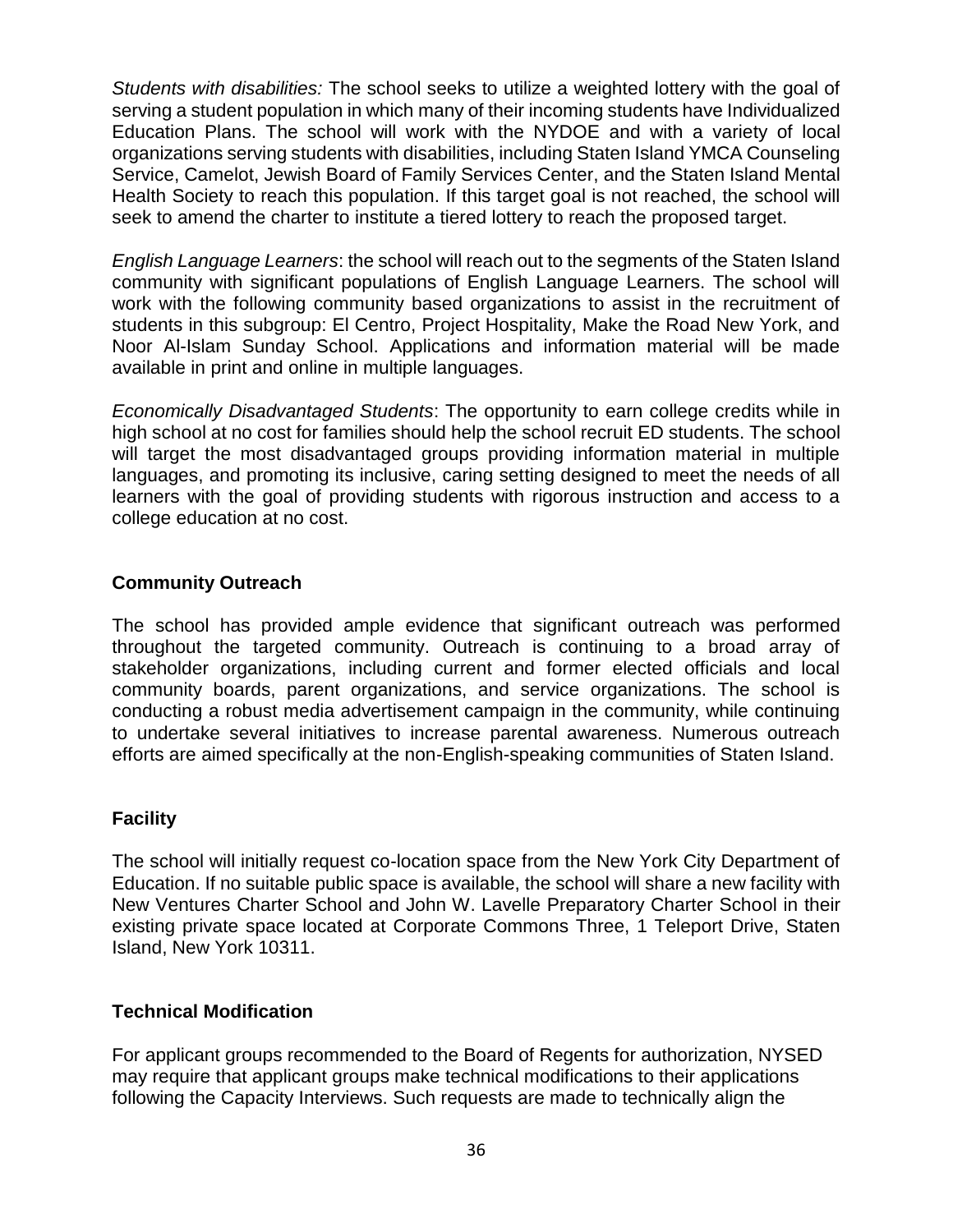information contained in the Full Application with the NYSED initial charter agreement template and/or comply with relevant laws and regulations. Other than modifications of a technical nature as determined by the Department, applicants are not given the opportunity to substantially revise or augment their application once it has been submitted.

NYSED has determined that the applicant group is required to make technical modifications to the NECCS application; and the applicant group has agreed to make the following technical modifications to the application to align with the initial charter agreement template and/or comply with relevant laws and regulations.

During the start-up (or pre-opening) phase of the school, NYSED will work closely with the charter school's proposed board and school leaders to establish key policies and ready the school program and facility to serve students. This work is guided by the terms of the charter agreement and the Opening Procedures for New York State Charter Schools Authorized by the Board of Regents. New charter schools will be authorized to open for instruction only upon the issuance of a letter of Consent to Commence Instruction issued by NYSED.

#### **Projected Fiscal and Programmatic Impact on District of Location**

The applicant group provided an analysis of the fiscal and programmatic impact of the proposed school on public and non-public schools in the Staten Island (CSD 31), indicating that the fiscal impact of the Lois and Richard Nicotra Early College Charter School on the district of location is expected to be nominal as summarized in Table 2 below.

| Year    | <b>Number of</b><br><b>Students</b><br><b>Enrolled in</b><br><b>Charter</b><br><b>School</b><br>Per Year <sup>28</sup> | <b>Charter</b><br><b>School</b><br><b>Basic</b><br>Tuition<br>Rate <sup>29</sup> | <b>Total</b><br><b>Charter</b><br><b>School</b><br><b>Basic</b><br><b>Tuition</b> | <b>Estimated</b><br><b>District</b><br><b>Special</b><br><b>Education</b><br>Payment <sup>30</sup> | <b>Total District</b><br><b>General Fund</b><br>Budget <sup>31</sup> | <b>Percent of</b><br><b>District</b><br><b>Budget</b> |
|---------|------------------------------------------------------------------------------------------------------------------------|----------------------------------------------------------------------------------|-----------------------------------------------------------------------------------|----------------------------------------------------------------------------------------------------|----------------------------------------------------------------------|-------------------------------------------------------|
| 2018-19 | 144                                                                                                                    | \$14,027                                                                         | \$2,019,888                                                                       | \$1,096,646                                                                                        | \$24,800,000                                                         | 0.008%                                                |
| 2019-20 | 241                                                                                                                    | \$14,027                                                                         | \$3,380,507                                                                       | \$1,751,588                                                                                        | \$24,800,000                                                         | 0.014%                                                |
| 2020-21 | 315                                                                                                                    | \$14,027                                                                         | \$4,418,505                                                                       | \$2,345,605                                                                                        | \$24,800,000                                                         | 0.018%                                                |
| 2021-22 | 373                                                                                                                    | \$14,027                                                                         | \$5,232,071                                                                       | \$2,817,772                                                                                        | \$24,800,000                                                         | 0.021%                                                |
| 2022-23 | 403                                                                                                                    | \$14,027                                                                         | \$5,652,881                                                                       | \$3,152,858                                                                                        | \$24,800,000                                                         | 0.023%                                                |

#### **Table 2: Projected Fiscal Impact Upon District of Location, 2018-19 to 2022-23<sup>27</sup>**

<sup>&</sup>lt;sup>27</sup> In order to conservatively estimate the fiscal impact upon the district of location, maximum enrollment figures for each year were used.

<sup>28</sup> Source: Lois and Richard Nicotra Early College Charter School Application

<sup>&</sup>lt;sup>29</sup> Source: Education Law §2856(1)(a)(iii) and NYS Education Department Office of State Aid Charter School Basic Tuition Rate Analysis

 $30$  Based on 2013-14 calculated special education classification rate for the district of location, as collected by NYSED Information and Report Services

<sup>&</sup>lt;sup>31</sup> Source: New York City Department of Education 2016 Executive Budget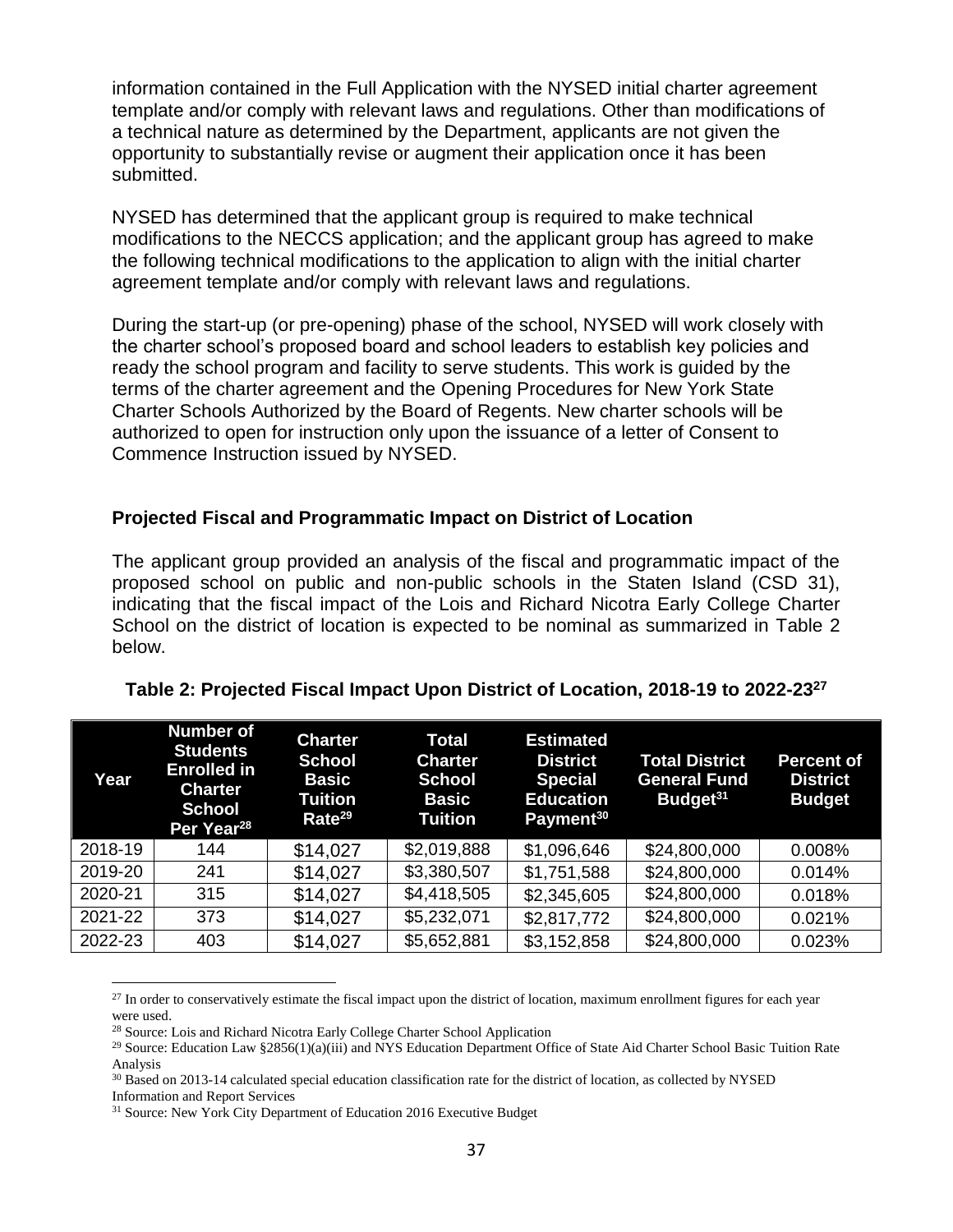It should be noted that, given the nature of district-based per-pupil funding, the estimates made in conducting this analysis are subject to unpredictable financial fluctuations. For forecasting purposes, the fiscal impact of this charter school on the district in which it will be located assumes that:

- The charter school basic tuition rates are based on a trend analysis using methodology approved by the Department's State Aid Office;
- There will be no growth in the district's budget during school's 5-year charter term;
- There will be no fluctuation in the grade levels served by existing charter schools over the course of the charter term;
- The charter school will be able to meet its projected maximum enrollment;
- All students will come from the district of location; and
- All students will attend every day for a 1.0 FTE.

The specifics of the school's enrollment composition are still unavailable; however, the Department acknowledges that the programmatic and fiscal impact of the proposed charter school on other public and private schools in the same area will also be influenced by the proportion of charter school enrollees that would have attended a same-district public or private school had it not been for the presence of this charter school.

#### **Table 3: 2015-16 Demographic Detail for Proposed District of Location: Staten Island: CSD 31<sup>32</sup>**

|                                   | <b>Total District</b> |     |  |
|-----------------------------------|-----------------------|-----|--|
|                                   | Enrollment: 58,317    |     |  |
| <b>All Students</b>               | 58,317                |     |  |
| <b>Economically Disadvantaged</b> | 32,269                | 55% |  |
| <b>English Language Learners</b>  | 3,090                 | 5%  |  |
| <b>Students with Disabilities</b> | 14,673<br>25%         |     |  |

<sup>32</sup> Source: Student Information Repository System (SIRS) 2015-16 Report 303 BEDS Day Enrollment Verification Report by Location of Enrollment & Student Subgroup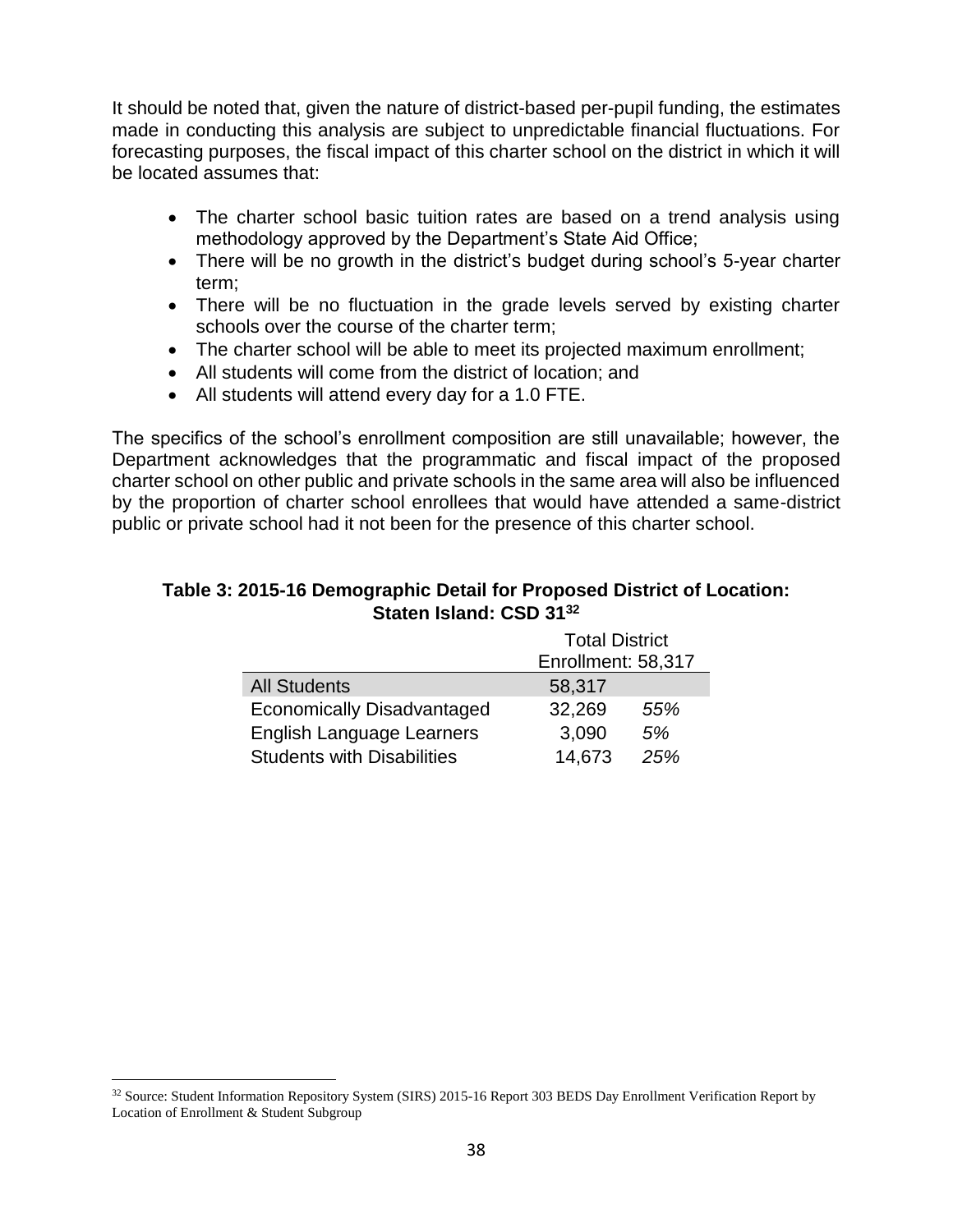#### **Table 4: 2016-17 Elementary/Middle School Academic Proficiency Rates on NYS Assessments Based on Grade Configurations for Proposed School<sup>33</sup>**

| <b>Assessments</b>      | Staten Island:<br>CSD <sub>31</sub><br>Proficiency | <b>NYS</b><br>Proficiency |  |
|-------------------------|----------------------------------------------------|---------------------------|--|
| ELA Grades 8 Aggregate  | 52%                                                | 45%                       |  |
| Math Grades 8 Aggregate | 25%                                                | 22%                       |  |

### **Public Hearing and Public Comment**

As required by the Charter Schools Act, NYC Department of Education conducted a public hearing on September 25, 2017 to solicit comments from the community concerning the proposed Lois and Richard Nicotra Early College Charter School. Fifteen members of the community were present, and seven individuals commented at the hearing or wrote letters in support of the proposed application. None were in opposition.

### **Findings**

Based on the comprehensive review of the application and of the applicant, founding group, and proposed board of trustees, the Department makes the following findings:

- 1. The charter school described in the application meets the requirements of Article 56 of the Education Law (as amended) and other applicable laws, rules, and regulations.<sup>34</sup> This finding is based on the following, among other things:
	- The applicant has included in the application the information required by Education Law §2851(2).
	- The proposed charter school would meet or exceed enrollment and retention targets, as prescribed by the NYS Board of Regents, $35$  of students with disabilities, English language learners, and students who are eligible applicants for the federal free and reduced-price lunch program as required by Education Law §2852(9-a)(b)(i).
	- The applicant has conducted public outreach to solicit community input regarding the proposed charter school and to address comments received from

<sup>33</sup> Source: Student Information Repository System (SIRS) 2016-17 Report 102 Elementary/Middle-Level Accountability Data Verification Report

 $34$  Education Law §2852(2)(a).

<sup>&</sup>lt;sup>35</sup> Note, the data upon which to base the enrollment and retention targets mandated by the amendments to the Act was not available at the time the statute mandated the RFP be issued. As a result, the Department evaluated the plans for student enrollment, recruitment, and retention plans of each class of student referenced in the amendments to the Act such that the Department could make the determination that the applicant would meet or exceed the enrollment and retention targets when developed. During the first year of the charter term, the Department will develop such targets and incorporate these targets into the school's charter agreement performance expectations.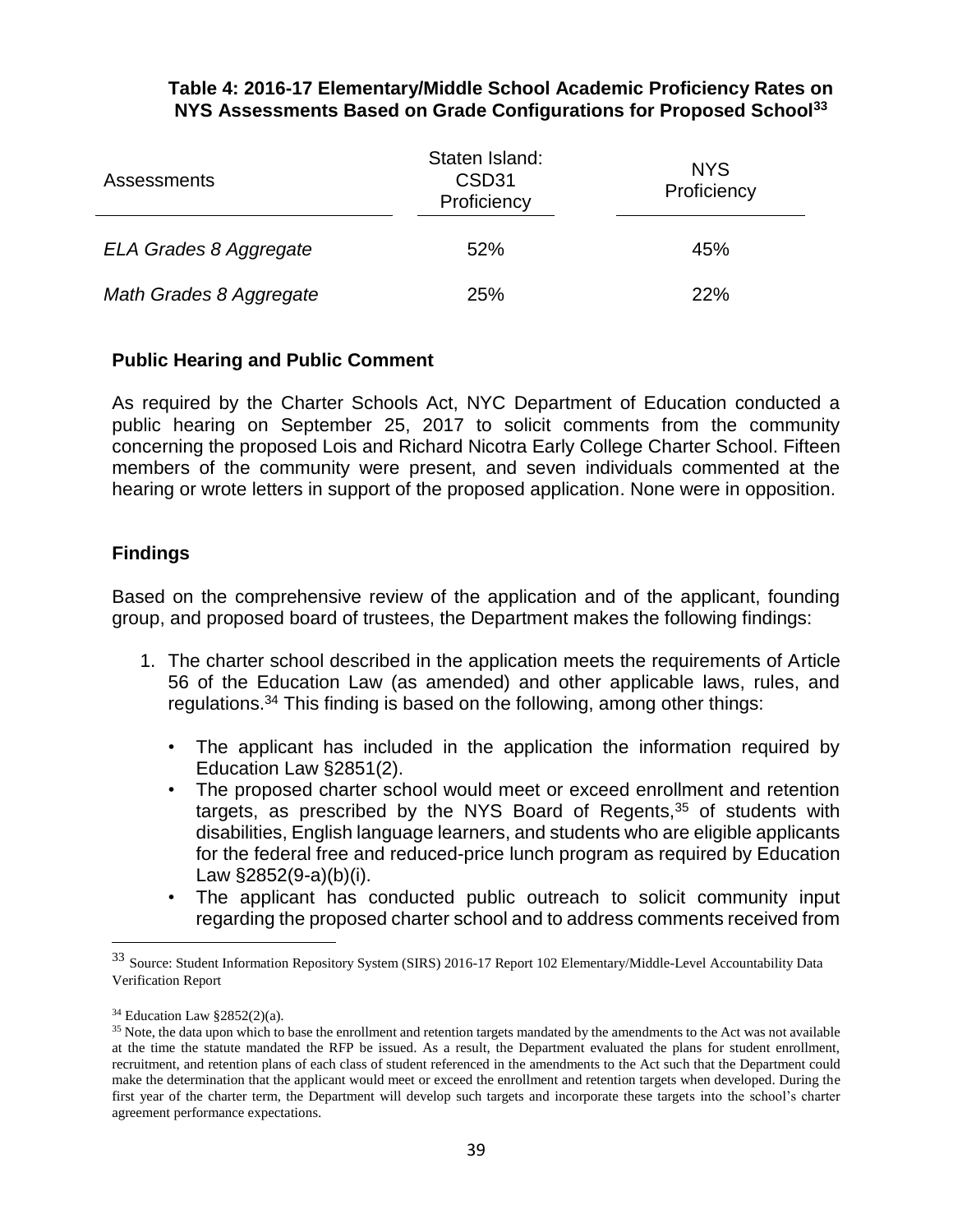the impacted community concerning the educational and programmatic needs of students in conformity with Education Law § 2852(9-a)(b)(ii).

- 2. The applicant has demonstrated the ability to operate the proposed charter school in an educationally and fiscally sound manner. $36$  This finding is based on the following, among other things:
	- i. The presentation in the application of a sound description of key features that are core to the school's overall design, and which rigorously addresses the criteria outlined in the Department's RFP in the areas of mission; key design elements; enrollment, recruitment and retention; and community to be served.
	- ii. The presentation in the application of a sound educational plan, which rigorously addresses the criteria outlined in the Department's RFP in the areas of achievement goals; school schedule and calendar; curriculum and instruction; assessment; school culture and climate; and special student populations and related services.
	- iii. The presentation in the application of a sound organizational and fiscal plan, which rigorously addresses the criteria outlined in the Department's RFP in the areas of founding group capacity; board of trustees and governance; management and staffing; evaluation; professional development; facilities; insurance; health, food and transportation services; family and community involvement; financial management; budget and cash flow; pre-opening plan; and dissolution plan.
	- iv. An understanding of the New York State Charter Schools Act, and the skill, will and capacity to successfully launch and operate a high quality public charter school.
- 3. Granting the proposed charter is likely to improve student learning and achievement, will materially further the purposes of the  $Act^{37}$  and will have a significant educational benefit to the students expected to attend the charter school.<sup>38</sup> This finding is based on the totality of the information presented in the application and during the application review process, as summarized in this document.

#### **Recommendation**

Based on the Department's review and findings, the New York State Education Department recommends that the New York State Board of Regents approve the proposal to establish the Lois and Richard Nicotra Early College Charter School to open in August 2018 on Staten Island, New York.

<sup>36</sup> Education Law §2852(2)(b).

 $37$  Education Law  $\S 2852(2)(c)$ .

<sup>38</sup> As applicable pursuant to Education Law §2852(2)(d).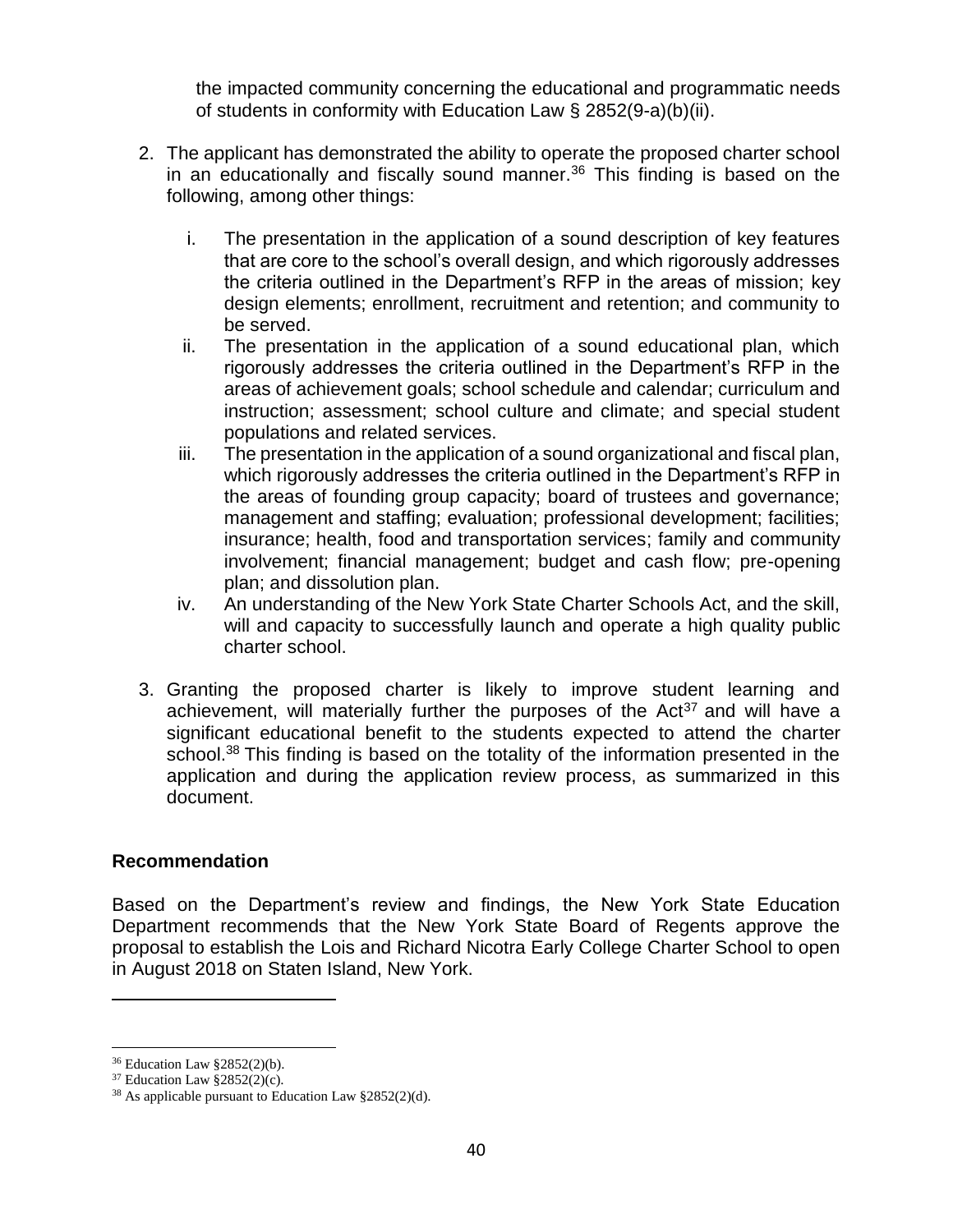Attachment E



# New York State Education **Department** Charter School Office

Charter School Application Summary, Findings and Recommendation

**Application in response to the New York State Education Department 2017 Round 2 Request for Proposals to Establish Charter Schools Authorized by the Board of Regents to establish the proposed:**

**Neighborhood Charter School: Bronx**

November 2017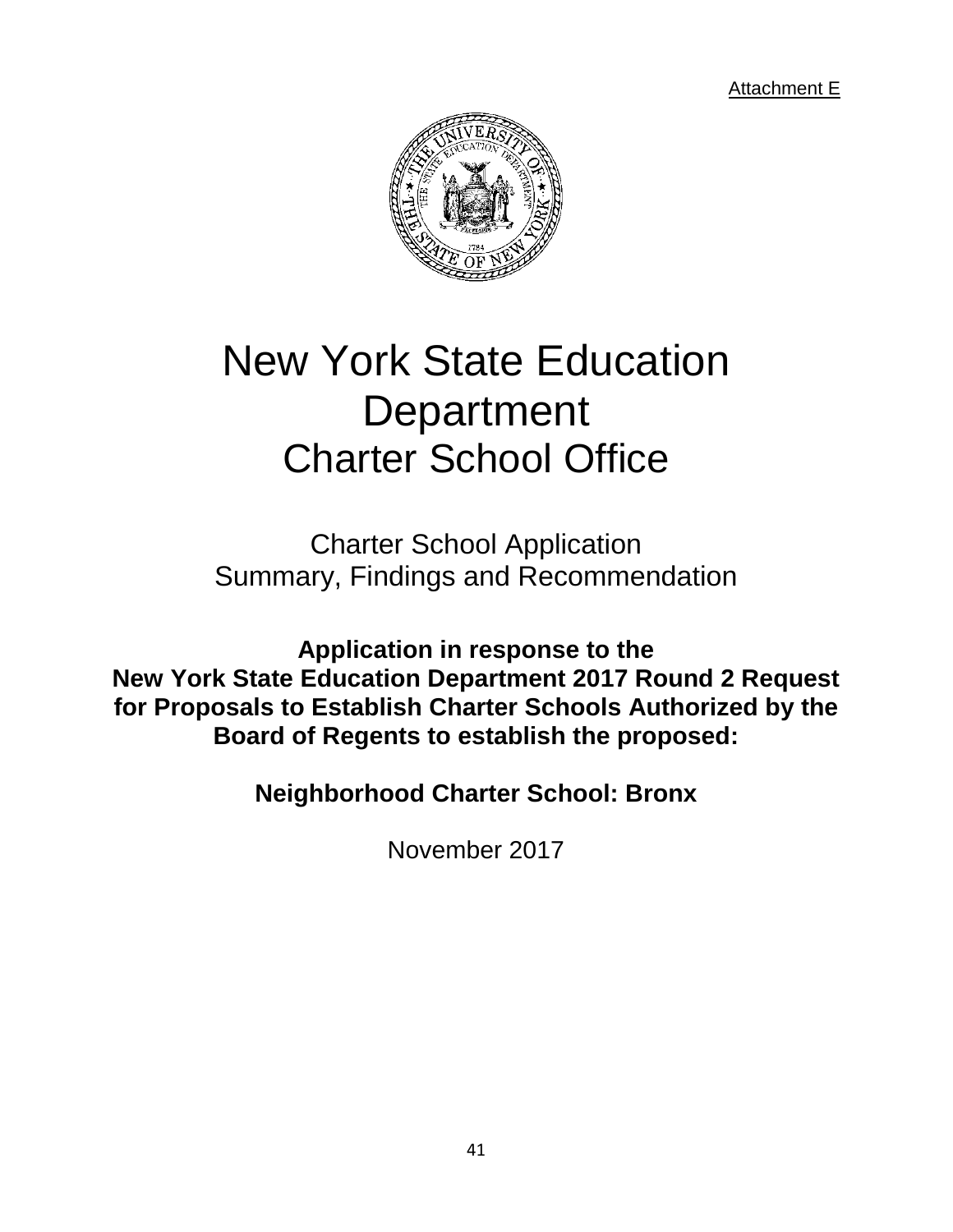| <b>Name of Charter School</b>                                                          | Neighborhood Charter School: Bronx                                                                                                                                                                                                                                                                                                                                                                                                                                                                                                                                                                                                                                                                                                                |
|----------------------------------------------------------------------------------------|---------------------------------------------------------------------------------------------------------------------------------------------------------------------------------------------------------------------------------------------------------------------------------------------------------------------------------------------------------------------------------------------------------------------------------------------------------------------------------------------------------------------------------------------------------------------------------------------------------------------------------------------------------------------------------------------------------------------------------------------------|
| <b>Existing Education Corp</b>                                                         | Neighborhood Charter School of Harlem with request to<br>change the name of the education corporation to<br>Neighborhood Charter Schools                                                                                                                                                                                                                                                                                                                                                                                                                                                                                                                                                                                                          |
| <b>Lead Applicant(s)</b>                                                               | <b>Patricia Soussloff</b>                                                                                                                                                                                                                                                                                                                                                                                                                                                                                                                                                                                                                                                                                                                         |
| <b>District of Location</b>                                                            | New York City CSD 7 - The Bronx                                                                                                                                                                                                                                                                                                                                                                                                                                                                                                                                                                                                                                                                                                                   |
| <b>Opening Date</b>                                                                    | August 27, 2018                                                                                                                                                                                                                                                                                                                                                                                                                                                                                                                                                                                                                                                                                                                                   |
| <b>Projected Charter Term</b>                                                          | July 2018-June 2023                                                                                                                                                                                                                                                                                                                                                                                                                                                                                                                                                                                                                                                                                                                               |
| <b>Management Company</b>                                                              | Not applicable                                                                                                                                                                                                                                                                                                                                                                                                                                                                                                                                                                                                                                                                                                                                    |
| <b>Partners</b>                                                                        | Not applicable                                                                                                                                                                                                                                                                                                                                                                                                                                                                                                                                                                                                                                                                                                                                    |
| <b>Facility</b>                                                                        | Public space; private space options                                                                                                                                                                                                                                                                                                                                                                                                                                                                                                                                                                                                                                                                                                               |
| <b>Projected Grade</b><br><b>Span/Enrollment during</b><br><b>Initial Charter Term</b> | Year 1 (SY 2018-19): K-1 / 130<br>Year 2 (SY 2019-20): K-2 / 200<br>Year 3 (SY 2020-21): K-3 / 270<br>Year 4 (SY 2021-22): K-4 / 340<br>Year 5 (SY 2022-23): K-5 / 410                                                                                                                                                                                                                                                                                                                                                                                                                                                                                                                                                                            |
| <b>Planned Grade Span</b><br><b>(beyond Initial Charter</b><br>Term) <sup>39</sup>     | $K-8$                                                                                                                                                                                                                                                                                                                                                                                                                                                                                                                                                                                                                                                                                                                                             |
| <b>Mission Statement</b>                                                               | The mission of Neighborhood Charter School: Bronx<br>(NCSB) is to provide children in the Bronx with new<br>educational<br>opportunities<br>through<br>rigorous,<br>$\boldsymbol{a}$<br>comprehensive K-5 program that cultivates<br>the<br>intellectual, social and emotional development of each<br>child. Our school is an inclusive community that serves<br>high functioning children on the autism spectrum along<br>with their neighborhood peers. Our students will become<br>independent learners and critical thinkers, will acquire the<br>academic skills that they need to succeed in college<br>preparatory high schools and will exhibit the social and<br>emotional skills that will allow them to reach their full<br>potential. |

# **Table 1: Summary of the Proposed School**

<sup>&</sup>lt;sup>39</sup> The charter school will need to request a subsequent material charter revision in order to serve grade levels beyond those authorized during their initial charter term.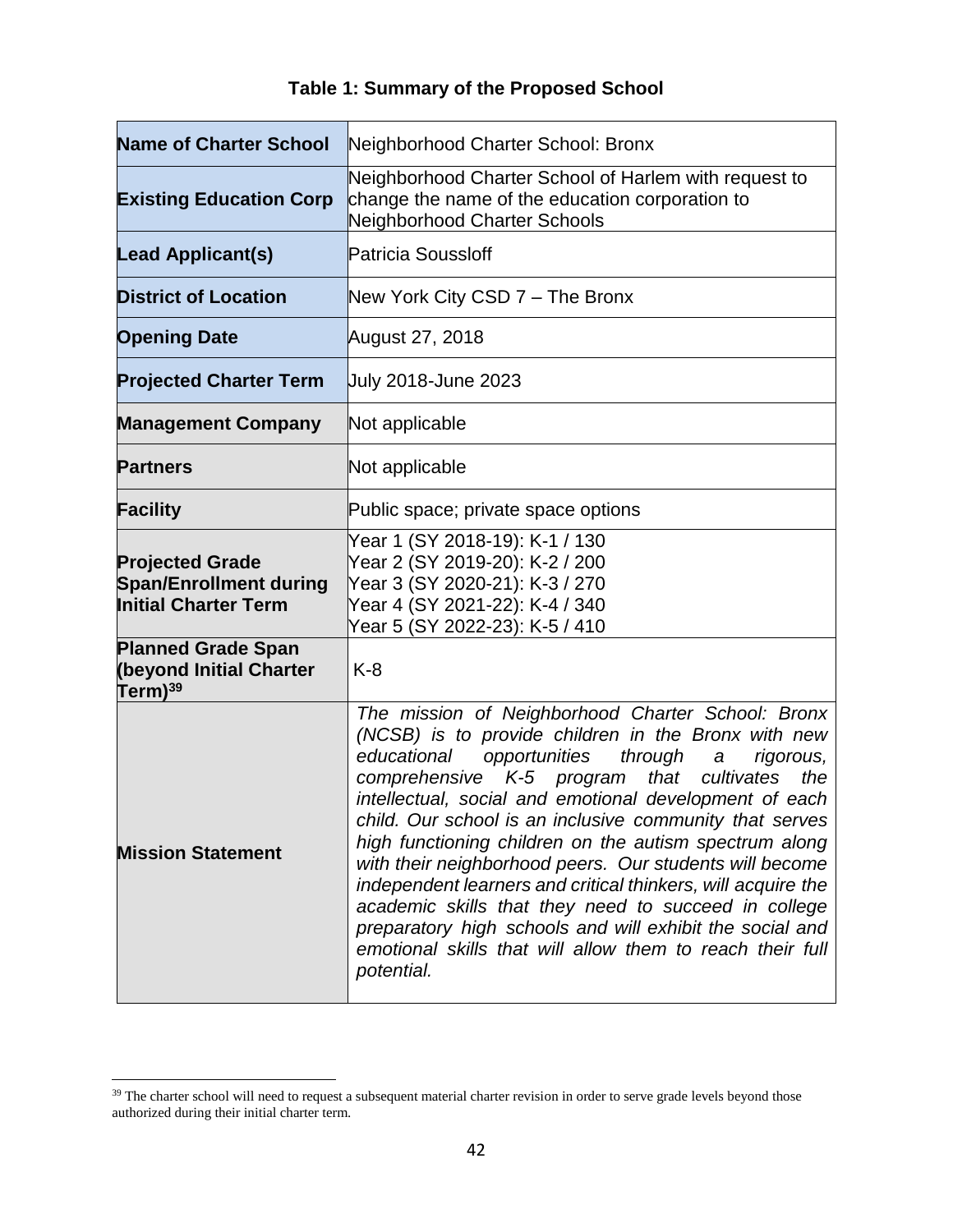Neighborhood Charter School: Bronx (NCSB) is a replication of Neighborhood Charter School: Harlem (NCSH), which was authorized by the Board of Regents in September 2011, opening for instruction in August 2012. It was the highest performing independent charter school in New York City on the New York State 3rd and 4th grade English language arts and mathematics exams in 2016, with over 30% of its scholars identified as students with a disability.

The school will offer a comprehensive, full-inclusion education program with a focus to serve neighborhood children with Autism Spectrum Disorder (ASD) who are high functioning. These scholars will be fully integrated within the general education classroom alongside English language learners, students with disabilities, and those who qualify for the free- and reduced-price lunch program.

The school will implement an integrated co-teaching model. Scholars are grouped into one of three grade-level classrooms, with four to six ASD students included in two of the three general education classrooms. All students participate in the same grade-level academic curriculum receiving appropriate supports. A specialized behavior modification program will enable all scholars to become independent learners and critical thinkers and to acquire the academic, social and emotional skills needed to reach their full potential.

### **Key Design Elements**

The key design elements for Neighborhood Charter School: Bronx are almost identical to those at NCSH. For this school, there is an added focus on science and visual and performing arts instruction, all of which have proven to be successful with a similar student population. The key design elements include:

- A unique approach to school design that combines high expectations for academic proficiency and for behavior in school with a focus on social and emotional learning that will enhance learning and reduce conduct problems;
- A rigorous academic program that combines direct instruction in essential skills and factual knowledge with opportunities to develop independent learning and critical thinking skills;
- Two certified teachers in each classroom, one of whom will be a special education teacher, to allow the school to respond to the individual needs of each student;
- An intensive focus on literacy and mathematics;
- A science class daily for all grades;
- A longer school day and school year to provide more time for learning;
- An orderly and supportive school culture that allows students to focus on learning;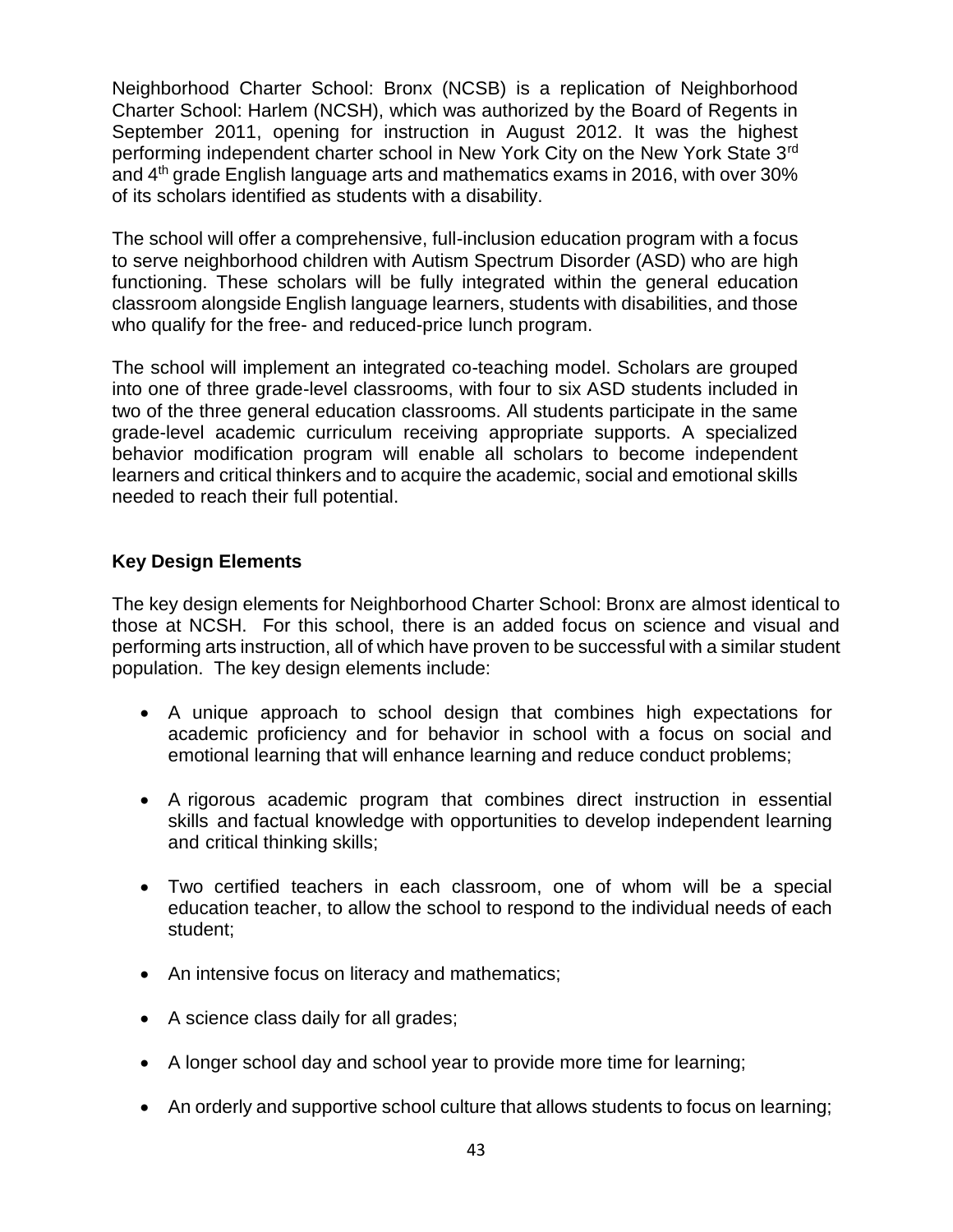- Visual and performing arts instruction;
- Data driven instruction:
- A specialized program of supports for ASD students;
- A strong and focused professional development program; and
- A partnership with parents to make the home a center of learning.

#### **Education Plan**

The education plan has been informed by research and successful practices at other high performing schools across the country as well as NCSH. A clear framework for teaching and learning aligned with New York State Next Generation Learning Standards and the State Testing Program will be implemented across all subject areas. It is designed to target both students' academic and social emotional development, as well as further the school's mission. There is an intensive focus on English Language Arts (ELA) to bring all students to proficiency.

Students receive two periods of ELA instruction daily. One hour is spent immersed in units of study, which are loosely based on Teachers College Reading and Writing Project. In grades K-4 a balanced literacy approach is used. Beginning in grade 4, ELA lessons are centered around "whole class novels."

For the second period of instruction, assessment data is collected and evaluated to inform the one-hour intervention and/or enrichment groupings. Students work in small flexible groups based upon their individual needs. It is an "all hands-on deck" school wide program. All staff are responsible for working with students at this time.

Students also receive a double period of mathematics instruction. A variety of curricular resources allows for flexibility in addressing a range of student needs. The core of the program is focused on computational fluency and problem-solving skills. Students receive two 35-minute periods of mathematics instruction each day, along with an additional 20 minutes of small group instruction targeting their individual needs.

Each student will receive daily instruction in science. The hands-on program has a core emphasis on experimentation with students conducting nearly 150 experiments per year. At NCSH, 4th grade students have achieved a 100% passing rate on the New York State Science exam for the past two consecutive school years.

The school has developed a comprehensive system of formative, interim, diagnostic, and summative assessments designed to provide quick actionable data on student progress in order to drive instruction. The data also informs decisions on staffing, professional development, individual teacher coaching, and curricular changes.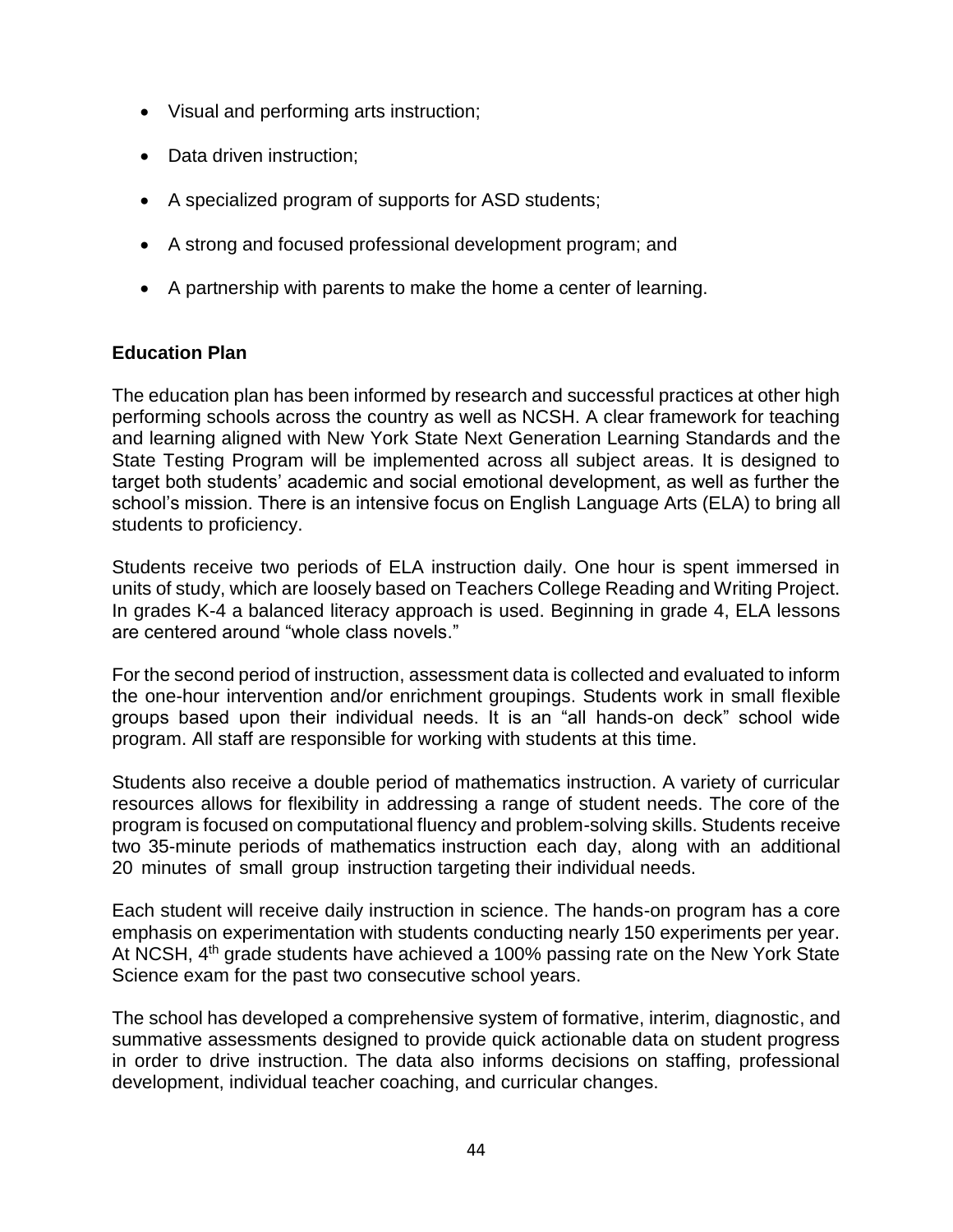### **School culture**

The founders of NCSB believe that their low student-to-teacher ratio, strong professional development program and specialized training, orderly and supportive school culture, and focus on the social and emotional development of their students will create an environment in which all of their students will learn. Social and emotional learning will be infused throughout the school day, particularly during choice time and arts classes, and will be tracked using a rubric developed by NCSH. Teachers will use positive reinforcement to encourage good behavior in their students.

Parents will be invited to participate in a Parent Association. Family involvement will be cultivated through events and activities throughout the year. The school will host parent workshops on a variety of topics to support families and their children.

#### **Special Populations and Related Services**

NCS: Bronx is specifically designed to be a fully inclusive program serving all students with a focus on those identified as having an Autism Spectrum Disorder (ASD). The founding group believes the strategies, policies, and practices that the school will implement will be responsive to all students with a range of disabilities and challenges, as well as English language learners and advanced students.

General education teachers and staff who provide supports to special student populations have built-in opportunities to plan coordinate and communicate daily. All students are taught in Integrated Co-Teaching (ICT) classrooms and the two teachers have time to coplan lessons daily. Classroom teachers collaborate with those who provide support to special student populations daily and during weekly case conferences.

The school has a well-developed academic Response to Intervention Program (RTI). Timely assessments are done to provide accurate data to inform instruction and create appropriate groupings and interventions. The founding group has successfully implemented a behavior-based RTI structure at NSC: Harlem, which will be replicated at the Bronx school. There will be a Behavior Assessment and Intervention Team (BAIT). This team will provide teacher training and ongoing monitoring to inform student's individualized supports.

#### **Recruitment and Retention**

NCSB has created an enrollment and recruitment plan based on their experience at NCSH. The school anticipates that the student population will be reflective of the district demographics. A review of NCSH's student body and waitlist confirms the strong demand in the South Bronx for a school that provides a strong academic program combined with a focus on social and emotional learning, while serving ASD students.

*English Language Learners:* NCSB plans to actively recruit and publicize its program by employing strategies to specifically target priority groups. Outreach to English language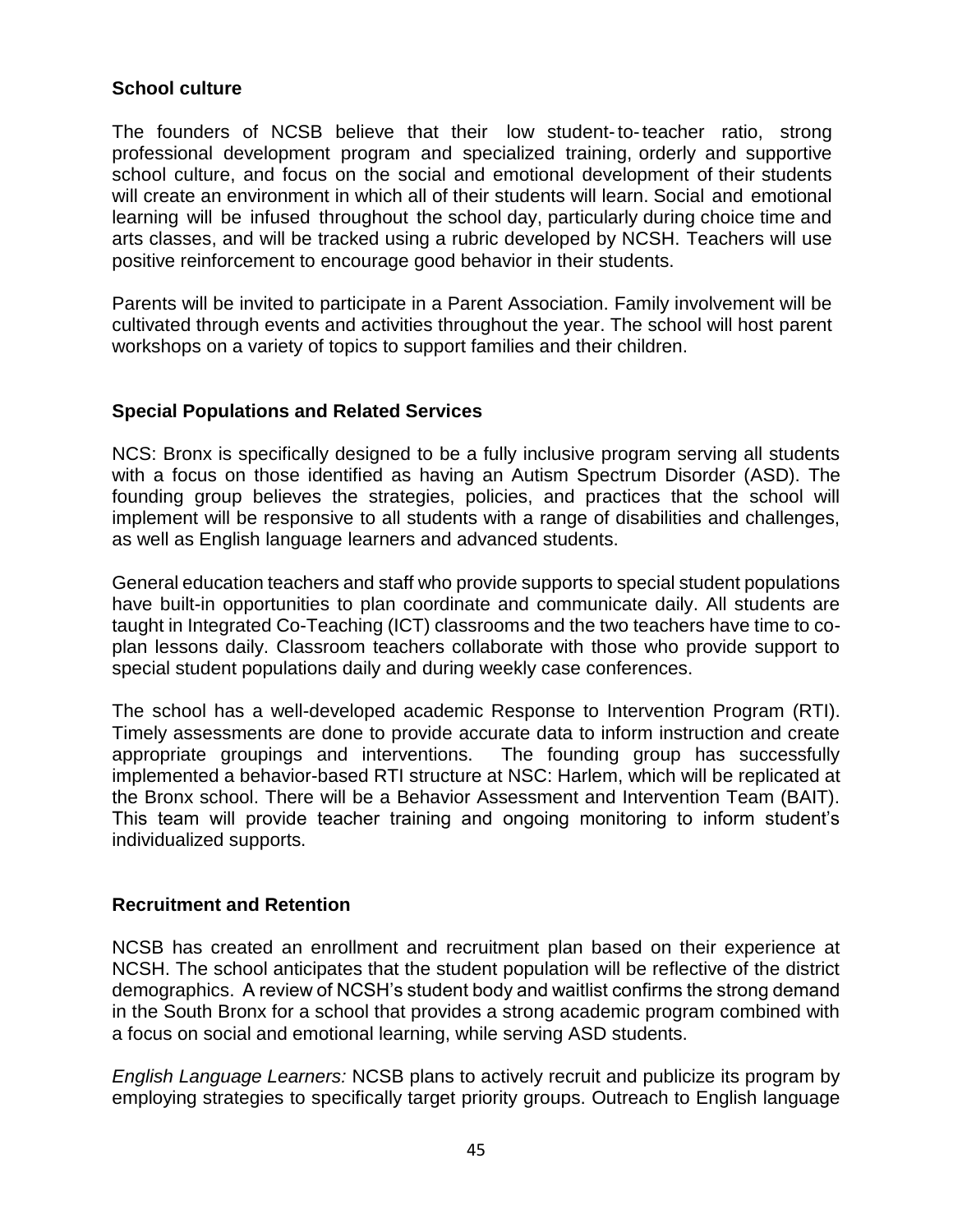learners (ELLs) will include working with community based organizations that serve the various communities represented in CSD 7. Recruitment materials will be published in the three most common languages spoken in the community. Spanish-speaking staff members will be present at all events for families who need a translator. Demographic information found by the school stated 57% of the households in the target area speak Spanish. Families will be able to use the New York City Charter School Center's Common Application process to apply online, using a single form translated into the languages commonly spoken in New York City.

*Students with Disabilities:* NCSB will implement similar outreach strategies for students with disabilities, including ASD, that have proven successful at NCSH, which has consistently far exceeded its target enrollment. They will continue their work with the Kennedy Child Study Center in the Bronx as well as other organizations who work with families of young children with special needs. Other strategies include targeted outreach to early childhood centers, Head Starts, and local school social workers and psychologists.

*Economically Disadvantaged:* Outreach will also be conducted in the local housing projects and with agencies working with families whose children will be eligible for freeor reduced-price lunch.

# **Community Outreach**

NCSB has considerable evidence of family interest in and support for the proposed new school.

The founders and school staff from NCSH engaged in public outreach a year prior to submitting its Letter of Intent and during the months that followed. Outreach activities have included open house events, meetings and communication with parents, community leaders and elected officials, social media and an interactive webpage.

#### **Facility**

NCSB has had initial conversations with the NYCDOE about co-location with a public school in CSD 7. The founders are also actively exploring suitable private space in CSD 7 and received term sheets from three potential landlords. This includes identification of sites for use as incubation space and as a permanent facility.

# **Technical Modification**

For applicant groups recommended to the Board of Regents for authorization, the NYSED may require that applicant groups make technical modifications to their applications following the Capacity Interviews. Such requests are made to technically align the information contained in the Full Application with the NYSED initial charter agreement template and/or comply with relevant laws and regulations. Other than modifications of a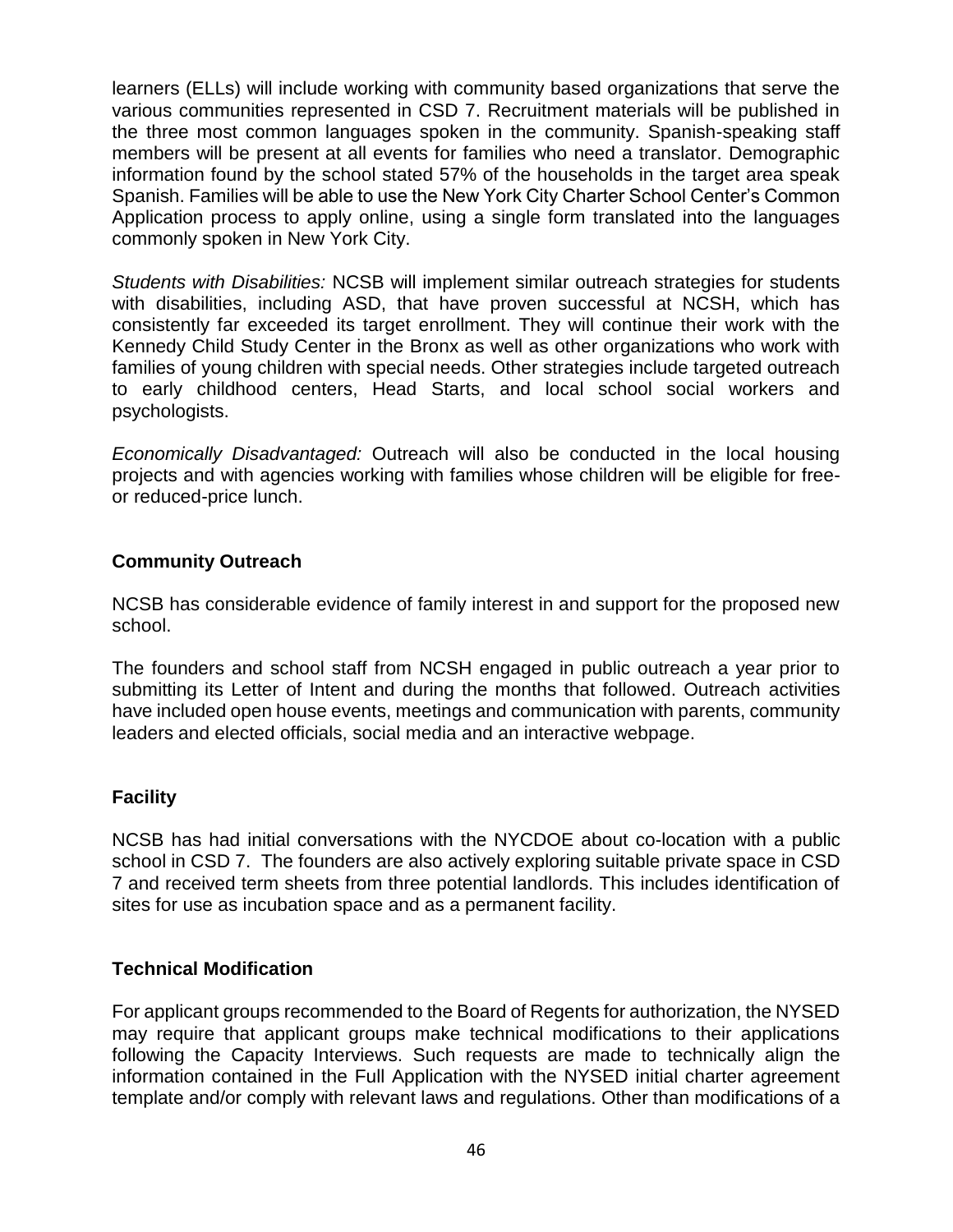technical nature as determined by the Department, applicants are not given the opportunity to substantially revise or augment their application once it has been submitted.

NYSED has determined that the applicant group is required to make technical modifications to the NCSB application; the applicant group has agreed to make the following technical modifications to the application to align with the initial charter agreement template and/or comply with relevant laws and regulations.

During the start-up (or pre-opening) phase of the school, NYSED will work closely with the charter school's proposed board and school leaders to establish key policies and ready the school program and facility to serve students. This work is guided by the terms of the charter agreement and the Opening Procedures for New York State Charter Schools Authorized by the Board of Regents. New charter schools will be authorized to open for instruction only upon the issuance of a letter of Consent to Commence Instruction issued by the NYSED.

#### **Projected Fiscal and Programmatic Impact on District of Location**

The applicant group provided an analysis of the fiscal and programmatic impact of the proposed school on public and non-public schools in New York City CSD 7 indicating that the fiscal impact of the Neighborhood Charter School: Bronx on the district of location is expected to be nominal. An analysis on the projected fiscal impact of the School on its district of location is summarized below.

| Year      | <b>Number of</b><br><b>Students</b><br><b>Enrolled in</b><br><b>Charter</b><br><b>School</b><br>Per Year <sup>41</sup> | <b>Charter</b><br><b>School</b><br><b>Basic</b><br>Tuition<br>Rate <sup>42</sup> | Total<br><b>Charter</b><br><b>School</b><br><b>Basic</b><br>Tuition | <b>Estimated</b><br><b>District</b><br><b>Special</b><br><b>Education</b><br>Payment <sup>43</sup> | <b>Total District</b><br><b>General Fund</b><br>Budget <sup>44</sup> | <b>Percent</b><br><b>of</b><br><b>District</b><br><b>Budget</b> |
|-----------|------------------------------------------------------------------------------------------------------------------------|----------------------------------------------------------------------------------|---------------------------------------------------------------------|----------------------------------------------------------------------------------------------------|----------------------------------------------------------------------|-----------------------------------------------------------------|
| 2018-2019 | 130                                                                                                                    | \$15,307                                                                         | \$1,989,910                                                         | \$948,588                                                                                          | \$24,300,000,000                                                     | 0.012%                                                          |
| 2019-2020 | 200                                                                                                                    | \$16,072                                                                         | \$3,214,470                                                         | \$1,422,882                                                                                        | \$24,300,000,000                                                     | 0.019%                                                          |
| 2020-2021 | 270                                                                                                                    | \$16,876                                                                         | \$4,556,511                                                         | \$1,897,178                                                                                        | \$24,300,000,000                                                     | 0.027%                                                          |
| 2021-2022 | 340                                                                                                                    | \$17,720                                                                         | \$6,024,720                                                         | \$2,371,470                                                                                        | \$24,300,000,000                                                     | 0.035%                                                          |
| 2022-2023 | 410                                                                                                                    | \$18,606                                                                         | \$7,628,359                                                         | \$2,845,764                                                                                        | \$24,300,000,000                                                     | 0.043%                                                          |

#### **Table 2: Projected Fiscal Impact Upon District of Location, 2018-19 to 2022-23<sup>40</sup>**

 $\overline{a}$ <sup>40</sup> In order to conservatively estimate the fiscal impact upon the district of location, maximum enrollment figures for each year were used.

<sup>41</sup> Source: Neighborhood Charter School: Bronx Application

 $42$  Source: Education Law §2856(1)(a)(iii) and NYS Education Department Office of State Aid Charter School Basic Tuition Rate Analysis

<sup>43</sup> Based on 2013-14 calculated special education classification rate for the district of location, as collected by NYSED Information and Report Services

<sup>44</sup> Source: New York City Department of Education 2016 Executive Budget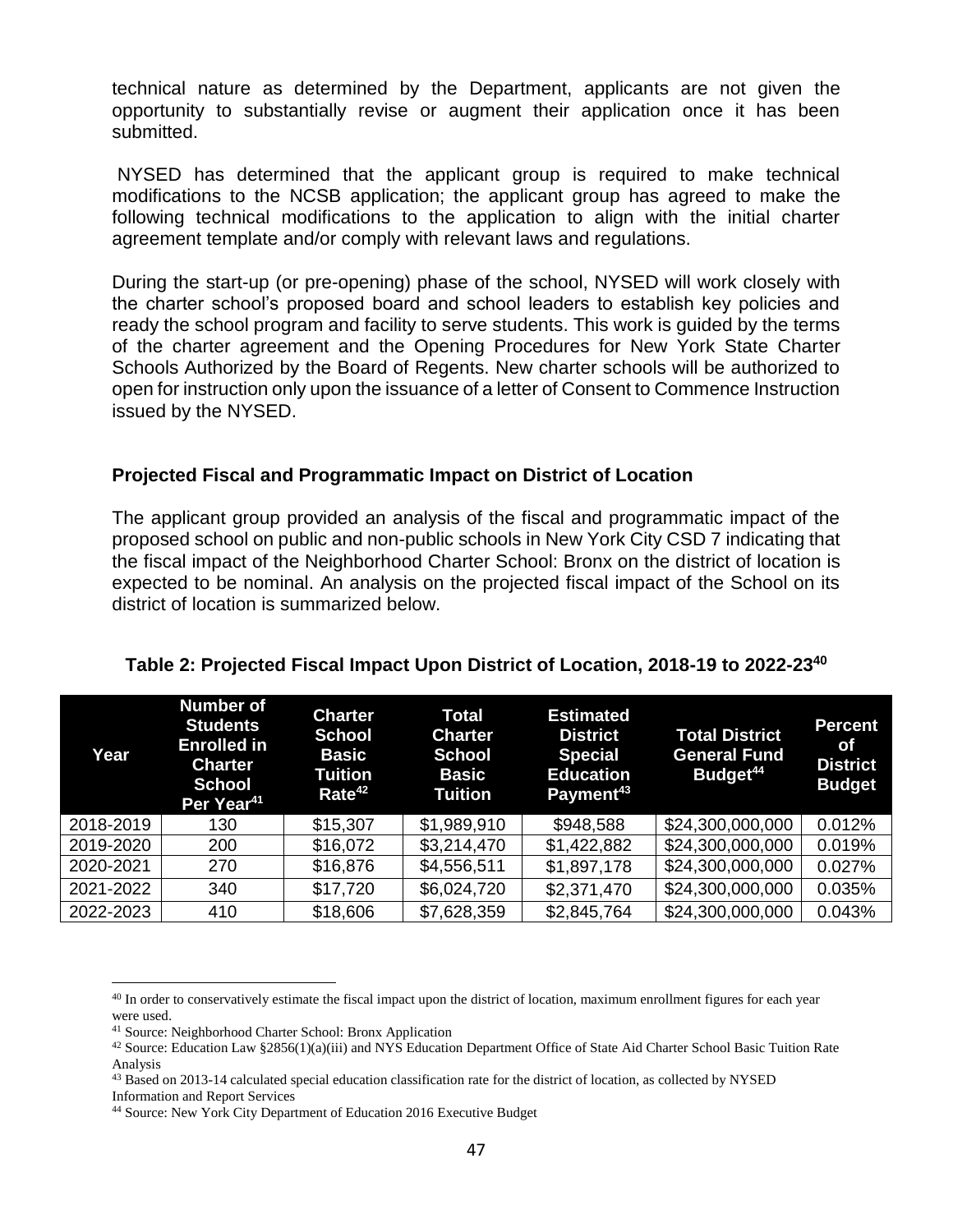It should be noted that, given the nature of district-based per-pupil funding, the estimates made in conducting this analysis are subject to unpredictable financial fluctuations. For forecasting purposes, the fiscal impact of this charter school on the district in which it will be located assumes that:

- The charter school basic tuition rates are based on a trend analysis using methodology approved by the Department's State Aid Office;
- There will be no growth in the district's budget during school's 5-year charter term;
- There will be no fluctuation in the grade levels served by existing charter schools over the course of the charter term;
- The charter school will be able to meet its projected maximum enrollment;
- All students will come from the district of location; and
- All students will attend every day for a 1.0 FTE.

The specifics of the school's enrollment composition are still unavailable; however, the Department acknowledges that the programmatic and fiscal impact of the proposed charter school on other public and private schools in the same area will also be influenced by the proportion of charter school enrollees that would have attended a same-district public or private school had it not been for the presence of this charter school.

#### **Table 3: 2015-16 Demographic Detail for Proposed District of Location: Bronx: CSD 7<sup>45</sup>**

|                                   | <b>Total District</b> |     |  |
|-----------------------------------|-----------------------|-----|--|
|                                   | Enrollment: 18,749    |     |  |
| <b>All Students</b>               | 18,749                |     |  |
| <b>Economically Disadvantaged</b> | 17,319                | 92% |  |
| English Language Learners         | 3,222                 | 17% |  |
| <b>Students with Disabilities</b> | 4,775                 | 25% |  |

<sup>45</sup> Source: Student Information Repository System (SIRS) 2015-16 Report 303 BEDS Day Enrollment Verification Report by Location of Enrollment & Student Subgroup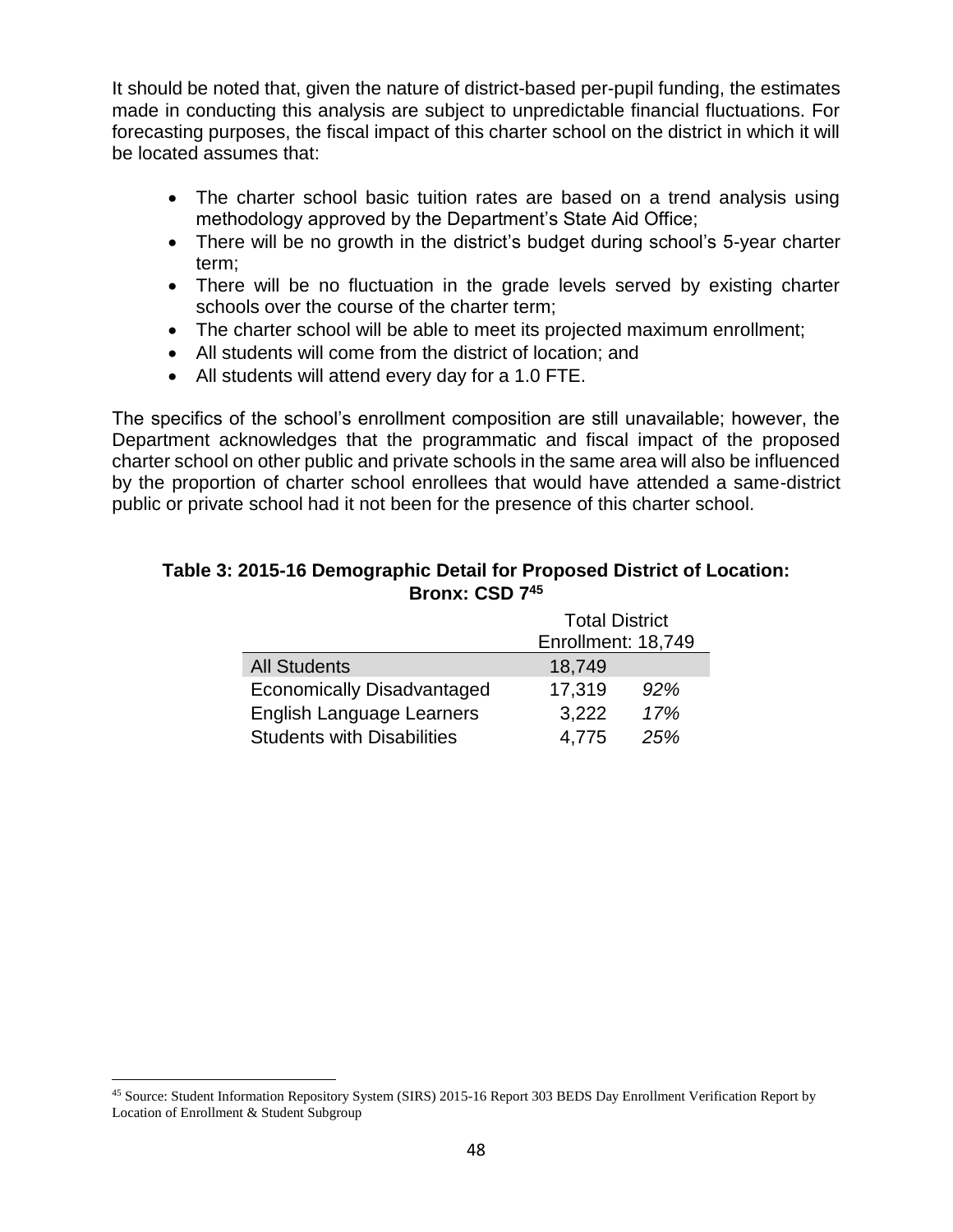#### **Table 4: 2016-17 Elementary/Middle School Academic Proficiency Rates on NYS Assessments Based on Grade Configurations for Proposed School<sup>46</sup>**

| <b>Assessments</b>        | Bronx: CSD 7<br>Proficiency | <b>NYS</b><br>Proficiency |  |
|---------------------------|-----------------------------|---------------------------|--|
| ELA Grades 3-5 Aggregate  | <b>24%</b>                  | 40%                       |  |
| Math Grades 3-5 Aggregate | 24%                         | 45%                       |  |

### **Public Hearing and Public Comment**

As required by the Charter Schools Act, the New York City Department of Education conducted a public hearing on October 16, 2017 to solicit comments from the community concerning the proposed Neighborhood Charter School: Bronx. Five members of the community were present. No members of the public commented at the hearing or submitted letters in support of or in opposition to the proposed application.

### **Findings**

Based on the comprehensive review of the application and of the applicant, founding group, and proposed board of trustees, the Department makes the following findings:

- 1. The charter school described in the application meets the requirements of Article 56 of the Education Law (as amended) and other applicable laws, rules, and regulations.<sup>47</sup> This finding is based on the following, among other things:
	- The applicant has included in the application the information required by Education Law §2851(2).
	- The proposed charter school would meet or exceed enrollment and retention targets, as prescribed by the NYS Board of Regents, $48$  of students with disabilities, English language learners, and students who are eligible applicants for the federal free and reduced-price lunch program as required by Education Law §2852(9-a)(b)(i).
	- The applicant has conducted public outreach to solicit community input regarding the proposed charter school and to address comments received from

<sup>46</sup> Source: Student Information Repository System (SIRS) 2016-17 Report 102 Elementary/Middle-Level Accountability Data Verification Report

 $47$  Education Law §2852(2)(a).

<sup>&</sup>lt;sup>48</sup> Note, the data upon which to base the enrollment and retention targets mandated by the amendments to the Act was not available at the time the statute mandated the RFP be issued. As a result, the Department evaluated the plans for student enrollment, recruitment, and retention plans of each class of student referenced in the amendments to the Act such that the Department could make the determination that the applicant would meet or exceed the enrollment and retention targets when developed. During the first year of the charter term, the Department will develop such targets and incorporate these targets into the school's charter agreement performance expectations.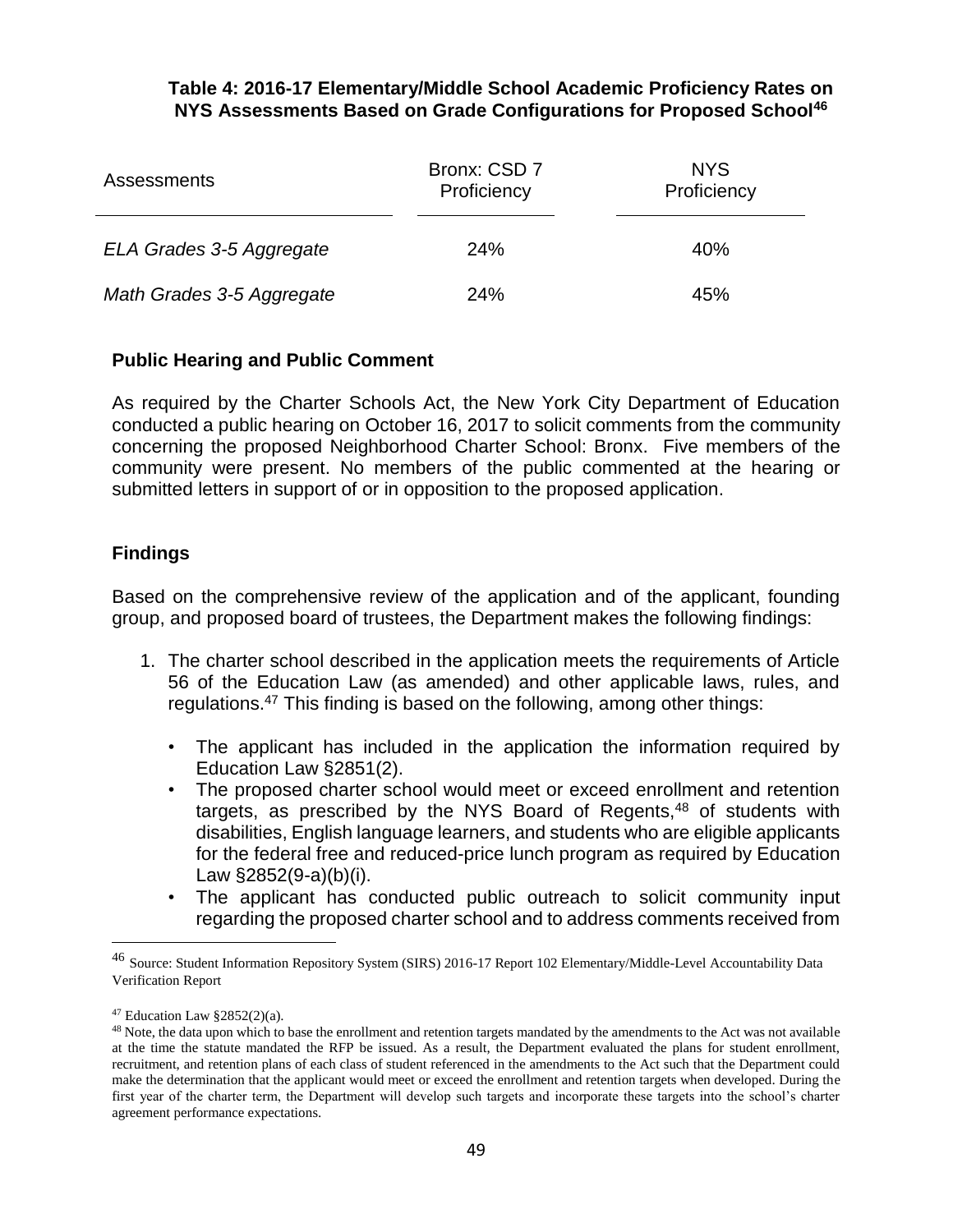the impacted community concerning the educational and programmatic needs of students in conformity with Education Law § 2852(9-a)(b)(ii).

- 2. The applicant has demonstrated the ability to operate the proposed charter school in an educationally and fiscally sound manner. $49$  This finding is based on the following, among other things:
	- i. The presentation in the application of a sound description of key features that are core to the school's overall design, and which rigorously addresses the criteria outlined in the Department's RFP in the areas of mission; key design elements; enrollment, recruitment and retention; and community to be served.
	- ii. The presentation in the application of a sound educational plan, which rigorously addresses the criteria outlined in the Department's RFP in the areas of achievement goals; school schedule and calendar; curriculum and instruction; assessment; school culture and climate; and special student populations and related services.
	- iii. The presentation in the application of a sound organizational and fiscal plan, which rigorously addresses the criteria outlined in the Department's RFP in the areas of founding group capacity; board of trustees and governance; management and staffing; evaluation; professional development; facilities; insurance; health, food and transportation services; family and community involvement; financial management; budget and cash flow; pre-opening plan; and dissolution plan.
	- iv. An understanding of the New York State Charter Schools Act, and the skill, will and capacity to successfully launch and operate a high quality public charter school.
- 3. Granting the proposed charter is likely to improve student learning and achievement, will materially further the purposes of the Act<sup>50</sup> and will have a significant educational benefit to the students expected to attend the charter school.<sup>51</sup> This finding is based on the totality of the information presented in the application and during the application review process, as summarized in this document.

#### **Recommendation**

Based on the Department's review and findings, the New York State Education Department recommends that the New York State Board of Regents approve the proposal to establish the Neighborhood Charter School: Bronx to open in 2018 in CSD 7 The Bronx, New York.

 $49$  Education Law §2852(2)(b).

 $50$  Education Law §2852(2)(c).

<sup>51</sup> As applicable pursuant to Education Law §2852(2)(d).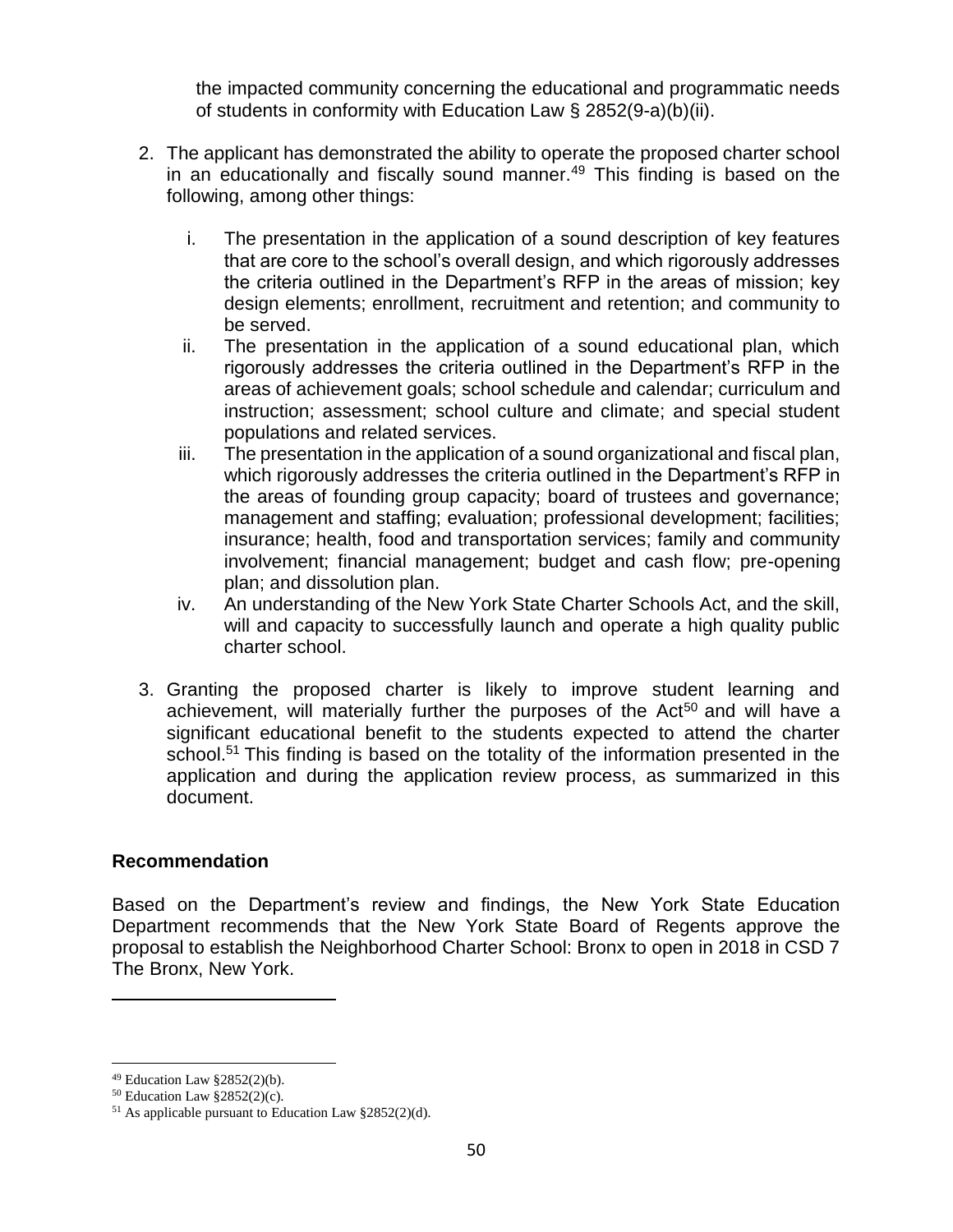Attachment F



# New York State Education **Department** Charter School Office

Charter School Application Summary, Findings and Recommendation

**Application in response to the New York State Education Department 2017 Round 2 Request for Proposals to Establish Charter Schools Authorized by the Board of Regents to establish the proposed:**

# **STRADFORD PREPARATORY CHARTER SCHOOL FOR BOYS**

November 2017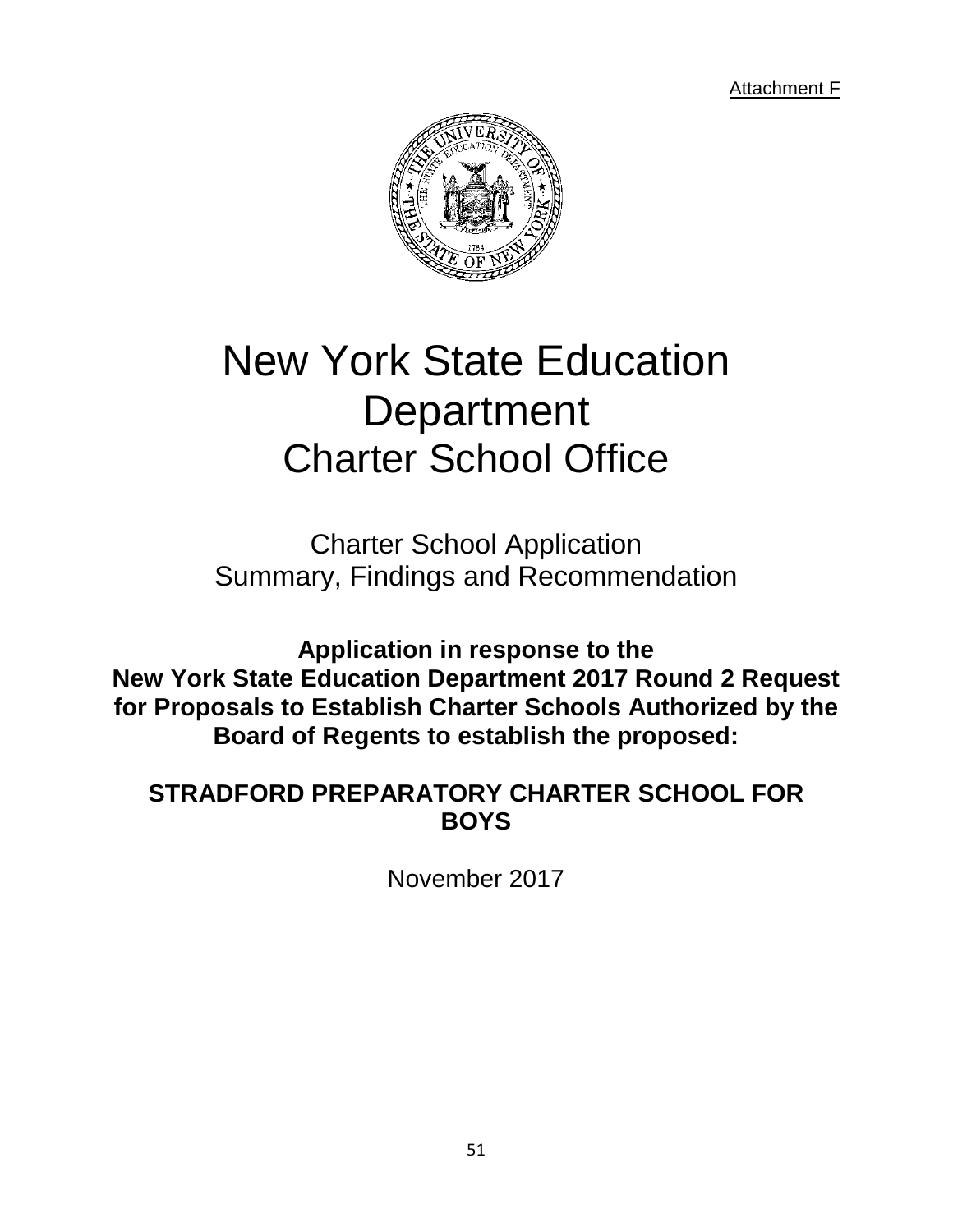| <b>Name of Charter School</b>                                                          | <b>Stradford Preparatory Charter School for Boys</b>                                                                                                                                                                                                                                                                                                                                |  |  |
|----------------------------------------------------------------------------------------|-------------------------------------------------------------------------------------------------------------------------------------------------------------------------------------------------------------------------------------------------------------------------------------------------------------------------------------------------------------------------------------|--|--|
| Lead Applicant(s)                                                                      | Keith Howard                                                                                                                                                                                                                                                                                                                                                                        |  |  |
| <b>District of Location</b>                                                            | New York City CSD 9 - The Bronx                                                                                                                                                                                                                                                                                                                                                     |  |  |
| <b>Opening Date</b>                                                                    | August 2018                                                                                                                                                                                                                                                                                                                                                                         |  |  |
| <b>Projected Charter Term</b>                                                          | August 2018 through June 20, 2023                                                                                                                                                                                                                                                                                                                                                   |  |  |
| <b>Management Company</b>                                                              | N/A                                                                                                                                                                                                                                                                                                                                                                                 |  |  |
| <b>Partners</b>                                                                        | <b>School Empowerment Network (SEN)</b>                                                                                                                                                                                                                                                                                                                                             |  |  |
| <b>Facility</b>                                                                        | Co-location/Private Facilities                                                                                                                                                                                                                                                                                                                                                      |  |  |
| <b>Projected Grade</b><br><b>Span/Enrollment during</b><br><b>Initial Charter Term</b> | Year 1 (SY 2018-19): 5 / 128<br>Year 2 (SY 2019-20): 5-6 / 249<br>Year 3 (SY 2020-21): 5-7 / 374<br>Year 4 (SY 2021-22): 5-8 / 484<br>Year 5 (SY 2022-23): 5-8 / 484                                                                                                                                                                                                                |  |  |
| <b>Planned Grade Span</b><br><b>(beyond Initial Charter</b><br>Term)                   | None                                                                                                                                                                                                                                                                                                                                                                                |  |  |
| <b>Mission Statement</b>                                                               | United by our Core Values of Brotherhood, Excellence, Self-<br>Efficacy, Adaptability and Leadership, our school will<br>provide young men of all backgrounds and experiences with<br>a robust academic, character, and social education in a<br>nurturing environment. We will inspire our young men and<br>quide them along the path that leads to independence and<br>greatness. |  |  |

Stradford Preparatory Charter School for Boys (SPCSB) seeks to provide the highest quality educational experience from boyhood to young adulthood to fuel the academic, cultural and character growth of each student, helping each to realize his highest potential. SPCSB will provide the foundation that young men need to create their own path to success - one of greatness earned through dedication to academics, social and emotional growth, and self-determination. The proposed school aims to replicate what works and has worked in successful all-boys middle and high schools across the country. Schools such as Eagle Academy, Excellence Boys Charter School, Malvern Prep, and Urban Prep in Chicago have all created successful systems and programs that SPCSB plans to adapt, recreate, or modify to align. Similar to the schools mentioned above, students will spend more time in school, receive data-driven instruction to fuel academic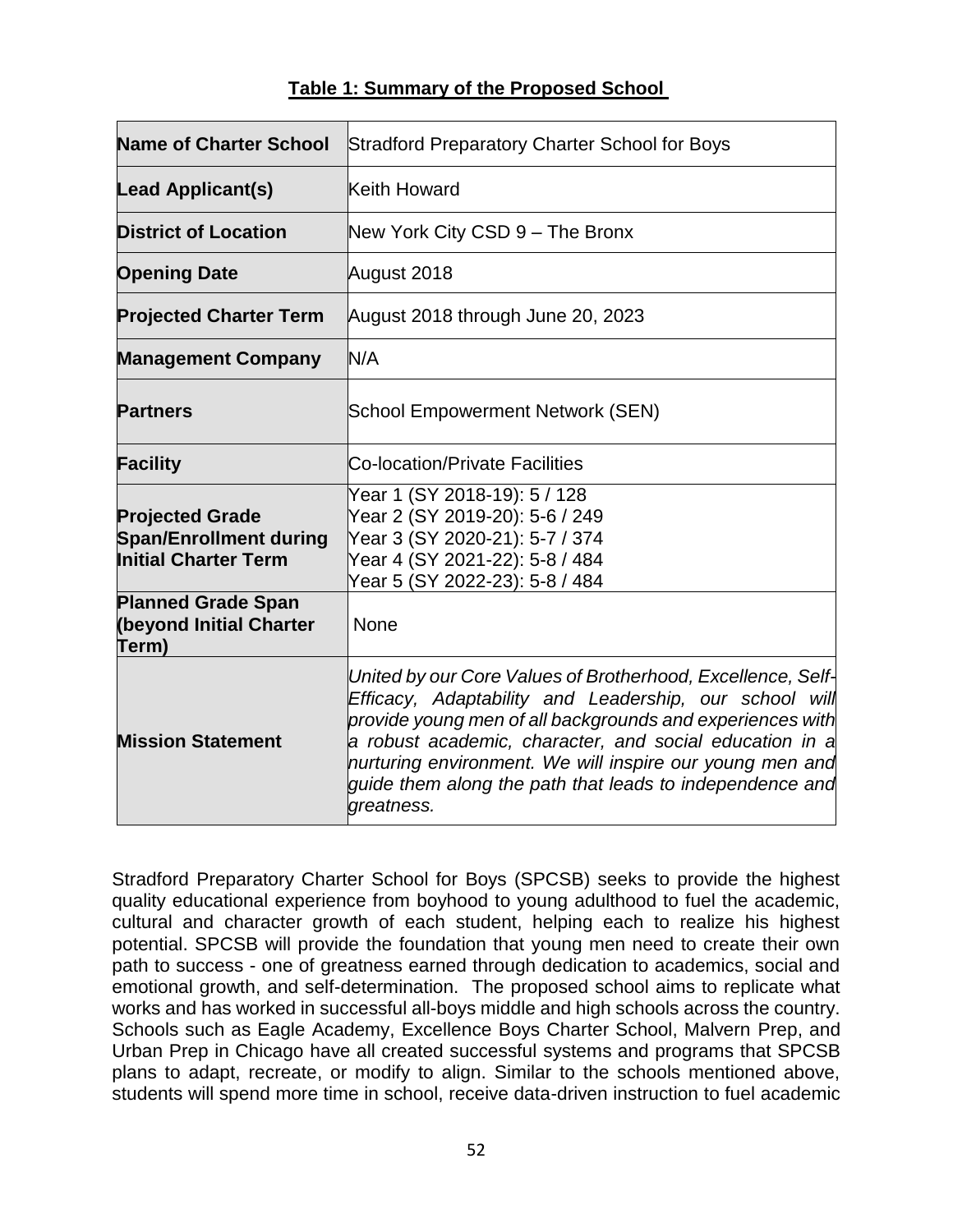growth, take part in a school culture of high expectations, receive personalized coaching as it relates to social and emotional growth, be taught by strong teachers that educate the whole child, and receive additional supports such as intervention and enrichment

The proposed school's academic program and curriculum will focus on data-driven mathematics and literacy skill building opportunities in lower grades (Lower Academy) to move students along a learning continuum in Upper Academy based on their strengths, interests, and needs. In Upper Academy (7th and 8th grade), students will have the opportunity to participate in self-selected Experiential Learning Paths in several focus areas, including STEM, the arts, and social justice. Students will take specific coursework in 7th and 8th grade to deepen their content knowledge in the selected area. At the end of 8th grade, students will participate in a culminating Presentation of Learning that showcases their experience and research-based exploration of future career opportunities within their self-selected learning path.

The academic program and curriculum alignment with the New York Next Generation English Language Arts and Mathematics Learning Standards will create and sustain a strong achievement-oriented culture and college preparatory curriculum that will assist in accelerating the growth of all young male students at the school. Both curriculum and culture will be deliberately aligned to the needs and performance of all cohorts of students. The curriculum will challenge, engage, develop, and support lifelong learning while empowering all students, regardless of their individual needs, to succeed in middle school and beyond.

# **Key Design Elements**

SPCSB will employ the following key design elements to guide its academic and social and emotional program leading to success of young men in secondary education and beyond:

- The All-Boys Experience is based on the belief that young men feel secure in an environment where they can build a brotherhood with one another while learning to understand themselves. Based on the work and research of Michael Gurian, the cofounder of Gurian Institute and author of *The Wonder of Boys* and *Boys and Girls Learn Differently*, the proposed school will create an innovative school culture and academic experience for young men.
- Experiential Learning will focus on data-driven mathematics and literacy skill-building opportunities in lower grades, which will prepare students for increasing rigor and college preparatory upper grade learning experiences. The focus on foundational skill building will help students learn to read, write, and think independently and critically. Students in the upper grades, (the 7th and 8th grades) will have the opportunity to put these foundational skills to use in self-selected Experiential Learning Paths in several focus areas, including STEM, the arts, and social justice.
- Mentoring and Leadership Academy uses My Brother's Keeper and *MENTOR's Elements of Effective Practice for Mentoring Standards* as frameworks to provide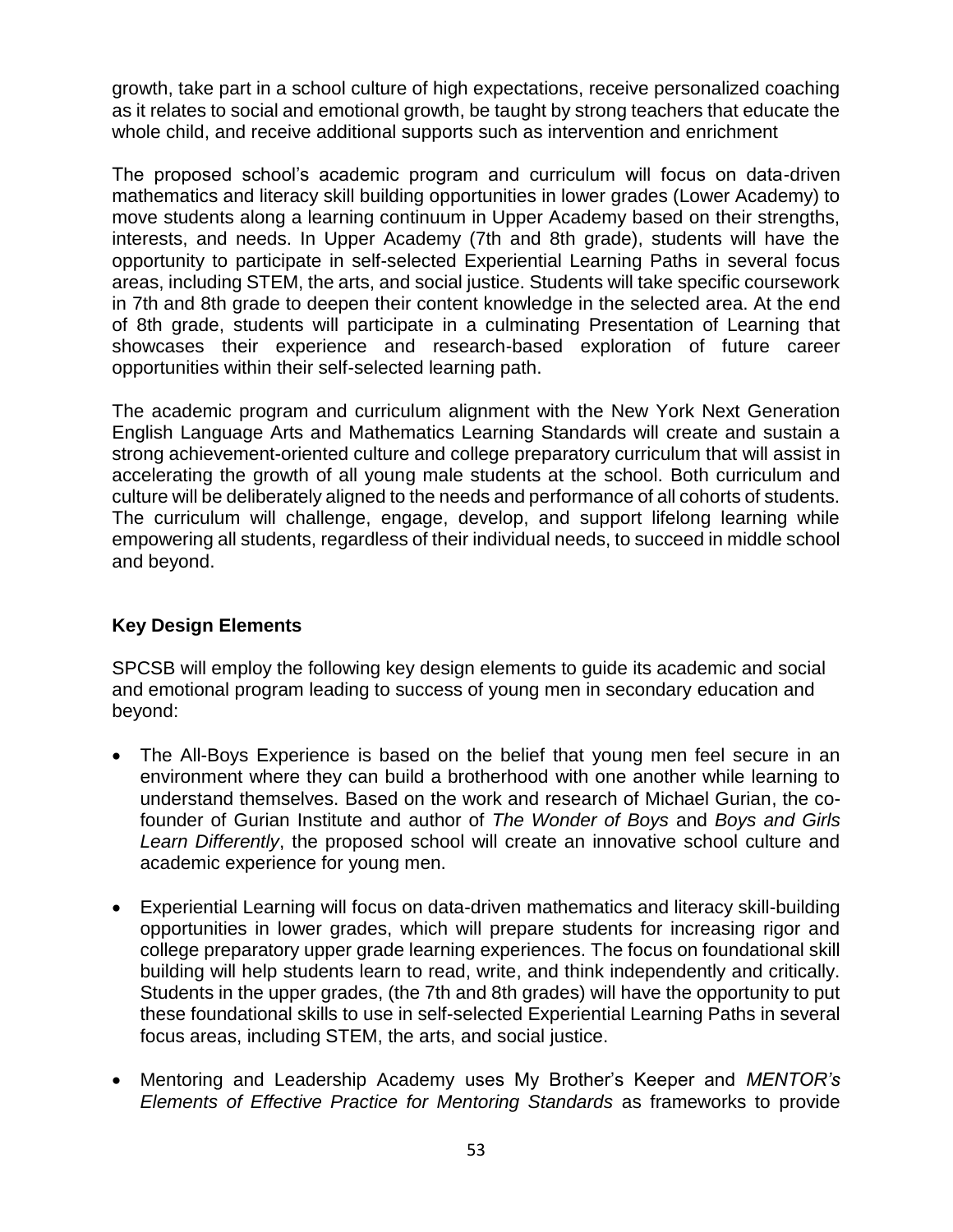students with experiences that lead to social and emotional growth. Prior to the start of each school year, students will attend a week-long summer mentoring and leadership academy to participate in workshops, assessments, one-on-one meetings and team building activities. In the fall of each year, students will also be grouped into Advisory Houses. The Advisory House system will allow students to receive peer to peer mentoring as well as guidance from teacher leaders and male members of the community.

- Alternative Approach to Discipline will utilize early-interventions that focus on dropout prevention, middle school retention, and high school graduation rates. The tiered discipline system focuses on using positive reinforcements, fixing unwanted behavior, owning actions, and understanding how the individual impacts the community. This process will keep students in the classroom learning while deepening their abilities to practice self-reflection and self-discipline and involves the collaborative work of all stakeholders to ensure a positive culture of excellence.
- Collaborative Team Teaching will occur in all math and literacy classes to improve student learning and allow every young man access to the instruction needed to achieve academic success. Staff will utilize data to further enhance curriculum and develop personalized learning plans for both individual students and groups of students. Teachers will have multiple opportunities during their day as well as school week to collaboratively plan in grade and subject teams to inform instruction and to strengthen capacity.

# **Education Plan**

The effects of poverty coupled with persistent negative societal messages hinder the growth of young men of color. The school proposes to change this by focusing on foundational skill building to help students learn to read, write, and think independently and critically.

Focusing on the following practices, the school will provide quality education for its students through Mastery of Core Academic Content, Critical Thinking/Problem Solving, Collaboration, Effective Communication, Self-Directed Learning and Academic Mindsets.

In the Upper Academy (the 7th and 8th grades), students will have the opportunity to put these foundational skills to use in self-selected Experiential Learning Paths in several focus areas, including STEM, the arts, and social justice. Students will take specific coursework in 7th and 8th grade to deepen their content knowledge in their chosen area. At the end of 8th grade, students will participate in a culminating Presentation of Learning that showcases their research-based academic inquiry and makes connections to their potential future career paths.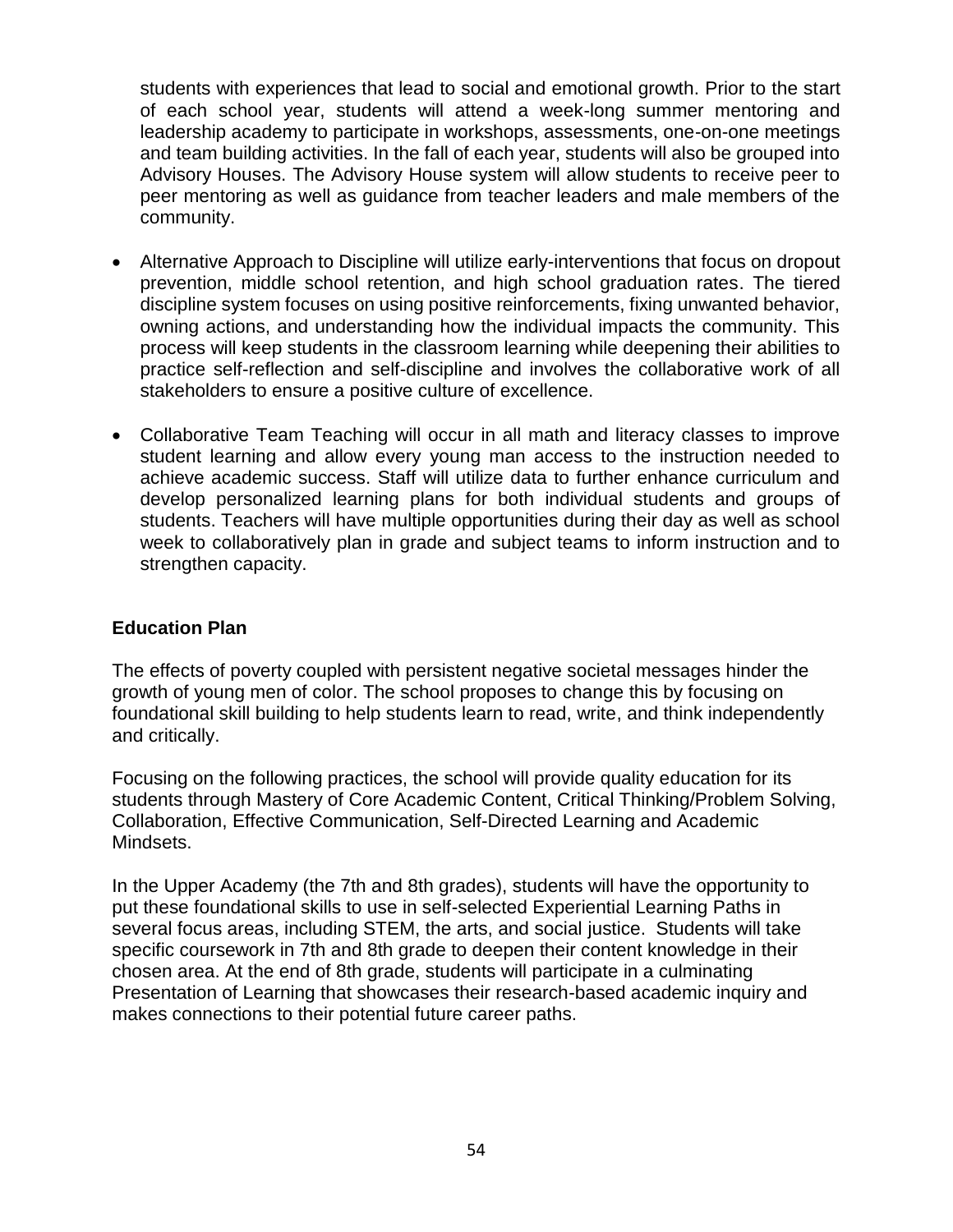# **School culture**

The school culture is based upon five core values: Brotherhood, Excellence, Humility, Adaptability, and Leadership. The school leadership will monitor how the intended culture is actualized through focused observations called Culture Walks. A School Culture Rubric will be used to assess the climate of the school and to create a supportive school culture that is strengths-based by providing daily positive feedback to the students.

The proposed school will work to create a supportive school culture that is strengthsbased by providing daily positive feedback to our students. We will engage in on-going collaboration to help our young men develop positive racial, cultural and gender identities through the proposed school's Alternative Approach to Discipline Program, Stradford Prep Mentorship and Leadership Program, Rites of Passages Program, athletics and cocurricular activities. SPCSB students will understand that they drive the culture of the school, and will learn to take ownership in shaping how they manage themselves and their brothers (classmates) and to understand how their actions affect their academic and social well-being. Brotherhood, Leadership, Adaptability, Excellence and Self-Efficacy are values our young men will focus on to create a community that is built on a growth mindset, humility, integrity and unity. Through our values, our advisory, and our alternative approach to discipline program, students will develop the ethical and moral character and positive leadership needed to reach their full potential. Clear and consistent discipline policies, incentive systems, rituals, uniforms and school-wide academic support systems will help ensure a well-structured, safe, learning environment.

#### **Special Populations and Related Services**

All students that are in enrolled at Stradford Prep, will receive RTI Tier 1. RTI Tier 1 consists of high-quality classroom instruction, in-class group interventions, and in-class differentiated instruction that meets the specific needs of students in the class. Students in RTI Tier 2 will receive weekly group conferences with their Mentor Teacher to review student work and reflect on grades, study habits, homework quality and completion, and in class struggles. Mentor Teachers and a member from the Intervention Team will also have parent meetings with students in Tier 2. Students in Academic RTI Tier 3 will receive weekly, individual progress reports and intensive support (i.e. Saturday Academy, after school tutoring, and homework help during elective blocks). If a student fails to make progress, a meeting will be set up in which the student, parent(s), and School Leader determine possible next steps based on the child and his or her needs.

*Special Education*: SPCSB will hire NYS licensed Special Education Teachers who will serve as Learning Specialists. The Assistant Director of Special Education and Student Support who will be hired during year 1, will work to manage the IEP and 504 caseloads in partnership with the Lead Learning Specialist (Special Education Teacher) and team of Learning Specialists Teachers. If students with severe disabilities enter the school, the team will ensure that the students can work with certified school aides and paraprofessionals.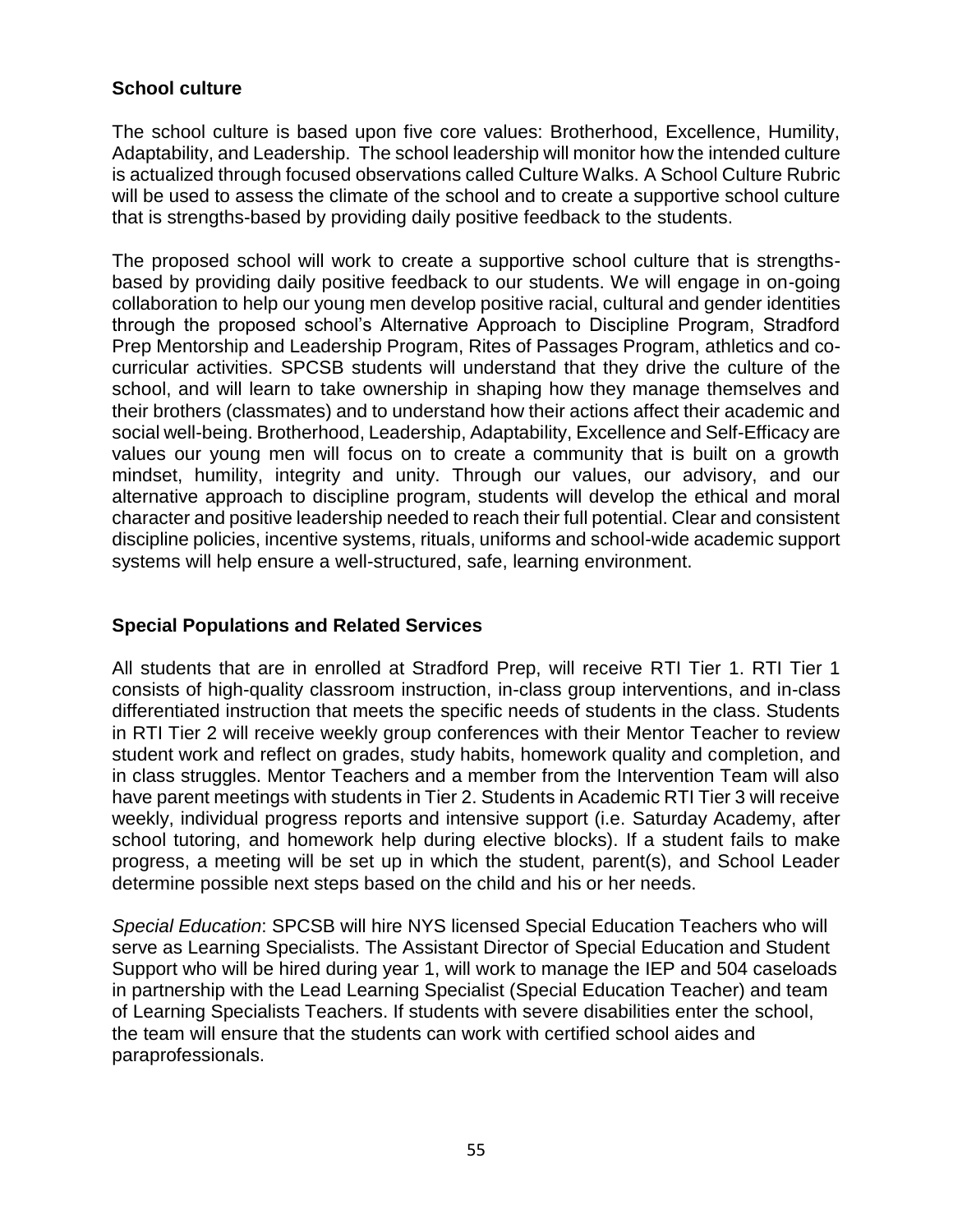Students with IEPs and 504s will receive feedback on their work products. Based on class data and student work products, instruction will be adjusted and individualized daily to ensure mastery or progress towards learning goals. Data from work products or assessments is also analyzed and sub-groups are created based on the data for in class small group instruction. After each assessment cycle, teachers will meet during the 31 weekly scheduled PD to analyze data and create action plans to ensure all students with IEPs are making progress and are on track to meeting grade level indicators and mastery of IEP goals by their next annual review.

*English Language Learners*: SPCSB will work with English Language Learners through a Structured English Immersion (SEI) program that provides additional language supports to ELLs without removing them from the general education setting. The ELL/ENL Specialist will be trained in Sheltered Instruction Observation Protocol (SIOP)53, a research-based instructional method that ensures students are gaining access to academic content while also developing English language proficiency. SIOP helps both ELL teachers and general education teachers make lessons more accessible and comprehensible to students while also preparing them for rigorous high school and college courses.

### **Recruitment and Retention**

*Students with Disabilities*: Partnerships will be formed with local school district committees that specialize in Special Education. The school will also work with elementary schools and local community-based agencies that service children with disabilities to recruit and retain students with disabilities. Tools for recruitment include the use of local media outlets to reach parents and students, bulletin board publications, special events with question and answer session about Special Education.

*English Language Learners*: The school will host targeted informational sessions for non-English speaking students in both English and Spanish. Additionally, all materials used for recruitment (brochures, handouts, website, etc.) will mention the unique services offered for ELL students. The school will also advertise in local Spanish publications, such as *El Diario* and build relationships with organizations that serve the Spanish speaking community in the Bronx. SPCSB will develop bilingual resources for family communication and provide ongoing professional development for staff to support all learners. Professional development will include but is not limited to: how to implement successful ELL strategies, in classroom language supports, student engagement, and reading in a child's native language. SPCSB integrate the cultural traditions of students throughout the school community by planning and hosting events that allow students and families to share special ethnic traditions, foods, and customs.

*Economically Disadvantaged Students*: The school will recruit economically disadvantaged students. With over 90% of Bronx students eligible to receive free and reduced lunch, the school will target young males who are eligible by working with local homeless shelters, going door-to-door in public housing to distributing fliers, and by building relationships with churches and food pantries to assist in our efforts to attract and target this population of young males. SPCSB will retain our students by: working with the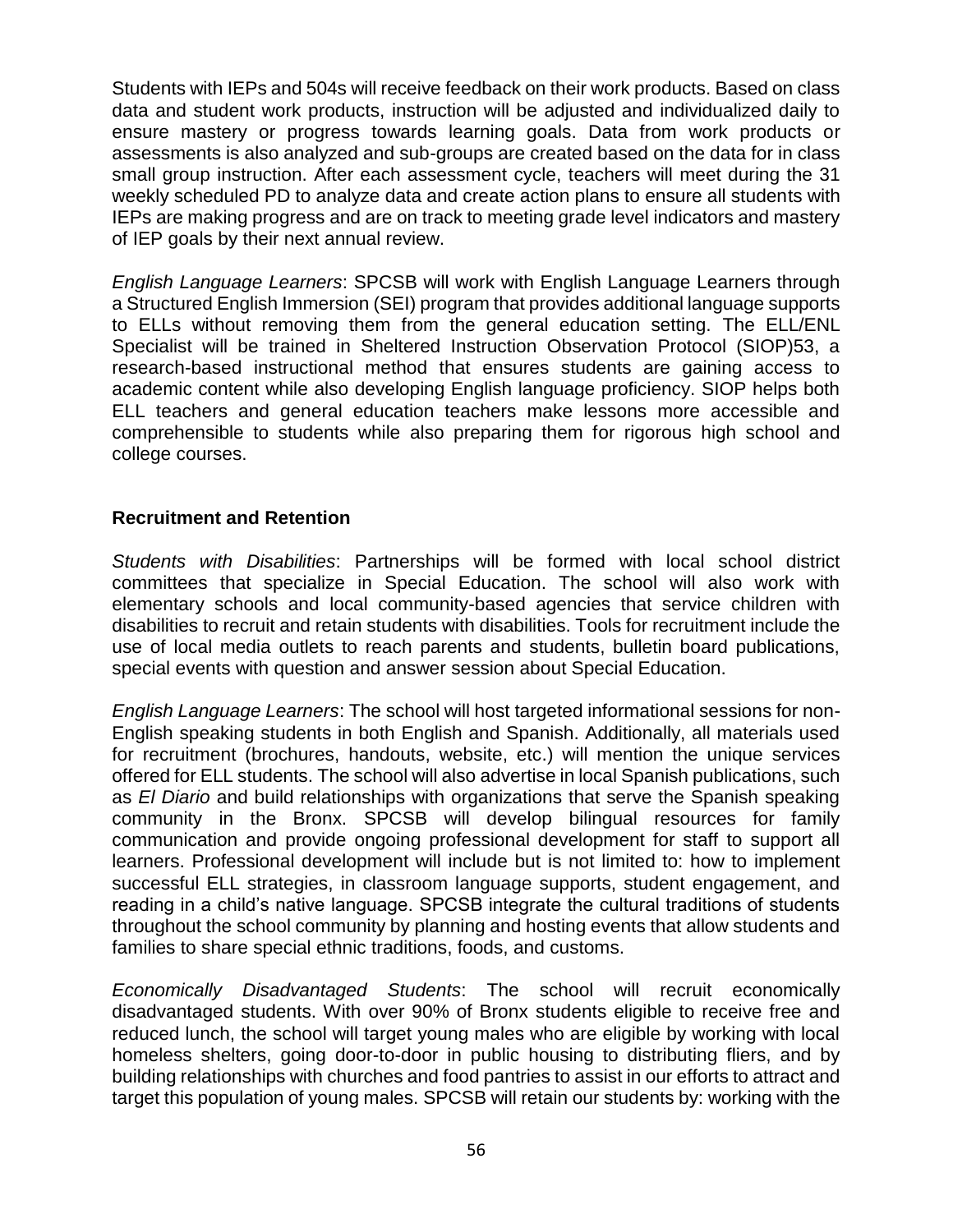community and families to lessen factors that lead to academic failure among our young men; providing opportunities for families to contribute to the decision-making and operation of the school; encouraging ownership and dedication to our school community; and establishing a relationship built on mutual trust, honesty, and respect.

# **Community Outreach**

The school used a variety of methods to ensure the involvement of local stakeholders and provided opportunities for feedback on the proposed programming of the school. The applicant group reached out to elected officials, the local community boards, and the community education council, while holding informational sessions to inform the community about SPCSB. Social media and web-based advertisements were also used to reach various hard to reach communities in The Bronx.

# **Facility**

The SPCSB will submit a request to the New York City Department of Education for colocation in a public-school building in Bronx: CSD 9. In the event the request is denied, SPCSB has a contingency plan to secure a private facility. The applicant group, in consultation with Civic Builders, has identified 2 potential private space options.

# **Technical Modification**

For applicant groups recommended to the Board of Regents for authorization, NYSED may require that applicant groups make technical modifications to their applications following the Capacity Interviews. Such requests are made to technically align the information contained in the Full Application with the NYSED initial charter agreement template and/or comply with relevant laws and regulations. Other than modifications of a technical nature as determined by the Department, applicants are not given the opportunity to substantially revise or augment their application once it has been submitted.

NYSED has determined that the applicant group is not required to make technical modifications to the SPCSB application.

During the start-up (or pre-opening) phase of the school, NYSED will work closely with the charter school's proposed board and school leaders to establish key policies and ready the school program and facility to serve students. This work is guided by the terms of the charter agreement and the Opening Procedures for New York State Charter Schools Authorized by the Board of Regents. New charter schools will be authorized to open for instruction only upon the issuance of a letter of Consent to Commence Instruction issued by NYSED.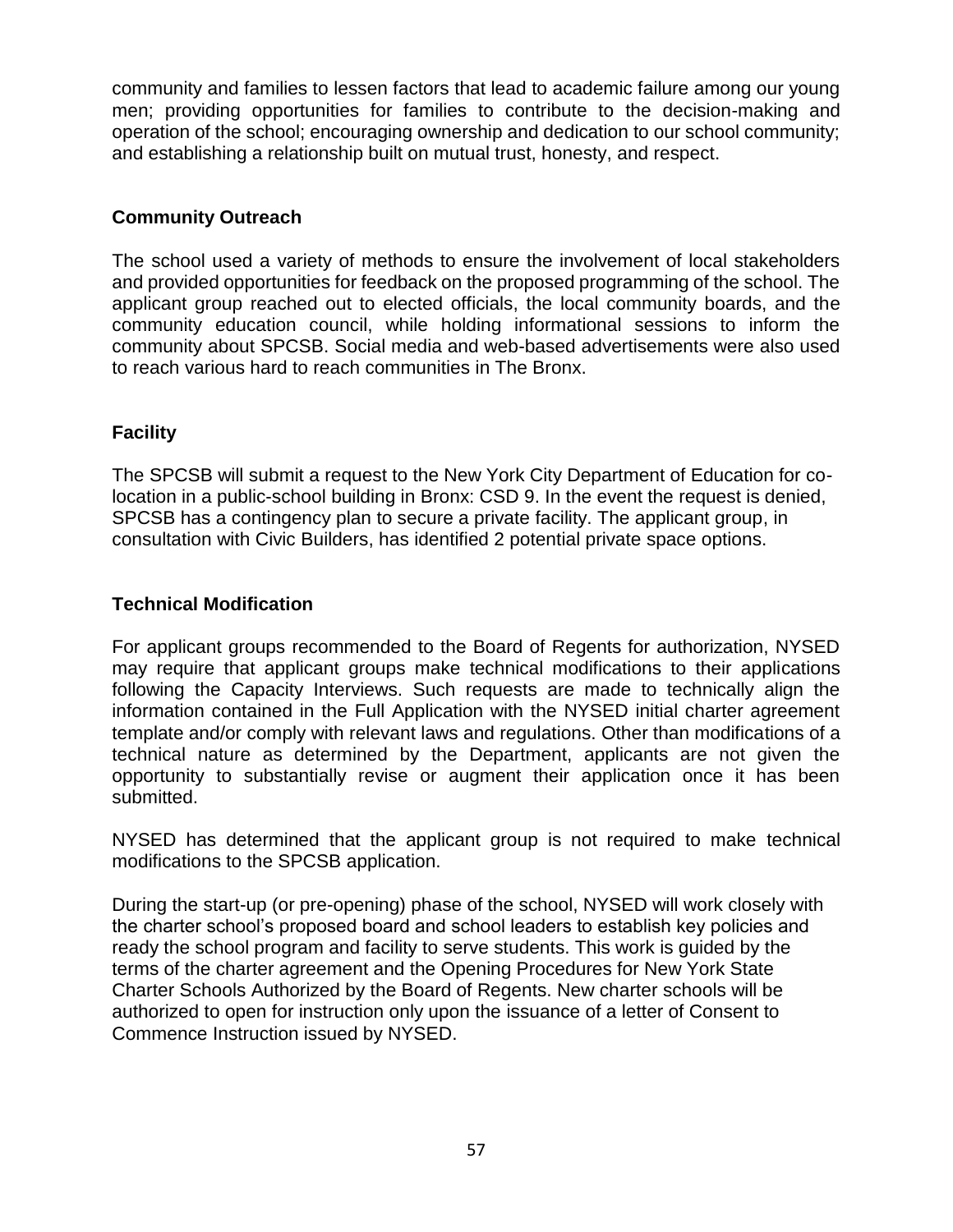# **Projected Fiscal and Programmatic Impact on District of Location**

The applicant group provided an analysis of the fiscal and programmatic impact of the proposed charter school on public and non-public schools in the Bronx: CSD 9, indicating that the fiscal impact of the Stradford Preparatory Charter School for Boys on the district of location is expected to be nominal as summarized in Table 2 below.

| Year    | <b>Number of</b><br><b>Students</b><br><b>Enrolled in</b><br><b>Charter</b><br><b>School</b><br>Per Year <sup>53</sup> | <b>Charter</b><br><b>School</b><br><b>Basic</b><br><b>Tuition</b><br>Rate <sup>54</sup> | Total<br><b>Charter</b><br><b>School</b><br><b>Basic</b><br><b>Tuition</b> | <b>Estimated</b><br><b>District</b><br><b>Special</b><br><b>Education</b><br>Payment <sup>55</sup> | <b>Total District</b><br><b>General Fund</b><br>Budget <sup>56</sup> | <b>Percent of</b><br><b>District</b><br><b>Budget</b> |
|---------|------------------------------------------------------------------------------------------------------------------------|-----------------------------------------------------------------------------------------|----------------------------------------------------------------------------|----------------------------------------------------------------------------------------------------|----------------------------------------------------------------------|-------------------------------------------------------|
| 2018-19 | 128                                                                                                                    | \$13,954                                                                                | \$2,048,973                                                                | \$310,337                                                                                          | \$24,300,000,000                                                     | 0.0084%                                               |
| 2019-20 | 249                                                                                                                    | \$14,363                                                                                | \$3,985,894                                                                | \$479,150                                                                                          | \$24,300,000,000                                                     | 0.016%                                                |
| 2020-21 | 374                                                                                                                    | \$14,772                                                                                | \$5,986,844                                                                | \$657,059                                                                                          | \$24,300,000,000                                                     | 0.025%                                                |
| 2021-22 | 484                                                                                                                    | \$15,182                                                                                | \$7,747,681                                                                | \$844,119                                                                                          | \$24,300,000,000                                                     | 0.031%                                                |
| 2022-23 | 484                                                                                                                    | \$15,591                                                                                | \$7,747,681                                                                | \$1,040,232                                                                                        | \$24,300,000,000                                                     | 0.031%                                                |

**Table 2: Projected Fiscal Impact Upon District of Location, 2018-19 to 2022-23<sup>52</sup>**

It should be noted that, given the nature of district-based per-pupil funding, the estimates made in conducting this analysis are subject to unpredictable financial fluctuations. For forecasting purposes, the fiscal impact of this charter school on the district in which it will be located assumes that:

- The charter school basic tuition rates are based on a trend analysis using methodology approved by the Department's State Aid Office;
- There will be no growth in the district's budget during school's 5-year charter term;
- There will be no fluctuation in the grade levels served by existing charter schools over the course of the charter term;
- The charter school will be able to meet its projected maximum enrollment;
- All students will come from the district of location; and
- All students will attend every day for a 1.0 FTE.

The specifics of the school's enrollment composition are still unavailable; however, the Department acknowledges that the programmatic and fiscal impact of the proposed charter school on other public and private schools in the same area will also be influenced

<sup>&</sup>lt;sup>52</sup> In order to conservatively estimate the fiscal impact upon the district of location, maximum enrollment figures for each year were used.

<sup>53</sup> Source: SPCSB Application

<sup>54</sup> Source: Education Law §2856(1)(a)(iii) and NYS Education Department Office of State Aid Charter School Basic Tuition Rate Analysis

<sup>55</sup> Based on 2013-14 calculated special education classification rate for the district of location, as collected by NYSED

Information and Report Services

<sup>56</sup> Source: NYC 2016 Executive Budget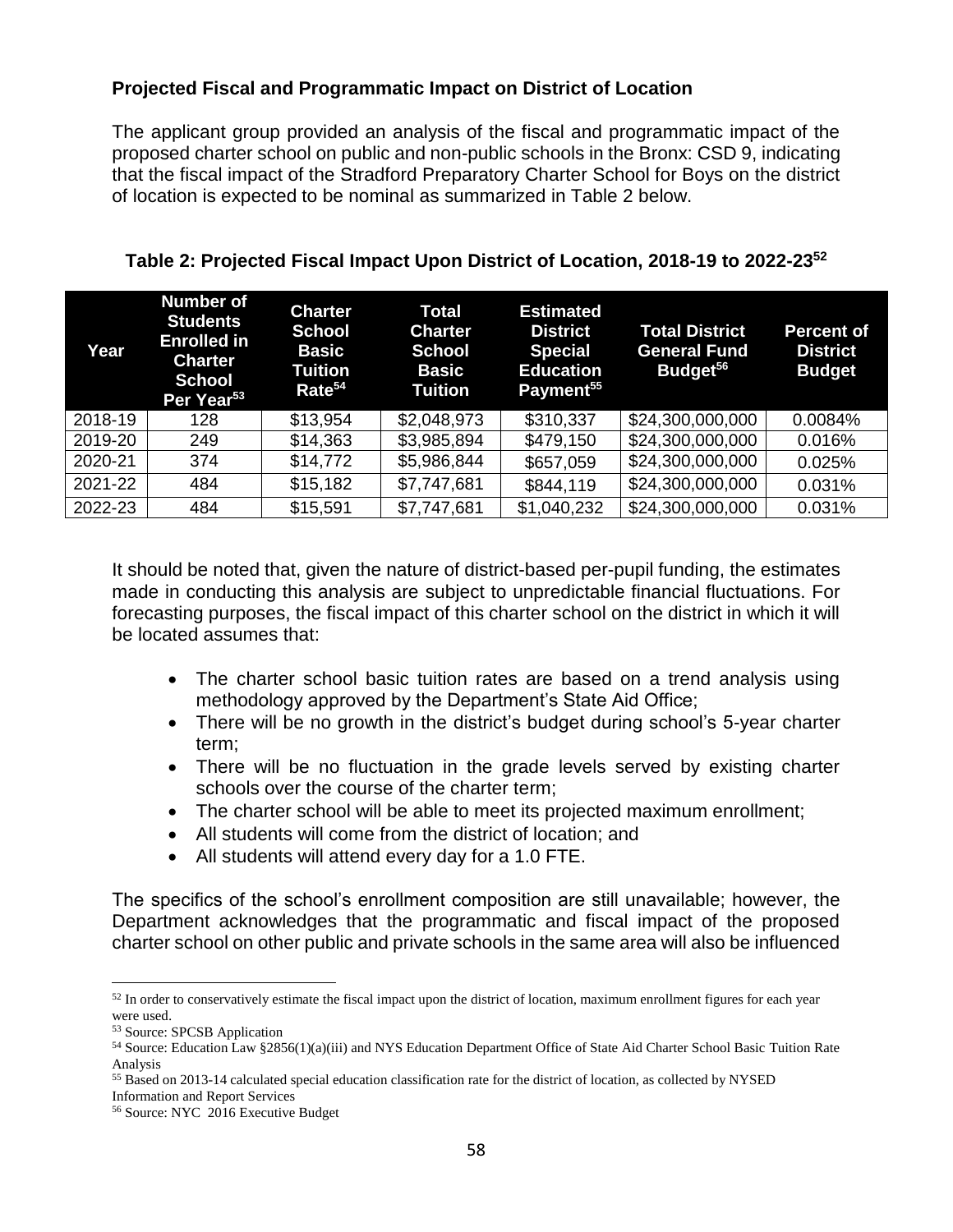by the proportion of charter school enrollees that would have attended a same-district public or private school had it not been for the presence of this charter school.

#### **Table 3: 2015-16 Demographic Detail for Proposed District of Location: Bronx: CSD 9<sup>57</sup>**

|                                   | <b>Total District</b> |     |  |
|-----------------------------------|-----------------------|-----|--|
|                                   | Enrollment: 34,697    |     |  |
| <b>All Students</b>               | 34,697                |     |  |
| <b>Economically Disadvantaged</b> | 31,280                | 90% |  |
| English Language Learners         | 8,183                 | 24% |  |
| <b>Students with Disabilities</b> | 23%<br>8,065          |     |  |

#### **Table 4: 2016-17 Elementary/Middle School Academic Proficiency Rates on NYS Assessments Based on Grade Configurations for Proposed School<sup>58</sup>**

| <b>Assessments</b>        | Bronx: CSD 9<br>Proficiency | <b>NYS</b><br>Proficiency |
|---------------------------|-----------------------------|---------------------------|
| ELA Grades 5-8 Aggregate  | 21%                         | 39%                       |
| Math Grades 5-8 Aggregate | 17%                         | 37%                       |

#### **Public Hearing and Public Comment**

As required by the Charter Schools Act, the New York City Department of Education conducted a public hearing on October 16, 2017 to solicit comments from the community concerning the proposed Stradford Preparatory Charter School for Boys. Eighteen members of the community were present, and eight individuals commented at the hearing in support of the proposed application. No comments opposing the proposed charter school were made at the hearing.

# **Findings**

 $\overline{a}$ 

Based on the comprehensive review of the application and of the applicant, founding group, and proposed board of trustees, the Department makes the following findings:

<sup>57</sup> Source: Student Information Repository System (SIRS) 2015-16 Report 303 BEDS Day Enrollment Verification Report by Location of Enrollment & Student Subgroup

<sup>58</sup> Source: 2016-17 Report 102 Elementary/Middle-Level Accountability Data Verification Report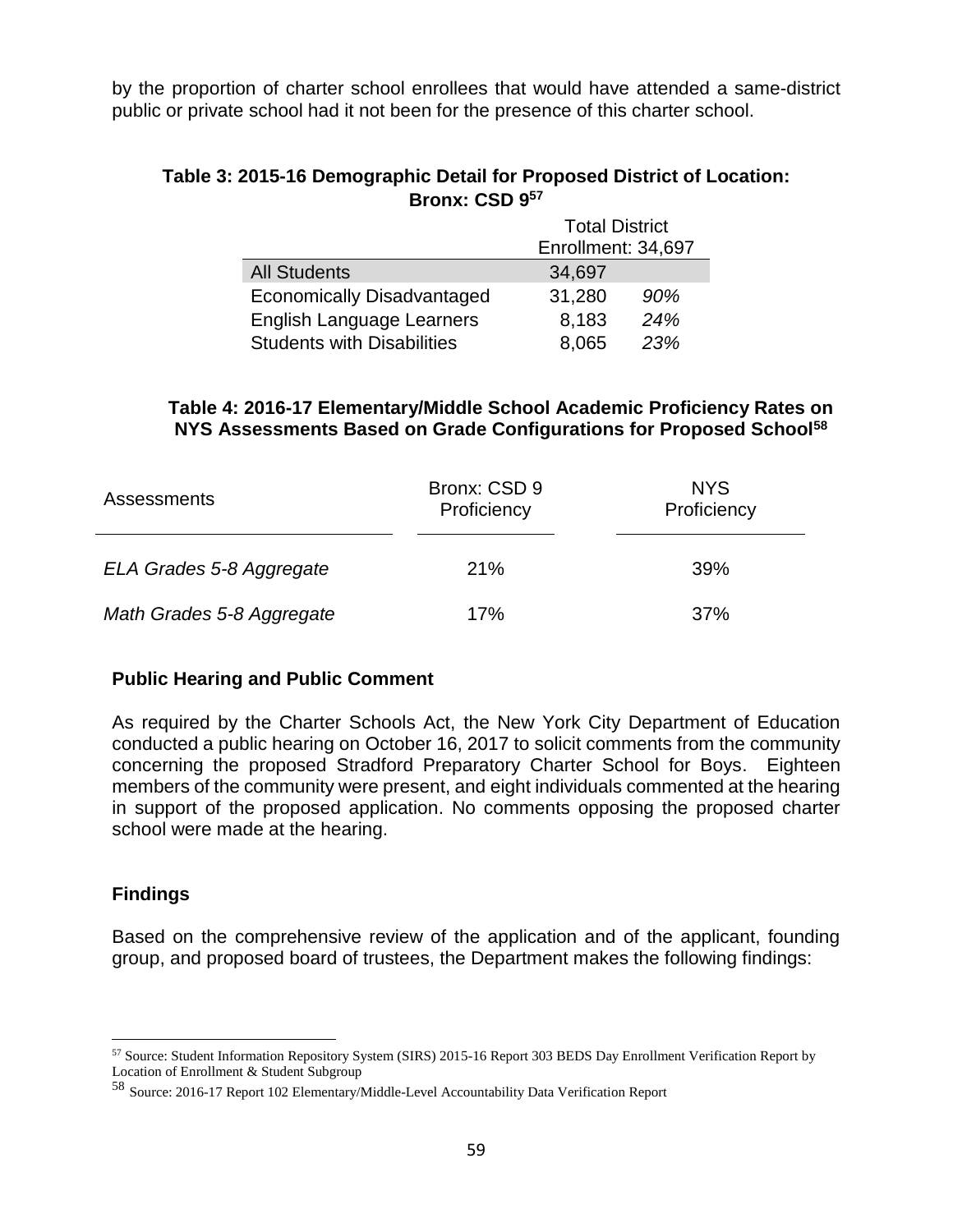- 1. The charter school described in the application meets the requirements of Article 56 of the Education Law (as amended) and other applicable laws, rules, and regulations.<sup>59</sup> This finding is based on the following, among other things:
	- The applicant has included in the application the information required by Education Law §2851(2).
	- The proposed charter school would meet or exceed enrollment and retention targets, as prescribed by the NYS Board of Regents, $60$  of students with disabilities, English language learners, and students who are eligible applicants for the federal free and reduced-price lunch program as required by Education Law §2852(9-a)(b)(i).
	- The applicant has conducted public outreach to solicit community input regarding the proposed charter school and to address comments received from the impacted community concerning the educational and programmatic needs of students in conformity with Education Law § 2852(9-a)(b)(ii).
- 2. The applicant has demonstrated the ability to operate the proposed charter school in an educationally and fiscally sound manner. $61$  This finding is based on the following, among other things:
	- i. The presentation in the application of a sound description of key features that are core to the school's overall design, and which rigorously addresses the criteria outlined in the Department's RFP in the areas of mission; key design elements; enrollment, recruitment and retention; and community to be served.
	- ii. The presentation in the application of a sound educational plan, which rigorously addresses the criteria outlined in the Department's RFP in the areas of achievement goals; school schedule and calendar; curriculum and instruction; assessment; school culture and climate; and special student populations and related services.
	- iii. The presentation in the application of a sound organizational and fiscal plan, which rigorously addresses the criteria outlined in the Department's RFP in the areas of founding group capacity; board of trustees and governance; management and staffing; evaluation; professional development; facilities; insurance; health, food and transportation services; family and community involvement; financial management; budget and cash flow; pre-opening plan; and dissolution plan.
	- iv. An understanding of the New York State Charter Schools Act, and the skill, will and capacity to successfully launch and operate a high quality public charter school.

<sup>59</sup> Education Law §2852(2)(a).

<sup>60</sup> Note, the data upon which to base the enrollment and retention targets mandated by the amendments to the Act was not available at the time the statute mandated the RFP be issued. As a result, the Department evaluated the plans for student enrollment, recruitment, and retention plans of each class of student referenced in the amendments to the Act such that the Department could make the determination that the applicant would meet or exceed the enrollment and retention targets when developed. During the first year of the charter term, the Department will develop such targets and incorporate these targets into the school's charter agreement performance expectations.

 $61$  Education Law §2852(2)(b).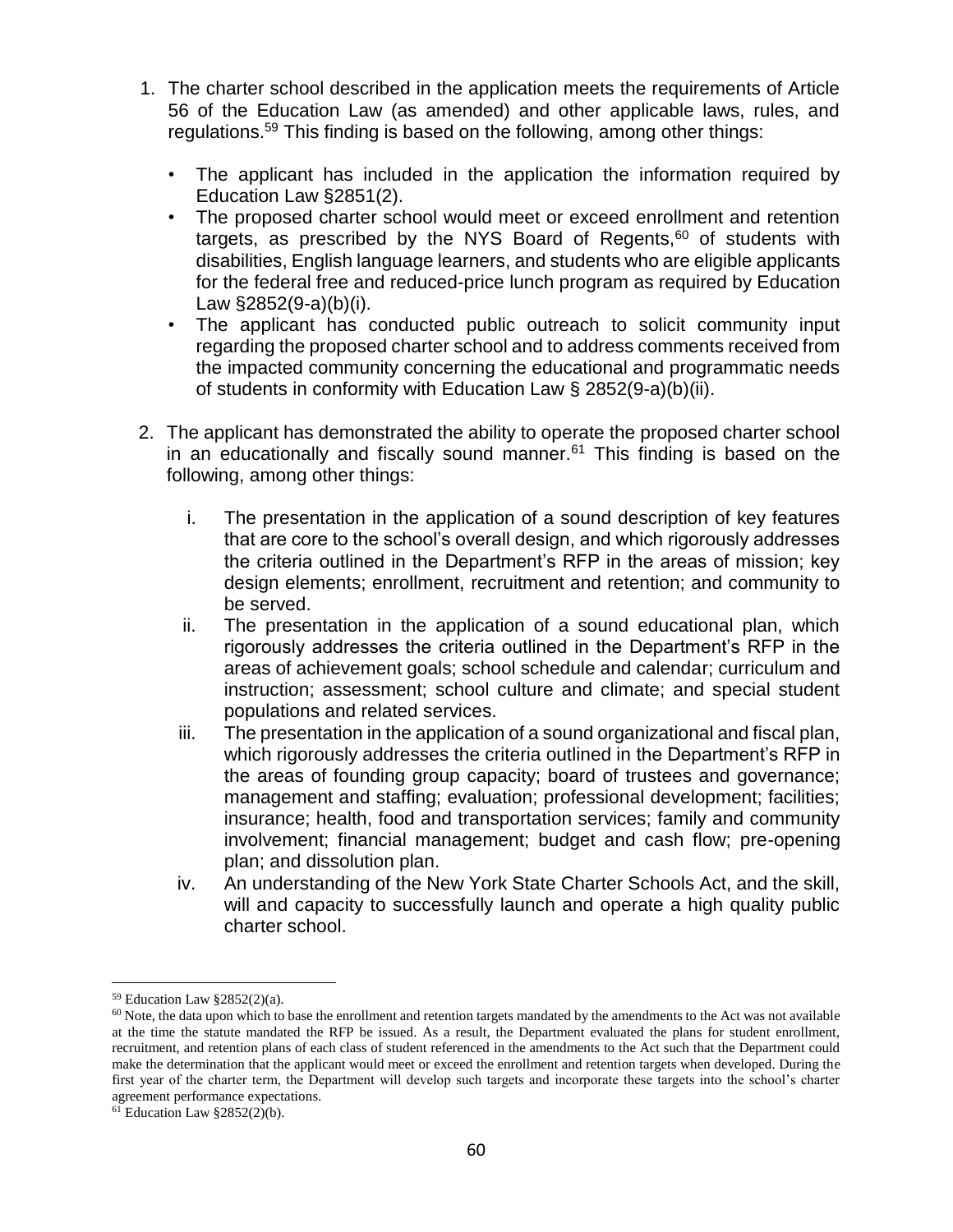3. Granting the proposed charter is likely to improve student learning and achievement, will materially further the purposes of the Act $62$  and will have a significant educational benefit to the students expected to attend the charter school.<sup>63</sup> This finding is based on the totality of the information presented in the application and during the application review process, as summarized in this document.

#### **Recommendation**

Based on the Department's review and findings, the New York State Education Department recommends that the New York State Board of Regents approve the proposal to establish the Stradford Preparatory Charter School for Boys to open in 2018 in The Bronx, New York.

 $62$  Education Law §2852(2)(c).

 $63$  As applicable pursuant to Education Law  $§2852(2)(d)$ .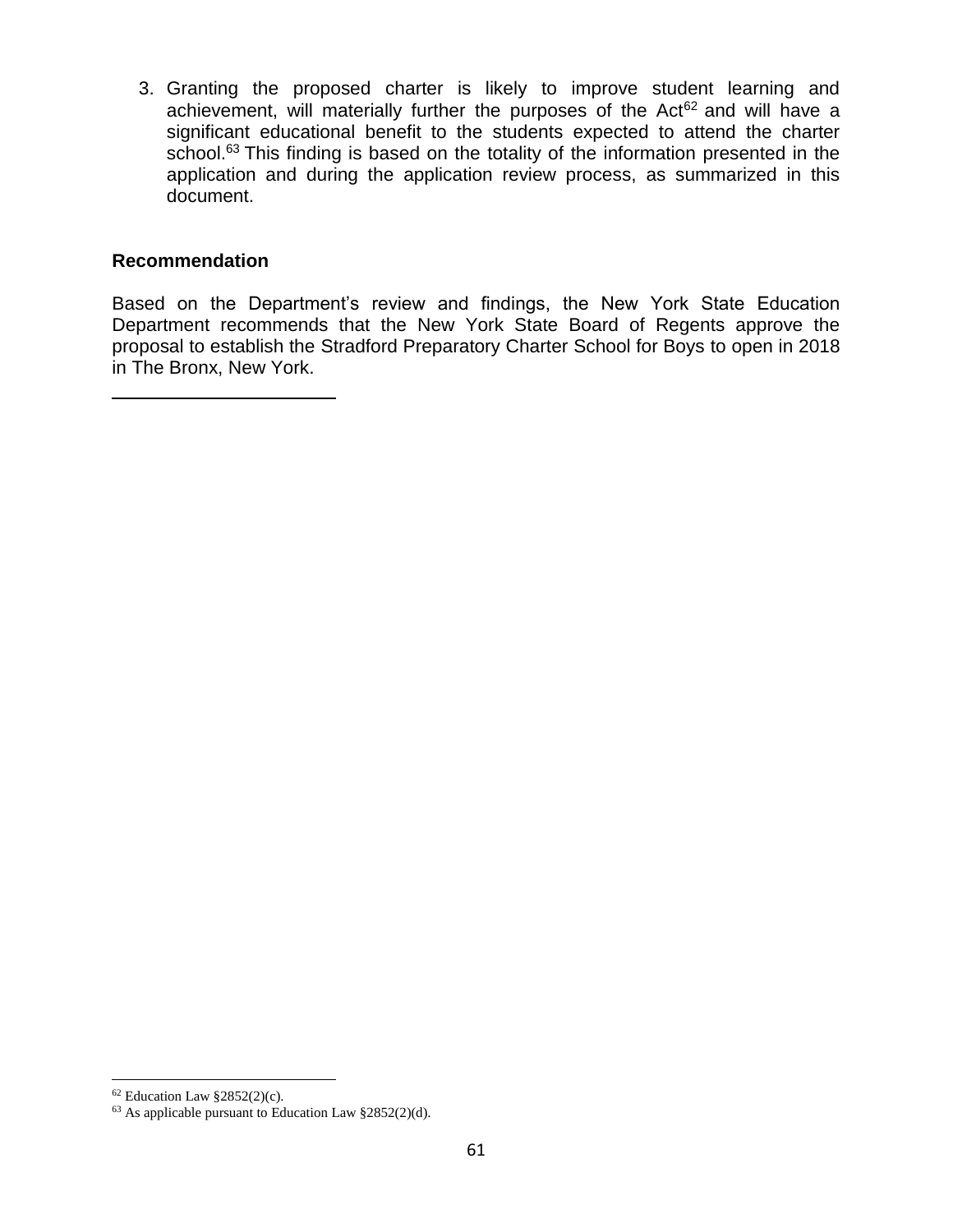Attachment G



# New York State Education **Department** Charter School Office

Charter School Application Summary, Findings and Recommendation

**Application in response to the New York State Education Department 2017 Round 2 Request for Proposals to Establish Charter Schools Authorized by the Board of Regents to establish the proposed:**

**TRUXTON ACADEMY CHARTER SCHOOL**

November 2017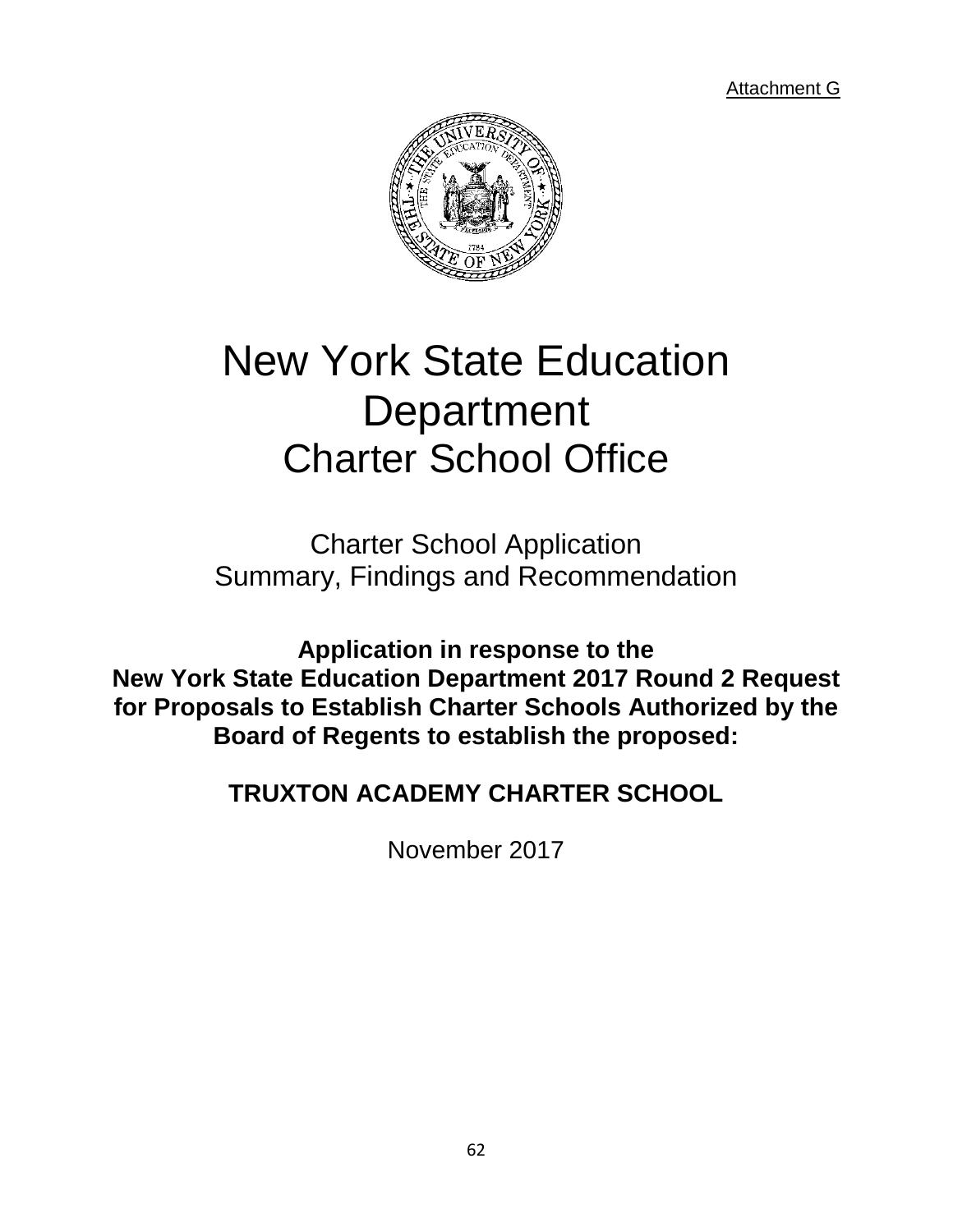| <b>Name of Charter School</b>                                                          | <b>Truxton Academy Charter School</b>                                                                                                                                                                                                                                                                                                      |  |  |  |  |  |
|----------------------------------------------------------------------------------------|--------------------------------------------------------------------------------------------------------------------------------------------------------------------------------------------------------------------------------------------------------------------------------------------------------------------------------------------|--|--|--|--|--|
| Lead Applicant(s)                                                                      | Lucinda Denkenberger                                                                                                                                                                                                                                                                                                                       |  |  |  |  |  |
| <b>District of Location</b>                                                            | <b>Homer Central School District</b>                                                                                                                                                                                                                                                                                                       |  |  |  |  |  |
| <b>Opening Date</b>                                                                    | August 2018                                                                                                                                                                                                                                                                                                                                |  |  |  |  |  |
| <b>Projected Charter Term</b>                                                          | August 27, 2018 through June 20, 2023                                                                                                                                                                                                                                                                                                      |  |  |  |  |  |
| <b>Management Company</b>                                                              | None                                                                                                                                                                                                                                                                                                                                       |  |  |  |  |  |
| <b>Partners</b>                                                                        | The Truxton Alumni and Community Supporters, Inc.,                                                                                                                                                                                                                                                                                         |  |  |  |  |  |
| <b>Facility</b>                                                                        | Private Space: 6337 Academy Street, Truxton, NY 13158                                                                                                                                                                                                                                                                                      |  |  |  |  |  |
| <b>Projected Grade</b><br><b>Span/Enrollment during</b><br><b>Initial Charter Term</b> | Year 1 (SY 2018-19): K-4 / 80<br>Year 2 (SY 2019-20): K-5 / 111<br>Year 3 (SY 2020-21): K-6 / 136<br>Year 4 (SY 2020-21): K-6 / 137<br>Year 5 (SY 2021-22): K-6 / 140                                                                                                                                                                      |  |  |  |  |  |
| <b>Planned Grade Span</b><br>(beyond Initial Charter<br>Term)                          | <b>NA</b>                                                                                                                                                                                                                                                                                                                                  |  |  |  |  |  |
| <b>Mission Statement</b>                                                               | Truxton Academy Charter School (TACS) will cultivate an<br>enthusiasm for learning through a project-based curriculum<br>that celebrates our rural life, environmental stewardship,<br>and agricultural heritage. Integrating real world, student-<br>centered learning, we will plant a strong foundation for<br>future academic success. |  |  |  |  |  |

# **Table 1: Summary of the Proposed School**

The Truxton Academy Charter School (TACS) will be located in Truxton, New York, a small rural town surrounded by farms and forest lands. Families, community members, and local business owners have expressed a need for a better education that is local, affordable, and unique, to better the future of the children and the rural community.

The Truxton Academy Charter School's educational philosophy is a combination of Essentialism, Experiential Education, and Constructivism which informs the school's educational plan. Essentialism is the traditional approach in which children learn basic content and practice reading, writing, math, science, and social studies skills. Essentialism supports TACS's core knowledge curriculum with high academic and assessment standards. Experiential Education combines active learning with concrete hands-on experiences and reflection. Constructivism places the responsibility for learning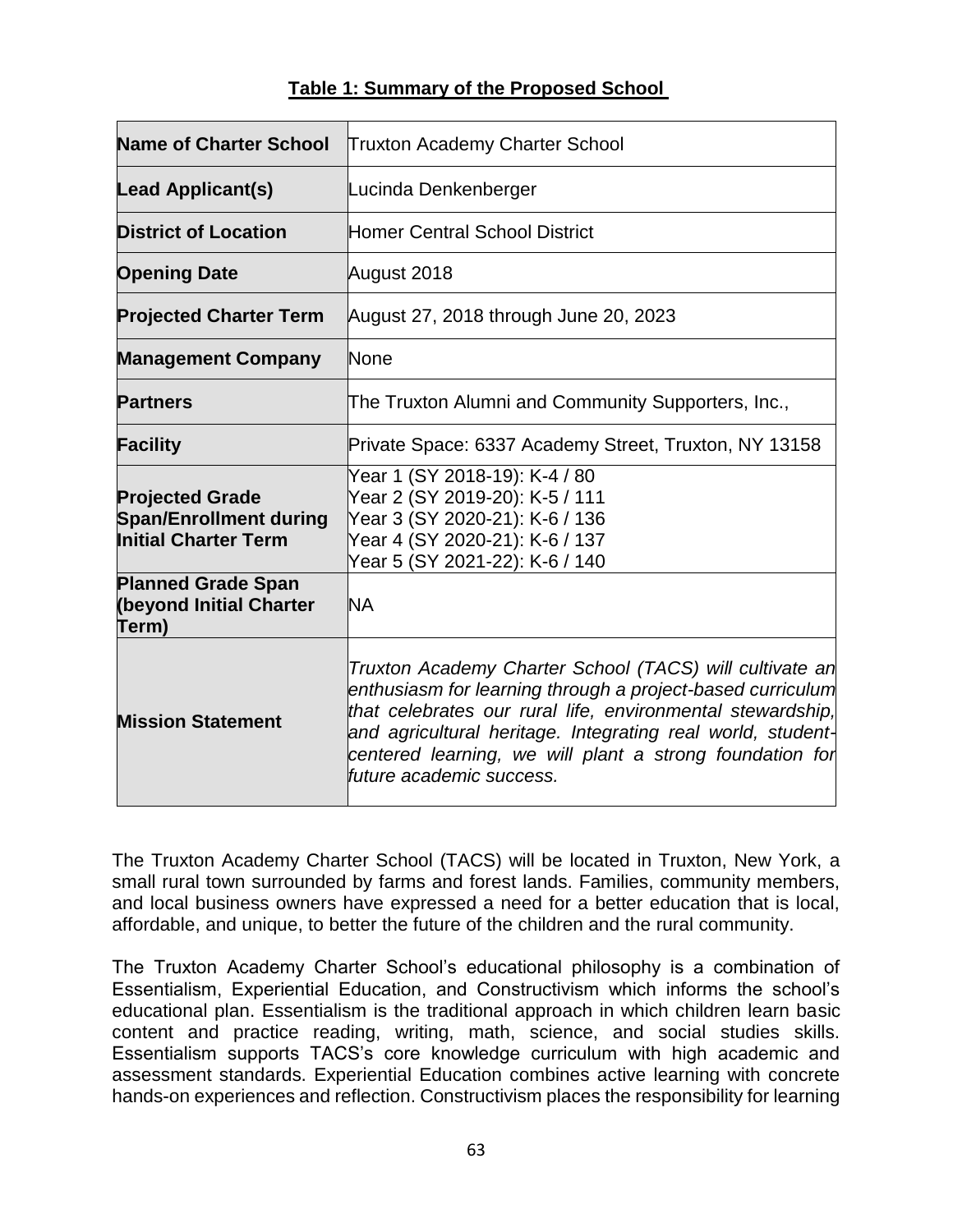on students with the teacher facilitating the learning process by guiding students to become effective critical thinkers. Experiential Education and Constructivism support the inclusion of Project-Based Learning, STEM, and the Rural Life Lab in TACS's approach to teaching and learning.

Students will be actively engaged in meaningful hands-on projects where they will apply new knowledge and approach learning with excitement. Students will develop a sense of inquiry and self-confidence that promotes high academic achievement and lifelong learning, incorporating positive aspects of other successful charter school models. TACS will construct a STEM focused project-based curriculum and innovative Rural Life Lab in partnership with the local agricultural community. In addition, a Second Language Immersion program will be introduced starting at the kindergarten level with support from the Hopkins School District in Minnesota.

# **Key Design Elements**

The key design elements for Truxton Academy Charter School are:

• Project-Based Learning

Truxton Academy Charter School (TACS) will implement Project-Based Learning (PBL) in all areas of the curriculum as a means to increase opportunities for research, to improve scholar engagement and retention of classroom material, and to develop critical thinking, problem solving, collaboration, and self-management skills. TACS plans to pair each classroom with a local agri-business where students will be engaged in well-designed, integrated projects using innovative teaching and learning methods to expand and reinforce student knowledge in all subjects. TACS will provide multiple opportunities for students at all grade levels to engage in creative, innovative solutions to real-world challenges. TACS's Rural Life Lab with real farm animals and monthly field trips and projects with local agriculture businesses will ensure both rigorous and engaging instruction.

• STEM with an Agricultural and Environmental Focus

TACS will used Science, Technology, Engineering and Math (STEM) to emphasize creative thinking and problem-solving in an engaging, collaborative team setting. TACS will integrate STEM into agricultural and environmental instruction using an interdisciplinary, differentiated approach while expanding learning opportunities.

With Syracuse University and SUNY ESF support, teachers will creatively design units that utilize the forests and habitats surrounding the school to actively engage student inquiry, research, and exploration in the completion of meaningful projects. TACS will create a school culture where students respect and appreciate the rural environment as well as implement conservation, recycling, stewardship, and sustainability.

Over the charter school term, TACS students, staff, and community will build a Rural Life Lab to care for the school's animals, plants and environment. The Rural Life Lab draws on the success of the Walton Rural Life Learning Center, a successful charter school in Walton, Kansas, that integrates agricultural, PBL activities into their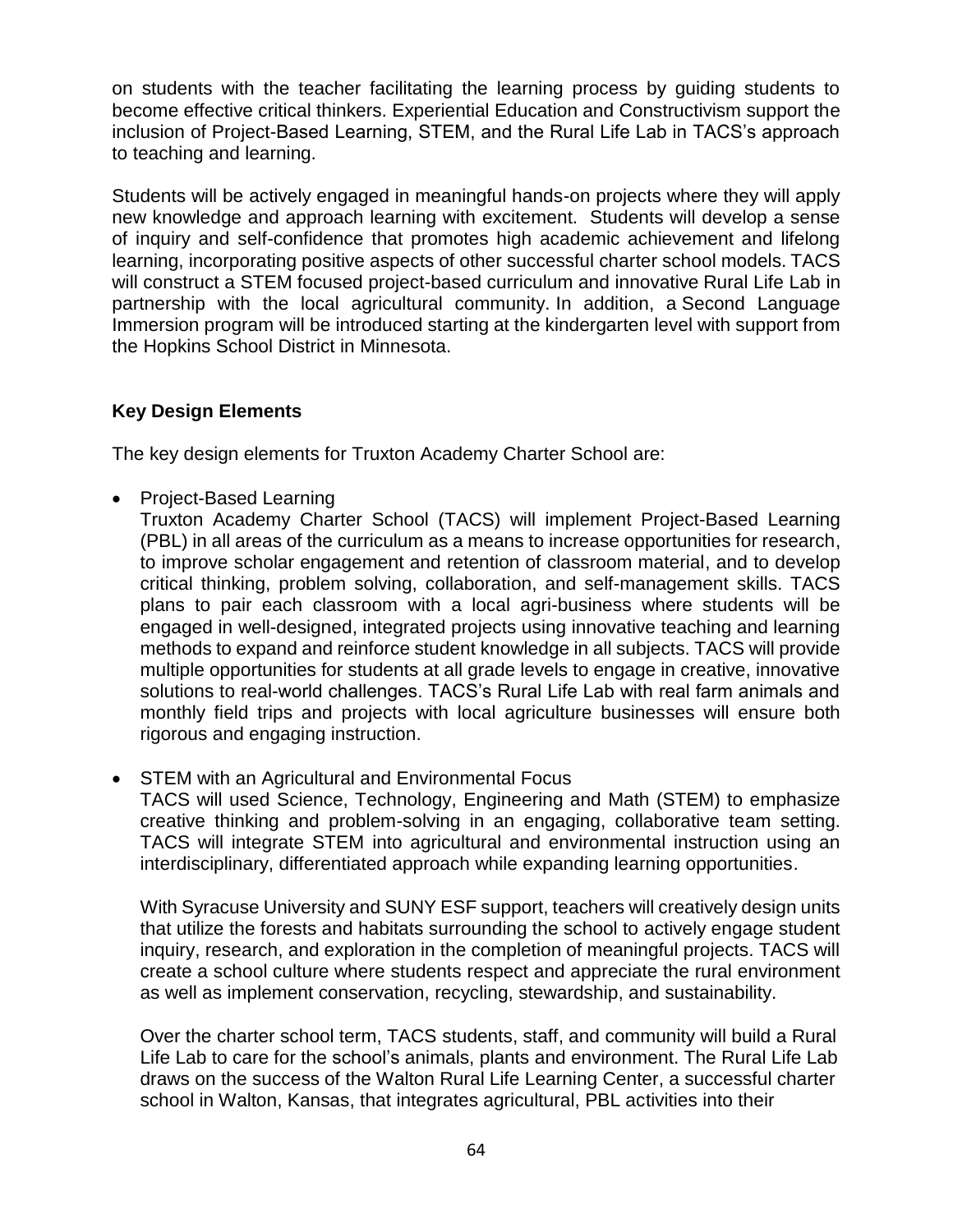curriculum. "Farm to Table" projects may include student-grown food for TACS's school lunch program.

# • Spanish Elementary Curriculum

TACS will introduce a Spanish language curriculum (in kindergarten and second grade in the first year and expanded to all grades the following year) based on a successful elementary Spanish immersion program created by the Hopkins School District in Hopkins, Minnesota. The program focuses on both language proficiency and cultural knowledge. All teachers will be required to assist in Spanish lessons and model consistency by expanding students' Spanish vocabulary throughout the school day. The Spanish language program is a particular key design element that will attract and benefit local Spanish-speaking families as well as English-speaking families.

# • School Family Culture

TACS will promote a safe, positive, respectful culture for students, staff and families to plant a strong foundation for future academic success and provide a culture in which students feel physically and emotionally safe and can participate in decision-making. Student achievement in all areas will be acknowledged and celebrated. The proposed school will have open communications with parents to inform them of their child's progress as well as monthly community events and programs to enhance the education and lives of students and their families. Conscious Discipline, a comprehensive classroom management program, is a key design element upon which TACS will establish an atmosphere of excellence for all students. Teachers, staff and students will learn and practice using skills such as Composure, Assertiveness, Encouragement, Choices, Empathy, Positive Intent, and Consequences to manage emotions, to see the best in others, to set limits respectfully, to build self-esteem, and to learn from mistakes. The Research, Evaluation, and Development (R/E/D) Group affiliated with Syracuse University in cooperation with the TACS Board of Trustees will anonymously survey students, parents, and faculty/staff to ensure that the school environment is safe and conducive to learning.

# **Education Plan**

TACS has chosen the Core Knowledge Curriculum Series™ (CKCS), a curricular framework aligned with the New York State Learning Standards builds a common language, closes gaps, and establishes academic competence to achieve the TACS mission of planting a strong foundation for future academic success. This framework will be used to guide the instructional program in the core academic areas.

*ELA*: TACS will use the CKCS K-5 Language Arts Program to ensure a strong, sequential ELA design that encompasses literacy strands, incorporates instructional technology in the classroom, supports special learning needs within the units of study, and includes multicultural content focused on mutual respect and understanding. (Lower elementary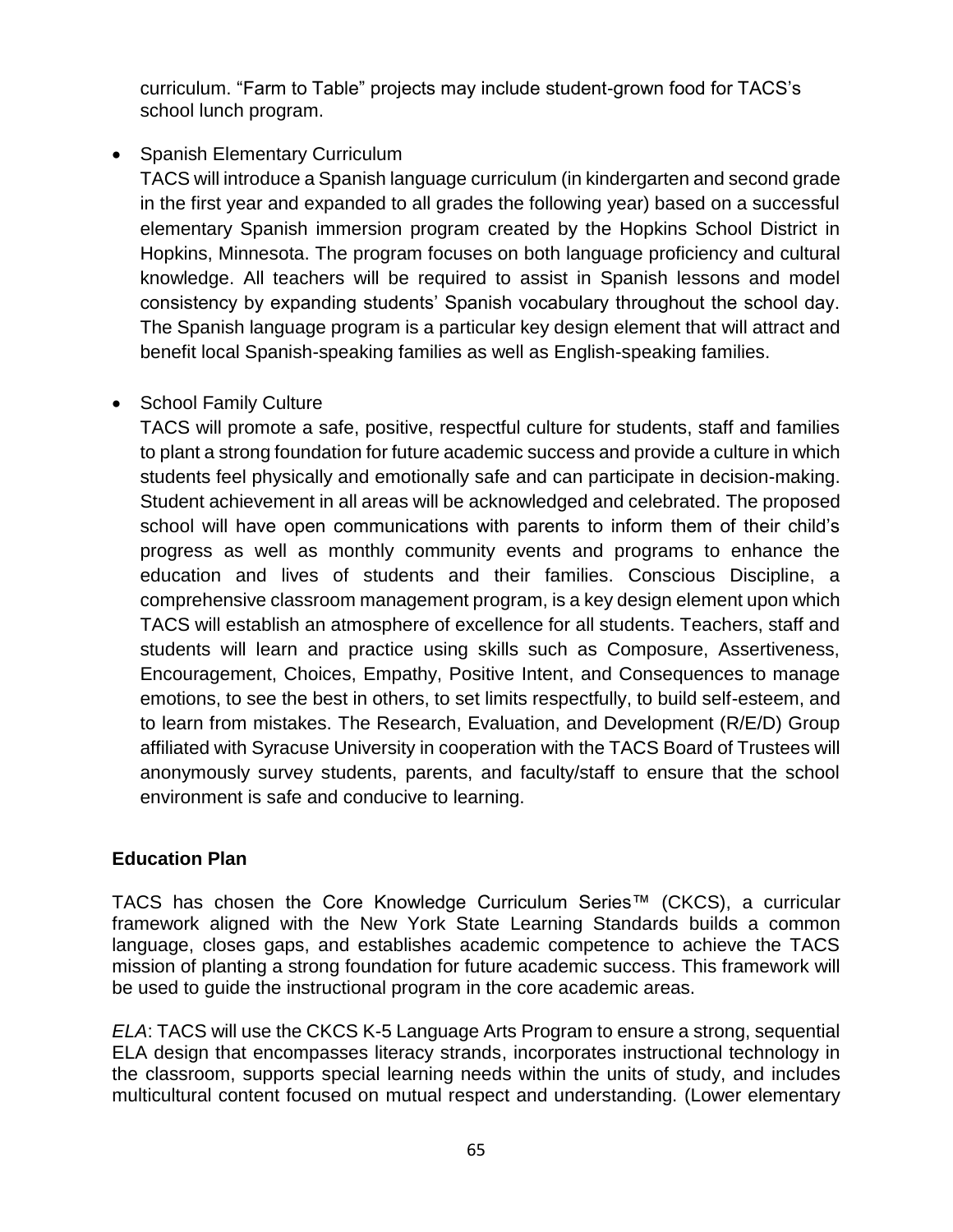students will have a 90-minute block of ELA and Spanish language every morning, as well as 40-minute block of ELA – Oral Language/Writing every Tuesday and Thursday. Upper elementary students will have a 90-minute block of ELA and Spanish every morning, as well as 40-minute block of ELA Writing Lab every Tuesday and Thursday).

*Math*: CKCS Math will provide a framework to insure consistency, pacing, reinforcement, and assessment of the students' math skills as well as accommodations for special needs students. TACS will use the FastBridge Math Assessment a minimum of three times a year to track individual competency and progress. Instructional strategies provided by STEM resources such as Project Lead the Way (PLTW) will provide opportunities to investigate, discover, and explore hands-on, relevant math skills and successfully apply acquired skills to new situations. (Both the lower and upper elementary students will have a 50-minute math class every morning, followed by a 40-minute applied math and STEM lesson on Mondays, Wednesdays, and Fridays).

*Science*: TACS will utilize the Next Generation Science Standards (NGSS) and the CKCS Science Curriculum as a framework for providing meaningful concepts and real-world challenges for students to discover, explore, and question through units of study. Related project-based activities will engage students in building understanding of scientific principles and hone their ability to share observations and conclusions with peers and propose additional theories and possibilities. Multi-disciplinary projects will address the key design element of STEM with an Agricultural and Environmental focus. TACS teachers will incorporate Project Lead the Way (PLTW) as part of their STEM framework to expand the units of study choices in science, technology, engineering and math needed to succeed in our global economy. The Project WILD program will provide opportunities for science enrichment and exploration in a rural setting. The Food, Land and People (FLP) curriculum resources will assist students in selecting and growing appropriate vegetables to cultivate in conjunction with our Rural Life Lab activities. (Both the lower and upper elementary students will have a 45-minute Science/Rural Life Lab/Environmental Education class every day).

TACS's will utilize a variety of instructional strategies including small and large group instruction, place-based experiential learning, hands-on project-based learning activities, center-based learning, integration of appropriate reading and writing workshops with specific literacy instruction, and cooperative multi-level participation. In addition to the frequent role of the teacher as "a guide on the side," a large portion of the curriculum drives the need for academic mastery in all areas of instruction to successfully accomplish carefully designed authentic learning.

# **School Culture**

TACS will promote a safe, positive, respectful culture for students, staff and families to plant a strong foundation for future academic success and provide a culture in which students feel physically and emotionally safe and can participate in decision-making. Student achievement in all areas will be acknowledged and celebrated. The proposed school will have open communications with parents to inform them of their child's progress as well as monthly community events and programs to enhance the education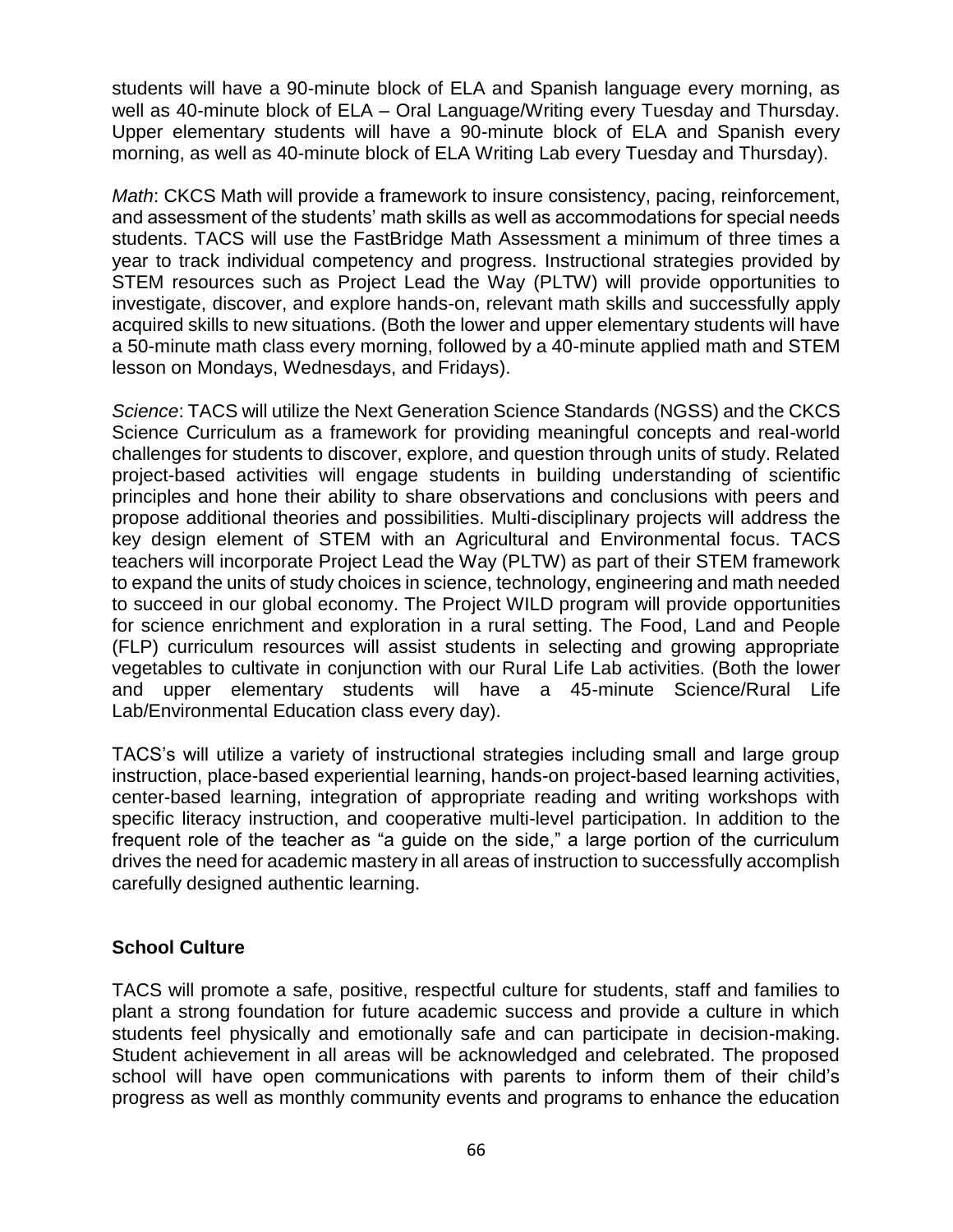and lives of students and their families. The Research, Evaluation, and Development (R/E/D) Group affiliated with Syracuse University in cooperation with the TACS Board of Trustees will anonymously survey students, parents, and faculty/staff to ensure that the school environment is safe and conducive to learning.

TACS will cultivate a helpful, supportive environment welcoming of all families and community members. Open communication is essential, and parents will be well-informed of their child's progress as well as monthly community events and programs to enhance the education and lives of students and their families. Events will include Potluck Suppers, Open Houses, Student Concerts, Student Celebrations, Art Shows, and Farm Field Trips. Programs will include families constructing and maintaining the school's Rural Life Lab (e.g., a greenhouse, garden, chicken coop, and animal barn). Parents and community members will be encouraged to volunteer in classrooms, on field trips, in the library and cafeteria, and in the Extended Day program.

Conscious Discipline, a comprehensive classroom management program, is a key design element upon which TACS will establish an atmosphere of excellence for all students. Teachers, staff and students will learn and practice using skills such as Composure, Assertiveness, Encouragement, Choices, Empathy, Positive Intent, and Consequences to manage emotions, to see the best in others, to set limits respectfully, to build selfesteem, and to learn from mistakes. Relatedly, TACS will integrate character development into the social studies curriculum. Children and staff will focus on one positive character trait (e.g., honesty, respect, kindness, self-control, responsibility) per month. Teachers and staff members will encourage, reinforce and celebrate positive behavior and character traits throughout the school year. Upper elementary students will be expected to model positive character traits and develop leadership skills demonstrated as they partner with their younger "study buddies" in reading, field trips, and service projects.

#### **Special Populations and Related Services**

TACS will employ a NYS certified Special Education Coordinator/Teacher, a NYS certified ELL teacher, and a Special Education Teaching Assistant who together form the Student Support Team (SST). The SST will support and deliver instruction (co-teaching) with the classroom teacher.

*English Language Learners*: TACS is committed to attracting, recruiting, and meeting the needs of currently underserved English Language Learners whose parents work on farms in the rural agricultural area Truxton. Prior to the school year, the ELL teacher will personally visit families. TACS will follow the New York State Education Department's steps to identify and support English Language Learners which begins with the Home Language Survey will be given to all newly enrolled students. If, after an informal interview with the student and his/her parents, the ELL teacher verifies that the student may be a potential ELL student, TACS will administer the New York State Identification Test for English Language Learners (NYSITELL). Any student who scores below the designated proficiency level will be considered an English Language Learner (ELL) and eligible for services. With TACS's language immersion approach, all ELLs will learn in the same classrooms as English-speaking children and may receive "push-in" English instruction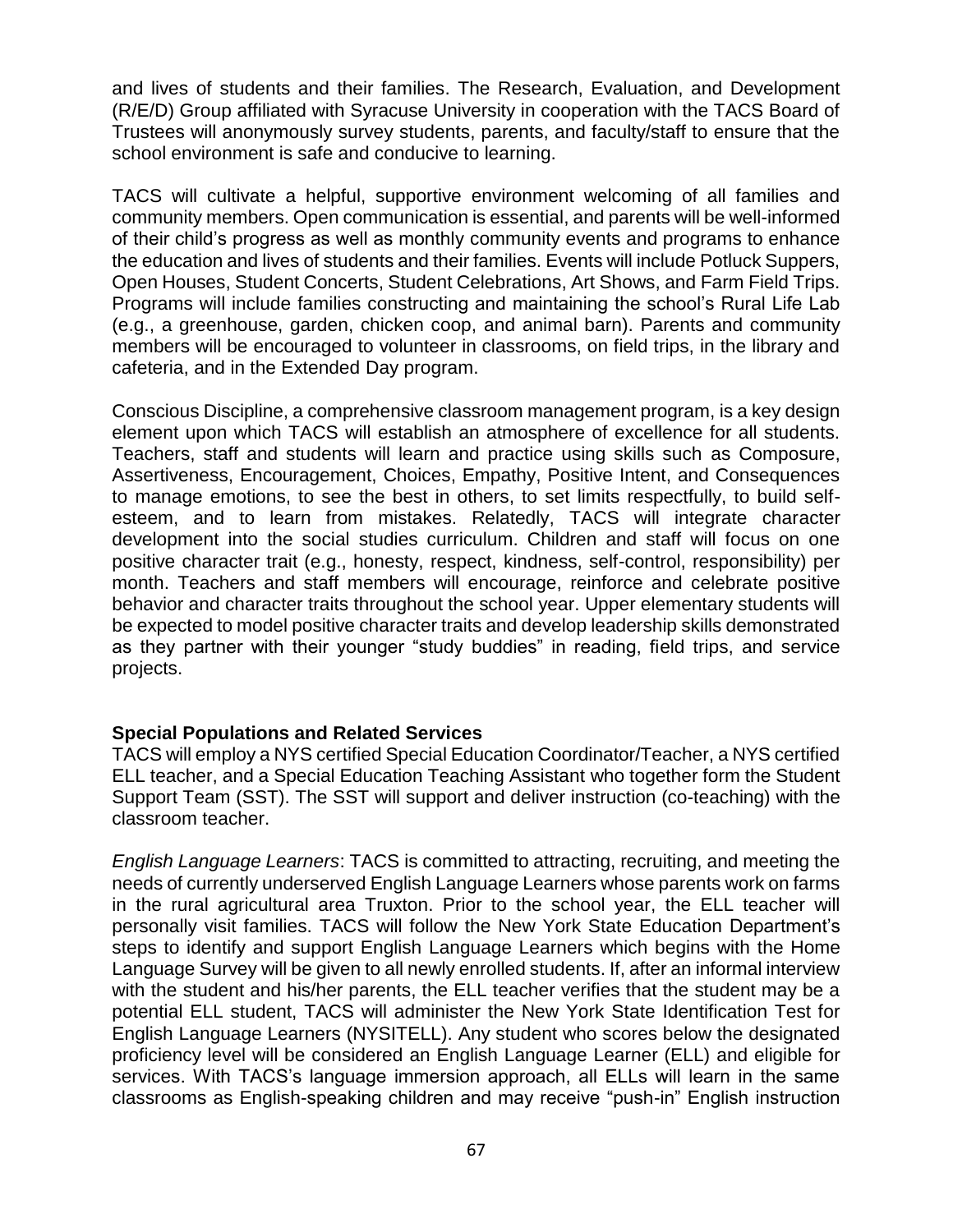and be paired with English-speaking students in the classroom. TACS's Key Design Elements of Project-Based Learning and STEM instruction will aid ELL students in acquiring vocabulary. Each year, after ELLs have been identified, parents will be invited to meet with teachers with the goal of helping all students become proficient English readers, writers, speakers, and listeners. The School's exit criteria for ELL students will be based on the student's progress measured annually by the New York State English as a Second Language Achievement Test (NYSESLAT). Evaluation of the ELL program will take place annually with an analysis of the ELL students' growth toward benchmarks to English proficiency.

*Students with Disabilities*: The Special Education Coordinator/Teacher will oversee the special education program and ensure compliance with New York State regulations, Charter School law, Child Find, Section 504 and IDEA. He/she will manage and review the referral process, ensure that mandated services are provided, and submit annual reports in compliance with 34 CFR §300.750. TACS will meet the needs of students with special needs by providing Integrated Co-Teaching Services, Accommodations and Modifications, Progress Monitoring, and Social and Behavioral Supports. The classroom teacher, the Special Education Coordinator/Teacher and the Special Education Teaching Assistant will have one common planning period together daily for planning, assessing, monitoring progress, and tracking goals. Student Support Team meetings will be scheduled weekly for K-2 and 3-6 teachers to review data, monitor progress, and determine appropriate instruction and intervention for all students.

Upon new student enrollment, the Special Education Coordinator/Teacher will contact the student's home district to request student records and determine if the student has previously been identified as a student with a disability. TACS will evaluate those records to determine if mandated services are required. TACS will work closely with the home school district CSE and the student's family to ensure the school meets the student's needs. The Special Education Coordinator will ensure parent involvement throughout the entire process.

*Economically Disadvantaged Students*: TACS understands that a student at-risk of academic failure is in need of quality instruction and intervention strategies immediately. Early intervention at the K and 1st grade levels and early intervention in the school year at all grade levels is important for long-term academic success. TACS's Response to Intervention Program (RTI) is designed to identify and assess at-risk students before serious failure occurs, and provide interventions to help them achieve academic success. At any time, a parent/guardian may refer their child for a special education evaluation to determine if the student qualifies for special education services. Students who have not been so identified will be monitored through the RTI system. During RTI Team meetings, teachers will work together to assess student progress and the effectiveness of planned interventions. If students who are receiving Response to Intervention (RTI) support continue to perform significantly below grade level, the Special Education Coordinator/Teacher may make a referral to the home district's Committee on Special Education (CSE). If a disability is determined, TACS will work closely with the CSE and the student's family to determine the best course of action, and implement the IEP accordingly.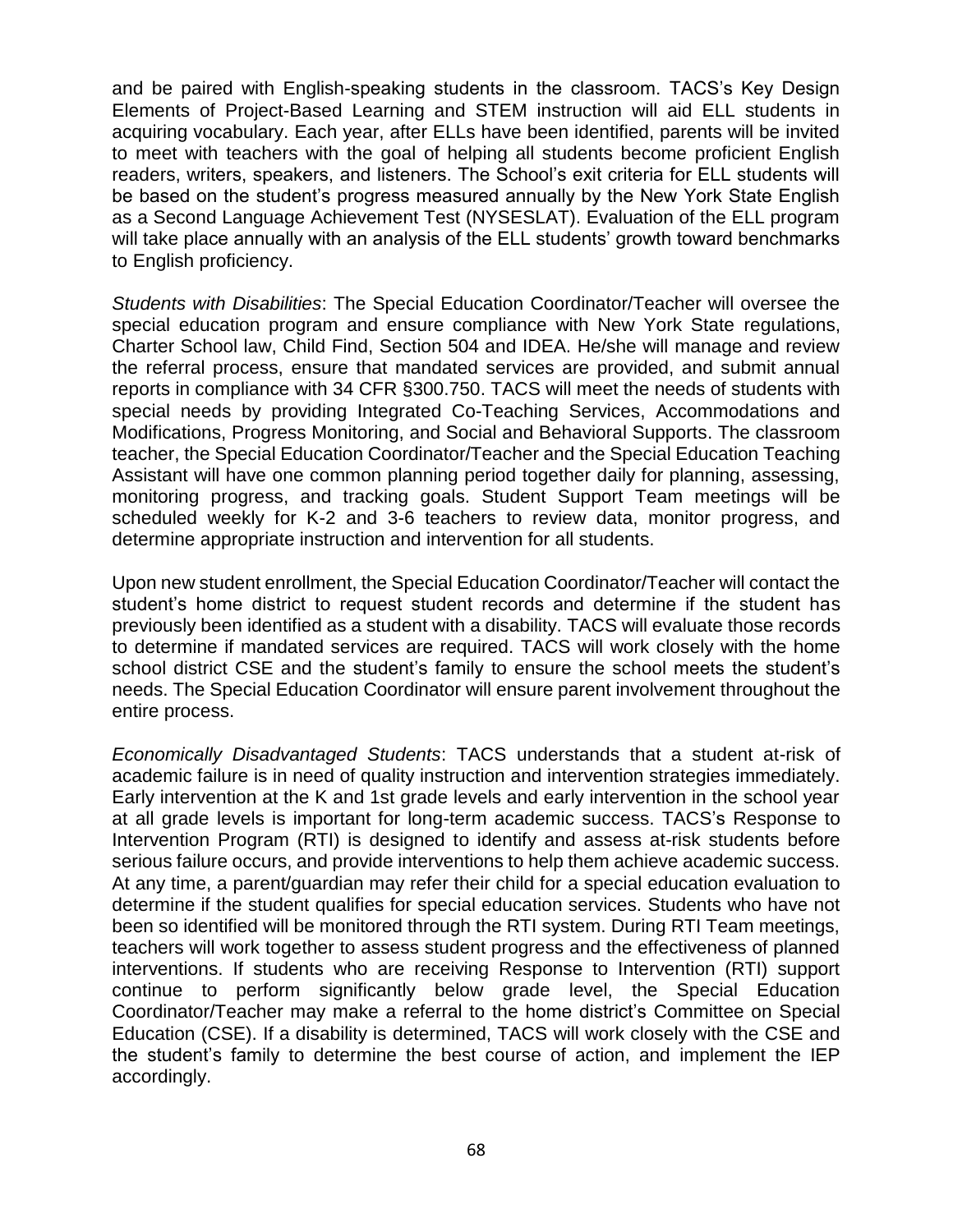Students who do not qualify for Special Education Services but still have a disability that affects their access to the instructional program may be eligible for a 504 plan under Section 504 of the Rehabilitation Act, which requires that a school provide a free and appropriate public education (FAPE) to qualified students who have a physical or mental impairment that substantially limits one or more major life activities. Students who qualify under Section 504 will receive accommodations and modifications. Once the disability is documented, a 504 plan will be developed. The teacher, parent, and Special Education Teacher/Coordinator will be involved in the development of the plan. The plan will be reviewed and amended as often as necessary, at least annually.

### **Recruitment and Retention**

*English Language Learners*: TACS will employ a bilingual ELL teacher who will visit the farms where primarily Spanish-speaking families live to get acquainted with them and invite them to enroll in their children in the charter school. The ELL teacher will share the Prospective Student Enrollment Form and School Information Brochures, which have been translated and available at public recruitment events and on our website. If approved, TACS will secure Spanish translation services to assist parents at Open Houses and enrollment events. TACS will seek to hire bilingual teachers. To retain students, TACS staff will integrate and celebrate cultural traditions of ELL families throughout our community, encourage native language use at home, communicate with families in their home language, provide a translator for parent-teacher conferences and school events, and encourage parents to volunteer at school.

*Students with Disabilities*: TACS staff will work closely with all preschools, day care centers and agencies serving children with special needs and their families, including the Cortland County Health Department, the Physically Handicapped Children's Programs, the Coordinated Children's Services Initiative (CCSI), and the Franziska Racker Centers for Children with Disabilities. Program administrators, social workers, special education teachers, parents, and students will be invited to learn more about the charter school. TACS will host Open Houses and Information Nights. Recruitment brochures will specifically mention the school's special education program. TACS also intends to implement the following retention strategies offered by the National Alliance for Public Charter Schools: 1) adopt key instructional strategies to support all students; 2) identify strategic partnerships and coalitions; 3) hire intentionally and well; and 4) track, analyze, and report data. TACS will maintain a culture of high expectations for all students and convey the message that all students are welcome and expected to succeed. The school's Response to Intervention (RTI) program will focus on early literacy, quality instruction, targeted interventions, and progress monitoring to benefit all students. TACS intends to hire skilled teachers who understand special education law and how to accommodate individual student's needs.

*Economically Disadvantaged*: TACS is located in rural central New York where regionally 55% of area families are economically disadvantaged and their children qualify for the FRPL program. TACS will distribute recruitment brochures to local food pantries, agencies that serve low income families, and low-income housing developments. TACS will incorporate flexibility to help students reach success and lessen the stress often found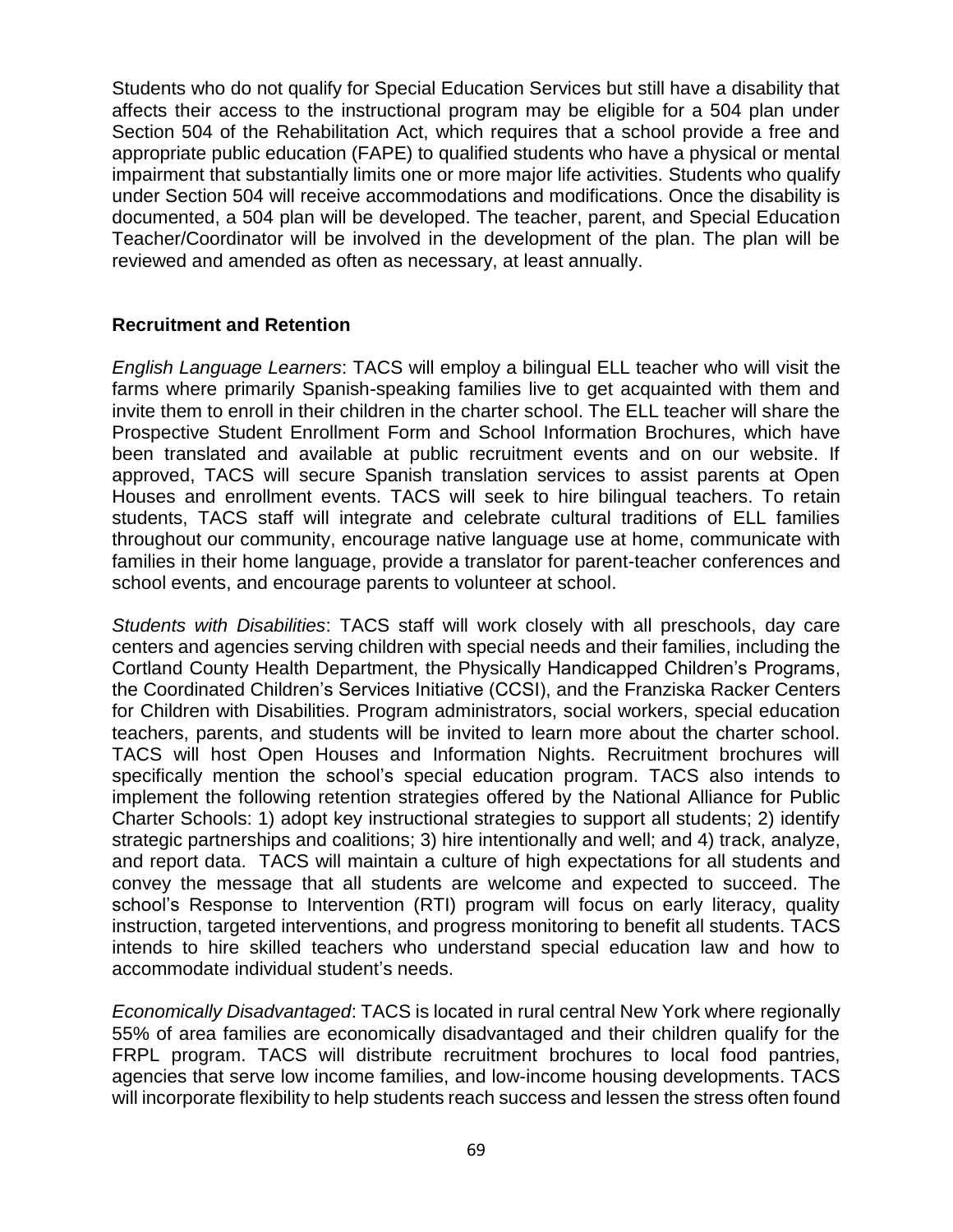in families living in poverty by developing a close, supportive School Family among students, parents, staff, and other family members through regular communication and events. Monthly Potluck Suppers or Spaghetti Dinners will be hosted to build a strong sense of school community and provide an easy way for families to eat out. Teachers and staff will respectfully communicate and partner with parents, and continuously monitor and measure parents' perceptions of TACS programs and their child's academic and social/emotional progress. When parents can't go to school for Parent Teacher Conferences, teachers will offer to meet in their homes. The school's leadership team will collaborate with classroom teachers to provide struggling students with intensive Response to Intervention (RTI) to close achievement gaps. TACS teachers will be important liaisons to help identify needs that may place a child at risk, academically or socially. These needs will be addressed in a timely manner utilizing school and community resources. A staffing pattern and community volunteers will contribute to a low student-to-teacher ratio to give students a resource-rich environment and time and attention to reach mastery of reading and math skills.

# **Community Outreach**

Starting in 2014, but continuing to the present, the applicant group has met with parents, community members, neighboring school district administrators and school boards, legislators, local businesses, colleges, other charter schools; conducted surveys; developed brochures and information pieces; distributed information through direct mailings; held open houses; conducted personal house-to house visits; maintained a website and social media presence; implemented traditional public awareness campaigns; and set up informational booths at community events. The community has a standing invitation to attend the applicant group's meetings held on the first Monday of each month. Through extensive inquiry and interaction with area families, the desire to expand the educational options in this area of New York has grown. Families in Truxton have expressed dissatisfaction with the local school district relative to low academic performance, long bus rides for young students, and failure to listen to the needs of rural families which has resulted in an increase of families choosing to relocate their families to another district, home school their children, or send their children to private school.

If approved, TACS will be the only educational setting in the area to offer: 1) year-long Project-Based Learning partnerships and projects with area farms and community businesses; 2) STEM with an agricultural and environmental focus, including a Rural Life Lab with farm life on school grounds; 3) a Spanish language elementary curriculum beginning in kindergarten; 4) Conscious Discipline with professional development for teachers and workshops for parents; and 5) an Academic Advisory Panel with area colleges and faculty members contributing to professional development, curriculum, and evaluation.

# **Facility**

The Truxton Alumni & Community Supporters, Inc., a non-profit corporation and partner organization, purchased the former Hartnett Elementary School building located at 6337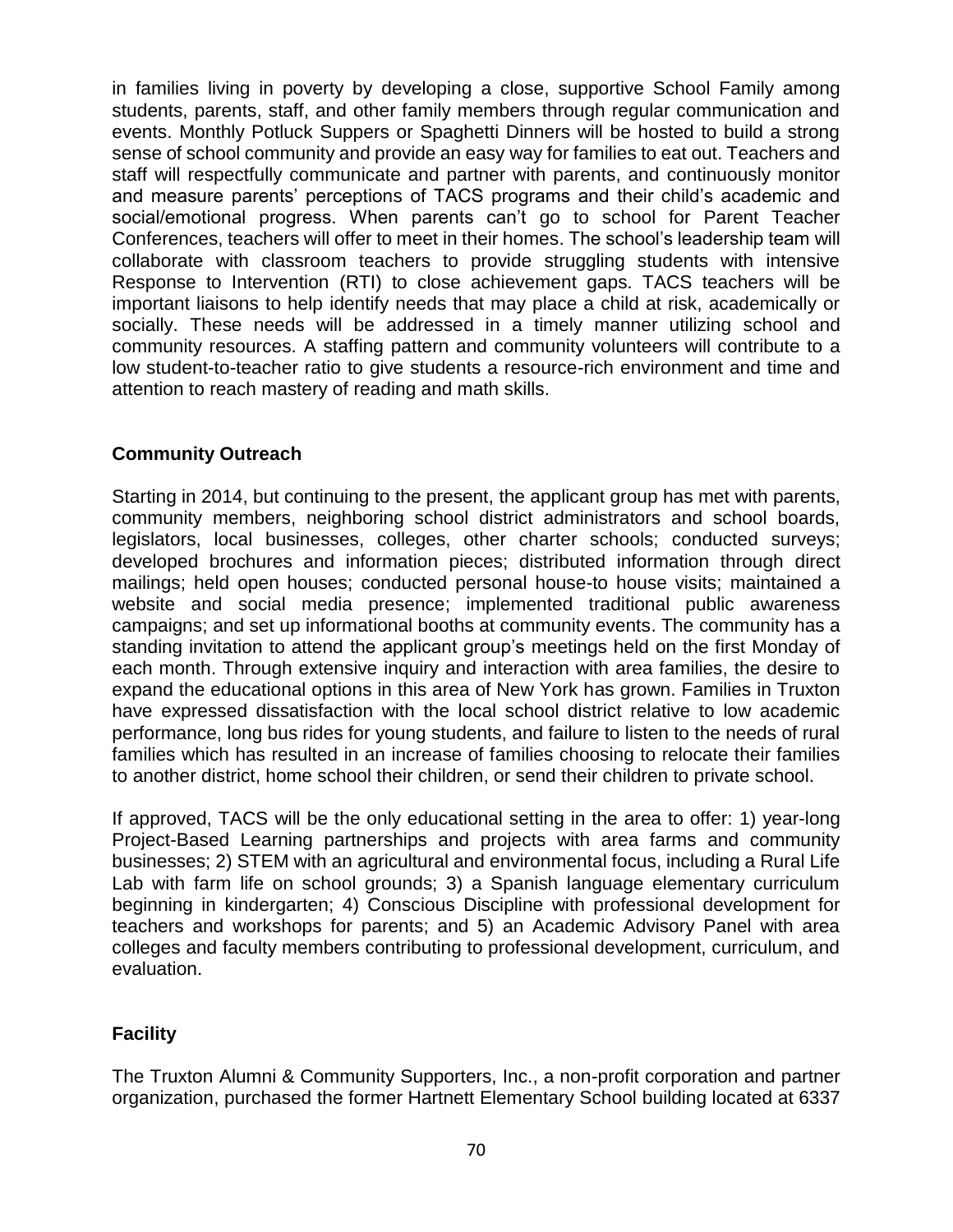Academy Street in January 2016. The Truxton Academy Board of Trustees plans to lease (with an option to buy) this facility from its non-profit partner in the future.

### **Technical Modification**

For applicant groups recommended to the Board of Regents for authorization, NYSED may require that applicant groups make technical modifications to their applications following the Capacity Interviews. Such requests are made to technically align the information contained in the Full Application with the NYSED initial charter agreement template and/or comply with relevant laws and regulations. Other than modifications of a technical nature as determined by the Department, applicants are not given the opportunity to substantially revise or augment their application once it has been submitted.

NYSED has determined that the applicant group is not required to make technical modifications to the TACS application.

During the start-up (or pre-opening) phase of the school, NYSED will work closely with the charter school's proposed board and school leaders to establish key policies and ready the school program and facility to serve students. This work is guided by the terms of the charter agreement and the Opening Procedures for New York State Charter Schools Authorized by the Board of Regents. New charter schools will be authorized to open for instruction only upon the issuance of a letter of Consent to Commence Instruction issued by NYSED.

#### **Projected Fiscal and Programmatic Impact on District of Location**

The applicant group expects to enroll students primarily from the school district of location and a neighboring school district, and provides an analysis of the fiscal and programmatic impact of the proposed school on public and non-public schools in the Homer Central School District, and Cortland Central School District projecting that the fiscal impact of the Truxton Academy Charter School on both districts to be nominal. In Table 2, the applicant group presents its analysis of the potential financial impact. Using the approved 2017-2018 annual budgets for both districts, the analysis assumes no growth in the charter tuition reimbursement rate and no growth in the district budgets over the initial charter term. The total financial impact is projected to be less than 3%. If 50 students from the Homer CSD (total district enrollment is 1,919) choose the proposed charter school, this will represent 2.6% of the total enrollment at a cost of \$644,290 to the Homer CSD, or 1.58% of the total budget. This does not include potential State Transitional Aid that the Homer CSD will receive. If 20 students in the Cortland CSD (total district enrollment is 2,504) choose to enroll the proposed school, this would represent 0.7% of the total district enrollment at a cost of \$238,590 to the Cortland CSD, or 0.48% of the total budget. The fiscal impact on the other public and non-public schools will likely be 1% or less.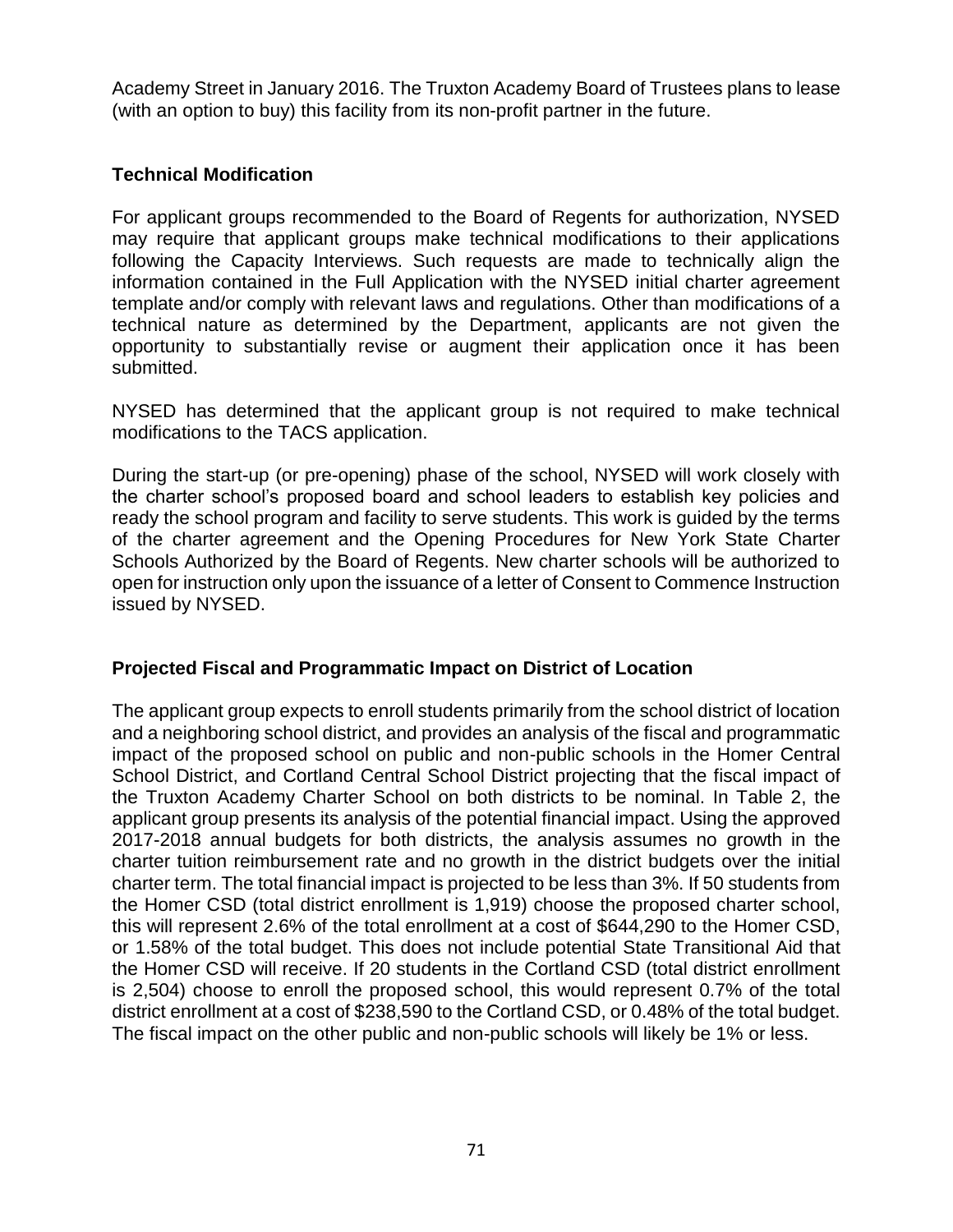#### **Table 2: Projected Fiscal Impact Upon District of Location, 2018-19 to 2021-22<sup>64</sup>**

| <b>Largest Enrollment District: Homer CSD</b> |                                                                                                                                     |                                                                                         |                                                              |                                                          |                                                     |                                                                      |                                                       |  |  |  |
|-----------------------------------------------|-------------------------------------------------------------------------------------------------------------------------------------|-----------------------------------------------------------------------------------------|--------------------------------------------------------------|----------------------------------------------------------|-----------------------------------------------------|----------------------------------------------------------------------|-------------------------------------------------------|--|--|--|
| Year                                          | <b>Number</b><br><b>of</b><br><b>Students</b><br><b>Enrolled</b><br>in<br><b>Charter</b><br><b>School</b><br>Per Year <sup>65</sup> | <b>Charter</b><br><b>School</b><br><b>Basic</b><br><b>Tuition</b><br>Rate <sup>66</sup> | Total<br><b>Charter</b><br><b>School</b><br>Basic<br>Tuition | <b>Other</b><br><b>District</b><br>Revenue <sup>67</sup> | <b>Total Funding</b><br>to Charter<br><b>School</b> | <b>Total District</b><br><b>General Fund</b><br>Budget <sup>68</sup> | <b>Percent of</b><br><b>District</b><br><b>Budget</b> |  |  |  |
| 2018-19                                       | 50                                                                                                                                  | \$12,092                                                                                | \$604,600                                                    | \$39,690                                                 | \$644,290                                           | \$40,884,142                                                         | 1.58%                                                 |  |  |  |
| 2019-20                                       | 70                                                                                                                                  | \$12,092                                                                                | \$846,440                                                    | \$48,791                                                 | \$895,231                                           | \$40,884,142                                                         | 2.19%                                                 |  |  |  |
| 2020-21                                       | 82                                                                                                                                  | \$12,092                                                                                | \$991,544                                                    | \$56,058                                                 | \$1,047,602                                         | \$40,884,142                                                         | 2.56%                                                 |  |  |  |
| 2021-22                                       | 82                                                                                                                                  | \$12,092                                                                                | \$991,544                                                    | \$60,130                                                 | \$1,051,674                                         | \$40,884,142                                                         | 2.57%                                                 |  |  |  |
| 2022-23                                       | 83                                                                                                                                  | \$12,092                                                                                | \$1,003,636                                                  | \$61,026                                                 | \$1,064,662                                         | \$40,884,142                                                         | 2.60%                                                 |  |  |  |

| <b>Second Enrollment District: Cortland CSD</b> |    |          |           |          |           |              |       |  |  |  |
|-------------------------------------------------|----|----------|-----------|----------|-----------|--------------|-------|--|--|--|
| 2018-19                                         | 20 | \$11,142 | \$222,840 | \$15,750 | \$238,590 | \$49,576,887 | .48%  |  |  |  |
| 2019-20                                         | 30 | \$11,142 | \$334,260 | \$20,910 | \$335,170 | \$49,576,887 | .68%  |  |  |  |
| 2020-21                                         | 40 | \$11,142 | \$445,680 | \$27,095 | \$472,775 | \$49,576,887 | .95%  |  |  |  |
| 2021-22                                         | 41 | \$11,142 | \$456,822 | \$30,065 | \$486,887 | \$49,576,887 | .98%  |  |  |  |
| 2022-23                                         | 42 | \$11,142 | \$467,964 | \$31,031 | \$498,995 | \$49,576,887 | 1.00% |  |  |  |

It should be noted that, given the nature of district-based per-pupil funding, the estimates made by the proposed charter school in conducting this analysis are subject to unpredictable financial fluctuations. For forecasting purposes, the fiscal impact of this charter school on the district in which it will be located assumes that:

- There will be no fluctuation in the grade levels served by existing charter schools over the course of the charter term;
- The charter school will be able to meet its projected maximum enrollment;
- All students will come from the district of location; and
- All students will attend every day for a 1.0 FTE.

The specifics of the school's enrollment composition are still unavailable; however, the Department acknowledges that the programmatic and fiscal impact of the proposed

<sup>&</sup>lt;sup>64</sup> In order to conservatively estimate the fiscal impact upon the district of location, maximum enrollment figures for each year were used.

<sup>65</sup> Source: Truxton Academy CS Application

<sup>66</sup> Source: Education Law §2856(1)(a)(iii) and NYS Education Department Office of State Aid Charter School Basic Tuition Rate Analysis

 $67$  Additional notes: While the school has included other federal grants and/or funds that may flow through the district to be received by the school in its proposed budget, this analysis does not account for these sources of potential revenue, nor does it include the value of certain services (e.g. transportation) that the district is required to provide the charter school. However, the analysis also does not account for district per-pupil expense and overall resource savings that are likely to result from a reduction in the number of students attending district public schools as a result of students attending nonpublic schools located in the school district.

<sup>68</sup> Source: Homer Central School District 2017 Executive Budget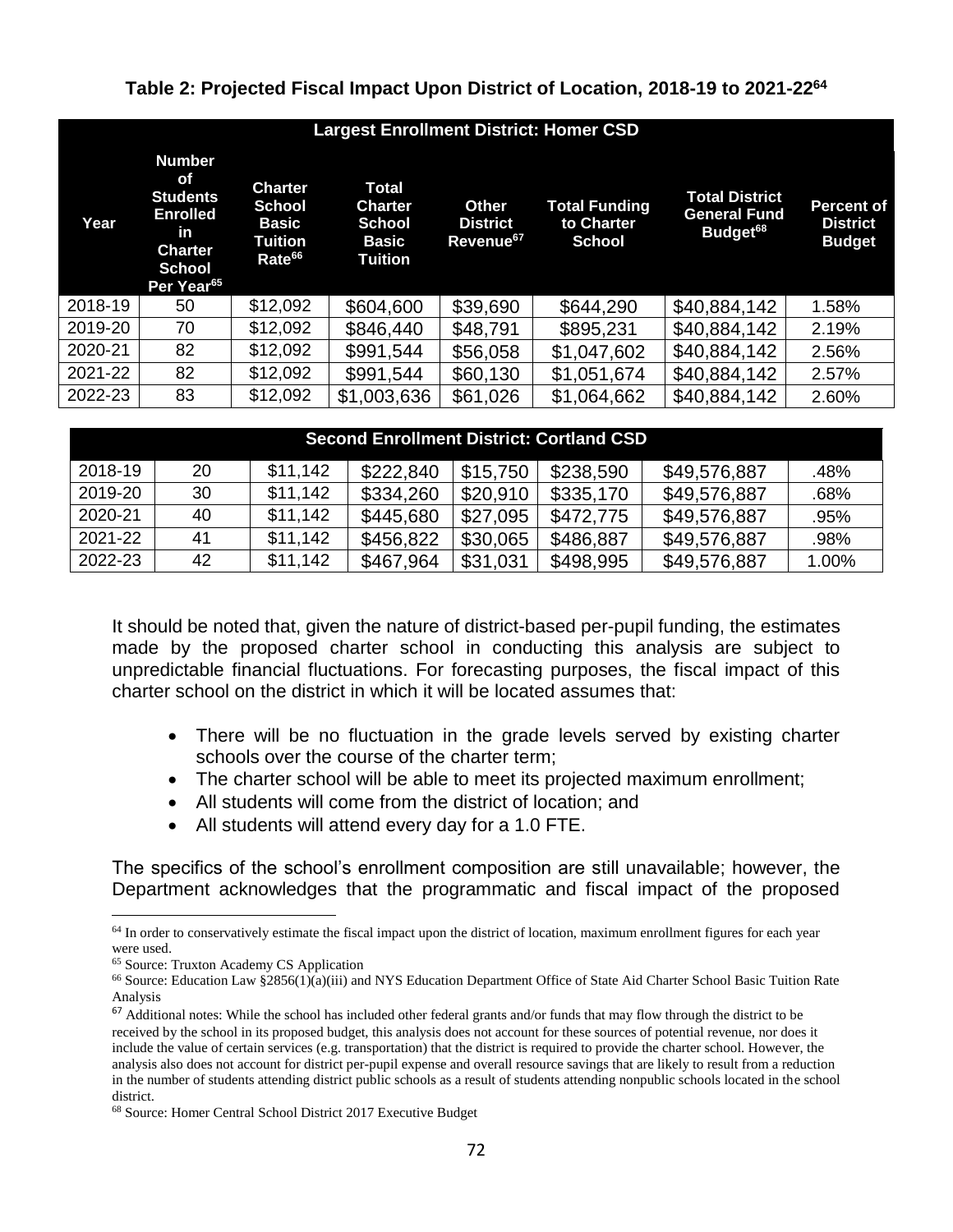charter school on other public and private schools in the same area will also be influenced by the proportion of charter school enrollees that would have attended a same-district public or private school had it not been for the presence of this charter school.

# **Table 3: 2015-16 Demographic Detail for Proposed District of Location: Homer Central School District<sup>69</sup>**

|                                   | <b>Total District</b> |     |  |
|-----------------------------------|-----------------------|-----|--|
|                                   | Enrollment: 1,987     |     |  |
| <b>All Students</b>               | 1,987                 |     |  |
| <b>Economically Disadvantaged</b> | 821                   | 41% |  |
| <b>English Language Learners</b>  | 9                     | 0%  |  |
| <b>Students with Disabilities</b> | 247                   | 12% |  |

# **Table 4: 2016-17 Elementary/Middle School Academic Proficiency Rates on NYS Assessments Based on Grade Configurations for Proposed School<sup>70</sup>**

| Assessments               | Homer CSD<br>Proficiency | <b>NYS</b><br>Proficiency |  |
|---------------------------|--------------------------|---------------------------|--|
| ELA Grades 3-6 Aggregate  | <b>27%</b>               | 38%                       |  |
| Math Grades 3-6 Aggregate | 34%                      | 44%                       |  |

# **Public Hearing and Public Comment**

As required by the Charter Schools Act, the Homer Central School District conducted a public hearing on Tuesday, October 3, 2017 to solicit comments from the community concerning the proposed Truxton Academy Charter School. Ninety-two members of the community signed up to speak at the hearing, and eighty-six individuals commented at the hearing in which forty-one spoke in favor and forty-five spoke in opposition to the proposed charter school.

NYSED received petitions containing 130 signatures primarily from Homer who voiced opposition to the charter application. The Homer Teachers Association also submitted a petition, containing 167 signatures from its members who oppose the charter application. In addition to the petitions received in opposition of the application mentioned above, 21 individuals wrote letters in opposition to the proposed application.

 $\overline{a}$ <sup>69</sup> Source: Student Information Repository System (SIRS) 2015-16 Report 303 BEDS Day Enrollment Verification Report by Location of Enrollment & Student Subgroup

<sup>70</sup> Source: 2016-17 Report 102 Elementary/Middle-Level Accountability Data Verification Report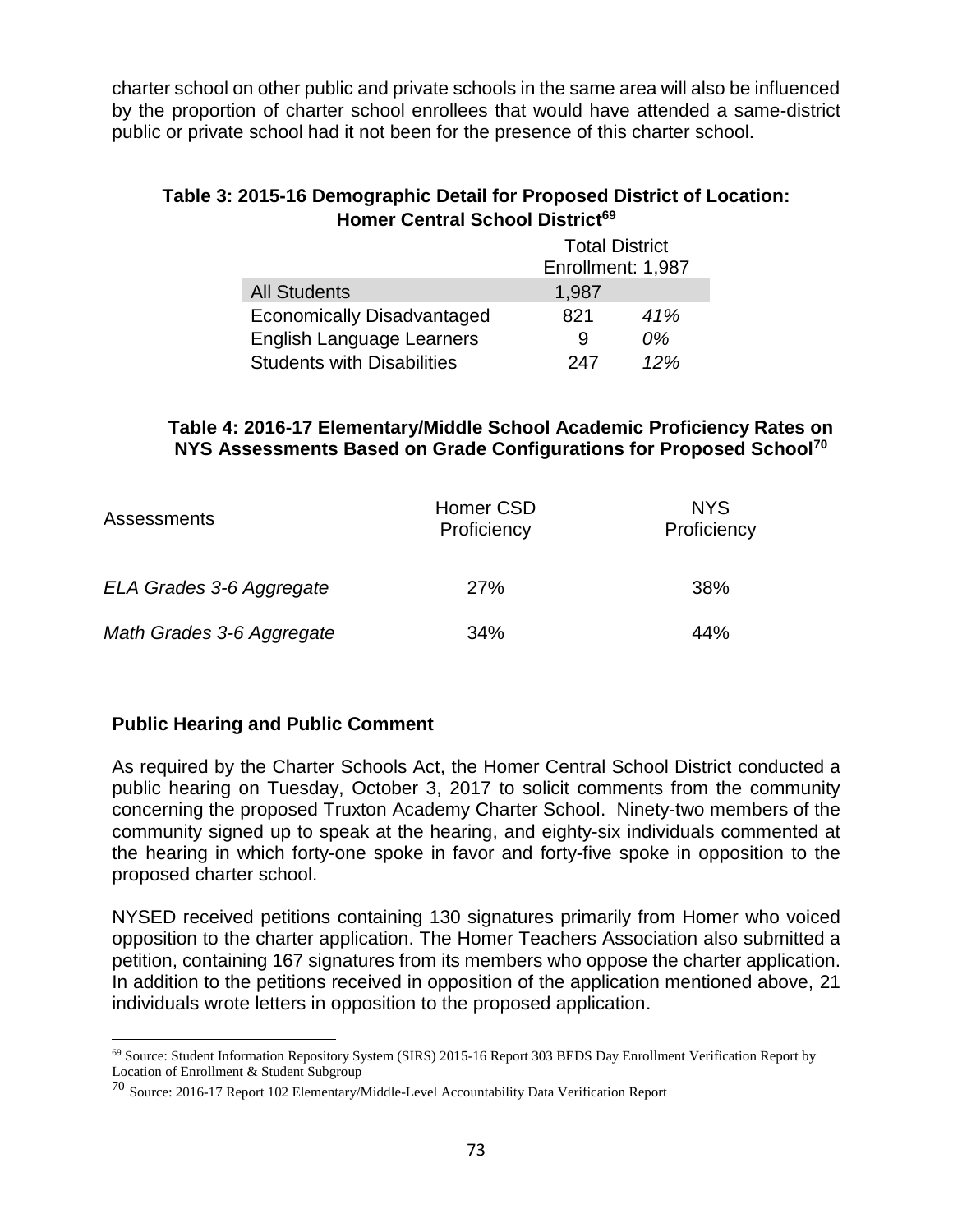Of note, NYSED has received a plethora of emails and letters over the last 6 months from residents in the Truxton/Homer/Cortland/DeRuyter area, and some from beyond the immediate area both in favor and in opposition of this application. Seven-hundred-fortysix (746) individuals submitted letters in support of the proposed application. The Board of the Northeast Organic Dairy Producers Alliance (NODPA), which is the largest organic dairy farmer organization in the country with a membership of 830, submitted a letter of support for TACS. NYSED also received letters of support from the Center for Innovation in Education at SUNY Cortland, the Department of Science Teaching at Syracuse University, the SUNY College of Environmental Science and Forestry, Twin Oaks Dairy Farm (East Homer), and Trinity Valley Dairy Farm (Cortland).

# **Findings**

Based on the comprehensive review of the application and of the applicant, founding group, and proposed board of trustees, the Department makes the following findings:

- 1. The charter school described in the application meets the requirements of Article 56 of the Education Law (as amended) and other applicable laws, rules, and regulations.<sup>71</sup> This finding is based on the following, among other things:
	- The applicant has included in the application the information required by Education Law §2851(2).
	- The proposed charter school would meet or exceed enrollment and retention targets, as prescribed by the NYS Board of Regents,<sup>72</sup> of students with disabilities, English language learners, and students who are eligible applicants for the federal free and reduced-price lunch program as required by Education Law §2852(9-a)(b)(i).
	- The applicant has conducted public outreach to solicit community input regarding the proposed charter school and to address comments received from the impacted community concerning the educational and programmatic needs of students in conformity with Education Law § 2852(9-a)(b)(ii).
- 2. The applicant has demonstrated the ability to operate the proposed charter school in an educationally and fiscally sound manner.<sup>73</sup> This finding is based on the following, among other things:
	- i. The presentation in the application of a sound description of key features that are core to the school's overall design, and which rigorously addresses the criteria outlined in the Department's RFP in the areas of mission; key

<sup>&</sup>lt;sup>71</sup> Education Law  $\S 2852(2)(a)$ .

 $72$  Note, the data upon which to base the enrollment and retention targets mandated by the amendments to the Act was not available at the time the statute mandated the RFP be issued. As a result, the Department evaluated the plans for student enrollment, recruitment, and retention plans of each class of student referenced in the amendments to the Act such that the Department could make the determination that the applicant would meet or exceed the enrollment and retention targets when developed. During the first year of the charter term, the Department will develop such targets and incorporate these targets into the school's charter agreement performance expectations.

 $73$  Education Law §2852(2)(b).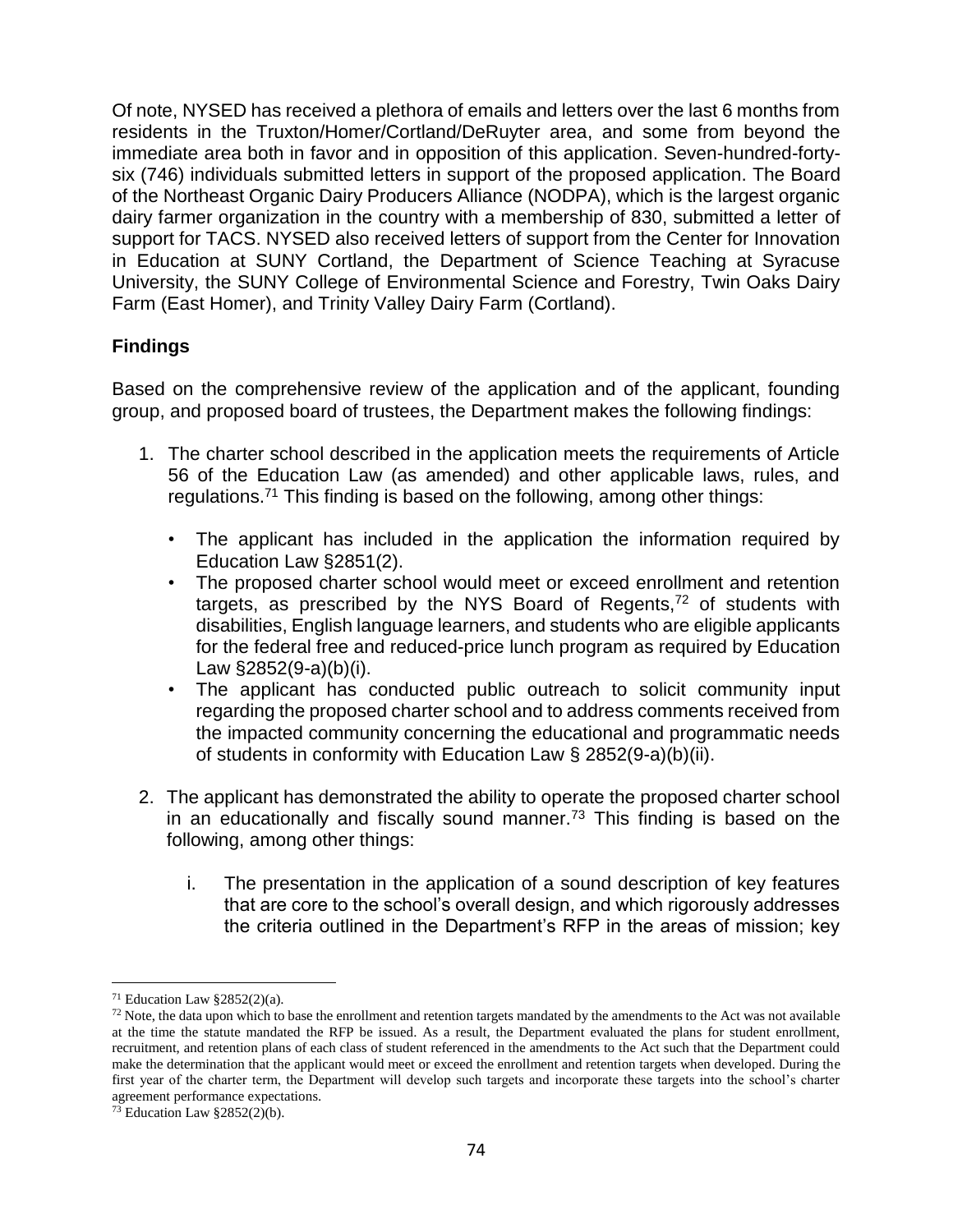design elements; enrollment, recruitment and retention; and community to be served.

- ii. The presentation in the application of a sound educational plan, which rigorously addresses the criteria outlined in the Department's RFP in the areas of achievement goals; school schedule and calendar; curriculum and instruction; assessment; school culture and climate; and special student populations and related services.
- iii. The presentation in the application of a sound organizational and fiscal plan, which rigorously addresses the criteria outlined in the Department's RFP in the areas of founding group capacity; board of trustees and governance; management and staffing; evaluation; professional development; facilities; insurance; health, food and transportation services; family and community involvement; financial management; budget and cash flow; pre-opening plan; and dissolution plan.
- iv. An understanding of the New York State Charter Schools Act, and the skill, will and capacity to successfully launch and operate a high quality public charter school.
- 3. Granting the proposed charter is likely to improve student learning and achievement, will materially further the purposes of the Act<sup>74</sup> and will have a significant educational benefit to the students expected to attend the charter school.<sup>75</sup> This finding is based on the totality of the information presented in the application and during the application review process, as summarized in this document.

# **Recommendation**

Based on the Department's review and findings, the New York State Education Department recommends that the New York State Board of Regents approve the proposal to establish the Truxton Academy Charter School to open in 2018 in Truxton, New York.

<sup>&</sup>lt;sup>74</sup> Education Law  $§2852(2)(c)$ .

<sup>75</sup> As applicable pursuant to Education Law §2852(2)(d).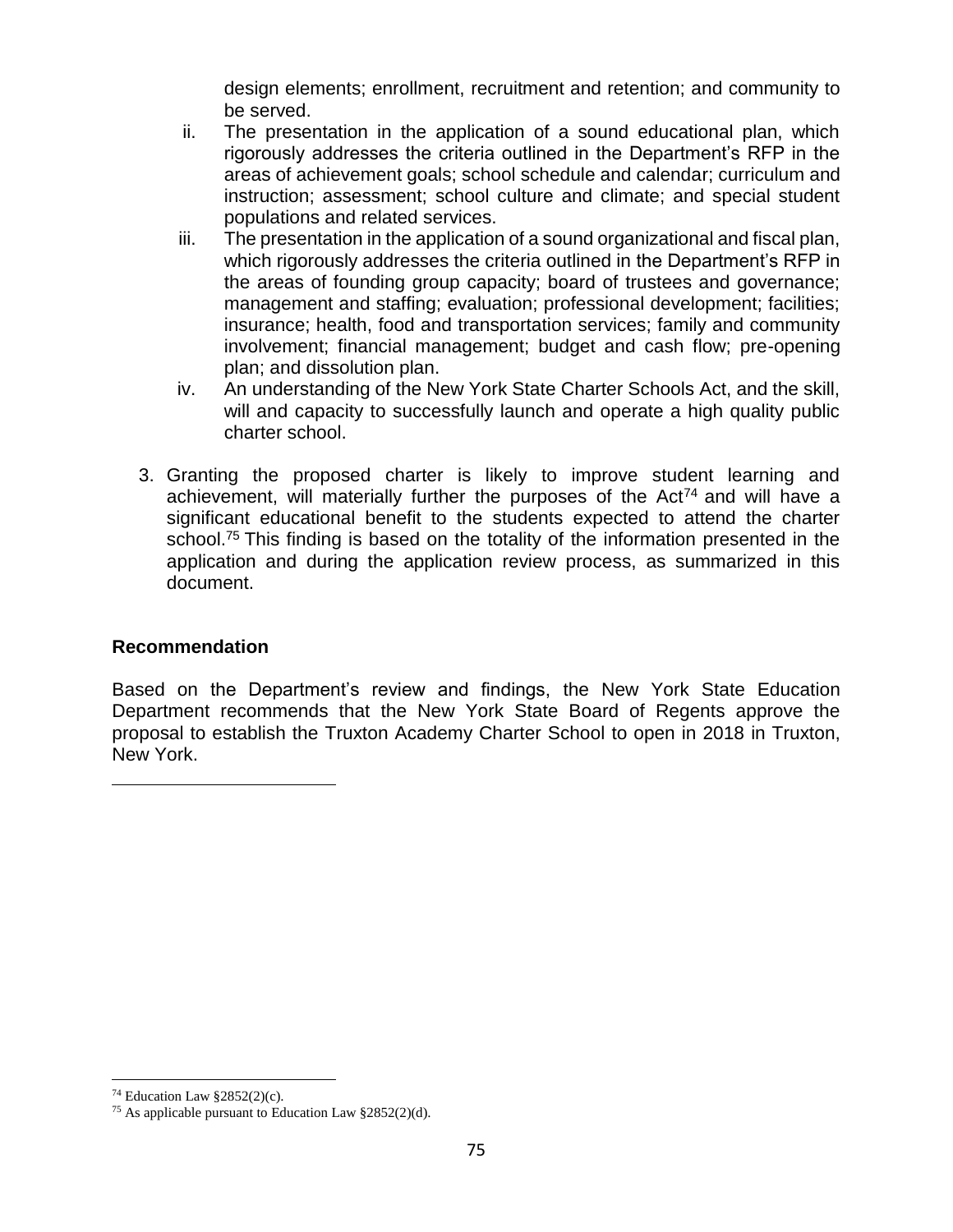Attachment H



# New York State Education **Department** Charter School Office

Charter School Application Summary, Findings and Recommendation

**Application in response to the New York State Education Department 2017 Round 2 Request for Proposals to Establish Charter Schools Authorized by the Board of Regents to establish the proposed:**

**Urban Dove Team Charter School II**

November 2017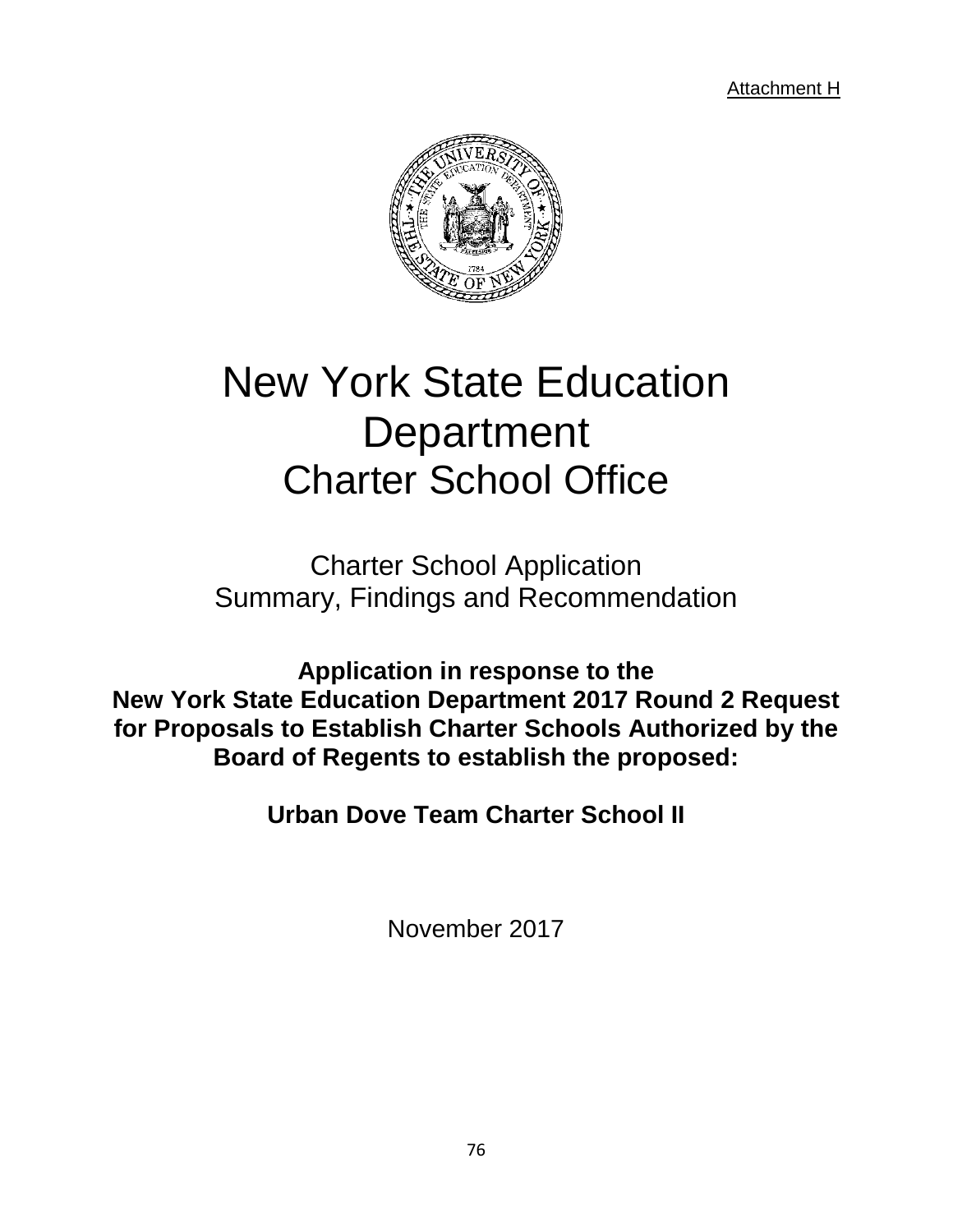# **Table 1: Summary of the Proposed School**

| <b>Name of Charter School</b>                                                          | Urban Dove Team Charter School II                                                                                                                                                                                                                                                                                                                                                                                 |  |  |
|----------------------------------------------------------------------------------------|-------------------------------------------------------------------------------------------------------------------------------------------------------------------------------------------------------------------------------------------------------------------------------------------------------------------------------------------------------------------------------------------------------------------|--|--|
| <b>Existing Education Corp</b>                                                         | Urban Dove Team Charter School                                                                                                                                                                                                                                                                                                                                                                                    |  |  |
| <b>Lead Applicant(s)</b>                                                               | Michael Grandis                                                                                                                                                                                                                                                                                                                                                                                                   |  |  |
| <b>District of Location</b>                                                            | New York City CSD 12, 7, or 4 – The Bronx/Manhattan                                                                                                                                                                                                                                                                                                                                                               |  |  |
| <b>Opening Date</b>                                                                    | 2018                                                                                                                                                                                                                                                                                                                                                                                                              |  |  |
| <b>Projected Charter Term</b>                                                          | July 2018-June 2023                                                                                                                                                                                                                                                                                                                                                                                               |  |  |
| <b>Management Company</b>                                                              | Urban Dove                                                                                                                                                                                                                                                                                                                                                                                                        |  |  |
| <b>Partners</b>                                                                        | N/A                                                                                                                                                                                                                                                                                                                                                                                                               |  |  |
| <b>Facility</b>                                                                        | <b>Proposed Public space</b>                                                                                                                                                                                                                                                                                                                                                                                      |  |  |
| <b>Projected Grade</b><br><b>Span/Enrollment during</b><br><b>Initial Charter Term</b> | Year 1 (SY 2018-19): Ungraded – high school overaged-<br>under credited / 110<br>Year 2 (SY 2019-20): Ungraded – high school overaged-<br>under credited / 205<br>Year 3 (SY 2020-21): Ungraded – high school overaged-<br>under credited / 295<br>Year 4 (SY 2021-22): Ungraded – high school overaged-<br>under credited / 305<br>Year 5 (SY 2022-23): Ungraded – high school overaged-<br>under credited / 305 |  |  |
| <b>Planned Grade Span</b><br><b>(beyond Initial Charter</b><br>Term) <sup>76</sup>     | N/A                                                                                                                                                                                                                                                                                                                                                                                                               |  |  |

 $76$  The charter school will need to request a subsequent material charter revision in order to serve grade levels beyond those authorized during their initial charter term.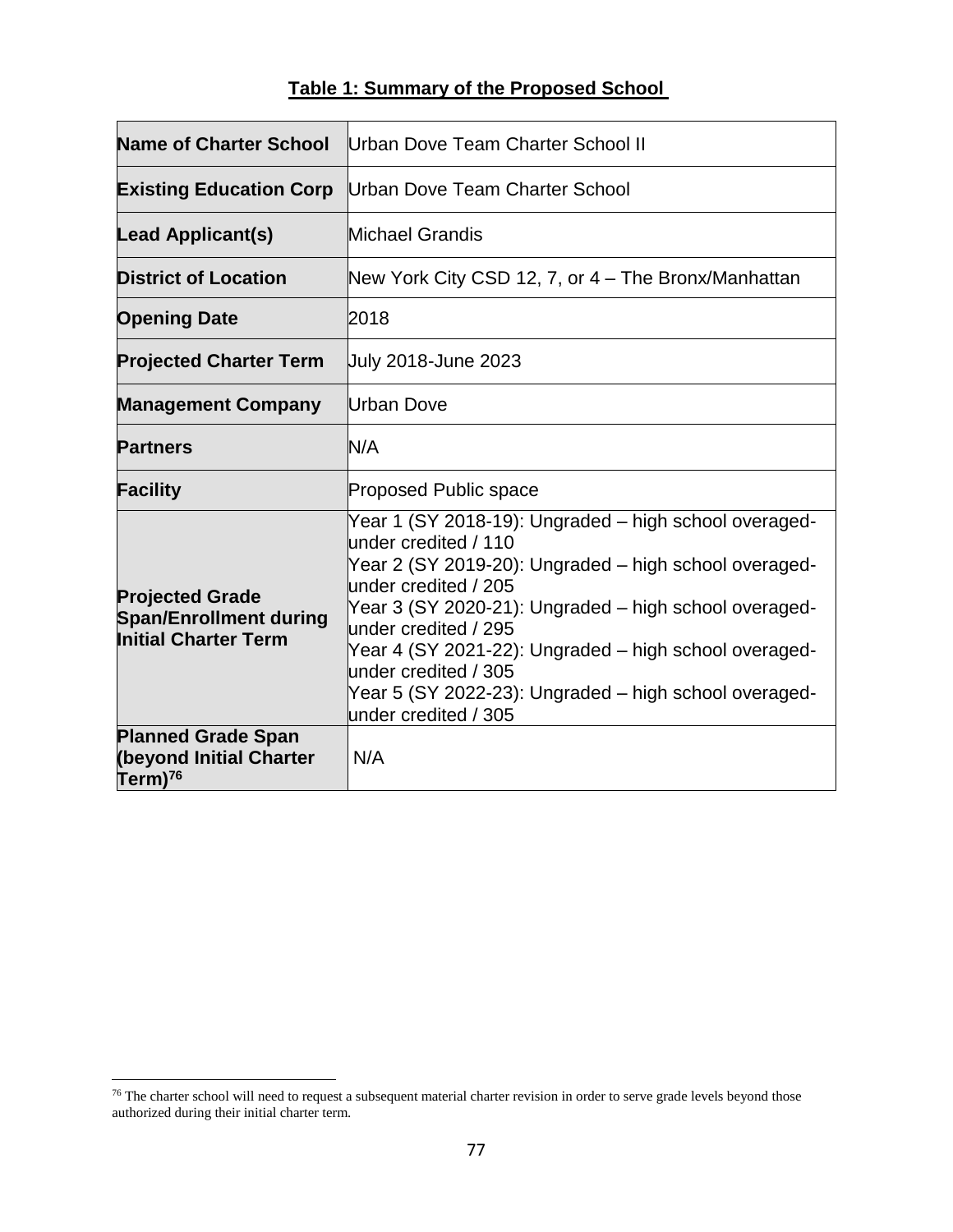| <b>Mission Statement</b> | The mission of Urban Dove Team Charter School II is to<br>energize at-risk students through a sports, health, and<br>fitness program that focuses on developing teamwork,<br>leadership, communication and self-confidence; to<br>educate overage/under-credited students through a<br>mastery-based, personalized instructional program that<br>leads to a high school diploma, a foundation for higher<br>education, and the job skills needed to enter the world of<br>work; and to empower disconnected youth through<br>individualized academic support, internships,<br>and<br>counseling so that they are prepared to be active, healthy,<br>informed and independent world citizens. |
|--------------------------|----------------------------------------------------------------------------------------------------------------------------------------------------------------------------------------------------------------------------------------------------------------------------------------------------------------------------------------------------------------------------------------------------------------------------------------------------------------------------------------------------------------------------------------------------------------------------------------------------------------------------------------------------------------------------------------------|
|--------------------------|----------------------------------------------------------------------------------------------------------------------------------------------------------------------------------------------------------------------------------------------------------------------------------------------------------------------------------------------------------------------------------------------------------------------------------------------------------------------------------------------------------------------------------------------------------------------------------------------------------------------------------------------------------------------------------------------|

Urban Dove Team Charter School II (UDTCS II) is a replication of Urban Dove Team Charter School, a transfer high school which opened in Bedford Stuyvesant, Brooklyn in 2012. The schools will share the same mission, key design elements, Core Values, and goals. The key focus areas are youth development, social and emotional health and targeted, individualized academic programs for all students.

# **Key Design Elements**

The key design elements for UDTCS II are almost identical to those at UDTCS. They are specifically designed to reengage students in an inclusive environment and provide them with the necessary critical skills they need to be successful. The Key design elements for this school are as follows:

- Sports Based Youth Development: Based on research, the founders believe that addressing non-academic issues such as building self-confidence, building a sustained focus on tasks, and fostering engagement or interest in school and learning are key to addressing academic deficits that students may have. Engaging every student as part of a team can build these skills. Each student is assigned a coach to serve as a mentor and resource.
- Support services: The school will have a Student Support Service team comprised of three full time social workers, social work interns, a Dean, and a director to focus on the psychological and emotional needs of all students.
- More time on task: There will be an extended school day and school year along with an extended Saturday program for some students. 245 minutes of academic classes per week per subject with 825 minutes per week of Sports Based Youth Development are also built in to the model.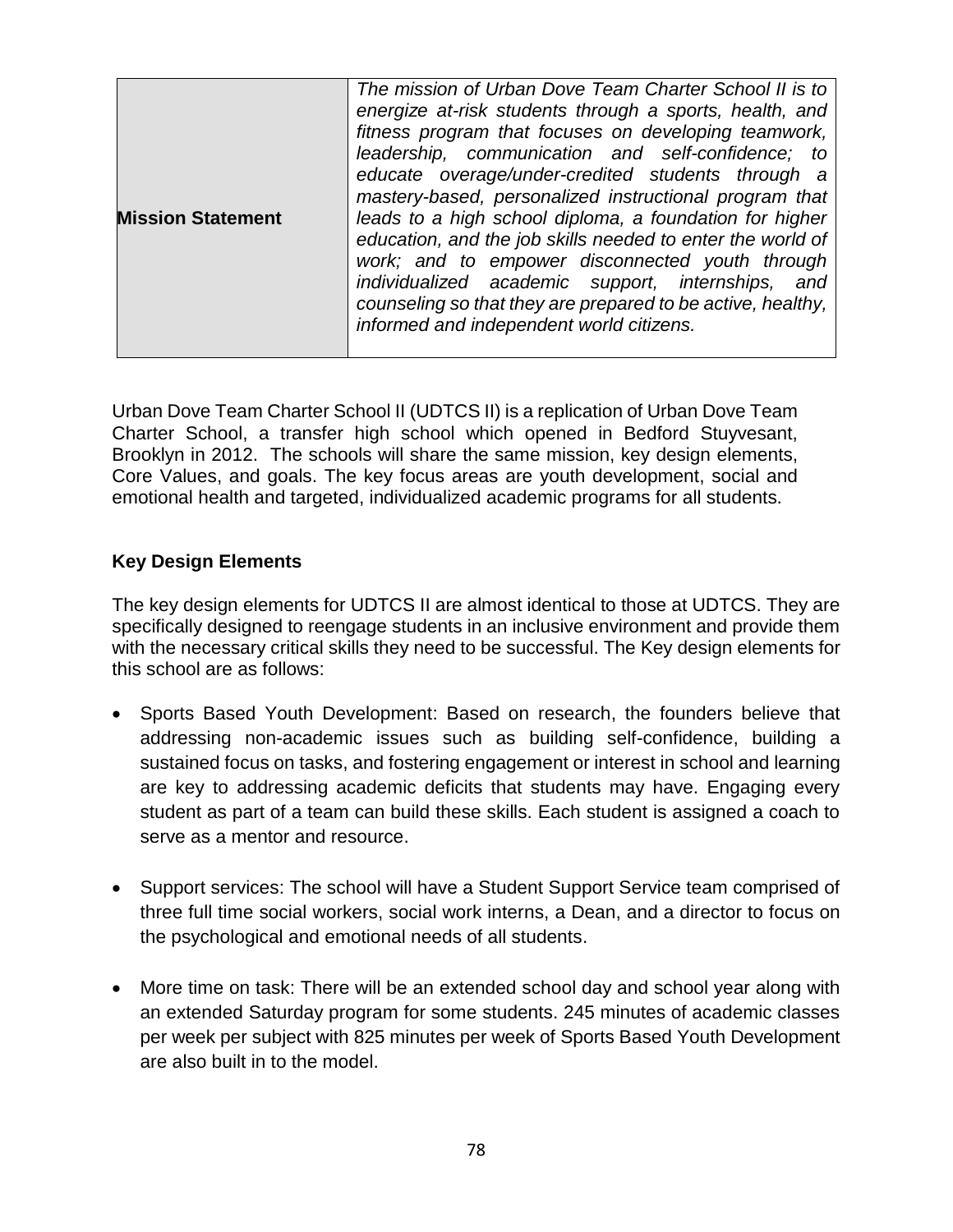- Same-sex groupings: Based on research for the first two years, students move through their day on same-sex teams for both academic and sports classes.
- Multiple intelligences: Teachers create lessons based on Howard Garner's theory of multiple intelligences.
- Differentiated instruction: Using data to inform instruction, teachers are able to create lessons to meet the specific needs of students or plan for intervention services.
- Targeted interventions: The Response to Intervention (RTI) plan uses data to support the foundational skills that are needed to succeed in more advance course work.

# **Education Plan**

The education plan has been informed by research and successful practices at Transfer High Schools and Career and Technical Education (CTE) Schools across the country as well as UDTCS. Through a combination of a youth development framework and aspects of the Transfer School and CTE models, UDTCS II will prepare its students for success.

Entering cohorts of 110 students will be divided into five teams (three male and two female) of approximately 20 students each. They attend classes as a team and the program is designed so that students can graduate in three to four years.

The curriculum at UDTCS II will address the needs of all students including special populations through implementation of a variety of instructional strategies. All classes will be co-taught by one general education content area teacher and one generalist special education teacher. Through the Collaborative Team Teaching Model, teachers work together to develop the curriculum and to ensure that each task and unit is differentiated to meet the needs of students. Teachers will use the data from READ 180 and MATH 180 assessments to ensure materials are appropriate for all students, both struggling and high performing.

Teachers will create tasks with elements that appeal to visual, kinesthetic, and auditory learners, supporting the key design elements of differentiation and multiple intelligences. The workshop model will be the instructional strategy which will provide teachers with a flexible structure to create engaging lessons that have real world relevance for students. Literacy and numeracy will be infused throughout the curriculum and integrated with technology, to prepare students for college and careers.

# **School culture**

The core values that will drive the culture and climate of the school are teamwork, leadership and communication. First year students will participate in "boot camp," so they can learn the expectations both in and out of the classroom. They will participate in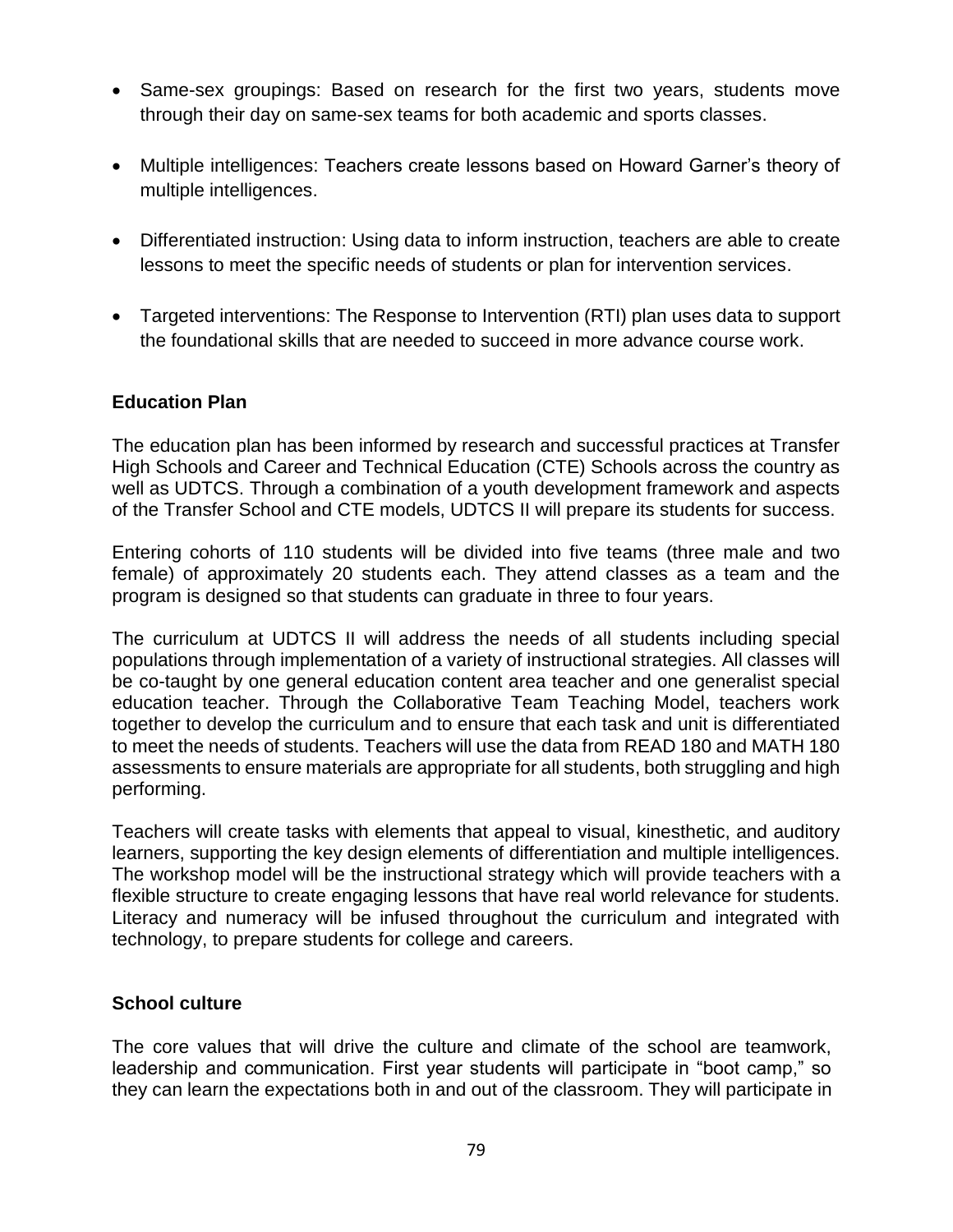team building exercises with their peers, coaches and teachers.

Once weekly, students will participate in community-building circles called "Team Time." This is an opportunity for students to meet with their coach and social worker to discuss various topics, including conflicts within the school community.

Teachers and coaches at the school will work together to instill community values and work to support students at all academic levels and social emotional development stages.

The school-wide approach to behavior management and discipline will be from a restorative, therapeutic and modifications lens.

# **Special Populations and Related Services**

UDTCS II is specifically designed to be a fully inclusive program serving all students, specifically those who are over-age and under-credited. The school is designed recognizing that their students come into the program with a variety of academic struggles rooted at both the skill level and with social-emotional challenges.

The founders believe that students will benefit from teaching others and learning from each other. They also believe in teamwork and students will be encouraged to support one another in their academic course work.

An integrated co-teaching model will be implemented. Each classroom will have two certified teachers; the first general education in a content area and the second in special education. Coupled with their task-based instructional model and ongoing assessment data teachers will be able to differentiate instruction to meet a range of student needs.

The school will implement a Response to Intervention (RTI) model, which the Special Education and English language learner (ELL) Coordinator will oversee. Social workers will be on staff to provide crisis and at-risk counseling to all students.

#### **Recruitment and Retention**

UDTCS II has created an enrollment and recruitment plan based on their experience at their first school, Urban Dove Team Charter School. The lessons learned from Urban Dove Team Charter School have informed the backfill policy to include the initial cohort of students.

As a transfer school, Urban Dove Team Charter School has attracted a large number of at-risk students. Over the past five years the school has met or exceeded the district of location. They plan to employ similar recruitment strategies such as working with school district guidance counselors, parent coordinators, social workers, ELL coordinators, special education committees, and administrators at schools where over-age undercredited youth are known to attend.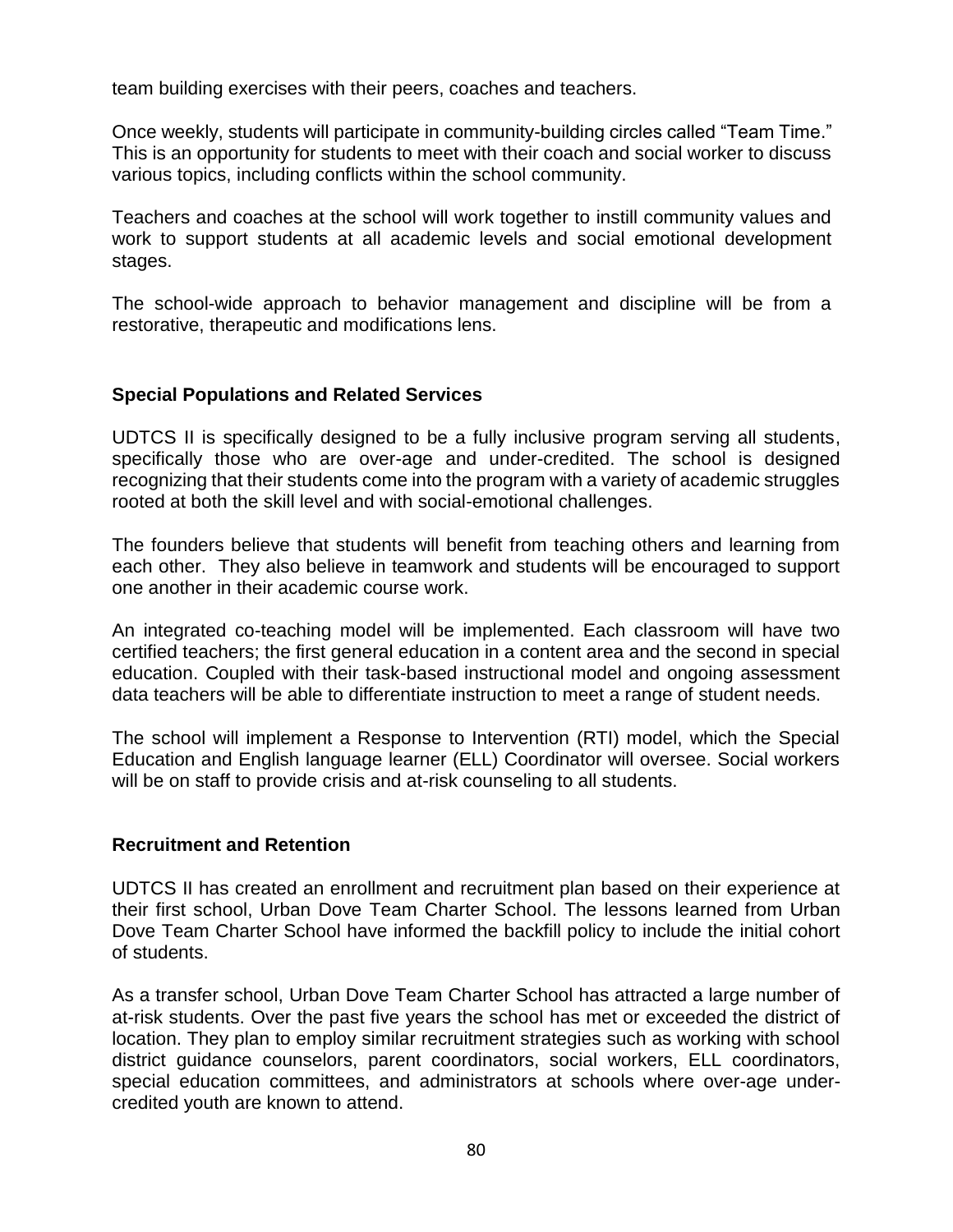Outreach in the community will include working with community based organizations, tenant associations, community board and community councils on education to specifically target at risk students has proven successful. Open houses with school tours are also planned.

The founders acknowledge that retention of students is a daily effort. Coaches in the Sports Based Youth Development program have been a proactive source for retention at Urban Dove Team Charter School and that model will be implemented at the Bronx school as well.

# **Community Outreach**

UDTCS II has targeted four stakeholder groups in their public outreach process:

- **1.** Families with school-age children
- **2.** Community members and residents
- **3.** Elected officials
- **4.** Potential partners

The founders and school staff from Urban Dove Team Charter School have engaged in public outreach with all stakeholder groups. Outreach activities have included public meetings, communication with parents, community leaders and elected officials, and social media.

# **Facility**

UD Team II has notified and discussed co-location with the New York City Department of Education's Facility Team, and will take more concrete steps once a charter is awarded. In the event that the DOE has no co-location space available for us, an immediate request will be made for facility costs reimbursement in accordance with the New York Charter Schools Act.

# **Technical Modification**

For applicant groups recommended to the Board of Regents for authorization, NYSED may require that applicant groups make technical modifications to their applications following the Capacity Interviews. Such requests are made to technically align the information contained in the Full Application with the NYSED initial charter agreement template and/or comply with relevant laws and regulations. Other than modifications of a technical nature as determined by the Department, applicants are not given the opportunity to substantially revise or augment their application once it has been submitted.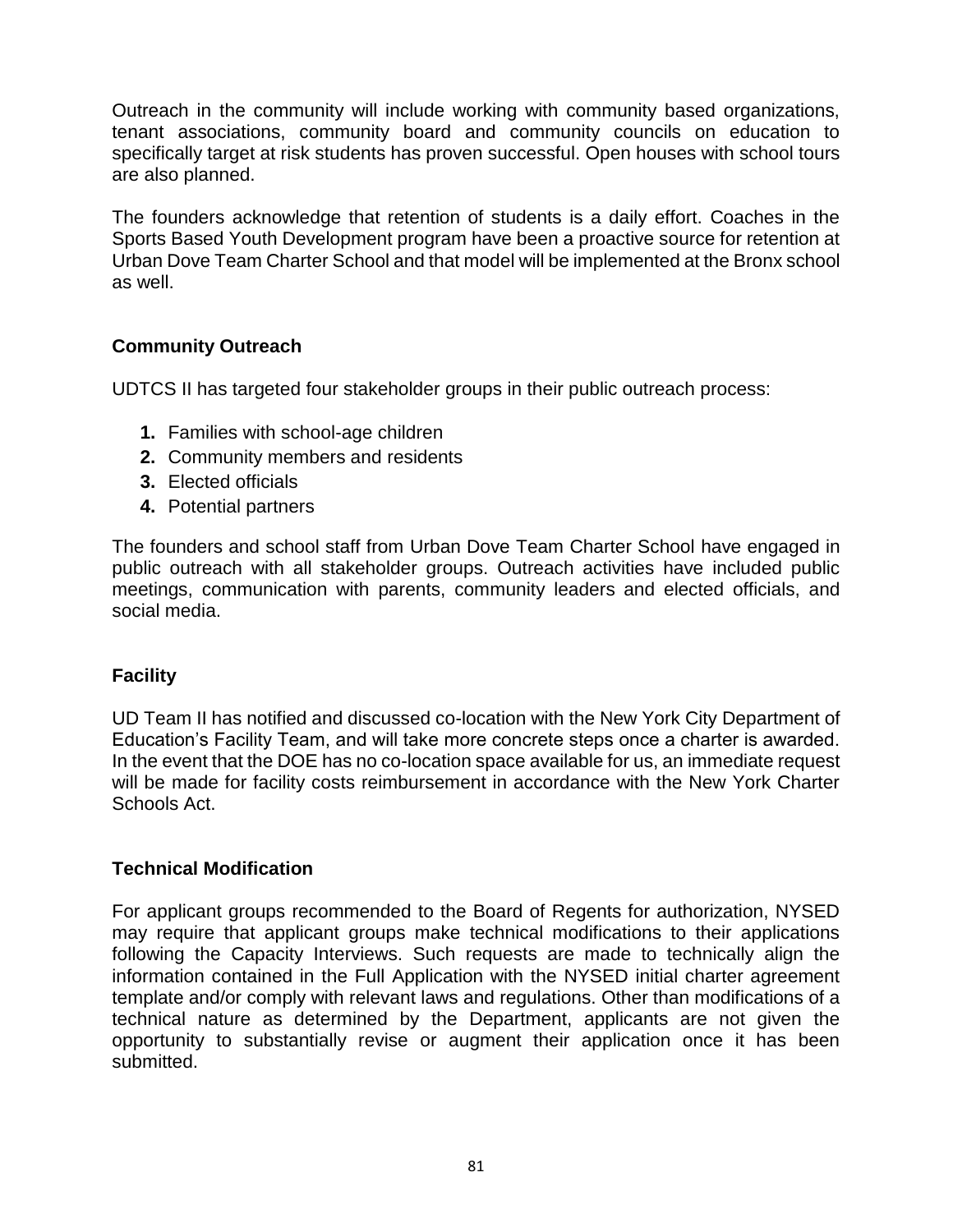NYSED has determined that the applicant group is not required to make technical modifications to the UDTCS application.

During the start-up (or pre-opening) phase of the school, NYSED will work closely with the charter school's proposed board and school leaders to establish key policies and ready the school program and facility to serve students. This work is guided by the terms of the charter agreement and the Opening Procedures for New York State Charter Schools Authorized by the Board of Regents. New charter schools will be authorized to open for instruction only upon the issuance of a letter of Consent to Commence Instruction issued by NYSED.

# **Projected Fiscal and Programmatic Impact on District of Location**

The applicant group provided an analysis of the fiscal and programmatic impact of the proposed school on public and non-public schools in New York City CSD 7 indicating that the fiscal impact of the Neighborhood Charter School: Bronx on the district of location is expected to be nominal as summarized in Table 2 below.

# **Table 2: Projected Fiscal Impact Upon District of Location, 2018-19 to 2022-23 77**

| Year    | <b>Number of</b><br><b>Students</b><br><b>Enrolled in</b><br><b>Charter</b><br><b>School</b><br>Per Year <sup>78</sup> | <b>Charter</b><br><b>School</b><br><b>Basic</b><br>Tuition<br>Rate <sup>79</sup> | <b>Total</b><br><b>Charter</b><br><b>School</b><br><b>Basic</b><br><b>Tuition</b> | <b>Estimated</b><br><b>District</b><br><b>Special</b><br><b>Education</b><br>Payment <sup>80</sup> | <b>Total District</b><br><b>General Fund</b><br>Budget <sup>81</sup> | <b>Percent of</b><br><b>District</b><br><b>Budget</b> |
|---------|------------------------------------------------------------------------------------------------------------------------|----------------------------------------------------------------------------------|-----------------------------------------------------------------------------------|----------------------------------------------------------------------------------------------------|----------------------------------------------------------------------|-------------------------------------------------------|
| 2018-19 | 110                                                                                                                    | \$14,527                                                                         | \$1,597,970                                                                       | \$803,520                                                                                          | \$20,000,000,000                                                     | 0.012%                                                |
| 2019-20 | 205                                                                                                                    | \$14,527                                                                         | \$2,978,035                                                                       | \$1,510,064                                                                                        | \$20,000,000,000                                                     | 0.022%                                                |
| 2020-21 | 295                                                                                                                    | \$15,351                                                                         | \$4,528,545                                                                       | \$2,178,510                                                                                        | \$20,000,000,000                                                     | 0.033%                                                |
| 2021-22 | 305                                                                                                                    | \$15,351                                                                         | \$4,682,055                                                                       | \$2,178,510                                                                                        | \$20,000,000,000                                                     | 0.034%                                                |
| 2022-23 | 305                                                                                                                    | \$15,550                                                                         | \$4,742,750                                                                       | \$2,178,510                                                                                        | \$20,000,000,000                                                     | 0.035%                                                |

It should be noted that, given the nature of district-based per-pupil funding, the estimates made by the proposed charter school in conducting this analysis are subject to unpredictable financial fluctuations. For forecasting purposes, the fiscal impact of this charter school on the district in which it will be located assumes that:

• There will be no fluctuation in the grade levels served by existing charter schools over the course of the charter term;

 $77$  In order to conservatively estimate the fiscal impact upon the district of location, maximum enrollment figures for each year were used.

<sup>78</sup> Source: UDTCS Application

<sup>&</sup>lt;sup>79</sup> Source: Education Law §2856(1)(a)(iii) and NYS Education Department Office of State Aid Charter School Basic Tuition Rate Analysis

<sup>80</sup> Based on 2013-14 calculated special education classification rate for the district of location, as collected by NYSED Information and Report Services

<sup>81</sup> SourceNYC 2016 Executive Budget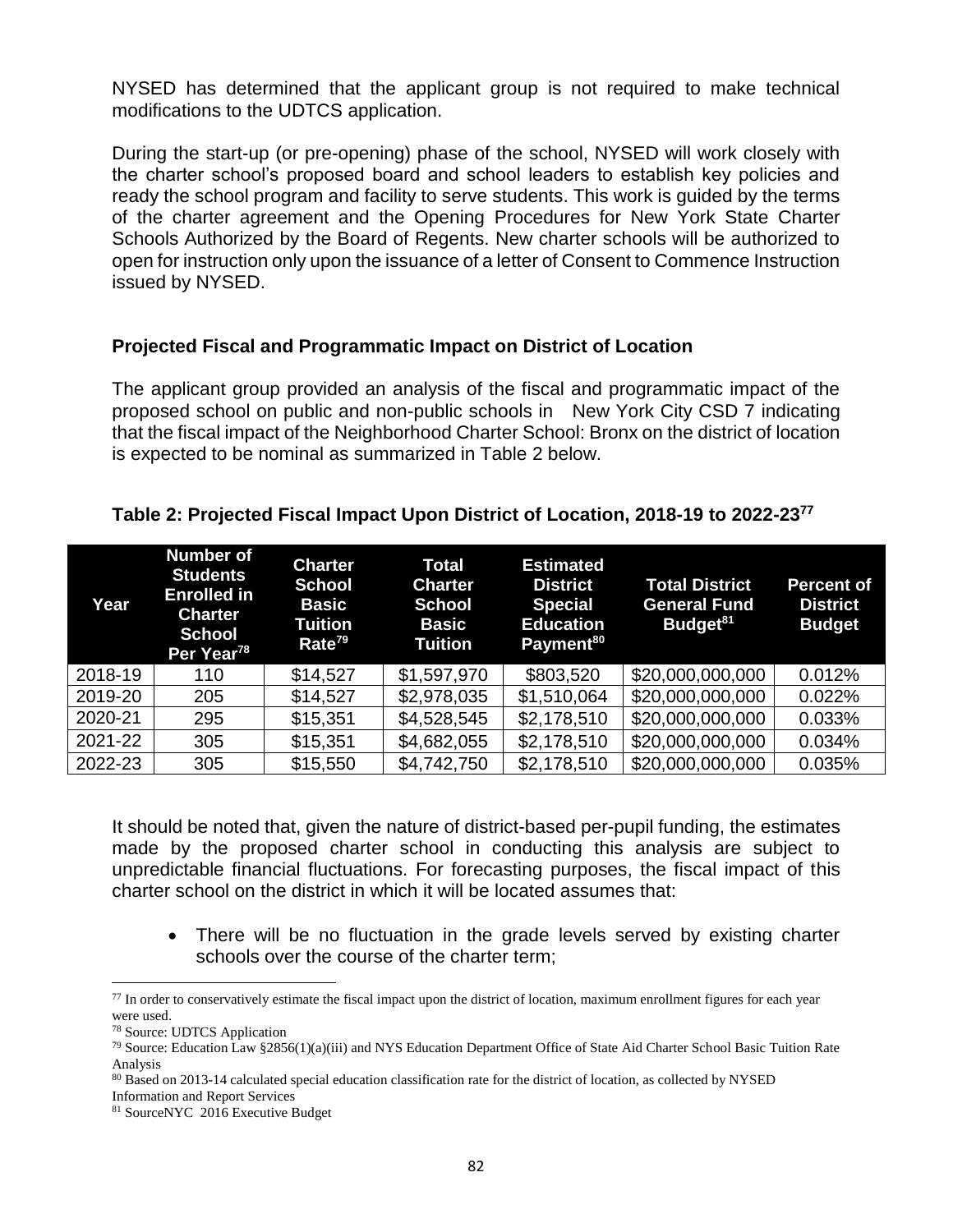- The charter school will be able to meet its projected maximum enrollment;
- All students will come from the district of location; and
- All students will attend every day for a 1.0 FTE.

The specifics of the school's enrollment composition are still unavailable; however, the Department acknowledges that the programmatic and fiscal impact of the proposed charter school on other public and private schools in the same area will also be influenced by the proportion of charter school enrollees that would have attended a same-district public or private school had it not been for the presence of this charter school.

|                                   | <b>Total District</b> |     |  |
|-----------------------------------|-----------------------|-----|--|
|                                   | Enrollment: 22,847    |     |  |
| <b>All Students</b>               | 22,847                |     |  |
| <b>Economically Disadvantaged</b> | 20,328                | 89% |  |
| <b>English Language Learners</b>  | 4,361                 | 19% |  |
| <b>Students with Disabilities</b> | 5,401                 | 24% |  |

# **Table 3: 2015-16 Demographic Detail for Proposed District of Location: Bronx: CSD 12<sup>82</sup>**

#### **Public Hearing and Public Comment**

As required by the Charter Schools Act, the New York City Department of Education conducted a public hearing on September 12, 2017 to solicit comments from the community concerning the proposed Urban Dove Team Charter School II. Nineteen members of the community were present, and ten community members spoke at the hearing. All ten members commented in favor of the school. No comments were made or received in opposition to the charter school.

# **Findings**

 $\overline{a}$ 

Based on the comprehensive review of the application and of the applicant, founding group, and proposed board of trustees, the Department makes the following findings:

- 1. The charter school described in the application meets the requirements of Article 56 of the Education Law (as amended) and other applicable laws, rules, and regulations.<sup>83</sup> This finding is based on the following, among other things:
	- The applicant has included in the application the information required by Education Law §2851(2).

<sup>82</sup> Source: Student Information Repository System (SIRS) 2015-16 Report 303 BEDS Day Enrollment Verification Report by Location of Enrollment & Student Subgroup

 $83$  Education Law  $\S 2852(2)(a)$ .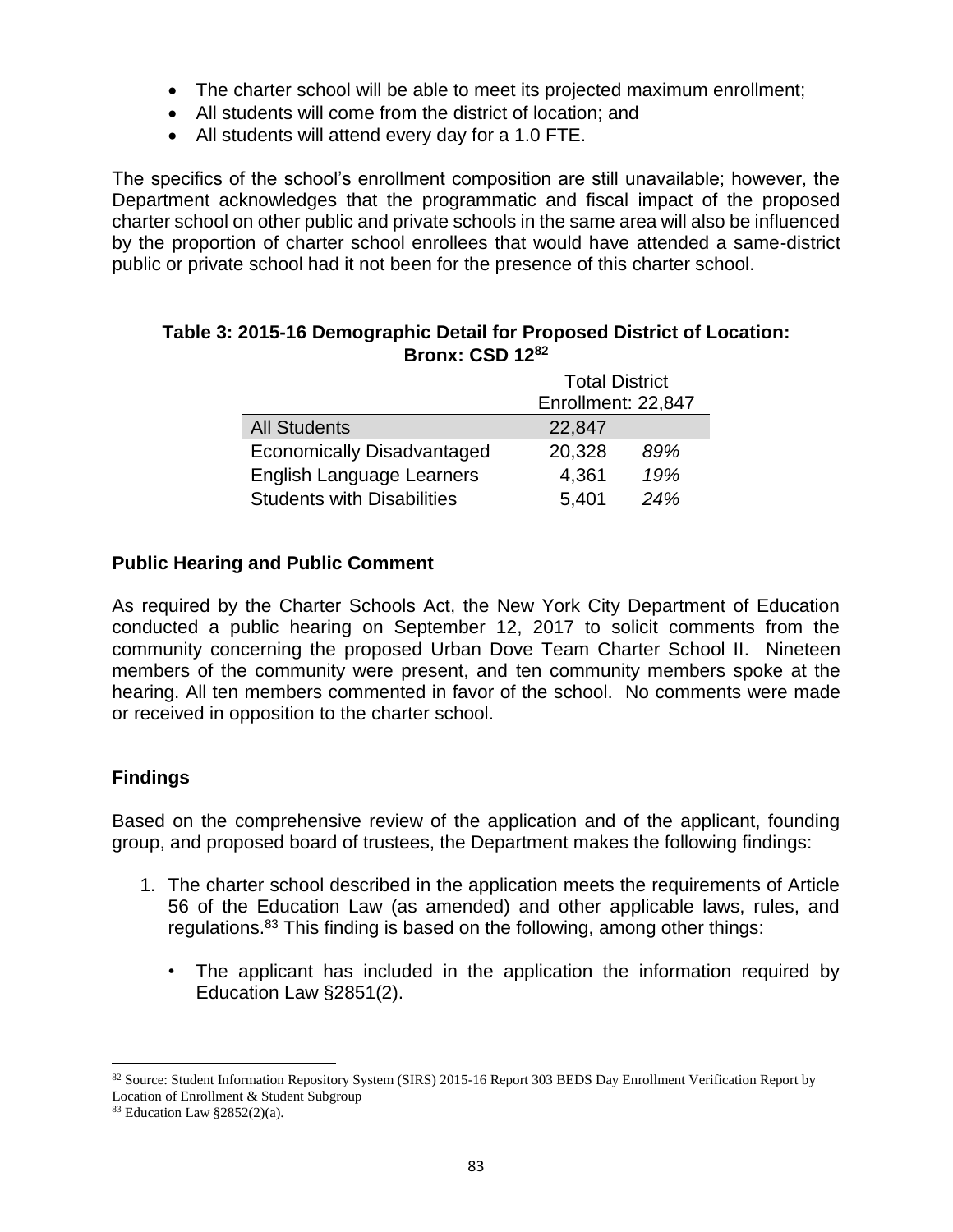- The proposed charter school would meet or exceed enrollment and retention targets, as prescribed by the NYS Board of Regents, $84$  of students with disabilities, English language learners, and students who are eligible applicants for the federal free and reduced-price lunch program as required by Education Law §2852(9-a)(b)(i).
- The applicant has conducted public outreach to solicit community input regarding the proposed charter school and to address comments received from the impacted community concerning the educational and programmatic needs of students in conformity with Education Law § 2852(9-a)(b)(ii).
- 2. The applicant has demonstrated the ability to operate the proposed charter school in an educationally and fiscally sound manner. $85$  This finding is based on the following, among other things:
	- i. The presentation in the application of a sound description of key features that are core to the school's overall design, and which rigorously addresses the criteria outlined in the Department's RFP in the areas of mission; key design elements; enrollment, recruitment and retention; and community to be served.
	- ii. The presentation in the application of a sound educational plan, which rigorously addresses the criteria outlined in the Department's RFP in the areas of achievement goals; school schedule and calendar; curriculum and instruction; assessment; school culture and climate; and special student populations and related services.
	- iii. The presentation in the application of a sound organizational and fiscal plan, which rigorously addresses the criteria outlined in the Department's RFP in the areas of founding group capacity; board of trustees and governance; management and staffing; evaluation; professional development; facilities; insurance; health, food and transportation services; family and community involvement; financial management; budget and cash flow; pre-opening plan; and dissolution plan.
	- iv. An understanding of the New York State Charter Schools Act, and the skill, will and capacity to successfully launch and operate a high quality public charter school.
- 3. Granting the proposed charter is likely to improve student learning and achievement, will materially further the purposes of the Act $86$  and will have a significant educational benefit to the students expected to attend the charter school.<sup>87</sup> This finding is based on the totality of the information presented in the

<sup>&</sup>lt;sup>84</sup> Note, the data upon which to base the enrollment and retention targets mandated by the amendments to the Act was not available at the time the statute mandated the RFP be issued. As a result, the Department evaluated the plans for student enrollment, recruitment, and retention plans of each class of student referenced in the amendments to the Act such that the Department could make the determination that the applicant would meet or exceed the enrollment and retention targets when developed. During the first year of the charter term, the Department will develop such targets and incorporate these targets into the school's charter agreement performance expectations.

<sup>85</sup> Education Law §2852(2)(b).

<sup>86</sup> Education Law §2852(2)(c).

<sup>87</sup> As applicable pursuant to Education Law §2852(2)(d).